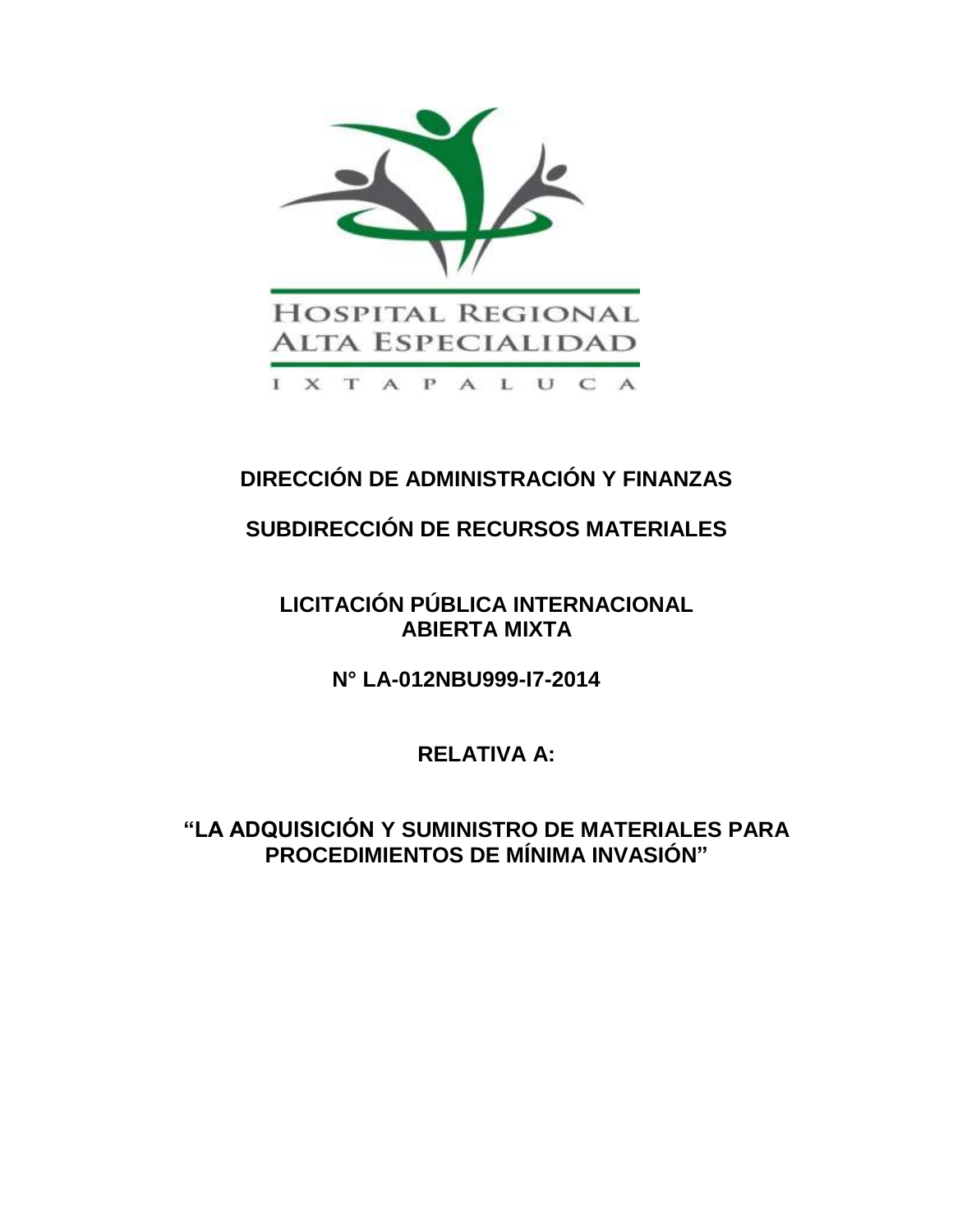



|    | <b>INDICE</b>                                                                                                                                    | <b>PAG</b> |
|----|--------------------------------------------------------------------------------------------------------------------------------------------------|------------|
|    | <b>GLOSARIO</b>                                                                                                                                  |            |
| 1. | DATOS GENERALES SOBRE LA LICITACIÓN.                                                                                                             | 4          |
|    | 1.1. NOMBRE DE LA ENTIDAD CONVOCANTE                                                                                                             |            |
|    | 1.2. MEDIO QUE SE UTILIZARÁ EN LA PRESENTE LICITACIÓN                                                                                            | 4          |
|    | 1.3. NÚMERO DE IDENTIFICACIÓN DE LA CONVOCATORIA                                                                                                 | 4          |
|    | 1.4. EJERCICIO FISCAL QUE ABARCARÁ LA CONTRATACIÓN                                                                                               | 4          |
|    | 1.5. IDIOMA                                                                                                                                      | 4          |
|    | 1.6. DISPONIBILIDAD PRESUPUESTARIA                                                                                                               | 4          |
|    | 1.7. CARÁCTER DE LA LCITACIÓN                                                                                                                    | 4          |
| 2. | OBJETO Y ALCANCE DE LA LICITACIÓN.                                                                                                               | 5          |
|    | 2.1. ESPECIFICACIONES Y CARACTERÍSTICAS TÉCNICAS DE LOS BIENES A<br>ADQUIRIR.                                                                    | 5          |
|    | 2.2. FORMA DE AGRUPACIÓN DE LOS BIENES                                                                                                           | 6          |
|    | 2.3. PRECIO MÁXIMO DE REFERENCIA A PARTIR DEL CUAL SE OFRECERÁN<br>PORCENTAJES DE DESCUENTO                                                      | 6          |
|    | 2.4. NORMAS OFICIALES MEXICANAS, NORMAS MEXICANAS, NORMAS<br>INTERNACIONALES O EN SU CASO LAS NORMAS DE REFERENCIA O<br><b>ESPECIFICVACIONES</b> | 6          |
|    | 2.5. TIPO DE CONTRATO                                                                                                                            | 6          |
|    | 2.6. FORMA DE ADJUDICACIÓN                                                                                                                       | 6          |
|    | 2.7. MODELO DE CONTRATO O PEDIDO                                                                                                                 | 6          |
|    | 2.8. PLAZO Y CONDICIONES DE ENTREGA DE LOS BIENES                                                                                                | 6          |
|    | 2.9. TIPO DE CAMBIO                                                                                                                              | 6          |
|    | 2.10. SEGUROS:                                                                                                                                   | 6          |
|    | 2.11. PENA CONVENCIONAL                                                                                                                          | 7          |
|    | 2.12. DEDUCCIONES:                                                                                                                               | 7          |
|    | 2.13. GARANTÍA DE CUMPLIMINETO                                                                                                                   | 7          |
|    | 2.14. PERIODO DE GARANTÍA, CADUCIDAD Y CALIDAD DE LOS BIENES                                                                                     | 7          |
|    | 3. FORMA Y TÉRMINOS DE LOS ACTOS DE PROCEDIMIENTO DE LA PRESENTE<br>LICITACIÓN.                                                                  | 7          |
|    | 3.1. REDUCCIÓN DE PLAZOS                                                                                                                         | 7          |
|    | 3.2. FECHA, HORA Y LUGAR DE LOS ACTOS DE LA LICITACIÓN                                                                                           | 7          |
|    | 3.2.1. JUNTA DE ACLARACIONES                                                                                                                     | 8          |
|    | 3.2.2. VISITA A LAS INSTALACIONES DE "LA CONVOCANTE                                                                                              | 9          |
|    | 3.2.3. VISITA A LAS INSTALACIONES DEL LICITANTE                                                                                                  | 9          |
|    | 3.2.4. PRESENTACIÓN Y APERTURA DE PROPOSICIONES                                                                                                  | 9          |
|    | 3.2.5. ACTO DE FALLO                                                                                                                             | 10         |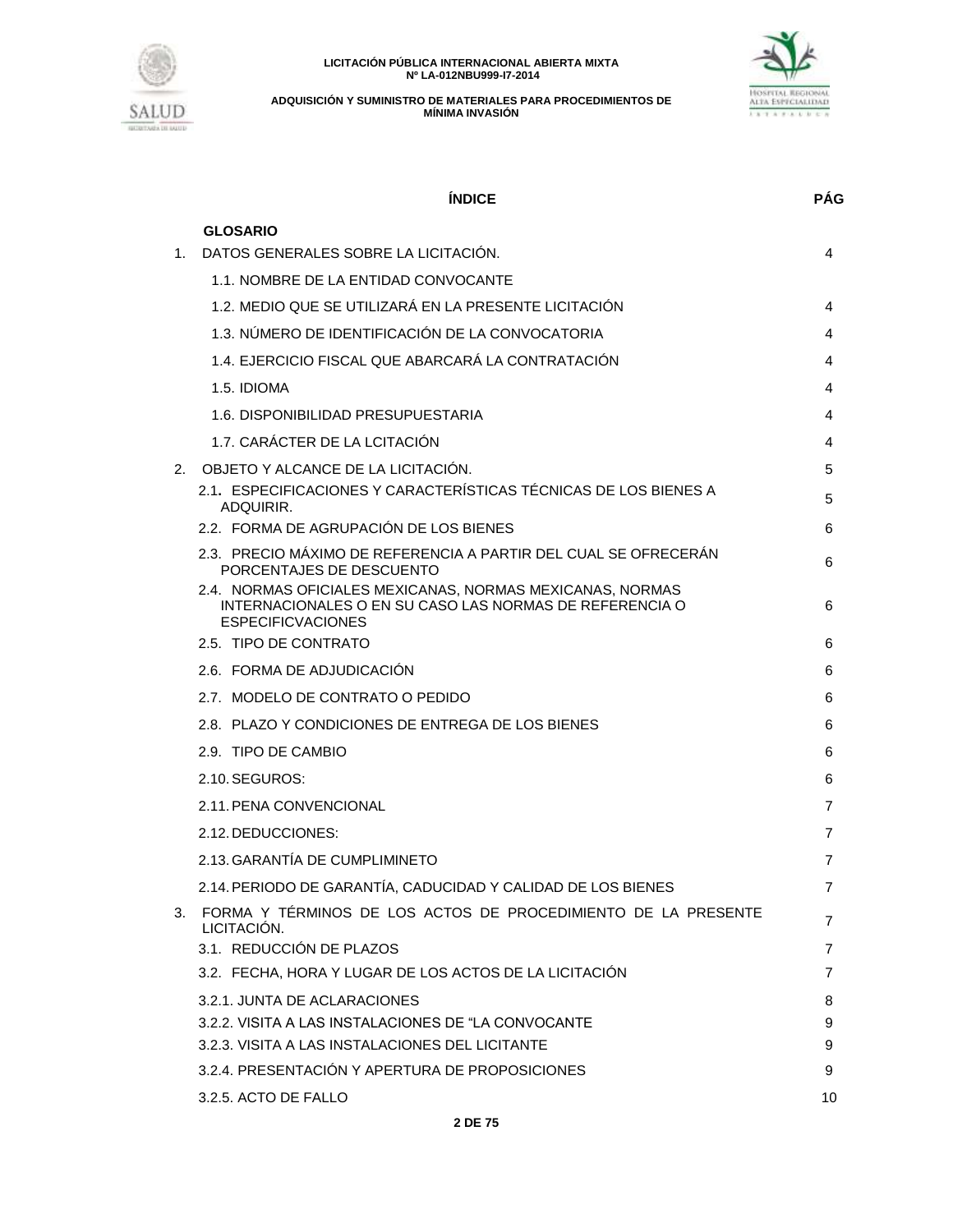



**ADQUISICIÓN Y SUMINISTRO DE MATERIALES PARA PROCEDIMIENTOS DE MÍNIMA INVASIÓN**

# **ÍNDICE PÁG** 3.3. FIRMA DEL CONTRATO O PEDIDO 11 3.4. PREVISIONES GENERALES 11 3.4.1. PROPUESTAS CONJUNTAS 11 3.4.2. REVISIÓN PRELIMINAR DE DOCUMENTACIÓN DISTINTA A LA PROPOSICIÓN 12 3.4.3. DEL LICITANTE 12 3.4.4. DEL REPRESENTANTE DEL LICITANTE 12 3.4.5. PARTES DE LA PROPOSICIÓN QUE SE RUBRICARÁN EN EL ACTO DE S. PARTES DE LA PROPOSICION QUE SE ROBRICARAN EN EL ACTO DE 12 3.4.6. PREFERENCIA A BIENES NACIONALES 12 4. REQUISITOS QUE LOS LICITANTES DEBEN CUMPLIR PARA LA EVALUACION DE LA termento de la material de la materia<br>PROPOSICIÓN. 5. CRITERIOS DE EVALUACIÓN. 14 5.1 CRITERIOS ESPECÍFICOS PARA LA EVALUACIÓN DE LAS PROPOSICIONES TÉCNICAS <sup>15</sup> 5.2 CRITERIOS ESPECÍFICOS PARA LA EVALUACIÓN DE LAS PROPOSICIONES ECONÓMICAS <sup>15</sup> 6. CAUSAS DE DESECHAMIENTO DE PROPOSICIONES 16 7. CRITERIOS DE ADJUDICACIÓN. 17 8. DOCUMENTACIÓN QUE DEBERÁN PRESENTAR LOS LICITANTES. 17 8.1. DOCUMENTOS LEGALES Y ADMINISTRATIVOS 17 8.2. DOCUMENTOS QUE INTEGRAN LA PROPOSICIÓN TÉCNICA 20 8.3. DOCUMENTOS QUE INTEGRAN LA PROPOSICIÓN ECONÓMICA 22 9. INCONFORMIDADES. 22

10. ANEXOS Y FORMATOS. 23 ANEXO 1 ANEXO TÉCNICO 24 ANEXO 2 MODELO DE PEDIDO 38 FROMATOS 40

#### **3 DE 75**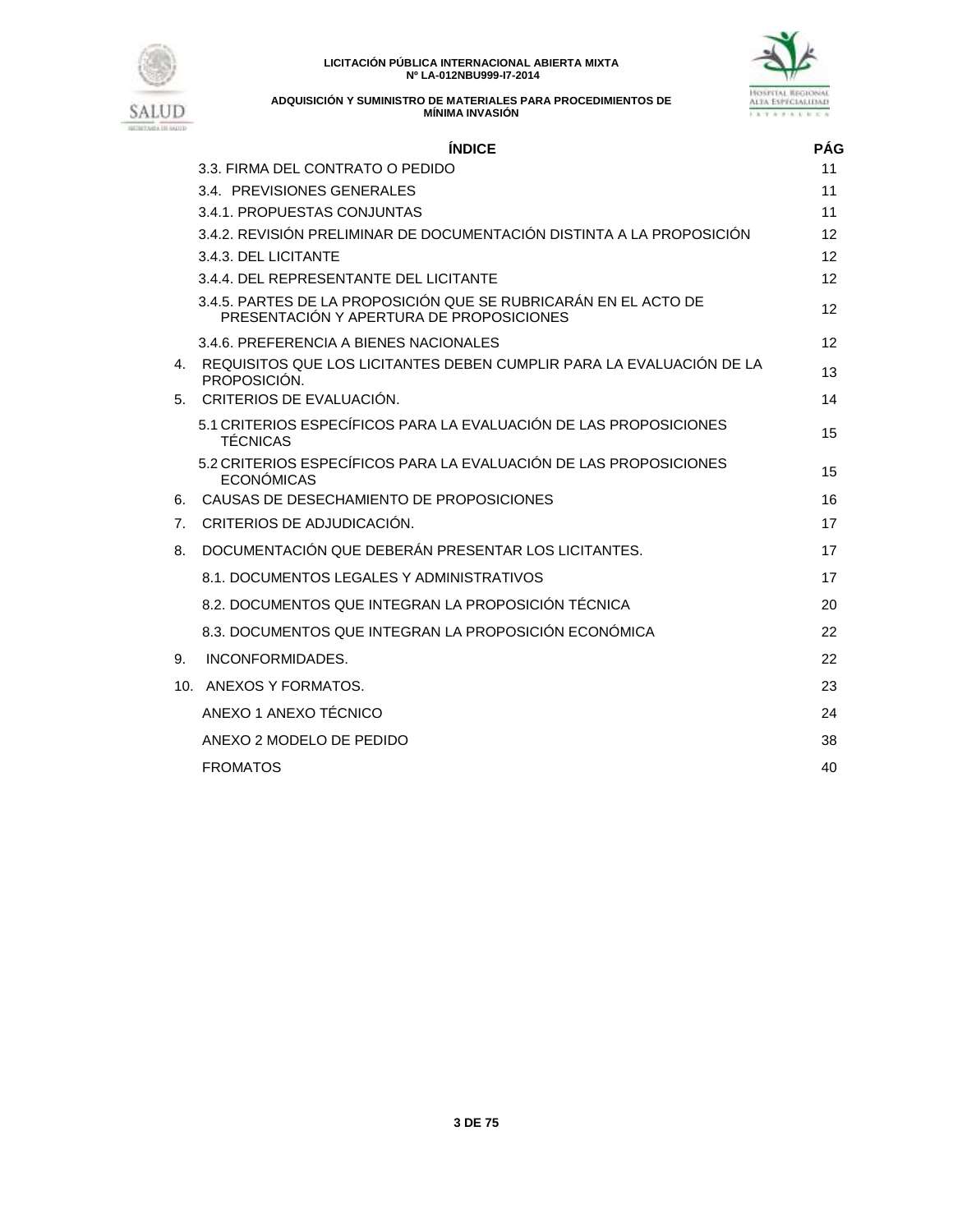



## **GLOSARIO**

- **ADMINISTRADOR DEL PEDIDO: LA DIRECCIÓN MÉDICA** SERÁ QUIEN VIGILARÁ EL CUMPLIMIENTO DEL PEDIDO. **ÁREA CONTRATANTE: LA SUBDIRECCIÓN DE RECURSOS MATERIALES** ES LA FACULTADA EN EL HOSPITAL REGIONAL DE ALTA ESPECIALIDAD DE IXTAPALUCA (H.R.A.E.I.) PARA REALIZAR PROCEDIMIENTOS DE CONTRATACIÓN A EFECTO DE ADQUIRIR BIENES U OBTENER SERVICIOS QUE SE REQUIERAN. **ÁREA REQUIRENTE : LA DIRECCIÓN DE MÉDICA** ES EL AREA QUE SOLICITA FORMALMENTE LA CONTRATACIÓN DE LOS BIENES. **ÁREA TÉCNICA: LA DIRECCIÓN MÉDICA** RESPONSABLE DE LAS ESPECIFICACIONES TÉCNICAS DE LOS BIENES INCLUIDAS EN EL ANEXO TÉCNICO Y PROCEDIMIENTO DEL CONTRATACIÓN, EVALÚARÁ LA PROPUESTA TÉCNICA Y SERÁ RESPONSABLE DE DAR RESPUESTA EN LA JUNTA DE ACLARACIONES, LAS PREGUNTAS QUE SOBRE ESTOS ASPECTOS REALICEN LOS LICITANTES. **BIENES:** LOS QUE SE SOLICITAN CON MOTIVO DE LA PRESENTE LICITACIÓN Y SE ESPECIFICAN EN EL ANEXO TÉCNICO DE LA CONVOCATORIA. **COMPRANET:** SISTEMA ELECTRÓNICO DE INFORMACIÓN PÚBLICO GUBERNAMENTAL SOBRE ADQUISICIONES, ARRENDAMIENTOS, BIENES, OBRAS PÚBLICAS Y SERVICIOS RELACIONADOS CON LAS MISMAS. **CONVOCATORIA:** DOCUMENTO QUE CONTIENE LOS CONCEPTOS Y CRITERIOS QUE REGIRÁN Y SERÁN APLICADOS PARA LA ADQUISICIÓN DE LOS BIENES OBJETO DE ESTA LICITACIÓN. **PEDIDO:** EL DOCUMENTO QUE ESTABLECE LOS DERECHOS Y OBLIGACIONES ENTRE LA CONVOCANTE Y EL LICITANTE ADJUDICADO. **CONVOCANTE:** EL HOSPITAL REGIONAL DE ALTA ESPECIALIDAD DE IXTAPALUCA A TRAVÉS DE LA DIRECCIÓN DE ADMINISTRACIÓN Y FINANZAS POR CONDUCTO DE LA SUBDIRECCIÓN DE RECURSOS MATERIALES. **HRAEI:** HOSPITAL REGIONAL DE ALTA ESPECIALIDAD DE IXTAPALUCA **LEY:** LEY DE ADQUISICIONES, ARRENDAMIENTOS Y SERVICIOS DEL SECTOR PÚBLICO. **LICITACIÓN:** LICITACIÓN PÚBLICA INTERNACIONAL ABIERTA. **LICITANTE:** PERSONA FÍSICA O MORAL QUE PARTICIPE EN ESTE PROCESO LICITACIÓN PÚBLICA **MIPYMES:** LAS MICRO, PEQUEÑAS Y MEDIANAS EMPRESAS DE NACIONALIDAD MEXICANA A QUE HACE REFERENCIA LA LEY PARA EL DESARROLLO DE LA COMPETITIVIDAD DE LA MICRO, PEQUEÑA Y MEDIANA EMPRESA.
	- **PARTIDA O CONCEPTO:** LA DIVISIÓN O DESGLOSE DE LOS BIENES A ADQUIRIR, CONTENIDOS EN UN PROCEDIMIENTO DE CONTRATACIÓN O EN UN PEDIDO, PARA DIFERENCIARLOS UNOS DE OTROS, CLASIFICARLOS O AGRUPARLOS.
- **PROPOSICIONES:** OFERTA TÉCNICA Y ECONÓMICA.
	- **PROVEEDOR:** LA PERSONA CON LA QUE CELEBREN LOS CONTRATOS O PEDIDOS DE ADQUISICIONES DE BIENES O SERVICIOS.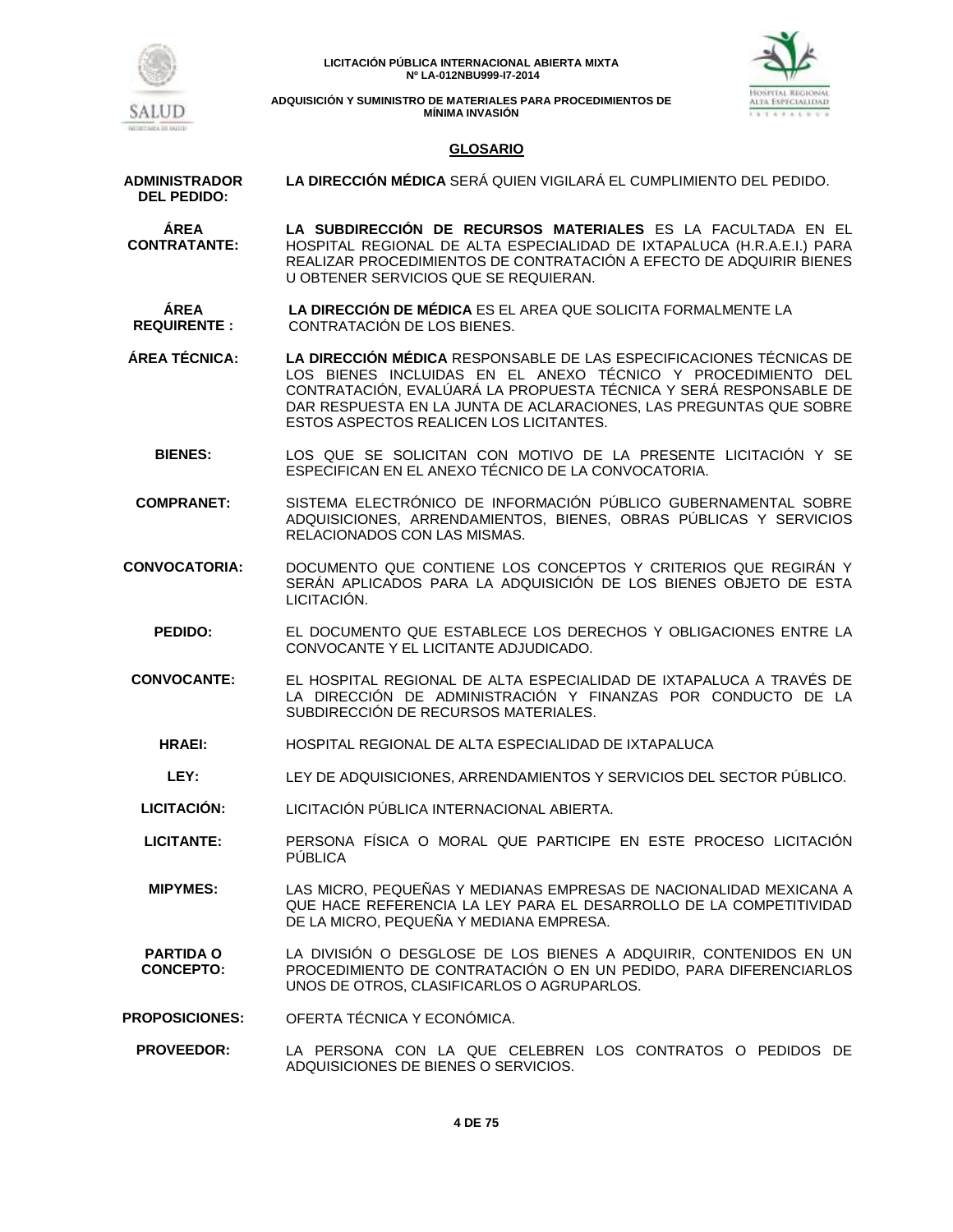



**REGLAMENTO:** REGLAMENTO DE LA LEY DE ADQUISICIONES, ARRENDAMIENTOS Y SERVICIOS DEL SECTOR PÚBLICO.

EL **HOSPITAL REGIONAL DE ALTA ESPECIALIDAD DE IXTAPALUCA**, EN ADELANTE ""LA CONVOCANTE"", ORGANISMO PÚBLICO DESCENTRALIZADO DE LA SECRETARÍA DE SALUD, EN CUMPLIMIENTO A LO DISPUESTO EN EL ARTÍCULO 134 DE LA CONSTITUCIÓN POLÍTICA DE LOS ESTADOS UNIDOS MEXICANOS, Y EN APEGO A LO ESTABLECIDO EN LOS ARTÍCULOS 25, 26 FRACCIÓN I, 26 BIS FRACCIÓN III, 28 FRACCIÓN III, 29, 45 Y 47 DE LA LEY DE ADQUISICIONES, ARRENDAMIENTOS Y SERVICIOS DEL SECTOR PÚBLICO, EN ADELANTE "LA LEY", ASÍ COMO LO DISPUESTO EN SU REGLAMENTO, Y DEMÁS NORMATIVIDAD APLICABLE EN LA MATERIA; CONVOCA A PERSONAS FÍSICAS Y MORALES DE NACIONALIDAD MEXICANA O EXTRANJERA QUE NO SE ENCUENTREN EN LOS SUPUESTOS SEÑALADOS EN LOS ARTÍCULOS 50 Y 60 DE LA LEY, A PARTICIPAR EN LA **LICITACIÓN PÚBLICA INTERNACIONAL ABIERTA MIXTA Nº LA-012NBU999-I7-2014, PARA LA ADQUISICIÓN Y SUMINISTRO DE MATERIALES PARA PROCEDIMIENTOS DE MÍNIMA INVASIÓN,** CONFORME A LAS SIGUIENTES BASES:

# **1. DATOS GENERALES DE LA LICITACIÓN PÚBLICA**

**1.1. NOMBRE DE LA ENTIDAD CONVOCANTE: "HOSPITAL REGIONAL DE ALTA ESPECIALIDAD DE IXTAPALUCA"**, A TRAVÉS DE LA **SUBDIRECCIÓN DE RECURSOS MATERIALES**, UBICADA EN CARRETERA FEDERAL MÉXICO PUEBLA KILÓMETRO 34.5, COL. ZOQUIAPAN, IXTAPALUCA, ESTADO DE MÉXICO, TEL 5972 9800.

**1.2. MEDIO QUE SE UTILIZARÁ EN LA PRESENTE LICITACIÓN:** SE ACEPTARAN PROPUESTAS PRESENTADAS EN FORMA PRESENCIAL Y EN MEDIO ELECTRÓNICO A TRAVÉS DEL SISTEMA COMPRANET, NO RESULTA APLICABLE EL ENVÍO DE PROPOSICIONES A TRAVÉS DE SERVICIO POSTAL O MENSAJERÍA.

**1.3. NÚMERO DE IDENTIFICACIÓN DE LA CONVOCATORIA:** No.LA-012NBU999-I7-2014

**1.4. EJERCICIO FISCAL QUE ABARCARÁ LA CONTRATACIÓN:** EJERCICIO FISCAL 2014.

/ **1.5. IDIOMA:** TODOS Y CADA UNO DE LOS DOCUMENTOS, QUE INTEGRAN LAS PROPOSICIONES DE LOS BIENES OFERTADOS, DEBERÁN ESTAR EN EL IDIOMA ESPAÑOL O EN EL IDIOMA DE ORIGEN, ACOMPAÑADOS DE UNA TRADUCCIÓN SIMPLE AL ESPAÑOL.

**1.6. DISPONIBILIDAD PRESUPUESTARIA:** PARA LA PRESENTE LICITACIÓN SE CUENTA CON LA DISPONIBILIDAD DEL RECURSO EN LA PARTIDA **25301 "MEDICINAS Y PRODUCTOS FARMACÉUTICOS"**. DEL CLASIFICADOR POR OBJETO DE GASTO PARA LA ADMINISTRACIÓN PÚBLICA FEDERAL, LO QUE SE ACREDITA MEDIANTE OIFICIO NÚMÉRO SRF/HRAEI/SP-013/2014, EMITIDO POR LA SUBDIRECCIÓN DE RECURSOS FINANCIEROS, POR LOS MONTOS MÍNIMOS Y MÁXIMOS SIGUIENTES:

| <b>MONTO MINIMO</b>                  | <b>MONTO MAXIMO</b>                   |
|--------------------------------------|---------------------------------------|
| \$6000,000.00                        | \$15000,000.00                        |
| (SEIS MILLONES DE PESOS 00/100 M.N.) | (QUINCE MILLONES DE PESOS 00/100 M.N) |

**1.7. CARÁCTER DE LA LICITACIÓN.** LA PRESENTE LICITACIÓN ES DE CARÁCTER INTERNACIONAL ABIERTA Y PODRÁN PARTICIPAR PERSONAS FÍSICAS O MORALES DE NACIONALIDAD MEXICANA O EXTRANJERA, QUE OFERTEN BIENES DE PROCEDENCIA NACIONAL O IMPORTADOS.

# **2. OBJETO Y ALCANCE DE LA LICITACIÓN**

# **2.1. ESPECIFICACIONES Y CARACTERÍSTICAS TÉCNICAS DE LOS BIENES A ADQUIRIR:**

LA PRESENTE LICITACIÓN SE REFIERE A LA ADQUISICIÓN Y SUMINISTRO DE MATERIALES PARA PROCEDIMIENTOS DE MINIMA INVASIÓN, QUE SERÁ UTILIZADA POR LA DIRECCIÓN MÉDICA DEL HOSPITAL, EN CUMPLIMIENTO AL DESARROLLO DE LAS FUNCIONES QUE TIENE ENCOMENDADAS.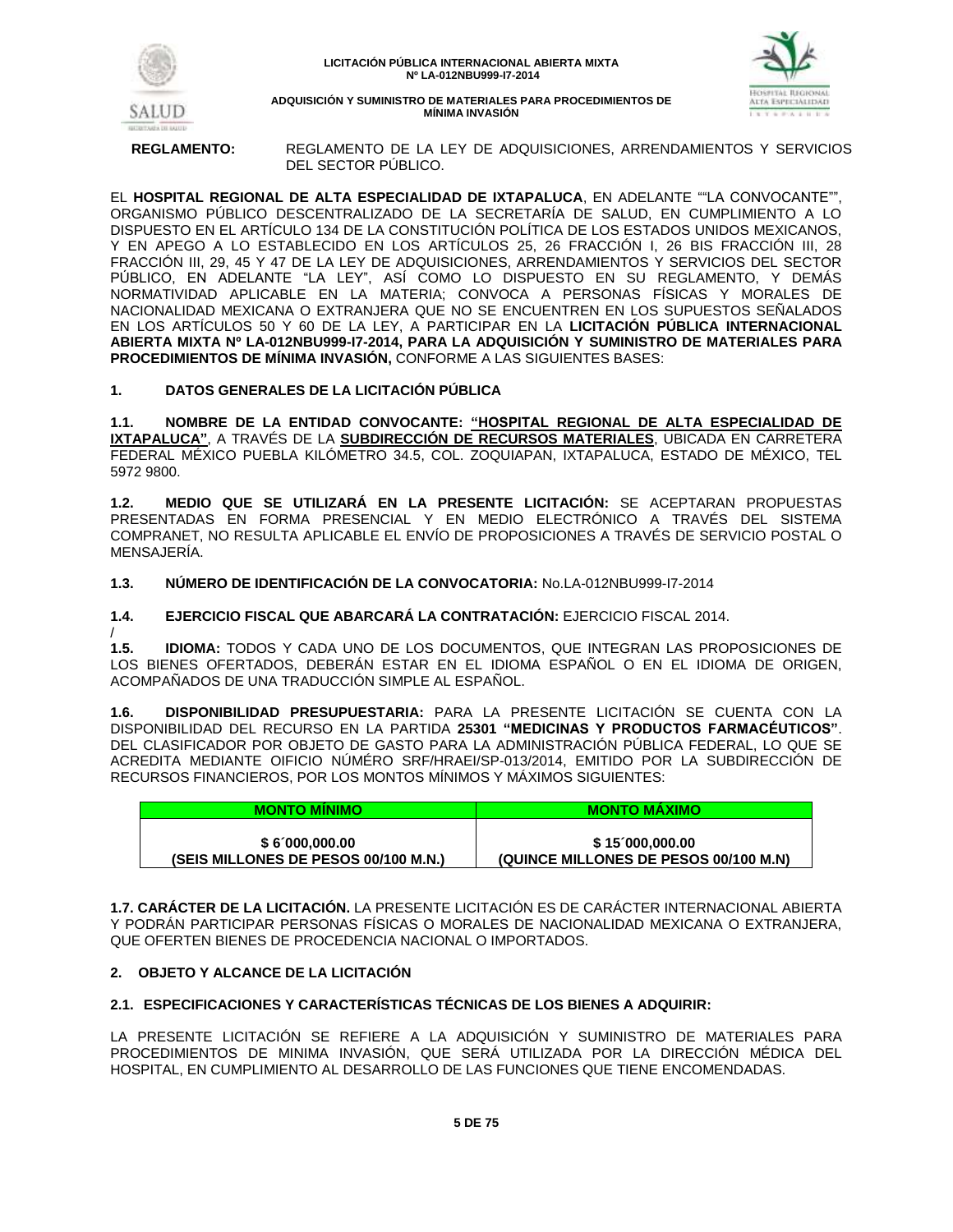



LA ESPECIFICACIÓN, DESCRIPCIÓN, AMPLIA Y COMPLETA, ASÍ COMO LAS CANTIDADES Y UNIDADES DE MEDIDA DE LOS BIENES, SE ENCUENTRAN EN EL **ANEXO TÉCNICO** DE ESTA CONVOCATORIA.

LOS LICITANTES PARA LA PRESENTACIÓN DE SUS PROPOSICIONES, DEBERÁN AJUSTARSE ESTRICTAMENTE A LOS REQUISITOS Y ESPECIFICACIONES PREVISTOS EN ESTA CONVOCATORIA, ASÍ COMO EN LAS PRECISIONES QUE SE DERIVEN DE LA JUNTA DE ACLARACIONES; DESCRIBIENDO EN FORMA AMPLIA Y DETALLADA LOS BIENES QUE ESTÉN OFERTANDO, TOMANDO EN CUENTA QUE NINGUNO DE LOS PUNTOS DE LA PRESENTE CONVOCATORIA PODRÁN SER NEGOCIADOS.

LA FORMA DE EMPAQUE QUE UTILICE EL PROVEEDOR, DEBERÁ GARANTIZAR LA ENTREGA TOTAL DE LOS BIENES EN CONDICIONES ÓPTIMAS, DURANTE EL TRANSPORTE, MANEJO Y ALMACENAJE, DEL PRODUCTO INDICANDO PRESENTACIÓN, EN EL EMPAQUE ORIGINAL, ASÍ COMO MARCA Y NOMBRE DEL PROVEEDOR Y FABRICANTE.

EL LICITANTE QUE RESULTE ADJUDICADO, ASUMIRÁ LA RESPONSABILIDAD TOTAL PARA EL CASO QUE LA FABRICACIÓN Y/O ENTREGA DE LOS BIENES A EL HOSPITAL, INFRINJA LA LEY FEDERAL DEL DERECHO DE AUTOR O EN CASO DE VIOLACIONES EN MATERIA DE DERECHOS INHERENTES A LA LEY DE PROPIEDAD INDUSTRIAL, EXIMIENDO AL HOSPITAL DE CUALQUIER RESPONSABILIDAD EN QUE SE INCURRA.

**2.2. FORMA DE AGRUPACIÓN DE LOS BIENES**: PARTIDA ÚNICA.

**2.3. PRECIO MÁXIMO DE REFERENCIA A PARTIR DEL CUAL SE OFRECERÁN PORCENTAJES DE DESCUENTO:** NO APLICA.

# **2.4. NORMAS OFICIALES MEXICANAS, NORMAS MEXICANAS, NORMAS INTERNACIONALES O EN SU CASO LAS NORMAS DE REFERENCIA O ESPECIFICVACIONES.**

LOS LICITANTES DEBERÁN DEMOSTRAR QUE LOS BIENES QUE OFERTAN EN LA PRESENTE LICITACIÓN CUMPLEN CON LOS ESTÁNDARES DE CALIDAD O UNIDADES DE MEDIDA REQUERIDAS:

| NOM-059-SSA1-2006   NORMA OFICIAL MEXICANA PARA BUENAS PRÁCTICAS DE FABRICACIÓN |
|---------------------------------------------------------------------------------|
| PARA ESTABLECIMIENTOS DE LA INDUSTRIA QUÍMICO FARMACÉUTICA                      |
| DEDICADOS A LA FABRICACIÓN DE MEDICAMENTOS.                                     |
| <b>FSTERILES</b><br>NOM-249-SSA1-2010 NORMA OFICIAL MEXICANA PARA MEZCLAS       |
| NUTRICIONALES Y MEDICAMENTOSAS, E INSTALACIONES PARA SU                         |
| <b>PREPARACION</b>                                                              |
| NOM-072-SSA1-1993   NORMA OFICIAL MEXICANA, ETIQUETADO DE MEDICAMENTOS          |

**2.5. TIPO DE CONTRATO:** ABIERTO CONFORME AL ARTÍCULO 47 DE LA LEY DE ADQUISICIONES, ARRENDAMIENTOS Y SERVICIOS DEL SECTOR PÚBLICO.

**2.6. FORMA DE ADJUDICACIÓN**: EL CONTRATO SE ADJUDICARÁ POR PARTIDA COMPLETA A UN SOLO LICITANTE.

**2.7. MODELO DE CONTRATO O PEDIDO**: (**ANEXO No. 2**) REQUISITOS DE CONFORMIDAD CON EL ARTÍCULO 45 DE LA LEY Y 81 DE SU REGLAMENTO

**2.8. PLAZO Y CONDICIONES DE ENTREGA DE LOS BIENES:** EL LICITANTE QUE RESULTE ADJUDICADO DEBERÁ ENTREGAR LOS BIENES EN EL PLAZO Y CONFORME A LAS ESPECIFICACIONES ESTABLECIDAS EN EL ANEXO No. 1, DE ESTA CONVOCATORIA Y A LA PROPOSICIÓN PRESENTADA.

**2.9. TIPO DE CAMBIO:** NO APLICA.

**2.10. SEGUROS:** EL LICITANTE QUE RESULTE ADJUDICADO SERÁ EL RESPONSABLE DEL ASEGURAMIENTO DE LOS BIENES QUE ENTREGUE HASTA QUE SEAN RECIBIDOS A ENTERA SATISFACCIÓN DE "LA CONVOCANTE".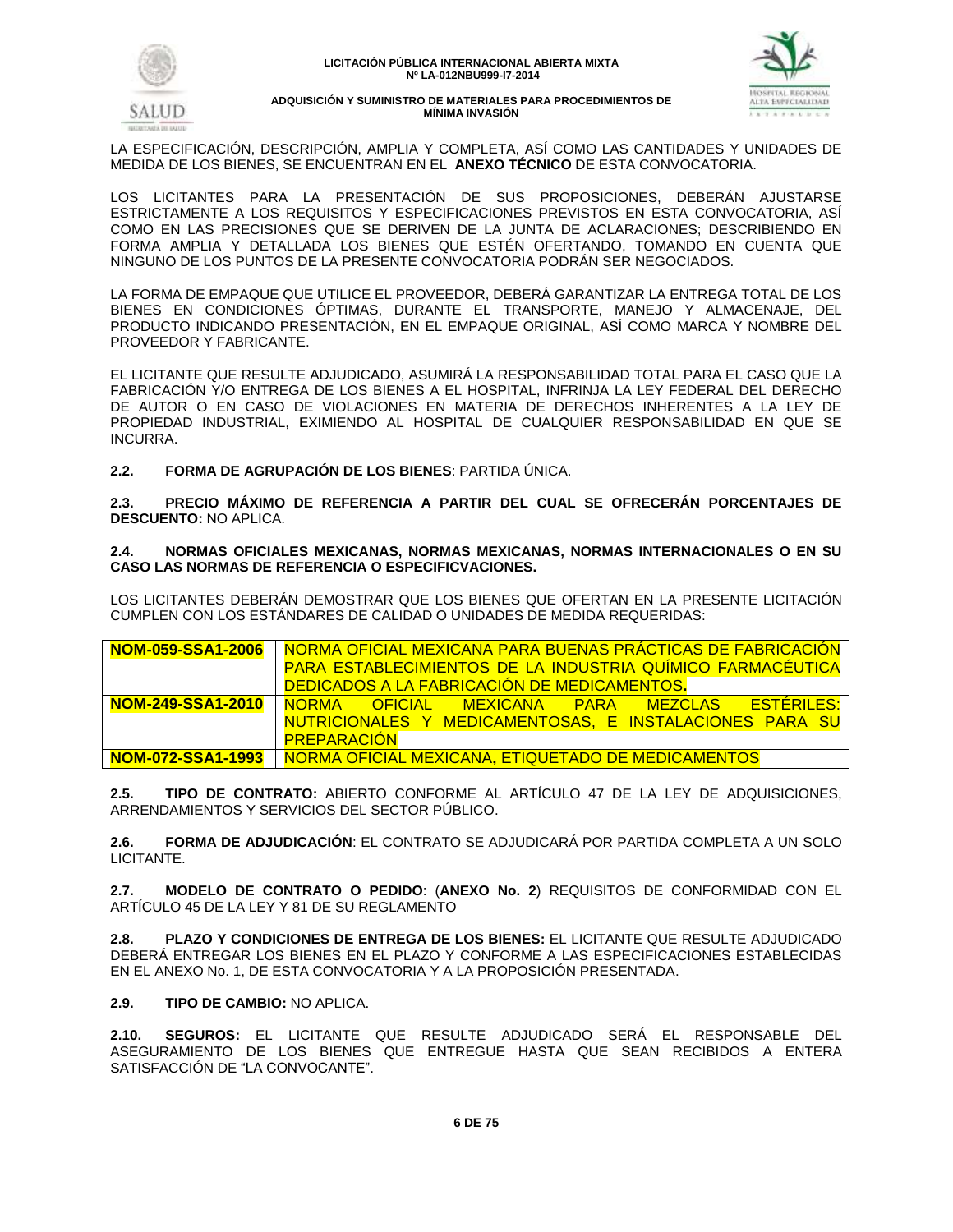



**2.11. PENA CONVENCIONAL:** SE APLICARÁ PENA CONVENCIONAL DEL 1% (UNO POR CIENTO) POR CADA DÍA NATURAL DE ATRASO EN LA ENTREGA DE LOS BIENES, SOBRE EL IMPORTE DE LOS BIENES NO ENTREGADOS OPORTUNAMENTE, CONFORME A LOS PLAZOS SEÑALADOS EN LA PRESENTE CONVOCATORIA Y SU ANEXO TÉCNICO.

LA ACUMULACIÓN DE DICHA PENA NO DEBERÁ EXCEDER DEL 10% (DIEZ POR CIENTO) DEL MONTO DE LA GARANTÍA DE CUMPLIMIENTO DEL PEDIDO ANTES DE I.V.A. LO ANTERIOR SIN PERJUICIO DEL DERECHO DE QUE EL ADMINISTRADOR DEL PEDIDO PUEDA OPTAR ENTRE EXIGIR EL CUMPLIMIENTO DEL PEDIDO O RESCINDIRLO. ELLO DE CONFORMIDAD CON LO ESTABLECIDO EN LOS ARTÍCULOS 53 Y 54 DE LA LEY.

EL PAGO DE LAS PENAS CONVENCIONALES SE RELIZARÁ MEDIANTE NOTA DE CRÉDITO, MISMA QUE DEBERÁ ENTREGAR EL PROVEEDOR JUNTO CON SU FACTURA CORRESPONDIENTE.

EN EL SUPUESTO DE QUE SEA RESCINDIDO EL PEDIDO NO PROCEDERÁ EL COBRO DE DICHA PENA, NI LA CONTABILIZACIÓN DE LA MISMA PARA HACER EFECTIVA LA GARANTÍA DE CUMPLIMIENTO.

# **2.12. DEDUCCIONES:** N/A

**2.13. GARANTÍA DE CUMPLIMIENTO:** LA GARANTÍA DE CUMPLIMIENTO, EN SU CASO SE HARÁ EXIGIBLE DE MANERA PROPORCIONAL AL MONTO DE LAS OBLIGACIONES NO CUMPLIDAS, POR CONSIDERARSE OBLIGACIONES DE NATURALEZA DIVISIBLE.

EL PROVEEDOR, DEBERÁ GARANTIZAR EL CUMPLIMIENTO DEL PEDIDO EN LOS TÉRMINOS SIGUIENTES.

LA GARANTÍA DE CUMPLIMIENTO DEL PEDIDO, DEBERÁ CONSTITUIRSE MEDIANTE PÓLIZA DE FIANZA EN FAVOR DEL HOSPITAL REGIONAL DE ALTA ESPECIALIDAD DE IXTAPALUCA POR UN IMPORTE DEL 10% DEL MONTO TOTAL DEL PEDIDO, ANTES DEL IMPUESTO AL VALOR AGREGADO (IVA).

LA GARANTÍA DE CUMPLIMIENTO DEL PEDIDO, **DEBERÁ PRESENTARSE** A MÁS TARDAR DENTRO DE LOS **DIEZ DÍAS NATURALES SIGUIENTES A LA FIRMA DEL PEDIDO**.

SE HARÁ EFECTIVA LA GARANTÍA RELATIVA AL CUMPLIMIENTO DEL PEDIDO; POR CUALQUIER INCUMPLIMIENTO DE LAS OBLIGACIONES ESTABLECIDAS EN EL MISMO.

EN CASO DE MODIFICACIONES AL MONTO, PLAZO O VIGENCIA DEL PEDIDO, SE DEBERÁ PRESENTAR EL ENDOSO O MODIFICACIÓN DE LA PÓLIZA DE FIANZA DE ACUERDO A LAS DISPOSICIONES LEGALES APLICABLES Y A SATISFACCIÓN DE "LA CONVOCANTE".

**2.14. PERIODO DE GARANTÍA, CADUCIDAD Y CALIDAD DE LOS BIENES:** SERÁ DE CUANDO MENOS **12 MESES** A PARTIR DE LA FECHA DE RECEPCIÓN DE LOS MISMOS A ENTERA SATISFACCIÓN DE "LA CONVOCANTE".

# **3. FORMA Y TÉRMINOS QUE REGIRÁN A LOS ACTOS DE LA LICITACIÓN**

# **3.1. REDUCCIÓN DE PLAZOS:** SI APLICA

**3.2. FECHA, HORA Y LUGAR DE LOS ACTOS DE LA LICITACIÓN:** LOS ACTOS DE CARÁCTER PÚBLICO DE LA PRESENTE LICITACIÓN (JUNTA DE ACLARACIONES, PRESENTACIÓN Y APERTURA DE PROPOSICIONES Y FALLO) SE LLEVARÁN A CABO EN LA SALA DE USOS MULTIPLES DE "LA CONVOCANTE", UBICADA EN CARRETERA FEDERAL MÉXICO PUEBLA KILÓMETRO 34.5, COL. ZOQUIAPAN, IXTAPALUCA, ESTADO DE MÉXICO, TEL 5972 9800, TERCER PISO EDIFICIO "B"

A TODOS LOS ACTOS DE CARÁCTER PÚBLICO DE LA LICITACIÓN, PODRÁN ASISTIR LOS LICITANTES CUYAS PROPOSICIONES HAYAN SIDO DESECHADAS DURANTE EL MISMO PROCEDIMIENTO, ASÍ COMO CUALQUIER PERSONA QUE MANIFIESTE SU INTERÉS DE ESTAR PRESENTE, CON CARÁCTER DE OBSERVADOR, BAJO LA CONDICIÓN DE QUE DEBERÁN REGISTRAR SU ASISTENCIA Y ABSTENERSE DE INTERVENIR EN CUALQUIER FORMA.

**3.2.1. JUNTA DE ACLARACIONES:** LA JUNTA DE ACLARACIONES SE LLEVARÁ A CABO EL **DÍA 31 DE MARZO DE 2014 A LAS 10:00 HORAS,** LA CUAL SERÁ PRESIDIDA POR EL SUBDIRECTOR DE RECUSRSOS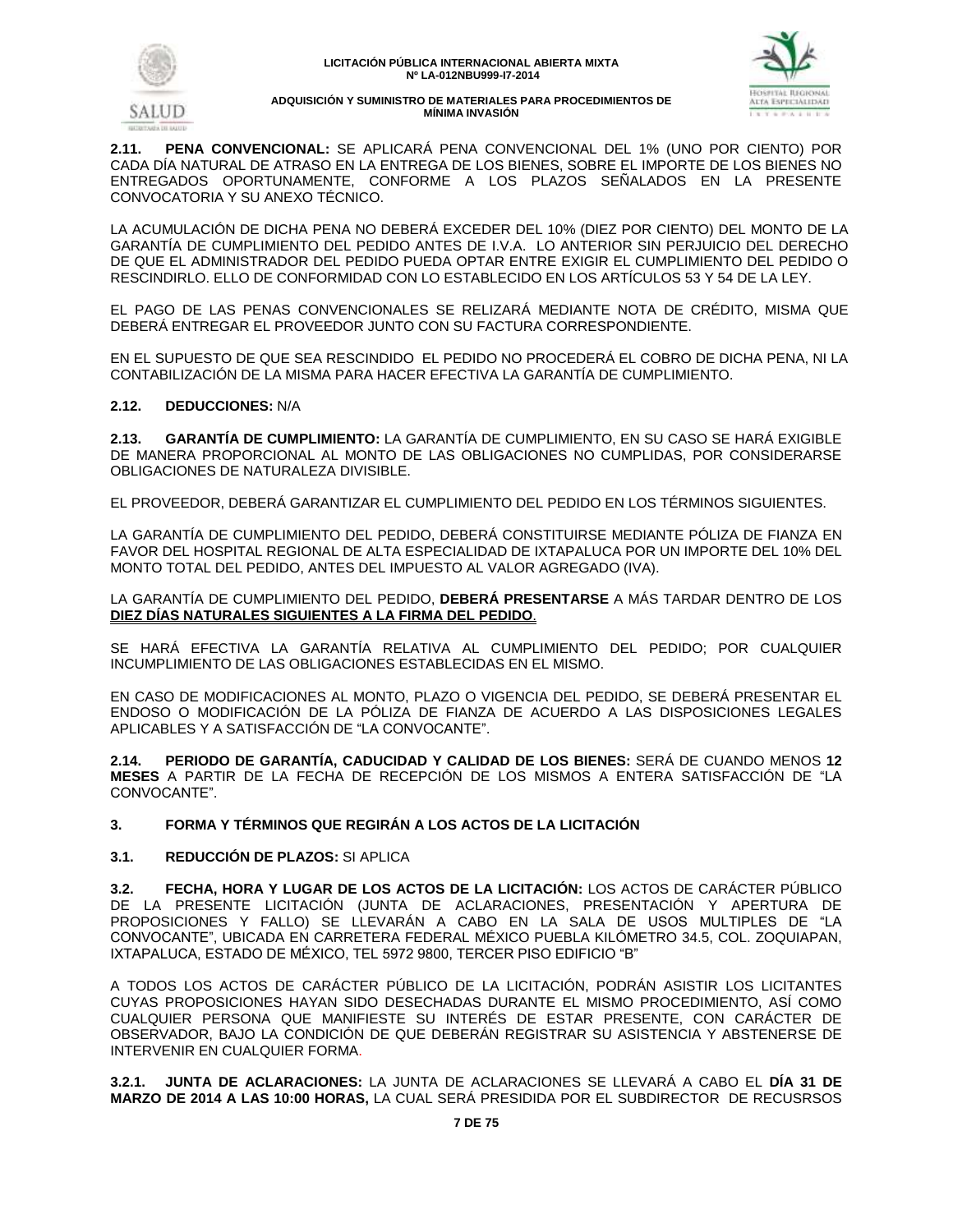



MATERIALES, Y SERÁ ASISTIDO POR UN REPRESENTANTE DEL ÁREA TÉCNICA O USUARIA DE LOS BIENES A FIN DE QUE SE RESUELVAN EN FORMA CLARA Y PRECISA LAS DUDAS Y PLANTEAMIENTOS DE LOS LICITANTES RELACIONADOS CON LOS ASPECTOS CONTENIDOS EN ÉSTA CONVOCATORIA.

LA ASISTENCIA A LA JUNTA DE ACLARACIONES ES OPTATIVA.

LAS PERSONAS QUE PRETENDAN FORMULAR SOLICITUDES DE ACLARACIÓN A LOS ASPECTOS CONTENIDOS EN LA CONVOCATORIA, DEBERÁN PRESENTAR JUNTO CON SUS CUESTIONAMIENTOS, UN ESCRITO, EN EL QUE EXPRESEN SU INTERÉS EN PARTICIPAR EN LA LICITACIÓN, POR SÍ O EN REPRESENTACIÓN DE UN TERCERO, MANIFESTANDO EN TODOS LOS CASOS LOS DATOS GENERALES DEL INTERESADO Y, EN SU CASO, DEL REPRESENTANTE, CONFORME AL ARTICULO 48 FRACCIÓN V DEL REGLAMENTO. CUANDO EL ESCRITO SE PRESENTE FUERA DEL PLAZO PREVISTO EN EL ARTÍCULO 33 BIS DE LA LEY O AL INICIO DE LA JUNTA DE ACLARACIONES, EL LICITANTE SÓLO TENDRÁ DERECHO A FORMULAR PREGUNTAS SOBRE LAS RESPUESTAS QUE DÉ LA CONVOCANTE EN LA MENCIONADA JUNTA.

SI EL ESCRITO SEÑALADO NO SE PRESENTA, SE PERMITIRÁ EL ACCESO A LA JUNTA DE ACLARACIONES A LA PERSONA QUE LO SOLICITE, EN CALIDAD DE OBSERVADOR EN TÉRMINOS DEL PENÚLTIMO PÁRRAFO DEL ARTÍCULO 26 DE LA LEY.

LAS SOLICITUDES DE ACLARACIÓN DEBERÁN PLANTEARSE DE MANERA CONCISA Y ESTAR DIRECTAMENTE VINCULADAS CON LOS PUNTOS CONTENIDOS EN LA CONVOCATORIA A LA LICITACIÓN PÚBLICA, INDICANDO EL NUMERAL O PUNTO ESPECÍFICO CON EL CUAL SE RELACIONA. LAS SOLICITUDES QUE NO CUMPLAN CON LOS REQUISITOS SEÑALADOS, PODRÁN SER DESECHADAS POR LA CONVOCANTE.

LAS SOLICITUDES DE ACLARACIÓN, A ELECCIÓN DEL LICITANTE PODRÁN ENVIARSE A TRAVÉS DE COMPRANET O ENTREGARLAS PERSONALMENTE EN EL DOMICILIO DEL AREA CONTRATANTE, A MAS TARDAR 24 HORAS ANTES DE LA FECHA Y HORA EN QUE TENGA VERIFICATIVO LA PRIMERA JUNTA DE ACLARACIONES. SI LA CONVOCANTE NO RECIBE LAS PREGUNTAS O SOLICITUDES DE ACLARACIÓN A LA CONVOCATORIA EN EL TIEMPO ESTABLECIDO, NO SE DARÁ RESPUESTA A LAS MISMAS DURANTE LA JUNTA DE ACLARACIONES.

EN CASO DE ENTREGARSE PERSONALMENTE LA SOLICITUD DE ACLARACIÓN SE ACOMPAÑARA DE UNA VERSIÓN ELECTRÓNICA DE LA MISMA QUE PERMITA A LA CONVOCANTE SU CLASIFICACIÓN E INTEGRACIÓN POR TEMAS PARA FACILITAR SU RESPUESTA EN LA JUNTA DE ACLARACIONES RESPECTIVA. CUANDO LA VERSIÓN ELECTRÓNICA ESTÉ CONTENIDA EN UN MEDIO FÍSICO, ÉSTE LE SERÁ DEVUELTO AL LICITANTE EN LA JUNTA DE ACLARACIONES RESPECTIVA.

LA CONVOCANTE TOMARÁ COMO HORA DE RECEPCIÓN DE LAS SOLICITUDES DE ACLARACIÓN DEL LICITANTE, LA QUE INDIQUE EL SELLO DE RECEPCIÓN DEL ÁREA CONTRATANTE Y, TRATÁNDOSE DE LAS SOLICITUDES QUE SE HAGAN LLEGAR A LA CONVOCANTE A TRAVÉS DE COMPRANET, LA HORA QUE REGISTRE ESTE SISTEMA AL MOMENTO DE SU ENVÍO.

UNA VEZ QUE LA CONVOCANTE TERMINE DE DAR RESPUESTA A LAS SOLICITUDES DE ACLARACIÓN, LOS LICITANTES PODRAN FORMULAR LAS PREGUNTAS QUE ESTIMEN PERTINENTES EN RELACIÓN CON LAS RESPUESTAS RECIBIDAS.

DE CADA JUNTA DE ACLARACIONES SE LEVANTARÁ ACTA EN LA QUE SE HARÁN CONSTAR LOS CUESTIONAMIENTOS FORMULADOS POR LOS INTERESADOS Y LAS RESPUESTAS DE LA CONVOCANTE. EN EL ACTA CORRESPONDIENTE A LA ÚLTIMA JUNTA DE ACLARACIONES SE INDICARÁ EXPRESAMENTE ESTA CIRCUNSTANCIA.

LAS SOLICITUDES DE ACLARACIÓN QUE SEAN RECIBIDAS CON POSTERIORIDAD AL PLAZO PREVISTO EN EL ARTÍCULO 33 BIS DE LA LEY, NO SERÁN CONTESTADAS POR LA CONVOCANTE POR RESULTAR EXTEMPORÁNEAS, SALVO LO PREVISTO EN EL ARTÍCULO 46 FRACCIÓN VI DEL REGLAMENTO.

CUALQUIER MODIFICACIÓN A LA CONVOCATORIA DE LA LICITACIÓN, INCLUYENDO LAS QUE RESULTEN DE LA O LAS JUNTAS DE ACLARACIONES, FORMARÁ PARTE DE LA CONVOCATORIA Y DEBERÁ SER CONSIDERADA POR LOS LICITANTES EN LA ELABORACIÓN DE SU PROPOSICIÓN.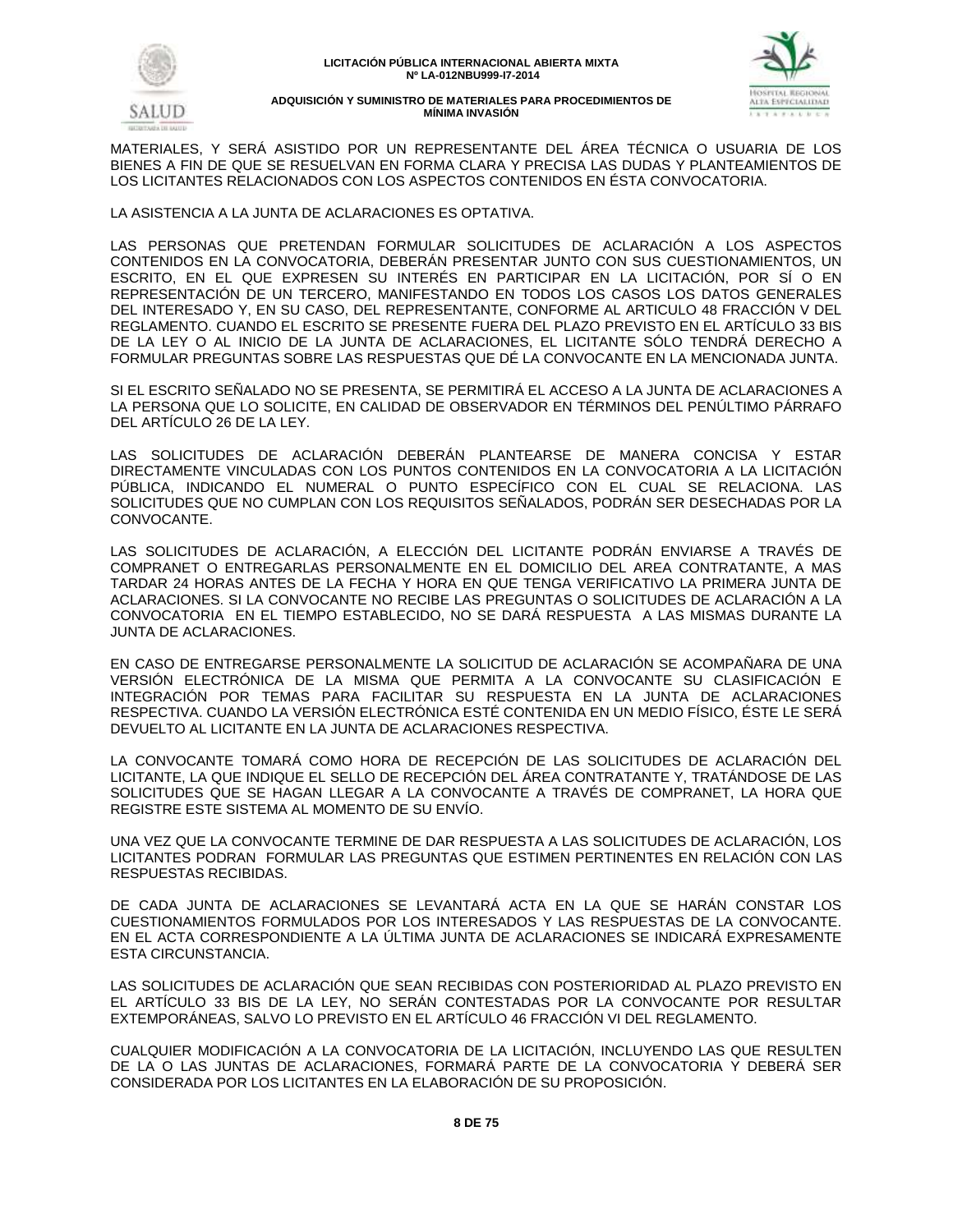

# **3.2.2. VISITA A LAS INSTALACIONES DE "LA CONVOCANTE":** NO APLICA.

# **3.2.3. VISITA A LAS INSTALACIONES DEL LICITANTE:** NO APLICA

**3.2.4. PRESENTACIÓN Y APERTURA DE PROPOSICIONES:** EL ACTO DE PRESENTACIÓN Y APERTURA DE PROPOSICIONES SE LLEVARÁ A CABO **EL DÍA 7 DE ABRIL DE 2014 A LAS 9:00 HRS,** Y SERÁ PRESIDIDO POR EL SUBDIRECTOR DE RECURSOS MATERIALES O POR QUIEN ESTE DESIGNE.

SE SUGIERE A LOS LICITANTES PRESENTARSE CON TREINTA MINUTOS DE ANTICIPACIÓN A LA HORA SEÑALADA PARA LLEVAR A CABO SU REGISTRO, **UNA VEZ INICIADO ESTE ACTO NO SE PERMITIRÁ POR NINGUNA CIRCUNSTANCIA EL ACCESO A MÁS LICITANTES**.

LOS LICITANTES SOLO PODRÁN PRESENTAR UNA PROPOSICIÓN PARA ESTA LICITACIÓN.

UNA VEZ INICIADO EL ACTO, LAS PROPOSICIONES PRESENTADAS EN LA FECHA, HORA Y LUGAR ESTABLECIDOS, NO PODRÁN SER RETIRADAS O DEJARSE SIN EFECTO POR LOS LICITANTES, POR LO QUE DEBERÁN CONSIDERARSE VIGENTES DENTRO DEL PROCEDIMIENTO DE LICITACIÓN HASTA SU CONCLUSIÓN, DE CONFORMIDAD CON LOS ARTÍCULOS 26 ANTEPENÚLTIMO PÁRRAFO DE LA LEY Y 39 FRACCIÓN III, INCISO D DEL REGLAMENTO.

EL LICITANTE ENTREGARÁ EN SOBRE CERRADO SUS PROPOSICIONES JUNTO CON LA DOCUMENTACIÓN DISTINTA A LAS PROPUESTAS, CON EL **FORMATO 12** QUE SERVIRÁ COMO CONSTANCIA DE RECEPCIÓN DE LA DOCUMENTACIÓN PRESENTADA A QUIEN PRESIDA EL ACTO, POSTERIORMENTE SE VERIFICARÁ LAS QUE SE HAYAN RECIBIDO VÍA ELECTRÓNICA. CONCLUIDO LO ANTERIOR, LA APERTURÁ DE LAS PROPOSICIONES INICIARÁ CON LAS QUE FUERON RECIBIDAS DE MANERA PRESENCIAL Y POSTERIORMENTE CON LAS ENVIADAS POR MEDIOS ELECTRÓNICOS.

NO SERÁ MOTIVO DE DESECHAMIENTO LA FALTA DE IDENTIFICACIÓN O DE ACREDITACIÓN DE LA REPRESENTACIÓN DE LA PERSONA QUE SOLAMENTE ENTREGUE LA PROPOSICIÓN, PERO ÉSTA SÓLO PODRÁ PARTICIPAR DURANTE EL DESARROLLO DEL ACTO CON EL CARÁCTER DE OBSERVADOR.

SE PROCEDERÁ A LA APERTURA DEL SOBRE QUE CONTENGA LAS PROPOSICIONES DE LOS LICITANTES, HACIÉNDOSE CONSTAR LA DOCUMENTACIÓN PRESENTADA, SIN QUE ELLO IMPLIQUE EL ANALISIS DE SU CONTENIDO. PARA EL EFECTO SE ENTREGARA AL LICITANTE EL (LOS) ACUSE(S) DE LA DOCUMENTACIÓN QUE ENTREGUE EN DICHO ACTO.

EL REPRESENTANTE DESIGNADO POR LA CONVOCANTE, ASÍ COMO EL LICITANTE ELEGIDO, EN LOS TÉRMINOS DE LA FRACCIÓN II DEL ARTÍCULO 35 DE LA LEY Y 39 FRACCIÓN III INCISO J), DEL REGLAMENTO DEBERÁN RUBRICAR EN EL ACTO DE PRESENTACIÓN Y APERTURA, LA TOTALIDAD DE LA DOCUMENTACIÓN DE LAS PROPUESTAS TECNICAS Y ECONÓMICAS PRESENTADAS POR LOS LICITANTES.

SE LEVANTARÁ ACTA QUE SERVIRÁ DE CONSTANCIA DE LA CELEBRACIÓN DEL ACTO DE PRESENTACIÓN Y APERTURA DE LAS PROPOSICIONES, EN LA QUE SE HARÁ CONSTAR EL IMPORTE DE CADA UNA DE ELLAS. SE SEÑALARÁ LUGAR, FECHA Y HORA EN QUE SE DARÁ A CONOCER EL FALLO DE LA LICITACIÓN.

EN EL SUPUESTO DE QUE DURANTE EL ACTO DE PRESENTACIÓN Y APERTURA DE PROPOSICIONES, POR CAUSAS AJENAS A LA VOLUNTAD DE LA CONVOCANTE, NO SEA POSIBLE ABRIR LOS SOBRES QUE CONTENGAN LAS PROPOSICIONES ENVIADAS POR COMPRANET, EL ACTO SE REANUDARÁ A PARTIR DE QUE SE REESTABLEZCAN LAS CONDICIONES QUE HAGAN POSIBLE LA APERTURA DE LOS MISMOS.

LA SECRETARÍA DE LA FUNCIÓN PÚBLICA, PODRÁ VERIFICAR EN CUALQUIER MOMENTO QUE, DURANTE EL LAPSO DE INTERRUPCIÓN, NO SE HAYA SUSCITADO ALGUNA MODIFICACIÓN A LAS PROPOSICIONES QUE OBREN EN SU PODER.

EN EL ACTA QUE SE LEVANTE DEL ACTO, SE IDENTIFICARÁN LAS PROPOSICIONES QUE EN SU CASO, SE HAYAN PRESENTADO POR COMPRANET.

DE CONFORMIDAD A LO ESTABLECIDO EN EL ARTÍCULO 56 QUINTO PÁRRAFO DE LA LEY, LA CONVOCANTE CONSERVARÁ TODA LA DOCUMENTACIÓN E INFORMACIÓN ELECTRÓNICA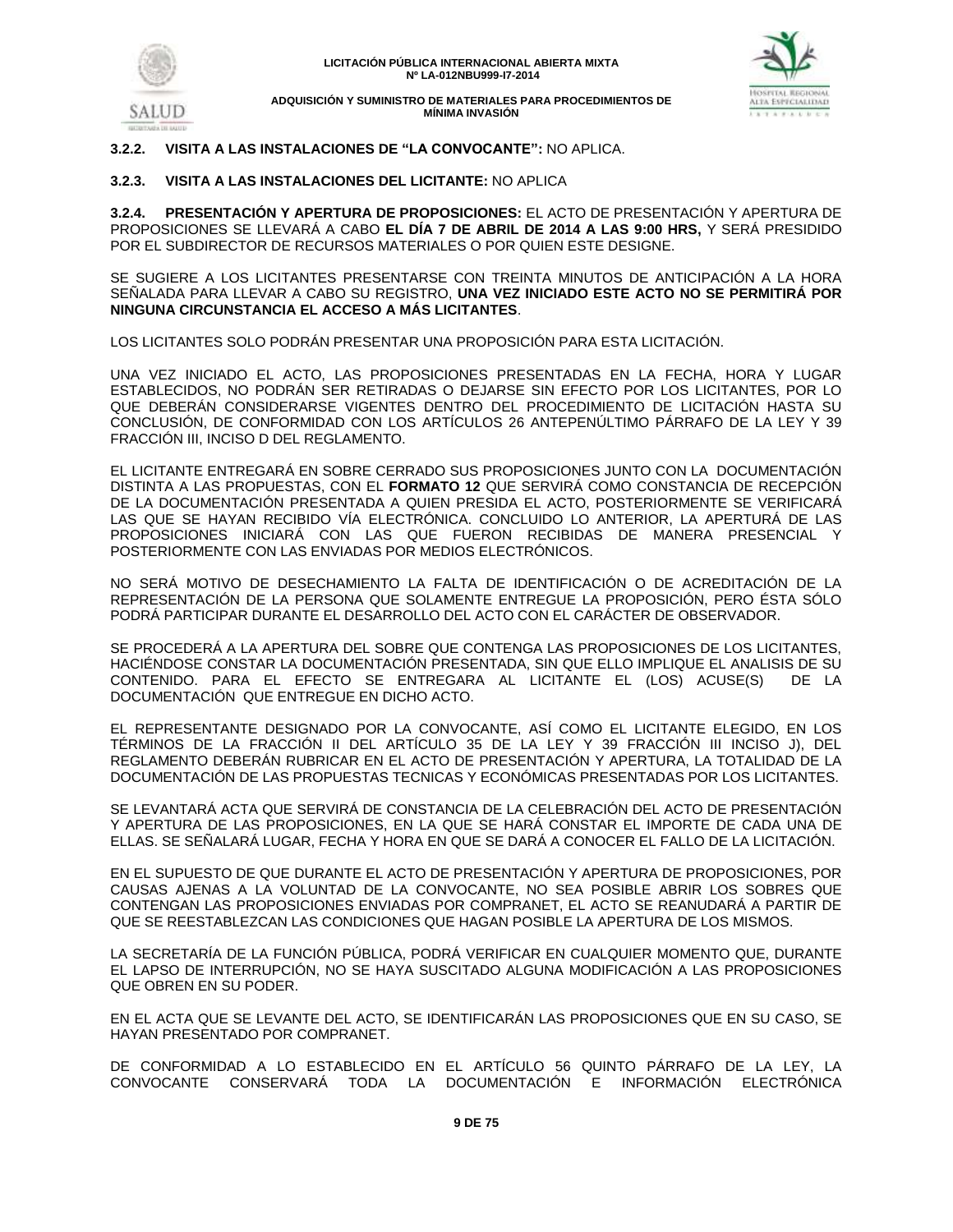



COMPROBATORIA DE LOS ACTOS CUANDO MENOS POR UN LAPSO DE TRES AÑOS, CONTADOS A PARTIR DE LA FECHA DE SU RECEPCIÓN.

LAS PROPOSICIONES DESECHADAS PODRÁN SER DEVUELTAS A LOS LICITANTES QUE LO SOLICITEN, CONFORME AL ÚLTIMO PÁRRAFO DEL ARTÍCULO 56 DE LA LEY Y 104 DEL REGLAMENTO.

**3.2.5. ACTO DE FALLO:** EL FALLO DE ESTA LICITACIÓN SERÁ DADO A CONOCER DENTRO DE LOS **20 DÍAS NATURALES SIGUI ENTES AL ACTO DE PRESENTACIÓN Y APERTURA DE PROPOSICIONES**, LA FECHA SE DARÁ A CONOCER EN EL ACTA DE ÉSTE EVENTO Y SERÁ UN ACTO PÚBLICO PRESIDIDO POR EL SERVIDOR PÚBICO DESIGNADO PARA TAL EFECTO.

ASIMISMO, PARA LOS LICITANTES QUE NO HAYAN ASISTIDO A LA JUNTA PÚBLICA, ESTARÁ A SU DISPOSICIÓN EN LA CASETA DE VGILANCIA DEL HOSPITAL REGIONAL DE ALTA ESPECIALIDAD DE IXTAPALUCA, EN DONDE SE FIJARÁ COPIA DE LA CARÁTULA DEL ACTA O UN EJEMPLAR, POR UN TÉRMINO NO MENOR A 5 DÍAS HÁBILES, SIENDO EXLUSIVA RESPONSABILIDAD DE LOS LICITANTES, ACUDIR A ENTERARSE DE SU CONTENIDO Y OBTENER UNA COPIA DE LA MISMA. PARA LOS LICITANTES QUE HAYAN PRESENTADO PROPOSICIONES VÍA ELECTRÓNICA, MEDIANTE EL SISTEMA COMPRANET EL FALLO ESTARÁ DISPONIBLE EN LA DIRECCIÓN ELECTRÓNICA: htpp:/[/www.compranet.gob.mx](http://www.compranet.gob.mx/) ESTE PROCEDIMIENTO SUSTITUYE A LA NOTIFICACIÓN PERSONAL

EN CASO DE QUE SE DECLARE DESIERTA LA LICITACIÓN O ALGUNA PARTIDA, SE SEÑALARÁ EN EL FALLO LAS RAZONES QUE LO MOTIVARON.

EL ACTA EN LA QUE SE DE A CONOCER EL FALLO SERÁ FIRMADA POR LOS LICITANTES QUE HAYAN ASISTIDO, SIN QUE LA FALTA DE FIRMA DE ALGUNO DE ELLOS RESTE VALIDEZ O EFECTOS A LA MISMA.

CON LA NOTIFICACIÓN DEL FALLO POR EL QUE SE ADJUDICA EL PEDIDO, LAS OBLIGACIONES DERIVADAS DE ÉSTE SERÁN EXIGIBLES, SIN PERJUICIO DE LA OBLIGACIÓN DE LAS PARTES DE FIRMARLO EN LA FECHA Y TÉRMINOS SEÑALADOS EN EL FALLO.

CONTRA EL FALLO NO PROCEDERÁ RECURSO ALGUNO, SIN EMBARGO, PROCEDERÁ LA INCONFORMIDAD EN TÉRMINOS DEL TÍTULO SEXTO CAPÍTULO PRIMERO DE LA LEY.

**3.3. FIRMA DEL CONTRATO O PEDIDO:** EL LICITANTE QUE RESULTE ADJUDICADO DEBERÁ FIRMAR EL PEDIDO **DENTRO DE LOS 15 DÍAS NATURALES SIGUIENTES A LA NOTIFICACIÓN DEL FALLO.** 

**PREVIO A LA FIRMA DEL PEDIDO EL LICITANTE ADJUDICADO, DEBERÁ PRESENTAR COPIA FOTOSTÁTICA Y ORIGINAL O COPIA CERTIFICADA PARA SU COTEJO, DE LOS DOCUMENTOS CON LOS QUE SE ACREDITE SU EXISTENCIA LEGAL Y LAS FACULTADES DE SU REPRESENTANTE LEGAL PARA SUSCRIBIR EL PEDIDO CORRESPONDIENTE.**

LOS LICITANTES CUYO MONTO ADJUDICADO EXCEDA DE **\$300,000.00 (TRESCIENTOS MIL PESOS 00/100 M.N.)** SIN INCLUIR EL IMPUESTO AL VALOR AGREGADO, PARA DAR CUMPLIMIENTO A LAS OBLIGACIONES ESTABLECIDAS EN EL **ARTÍCULO 32-D DEL CÓDIGO FISCAL DE LA FEDERACIÓN** Y CON FUNDAMENTO EN EL PUNTO **I.2.1.16 DE LA RESOLUCIÓN MISCELÁNEA FISCAL PARA 2014** PUBLICADA EN EL DIARIO OFICIAL DE LA FEDERACIÓN EL DÍA 30 DE DICIEMBRE DEL 2013, DEBERÁN PRESENTAR EL DOCUMENTO EMITIDO POR EL SERVICIO DE ADMINISTRACIÓN TRIBUTARIA, QUE CONTENGA LA OPINIÓN PARA VERIFICAR QUE SE ENCUENTRA AL CORRIENTE EN EL CUMPLIMIENTO DE SUS OBLIGACIONES FISCALES, MISMA QUE DEBERÁ ESTAR VIGENTE AL MOMENTO DE FORMALIZAR EL PEDIDO CORRESPONDIENTE.

EN CASO DE QUE EL LICITANTE NO FIRME EL PEDIDO POR CAUSAS IMPUTABLES A ÉL MISMO, SERÁ SANCIONADO EN LOS TÉRMINOS DEL ARTÍCULO 60 DE LA LEY, PARA LO CUAL "LA CONVOCANTE", SIN NECESIDAD DE UN NUEVO PROCEDIMIENTO DE CONTRATACIÓN PODRÁ ADJUDICAR EL PEDIDO AL SEGUNDO LUGAR, DE CONFORMIDAD CON LO ASENTADO EN EL FALLO Y ASÍ SUCESIVAMENTE EN CASO DE QUE ESTE ÚLTIMO NO ACEPTE LA ADJUDICACIÓN.

# **3.4. PREVISIONES GENERALES:**

 PARA LA PRESENTE LICITACIÓN NO APLICA EL ENVÍO DE PROPOSICIONES A TRAVÉS DE SERVICIO POSTAL O MENSAJERÍA.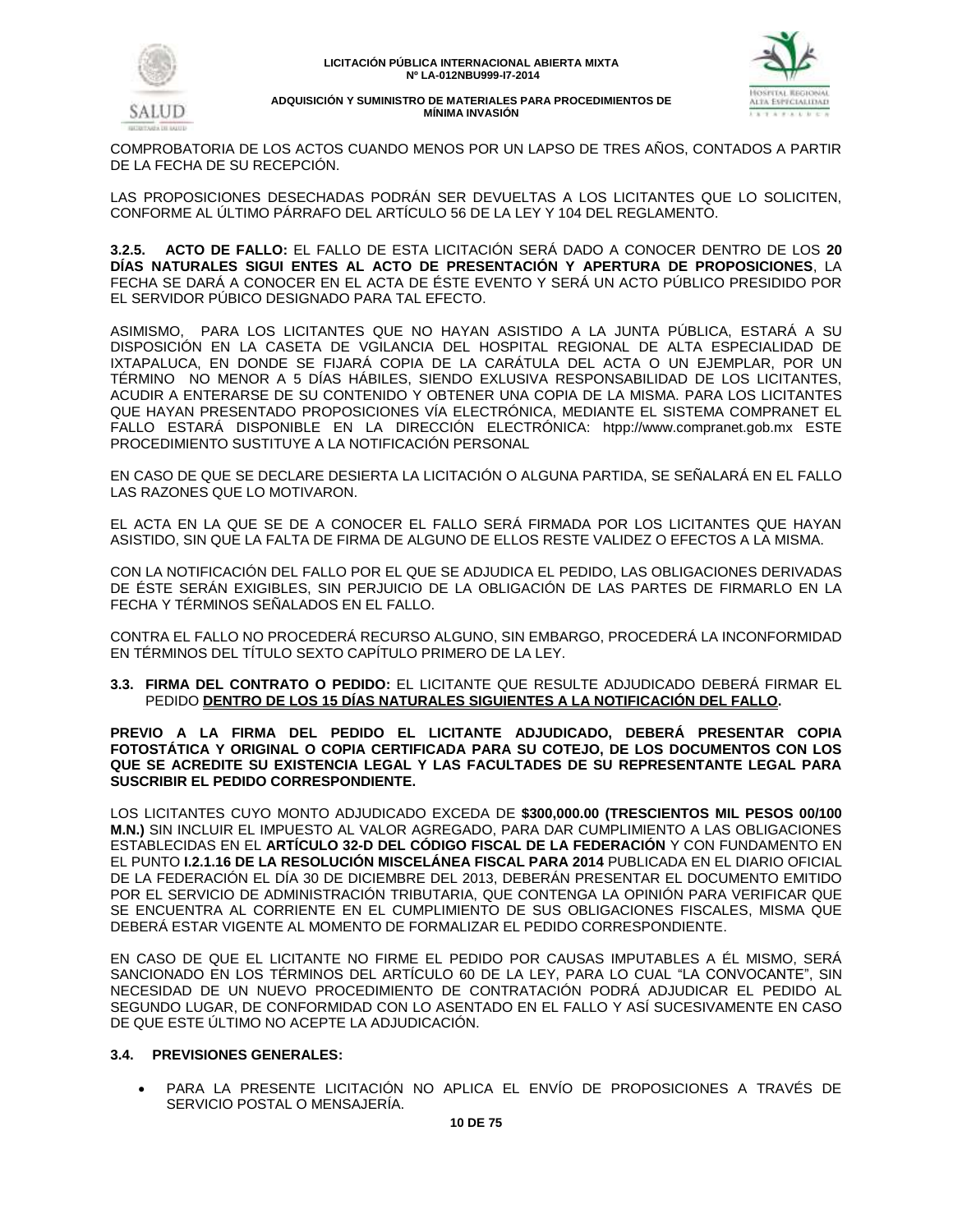



- EN EL CASO DE LAS PROPOSICIONES PRESENTADAS A TRAVÉS DE COMPRANET, LOS SOBRES SERÁN GENERADOS MEDIANTE EL USO DE TECNOLOGÍAS QUE RESGUARDEN LA CONFIDENCIALIDAD DE LA INFORMACIÓN DE TAL FORMA QUE SEAN INVIOLABLES, CONFORME AL ACUERDO POR EL QUE SE ESTABLEZCAN LAS DISPOSICIONES QUE SE DEBERÁN OBSERVAR PARA LA UTILIZACIÓN DEL SISTEMA ELECTRÓNICO DE INFORMACIÓN PÚBLICA GUBERNAMENTAL DENOMINADO COMPRANET PUBLICADO EN EL DIARIO OFICIAL DE LA FEDERACIÓN EL 28 DE JUNIO DE 2011.
- PARA LA PRESENTACIÓN Y FIRMA DE PROPOSICIONES A TRAVÉS DE COMPRANET, LOS LICITANTES NACIONALES DEBERÁN UTILIZAR LA FIRMA ELECTRÓNICA AVANZADA (FIEL) QUE EMITE EL SERVICIO DE ADMINISTRACIÓN TRIBUTARIA PARA EL CUMPLIMIENTO DE LAS OBLIGACIONES FISCALES.
- PARA LA PRESENTACIÓN Y FIRMA DE PROPOSICIONES A TRAVÉS DE COMPRANET, LOS LICITANTES EXTRANJEROS, DEBERÁN FIRMAR EN FORMATO PDF A TRAVÉS DEL SISTEMA DE MENSAJES DE COMPRANET, ACOMPAÑANDO UNA COPIA DE LOS MISMOS EN VERSIÓN WORD 2003 O 2007, QUE PERMITA AGILIZAR EL ACTO.
- UNA VEZ RECIBIDAS LAS PROPOSICIONES EN LA HORA, FECHA Y LUGAR ESTABLECIDO CON ANTERIORIDAD; ÉSTAS NO PODRÁN DEJARSE SIN EFECTO, POR LO QUE SE CONSIDERARÁN VIGENTES HASTA LA CONCLUSIÓN DE LA PRESENTE LICITACIÓN.

**3.4.1. PROPUESTAS CONJUNTAS:** DOS O MÁS PERSONAS PODRÁN PRESENTAR CONJUNTAMENTE UNA PROPOSICIÓN SIN NECESIDAD DE CONSTITUIR UNA SOCIEDAD, O UNA NUEVA SOCIEDAD EN CASO DE PERSONAS MORALES; PARA TALES EFECTOS, EN LA PROPOSICIÓN Y EN EL PEDIDO SE ESTABLECERÁN CON PRECISIÓN LAS OBLIGACIONES DE CADA UNA DE ELLAS, ASÍ COMO LA MANERA EN QUE SE EXIGIRÍA SU CUMPLIMIENTO. EN ESTE SUPUESTO LA PROPOSICIÓN DEBERÁ SER FIRMADA AUTÓGRAFAMENTE POR EL REPRESENTANTE COMÚN QUE PARA ESE ACTO HAYA SIDO DESIGNADO POR EL GRUPO DE PERSONAS, YA SEA AÚTOGRAFAMENTE O POR LOS MEDIOS DE IDENTIFICACIÓN ELECTRÓNICA AUTORIZADOS POR LA SECRETARÍA DE LA FUNCIÓN PÚBLICA.

CUANDO LA PROPOSICIÓN CONJUNTA RESULTE ADJUDICADA, DICHO INSTRUMENTO DEBERÁ SER FIRMADO POR EL REPRESENTANTE LEGAL DE CADA UNA DE LAS PERSONAS PARTICIPANTES EN LA PROPOSICIÓN, A QUIENES SE CONSIDERARÁ, PARA EFECTOS DEL PROCEDIMIENTO Y DEL PEDIDO, COMO RESPONSABLES SOLIDARIOS O MANCOMUNADOS, SEGÚN SE ESTABLEZCA EN EL PROPIO PEDIDO.

LO ANTERIOR, SIN PERJUICIO DE QUE LAS PERSONAS QUE INTEGRAN LA PROPOSICIÓN CONJUNTA PUEDAN CONSTITUIRSE EN UNA NUEVA SOCIEDAD, PARA DAR CUMPLIMIENTO A LAS OBLIGACIONES PREVISTAS EN EL CONVENIO DE PROPOSICIÓN CONJUNTA, SIEMPRE Y CUANDO SE MANTENGAN EN LA NUEVA SOCIEDAD LAS RESPONSABILIDADES DE DICHO CONVENIO. DE CONFORMIDAD A LO DISPUESTO EN EL ARTICULO 34 DE LA LEY.

**SOLO** SE DEBERÁ PRESENTAR UNA PROPOSICIÓN POR CADA LICITANTE, NO SE ACEPTARÁN OPCIONES.

EL LICITANTE A SU ELECCIÓN, PODRÁ PRESENTAR DENTRO O FUERA DEL SOBRE CERRADO, LA DOCUMENTACIÓN DISTINTA A LA QUE CONFORMA LAS PROPOSICIONES.

# **3.4.2. REVISIÓN PRELIMINAR DE DOCUMENTACIÓN DISTINTA A LA PROPOSICIÓN:** NO APLICA.

EL LICITANTE PARA ACREDITAR SU EXISTENCIA LEGAL Y LA PERSONALIDAD JURÍDICA DE SU REPRESENTANTE PODRÁ EXHIBIR UN ESCRITO EN EL QUE SU FIRMANTE MANIFIESTE, BAJO PROTESTA DE DECIR VERDAD, QUE CUENTA CON FACULTADES SUFICIENTES PARA COMPROMETERSE POR SÍ O POR SU REPRESENTADA, MISMO QUE CONTENDRÁ LOS DATOS SIGUIENTES:

> **DEL LICITANTE:** REGISTRO FEDERAL DE CONTRIBUYENTES, NOMBRE Y DOMICILIO, ASÍ COMO, EN SU CASO, DE SU APODERADO O REPRESENTANTE. TRATÁNDOSE DE PERSONAS MORALES, ADEMÁS SE SEÑALARÁ LA DESCRIPCIÓN DEL OBJETO SOCIAL DE LA EMPRESA, IDENTIFICANDO LOS DATOS DE LAS ESCRITURAS PÚBLICAS Y, DE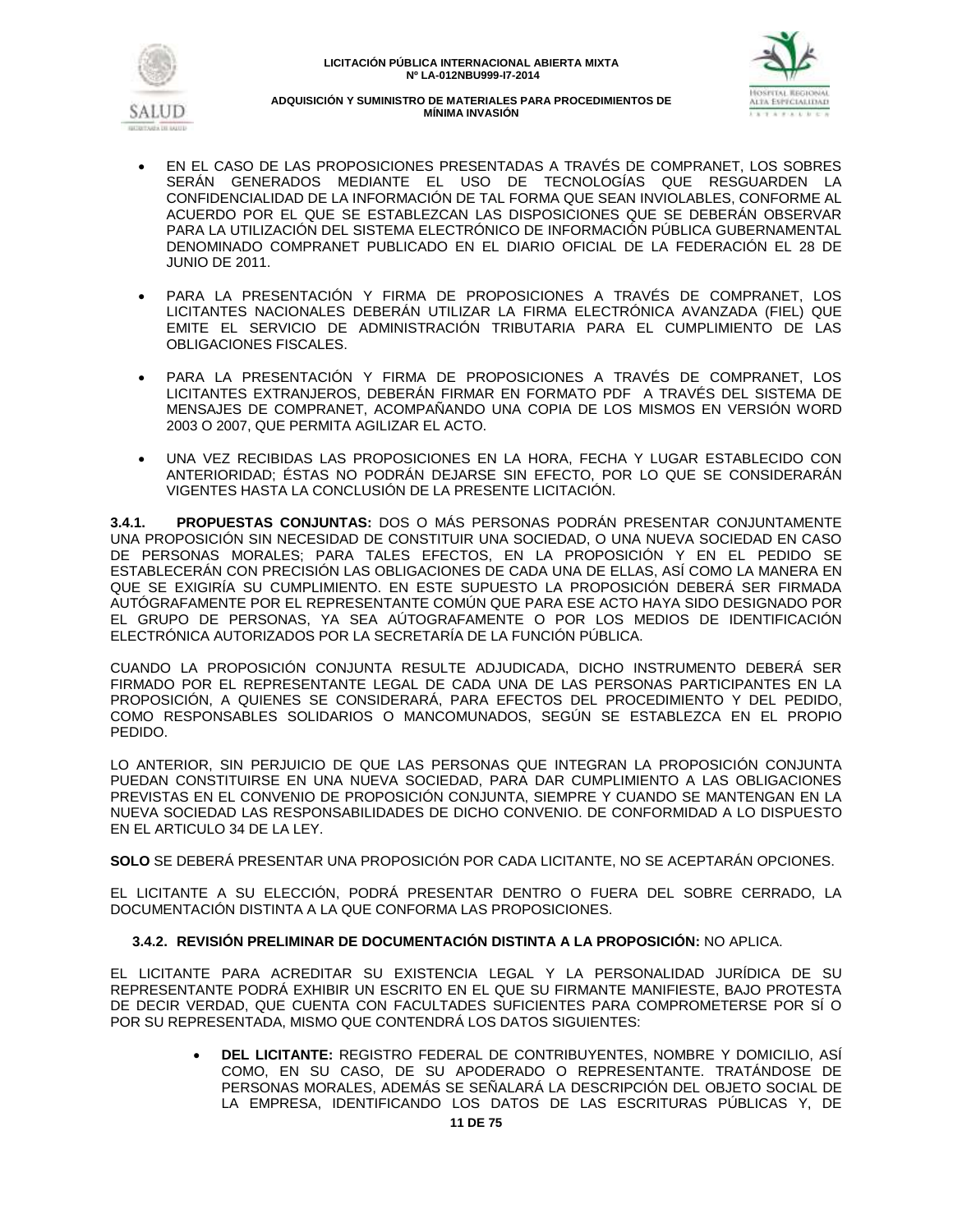



HABERLAS, SUS REFORMAS Y MODIFICACIONES, CON LAS QUE SE ACREDITA LA EXISTENCIA LEGAL DE LAS PERSONAS MORALES ASÍ COMO EL NOMBRE DE LOS SOCIOS, Y

 **DEL REPRESENTANTE DEL LICITANTE:** DATOS DE LAS ESCRITURAS PÚBLICAS EN LAS QUE LE FUERON OTORGADAS LAS FACULTADES PARA SUSCRIBIR LAS PROPUESTAS.

EN EL CASO DE LICITANTES EXTRANJEROS PARA ACREDITAR SU PERSONALIDAD, EN EL ESCRITO A QUE SE REFIERE ESTE INCISO DEBERÁ INCORPORAR LOS DATOS MENCIONADOS EN LOS INCISOS ANTERIORES O LOS DATOS EQUIVALENTES, CONSIDERANDO LAS DISPOSICIONES APLICABLES DEL PAÍS DE QUE SE TRATE. ASIMISMO, DEBERÁN PRESENTAR UN ESCRITO EN EL QUE EL LICITANTE MANIFIESTE, BAJO PROTESTA DE DECIR VERDAD, QUE LOS DOCUMENTOS ENTREGADOS CUMPLEN CON LOS REQUISITOS NECESARIOS PARA ACREDITAR LA EXISTENCIA DE LA PERSONA MORAL Y DEL TIPO O ALCANCES JURÍDICOS DE LAS FACULTADES OTORGADAS A SUS REPRESENTANTES LEGALES.

- **3.4.3. PARTES DE LA PROPOSICIÓN QUE SE RUBRICARÁN EN EL ACTO DE PRESENTACIÓN Y APERTURA DE PROPOSICIONES:** SE RUBRICARÁ LA TOTALIDAD DE LAS FOJAS QUE INTEGRAN LAS PROPOSICIONES PRESENTADAS.
- **3.4.4. PREFERENCIA A BIENES NACIONALES**: EN IGUALDAD DE CONDICIONES, SE OPTARÁ POR LA ADQUISICIÓN DE BIENES PRODUCIDOS EN EL PAÍS Y QUE CUENTEN CON EL PORCENTAJE DE CONTENIDO NACIONAL INDICADO EN EL ARTÍCULO 28 FRACCIÓN I DE LA LEY Y LAS "REGLAS PARA LA APLICACIÓN DEL MARGEN DE PREFERENCIA EN EL PRECIO DE LOS BIENES DE ORIGEN NACIONAL, RESPECTO DEL PRECIO DE LOS BIENES DE IMPORTACIÓN, EN LOS PROCEDIMIENTOS DE CONTRATACIÓN DE CARÁCTER INTERNACIONAL ABIERTO QUE REALIZAN LAS DEPENDENCIAS Y ENTIDADES DE LA ADMINISTRACIÓN PÚBLICA FEDERAL", PUBLICADAS EN EL DIARIO OFICIAL DE LA FEDERACIÓN EL 28 DE DICIEMBRE DE 2010, OTORGÁNDOSE EN LA EVALUACIÓN ECONÓMICA DE LAS PROPOSICIONES UN MARGEN DE PREFERENCIA DEL QUINCE POR CIENTO EN EL PRECIO, RESPECTO DE LOS BIENES DE IMPORTACIÓN. LOS LICITANTES QUE DESEEN QUE SU PROPOSICIÓN SEA EVALUADA CONFORME AL PUNTO ANTERIOR DEBERÁN PRESENTAR UN ESCRITO CONFORME A LO ESTABLECIDO EN EL **FORMATO No. 10** DE ESTA CONVOCATORIA, MANIFESTANDO QUE LA TOTALIDAD DE LAS PARTIDAS OFERTADAS SE ENCUENTRAN EN ESTE SUPUESTO.
- **4. REQUISITOS QUE DEBERÁN CUMPLIR LOS LICITANTES.**

PODRÁN PARTICIPAR LAS PERSONAS FÍSICAS O MORALES QUE NO ESTÉN INHABILITADAS POR RESOLUCIÓN DE LA SECRETARÍA DE LA FUNCIÓN PÚBLICA., EN TÉRMINOS DE LA LEY. **EN CASO DE QUE ALGÚN LICITANTE APAREZCA EN EL LISTADO DE PROVEEDORES SANCIONADOS O INHABILITADOS Y ESTO SE HUBIERE SUBSANADO O EXISTA DICTAMEN FAVORABLE AL LICITANTE, DEBERÁ INCLUIRLO DENTRO DEL SOBRE DE SU PROPOSICIÓN TÉCNICA Y ECONÓMICA, DE NO HACERLO, SERÁ DESECHADA SU PROPOSICIÓN.**

LOS LICITANTES QUE PARTICIPEN EN ESTA LICITACIÓN DEBERÁN SER PERSONAS QUE POSEAN PLENA CAPACIDAD JURÍDICA Y NO ENCONTRARSE IMPEDIDO CIVIL, MERCANTIL O ADMINISTRATIVAMENTE, PARA EJERCER PLENAMENTE SUS DERECHOS Y CUMPLIR SUS OBLIGACIONES; Y DEBERÁN CUMPLIR LOS SIGUIENTES REQUISITOS:

a. CONFORME A LO DISPUESTO POR EL ARTÍCULO 50 DEL REGLAMENTO DE LA LEY DE ADQUISICIONES, ARRENDAMIENTOS Y SERVICIOS DEL SECTOR PÚBLICO, CADA UNO DE LOS DOCUMENTOS QUE INTEGREN LA PROPOSICIÓN Y AQUELLOS DISTINTOS A ESTAS, DEBERÁN ESTAR FOLIADOS EN TODAS Y CADA UNA DE LAS HOJAS QUE LOS INTEGRAN**, EN UNA SOLA SERIE.** AL EFECTO, SE DEBERÁN NUMERAR **DE MANERA INDIVIDUAL (HOJA POR HOJA), TODOS LOS DOCUMENTOS ADMINISTRATIVOS, LEGALES Y COMPLEMENTARIOS, ASÍ COMO LA DOCUMENTACIÓN DE LAS PROPUESTAS TÉCNICAS Y ECONÓMICAS, QUE ENTREGUE EL LICITANTE**, SE SOLICITA A LOS LICITANTES INTERESADOS, QUE EL NÚMERO DE FOLIO QUE ASIGNEN A LA DOCUMENTACIÓN DE SU PROPUESTA, SEA CONSECUTIVO PARA TODAS LAS HOJAS QUE LA INTEGRAN, QUE ESTÉ ESTAMPADO EN LA PARTE SUPERIOR DERECHA DE CADA HOJA, Y QUE SEA LEGIBLE, SIEMPRE CON TINTA (NO A LÁPIZ), DE PREFERENCIA CON FOLIADOR (NO A MANO) Y SIN CORRECCIONES. EN EL CASO DE QUE ALGUNA O ALGUNAS HOJAS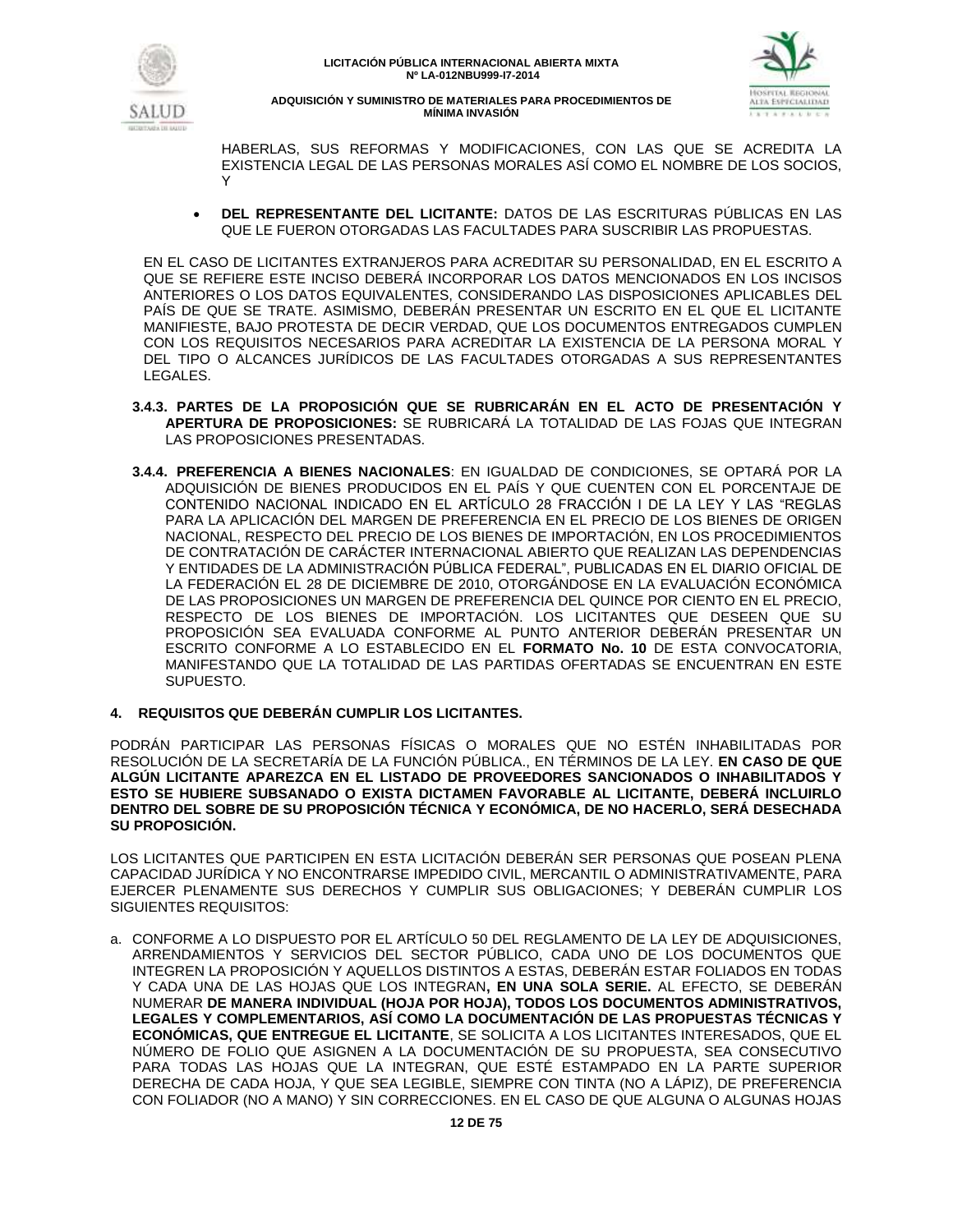



DE LOS DOCUMENTOS MENCIONADOS EN EL PÁRRAFO ANTERIOR CAREZCAN DE FOLIO Y SE CONSTATE QUE LA O LAS HOJAS NO FOLIADAS MANTIENEN CONTINUIDAD, LA CONVOCANTE NO PODRÁ DESECHAR LA PROPOSICIÓN. EN EL SUPUESTO DE QUE FALTE ALGUNA HOJA Y LA OMISIÓN PUEDA SER CUBIERTA CON INFORMACIÓN CONTENIDA EN LA PROPIA PROPOSICIÓN O CON LOS DOCUMENTOS DISTINTOS A LA MISMA, LA CONVOCANTE TAMPOCO PODRÁ DESECHAR LA PROPOSICIÓN.

- b. PARA INTERVENIR EN EL ACTO DE PRESENTACIÓN Y APERTURA DE PROPOSICIONES, PRESENTAR UN ESCRITO EN EL QUE SU FIRMANTE MANIFIESTE, BAJO PROTESTA DE DECIR VERDAD QUE ES DE SU INTERÉS PARTICIPAR EN LA PRESENTE LICITACIÓN Y QUE CUENTA CON FACULTADES SUFICIENTES PARA COMPROMETERSE POR SÍ O POR SU REPRESENTADA, SIN QUE SEA NECESARIO ACREDITAR SU PERSONALIDAD JURÍDICA.
- c. ACREDITAR SU PERSONALIDAD JURÍDICA.
- d. LOS LICITANTES NO DEBERÁN ESTAR UBICADOS EN LOS SUPUESTOS ESTABLECIDOS EN LOS ARTÍCULOS 50 Y 60 DE LA LEY.
- e. ENTREGAR EN EL ACTO DE PRESENTACIÓN Y APERTURA DE PROPOSICIONES EL SOBRE CERRADO QUE CONTENGA LAS PROPUESTAS TÉCNICAS Y ECONÓMICAS, ASÍ COMO LA DOCUMENTACIÓN DISTINTA A ÉSTAS, LO CUAL PODRÁ ENTREGARSE A ELECCIÓN DEL LICITANTE, DENTRO O FUERA DEL SOBRE QUE CONTENGA LAS PROPUESTAS; RECIBIDAS LAS PROPOSICIONES EN LA FECHA, HORA Y LUGAR ESTABLECIDOS, ÉSTAS NO PODRÁN SER RETIRADAS O DEJARSE SIN EFECTO, POR LO QUE SE CONSIDERARÁN VIGENTES DENTRO DEL PROCEDIMIENTO DE LICITACIÓN HASTA SU CONCLUSIÓN.
- f. ENTREGAR LOS ARCHIVOS QUE CONTIENEN LA TOTALIDAD DE LA DOCUMENTACIÓN QUE INTEGRA SU PROPOSICIÓN, EN LAS FORMAS, CONDICIONES, ESPECIFICACIONES Y TÉRMINOS ESTABLECIDOS EN EL GLOSARIO, PARA LOS ARCHIVOS TIPO DE LICITANTES CON PARTICIPACIÓN PRESENCIAL.
- g. EL LICITANTE O ALGÚN INTEGRANTE DE LA EMPRESA QUE REPRESENTE O A TRAVÉS DE INTERPÓSITA PERSONA, SE ABSTENDRÁN DE ADOPTAR CONDUCTAS PARA QUE LOS SERVIDORES PÚBLICOS DE LA CONVOCANTE INDUZCAN O ALTEREN LAS EVALUACIONES DE LAS PROPOSICIONES, EL RESULTADO DEL PROCEDIMIENTO, U OTROS ASPECTOS QUE OTORGUEN CONDICIONES MÁS VENTAJOSAS CON RELACIÓN A LOS DEMÁS LICITANTES.
- h. EL LICITANTE DEBERÁ MANIFESTAR QUE EL DOMICILIO CONSIGNADO EN SUS PROPOSICIONES SERÁ EL LUGAR DONDE EL LICITANTE RECIBIRÁ TODA CLASE DE NOTIFICACIONES QUE RESULTEN DE LOS ACTOS, CONTRATOS Y CONVENIOS QUE CELEBREN DE CONFORMIDAD CON LA LEY Y EL REGLAMENTO, ASÍ COMO EN LA DIRECCIÓN ELECTRÓNICA.
- i. EL LICITANTE DEBERÁ MANIFESTAR SU CONFORMIDAD Y ACEPTACIÓN DEL PLENO CONOCIMIENTO DE ESTA CONVOCATORIA, SUS ANEXOS, EL MÉTODO DE EVALUACIÓN TÉCNICA Y ECONÓMICA Y, EN SU CASO, LAS MODIFICACIONES QUE SE DERIVEN DEL ACTO DE LA JUNTA DE ACLARACIÓN A LA CONVOCATORIA, LO CUAL NO LO EXIME DE PRESENTAR LOS DOCUMENTOS SOLICITADOS ANTERIORMENTE, EN PAPEL PREFERENTEMENTE CON MEMBRETE.
- j. ENTREGAR DEBIDAMENTE REQUISITADOS LOS DOCUMENTOS Y FORMATOS QUE SE REQUIEREN EN ESTA CONVOCATORIA.
- k. PARA LOS LICITANTES QUE PRESENTEN PROPUESTAS POR MEDIO DEL SISTEMA COMPRANET DEBERÁN PRESENTAR SUS PROPUESTAS EN FORMATO PDF A TRAVÉS DEL SISTEMA DE MENSAJES DE COMPRANET, ACOMPAÑANDO UNA COPIA DE LOS MISMOS EN VERSIÓN WORD 2003 O 2007, QUE PERMITA AGILIZAR EL ACTO
- L. LA PROPOSICIÓN ENVIADA A TRAVÉS DE COMPRANET DEBERÁ CONTENER LA FIRMA ELECTRÓNICA Y/O LA FIRMA AUTÓGRAFA DIGITALIZADA DE SU REPRESENTANTE LEGAL.

EL CUMPLIMIENTO DE LOS REQUISITOS MENCIONADOS EN LOS INCISOS ANTERIORES SON INDISPENSABLES PARA EVALUAR LAS PROPOSICIONES Y, EN CONSECUENCIA, SU INCUMPLIMIENTO AFECTARÍA SU SOLVENCIA Y MOTIVARÍA SU DESECHAMIENTO. ESTE ÚLTIMO, TAMBIÉN SE DARÁ SI SE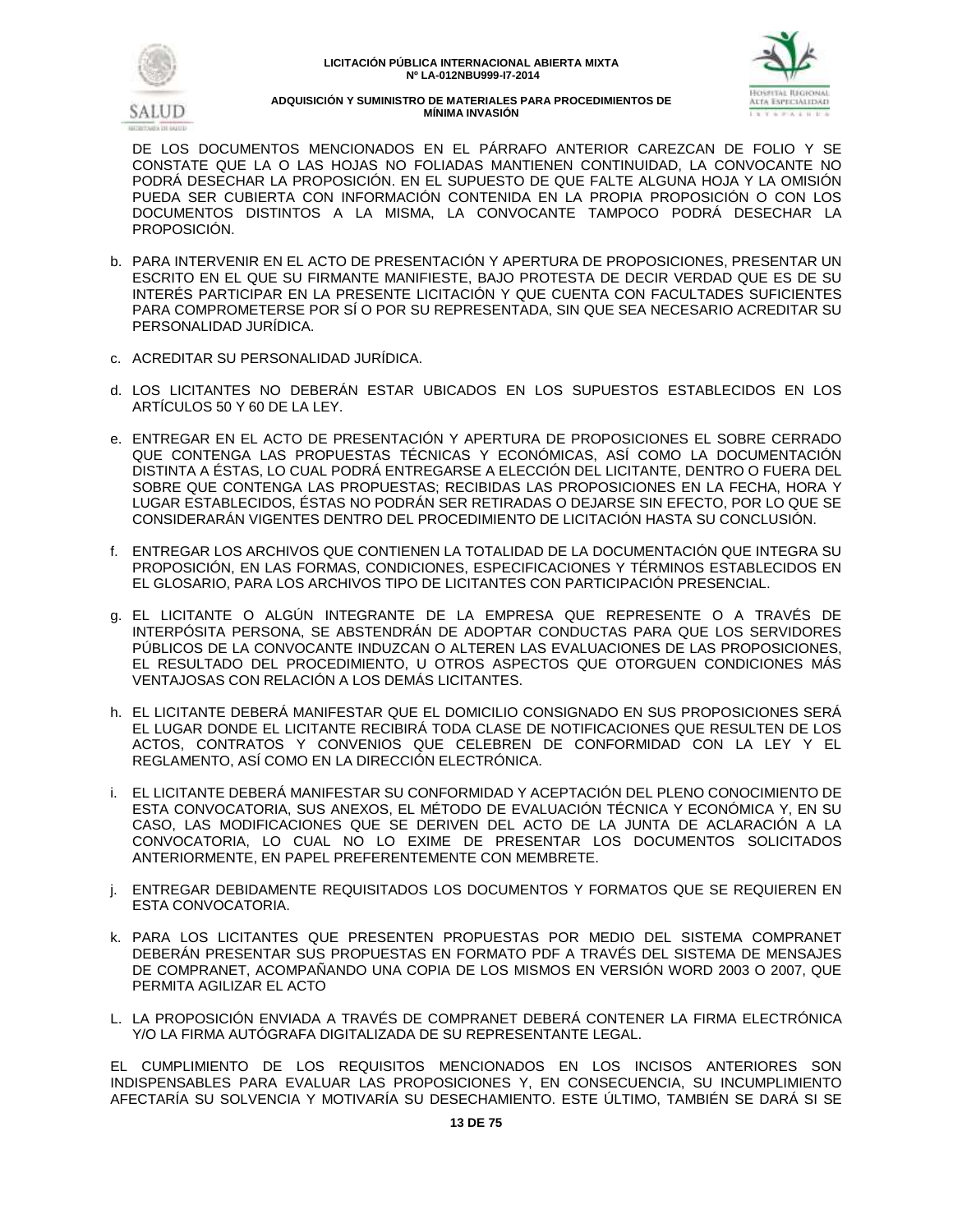



COMPRUEBA QUE ALGÚN LICITANTE HA ACORDADO CON OTRO U OTROS ELEVAR EL COSTO DE LOS BIENES O CUALQUIER OTRO ACUERDO QUE TENGA COMO FIN OBTENER UNA VENTAJA SOBRE LOS DEMÁS LICITANTES.

# **5. CRITERIOS DE EVALUACIÓN.**

EL CRITERIO QUE SE UTILIZARÁ PARA EVALUAR LAS PROPOSICIONES, SERÁ EL **BINARIO**, CON EL CUAL SE ADJUDICARÁ A QUIEN CUMPLA LOS REQUISITOS ADMINISTRATIVOS, LEGALES Y TÉCNICOS ESTABLECIDOS EN ESTA CONVOCATORIA, EN TÉRMINOS DE LO DISPUESTO POR EL ARTÍCULO 36 SEGUNDO PÁRRAFO DE LA LEY Y CUYA PROPOSICIÓN ECONOMICA RESULTE SER LA MÁS BAJA.

LA EVALUACIÓN SE REALIZARÁ COMPARANDO ENTRE SÍ, EN FORMA EQUIVALENTE, TODAS LAS CONDICIONES OFRECIDAS EXPLÍCITAMENTE POR LOS LICITANTES.

**LA REVISIÓN, ANÁLISIS DETALLADO Y EVALUACIÓN DE LAS PROPOSICIONES TÉCNICAS QUE PRESENTEN LOS LICITANTES, SERÁN EFECTUADOS POR LAS ÁREAS TÉCNICAS Y/O REQUIRENTES DE LOS BIENES.**

**LAS PROPOSICIONES QUE NO CUMPLAN CON ALGUNO DE LOS REQUISITOS Y DOCUMENTOS EXIGIDOS EN ESTA CONVOCATORIA, SERÁN DESECHADAS.**

LOS CRITERIOS QUE SE APLICARÁN PARA EVALUAR LAS PROPOSICIONES, SE BASARÁN EN LA INFORMACIÓN DOCUMENTAL QUE EL LICITANTE ENTREGUE FÍSICAMENTE EN PAPEL O VÍA ELECTRÓNICA, TOMANDO EN CUENTA LO SIGUIENTE:

# **5.1 CRITERIOS ESPECÍFICOS PARA LA EVALUACIÓN DE LAS PROPOSICIONES TÉCNICAS.**

- a) SE VERIFICARÁ QUE LAS PROPOSICIONES INCLUYAN LA INFORMACIÓN, LOS DOCUMENTOS Y LOS REQUISITOS SOLICITADOS EN ESTA CONVOCATORIA.
- b) SE REALIZARÁ LA EVALUACIÓN DE LAS PROPOSICIONES COMPARANDO ENTRE SÍ LO SOLICITADO Y LO OFERTADO (CUMPLE, NO CUMPLE), EN FORMA EQUIVALENTE, TODAS LAS CONDICIONES OFRECIDAS POR LOS LICITANTES.
- c) LA EVALUACIÓN TÉCNICA DE LAS PROPOSICIONES SE REFLEJARÁ EN EL DICTAMEN TÉCNICO QUE EMITA EL ÁREA **REQUIRENTE Y/O TÉCNICA** DE LOS BIENES, A TRAVÉS DE LA VERIFICACIÓN DOCUMENTAL Y LA VERIFICACIÓN DE QUE LOS BIENES PROPUESTOS POR EL LICITANTE CUMPLEN CON LAS ESPECIFICACIONES REQUERIDAS EN ESTA CONVOCATORIA. LA EVALUACIÓN TÉCNICA COMPRENDE LA VERIFICACIÓN DEL LA PROPUESTA TÉCNICA **(FORMATO 1)** POR LO QUE SE REFIERE A LA DESCRIPCIÓN, UNIDAD DE PRESENTACIÓN, MARCA Y PROCEDENCIA, ASÍ COMO LA REVISIÓN DE LOS DEMÁS DOCUMENTOS REQUERIDOS.

# **5.2 CRITERIOS ESPECÍFICOS PARA LA EVALUACIÓN DE LAS PROPOSICIONES ECONÓMICAS.**

- a) LA EVALUACIÓN DE LAS PROPOSICIONES SERÁ A TRAVÉS DEL MÉTODO BINARIO, CONFORME A LO DISPUESTO POR EL PÁRRAFO SEGUNDO DEL ARTÍCULO 36 DE LA LEY.
- b) SE VERIFICARAN QUE LOS PRECIOS UNITARIOS OFERTADOS POR PARTIDA DE LOS LICITANTES, CONFORME A LOS DATOS CONTENIDOS EN SU PROPUESTA ECONÓMICA (**FORMATO 2)** DE LA PRESENTE CONVOCATORIA, Y OFERTE EL PRECIO MÁS BAJO.
- c) SE REALIZARÁ EL COMPARATIVO DEL RESULTADO DE LA SUMATORIA DE LOS PRECIOS OFERTADOS POR PARTIDA, DE LOS LICITANTES DE AQUELLAS PROPOSICIONES QUE NO FUERON DESECHADAS.
- d) LA CONVOCANTE DESECHARÁ LAS PROPOSICIONES ECONOMICAS CUYO PRECIO OFERTADO NO SEA CONVENIENTE.
- e) SI DERIVADO DE LA EVALUACIÓN DE LAS PROPOSICIONES SE OBTUVIERA UN EMPATE ENTRE DOS O MÁS LICITANTES, SE REALIZARÁ LA ADJUDICACIÓN DEL PEDIDO A FAVOR DEL LICITANTE QUE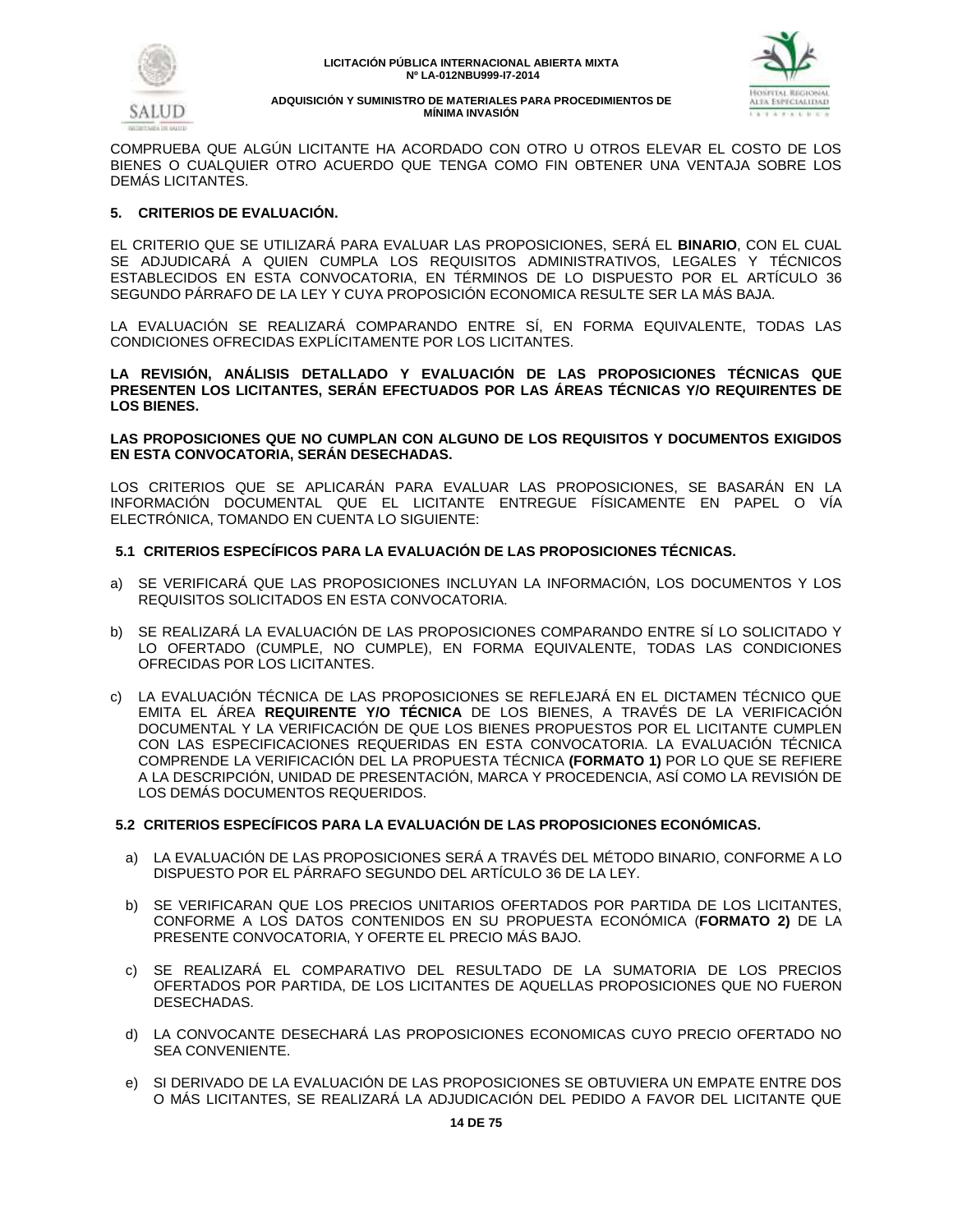



RESULTE GANADOR DEL SORTEO POR INSACULACIÓN QUE REALICE LA CONVOCANTE, EL CUAL CONSISTIRÁ EN DEPOSITAR EN UNA URNA O RECIPIENTE TRANSPARENTE, LAS BOLETAS CON EL NOMBRE DE CADA LICITANTE EMPATADO, ACTO SEGUIDO SE EXTRAERÁ EN PRIMER LUGAR LA BOLETA DEL LICITANTE GANADOR Y POSTERIORMENTE LAS DEMÁS BOLETAS DE LOS LICITANTES QUE RESULTARON EMPATADOS, CON LO CUAL SE DETERMINARÁN LOS SUBSECUENTES LUGARES QUE OCUPARÁN TALES PROPOSICIONES.

CUANDO SE REQUIERA LLEVAR A CABO EL SORTEO POR INSACULACIÓN, EL ÁREA CONTRATANTE DEBERÁ GIRAR INVITACIÓN AL **ÓRGANO INTERNO DE CONTROL,** PARA QUE EN SU PRESENCIA SE LLEVE A CABO EL SORTEO; SE LEVANTARÁ ACTA QUE FIRMARÁN LOS ASISTENTES, SIN QUE LA INASISTENCIA, LA NEGATIVA O FALTA DE FIRMA EN EL ACTA RESPECTIVA DE LOS LICITANTES O INVITADOS INVALIDE EL ACTO.

LA TOTALIDAD DE LOS BIENES SE ASIGNARÁ A UN SÓLO LICITANTE, ES DECIR, NO SE CONSIDERA EL ABASTO SIMULTÁNEO.

# **6. CAUSAS DE DESECHAMIENTO DE PROPOSICIONES.**

SE DESECHARÁN LAS PROPOSICIONES DE LOS LICITANTES QUE INCURRAN EN UNA O VARIAS DE LAS SIGUIENTES SITUACIONES:

- a) QUE NO CUMPLAN CON CUALQUIERA DE LOS REQUISITOS ESTABLECIDOS EN ESTA CONVOCATORIA O LOS QUE SE DERIVEN DEL ACTO DE JUNTA DE ACLARACIÓN AL CONTENIDO DE LA CONVOCATORIA Y QUE AFECTE LA SOLVENCIA DE LA PROPOSICIÓN.
- b) CUANDO PRESENTEN LA PROPOSICIÓN ECONÓMICA EN MONEDA EXTRANJERA.
- c) CUANDO PRESENTEN ALGÚN DOCUMENTO QUE INTEGRAN LAS PROPOSICIONES EN IDIOMA DIFERENTE AL ESPAÑOL Y NO PRESENTE LA TRADUCCIÓN CORRESPONDIENTE.
- d) CUANDO PRESENTEN DOCUMENTOS ALTERADOS, TACHADOS O ENMENDADOS.
- e) CUANDO EL LICITANTE NO CUENTE CON LA CAPACIDAD DE PRODUCCIÓN O CON EL RESPALDO DEL FABRICANTE PARA GARANTIZAR LA ENTREGA DE LOS BIENES OFERTADOS.
- f) CUANDO EL LICITANTE SE ENCUENTRE EN ALGUNO DE LOS SUPUESTOS ESTABLECIDOS EN LOS ARTÍCULOS, 50 Y 60 DE LA LEY.
- g) CUANDO SE SOLICITE **"BAJO PROTESTA DE DECIR VERDAD"** Y ESTA LEYENDA SEA OMITIDA EN EL DOCUMENTO CORRESPONDIENTE.
- h) CUANDO INCURRAN EN CUALQUIER VIOLACIÓN A LAS DISPOSICIONES DE LA LEY, AL REGLAMENTO O A CUALQUIER OTRO ORDENAMIENTO LEGAL EN LA MATERIA.
- i) CUANDO ALGUNO DE LOS DOCUMENTOS QUE INTEGRAN LAS PROPOSICIONES CAREZCA DE LA FIRMA AUTÓGRAFA DEL REPRESENTANTE LEGAL O DE LA PERSONA CON PODER PARA ACTOS DE ADMINISTRACIÓN Y/O DOMINIO, O PODER ESPECIAL PARA ACTOS DE LICITACIÓN PÚBLICA.
- j) CUANDO NO SEAN REQUISITADOS CORRECTAMENTE TODOS Y CADA UNO DE LOS FORMATOS, CARTAS Y ANEXOS INCLUIDOS EN ESTA CONVOCATORIA, QUE AFECTE LA SOLVENCIA DE LA PROPOSICIÓN.
- k) CUANDO EXISTA EVIDENCIA Y COMPROBACIÓN DE QUE LA INFORMACIÓN PRESENTADA Y/O DECLARADA SEA FALSA, O ESTÉ INCOMPLETA, O QUE PRETENDA DESVIAR EL CONTENIDO DE LA MISMA.
- l) CUANDO LA CANTIDAD OFERTADA NO CORRESPONDA A LO SOLICITADO.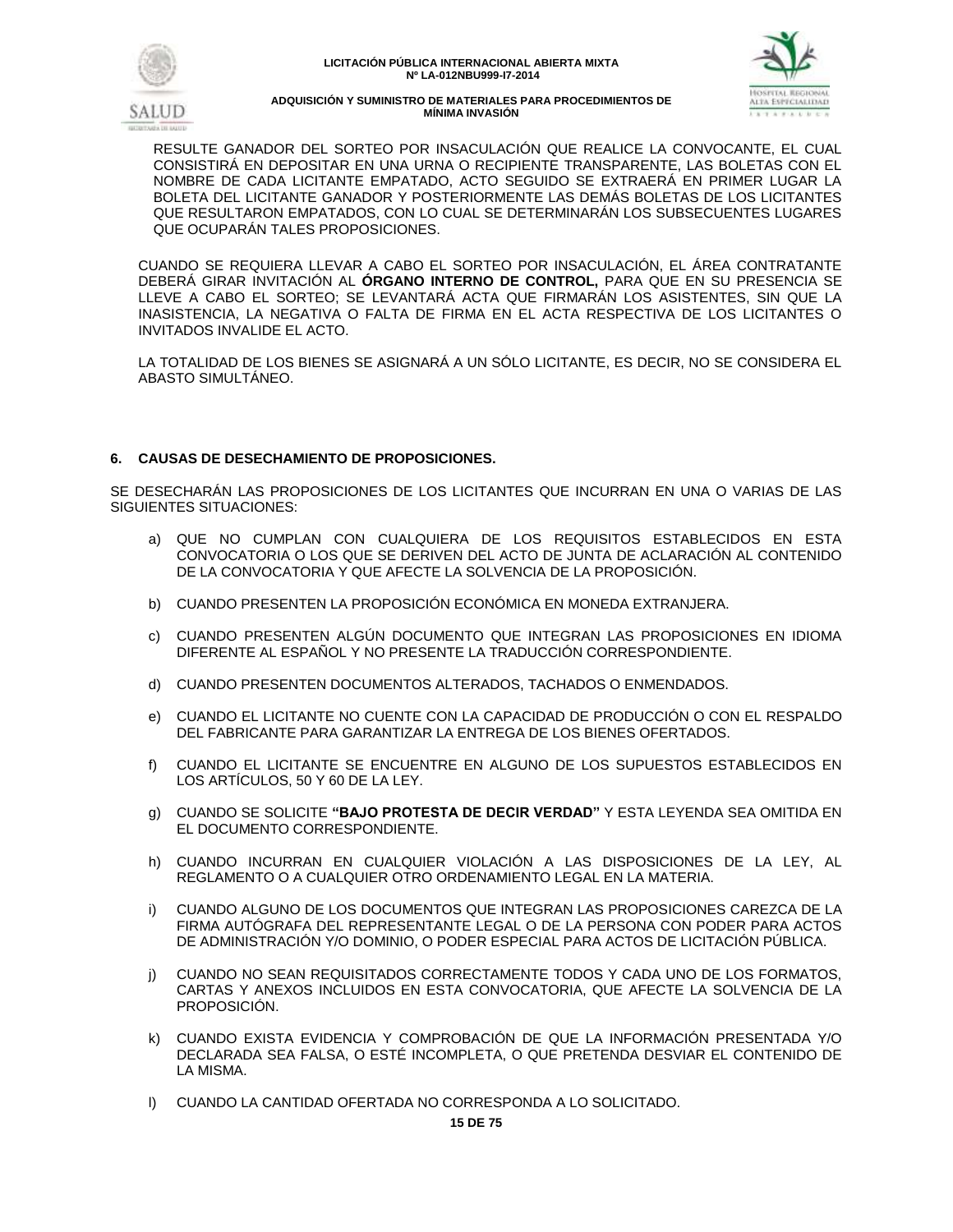



- m) CUANDO EL LICITANTE, EL FABRICANTE Y/O DISTRIBUIDOR PRIMARIO DE LOS BIENES, SE ENCUENTREN INHABILITADOS POR LA S.F.P., DURANTE EL PERIODO COMPRENDIDO ENTRE LOS ACTOS DE PRESENTACIÓN Y APERTURA DE PROPOSICIONES Y EL FALLO.
- n) CUANDO LA PROPOSICIÓN PRESENTADA NO SE APEGUE EXACTA Y CABALMENTE A LA CLAVE, DESCRIPCIÓN, UNIDAD DE PRESENTACIÓN Y CANTIDAD SOLICITADA, EN EL ANEXO TÉCNICO (**ANEXO 1**); O BIEN NO SE APEGUE EXACTA Y CABALMENTE A LO ESTIPULADO EN LOS ANEXOS, INSTRUCTIVOS Y TEXTOS DE ESTA CONVOCATORIA, Y A LOS QUE SE DERIVEN DE LA JUNTA DE ACLARACIONES DE LA MISMA.
- o) CUANDO LA INFORMACIÓN CONSIGNADA EN SU CÉDULA DE PROPUESTA TÉCNICA, NO CORRESPONDA A LA SEÑALADA EN LA CARTA DE CAPACIDAD DE PRODUCCIÓN O, EN SU CASO, A LA CARTA DE RESPALDO DEL FABRICANTE O DISTRIBUIDOR PRIMARIO.
- p) CUANDO SEGÚN SEA EL CASO, ALGUNO DE LOS RESULTADOS DE LA EVALUACIÓN ADMINISTRATIVA O LEGAL O TÉCNICA, **NO** SEA FAVORABLE PARA EL LICITANTE, O NO SE ENTREGUE LA DOCUMENTACIÓN O CATÁLOGOS REQUERIDOS PARA SU EVALUACIÓN.

# **7. CRITERIOS DE ADJUDICACIÓN.**

LOS BIENES OBJETO DE LA PRESENTE LICITACIÓN SERÁN ADJUDICADOS POR PARTIDA ÚNICA, AL LICITANTE QUE HABIENDO CUMPLIDO CON TODAS LAS CONDICIONES LEGALES-ADMINISTRATIVAS, TÉCNICAS Y ECONÓMICAS REQUERIDAS POR LA **CONVOCANTE** Y SU PROPUESTA ECONÓMICA SEA LA MÁS BAJA.

SI DERIVADO DE LA EVALUACIÓN DE LAS PROPOSICIONES SE OBTUVIERA UN EMPATE ENTRE DOS O MÁS PROVEEDORES EN UNA MISMA O MÁS PARTIDAS, DE CONFORMIDAD CON EL CRITERIO DE DESEMPATE PREVISTO EN EL PÁRRAFO SEGUNDO DEL ARTÍCULO 36 BIS DE LA LEY Y 54 DEL REGLAMENTO, SE DEBERÁ ADJUDICAR EL PEDIDO EN PRIMER TÉRMINO A LAS MICRO EMPRESAS, A CONTINUACIÓN SE CONSIDERARÁ A LAS PEQUEÑAS EMPRESAS Y EN CASO DE NO CONTARSE CON ALGUNA DE LAS ANTERIORES, SE ADJUDICARÁ A LA QUE TENGA EL CARÁCTER DE MEDIANA EMPRESA.

EN CASO DE SUBSISTIR EL EMPATE ENTRE EMPRESAS DE LA MISMA ESTRATIFICACIÓN, SE ESTARÁ A LO SEÑALADO EN LOS ARTÍCULOS MENCIONADOS EN EL PÁRRAFO ANTERIOR.

# **8. DOCUMENTACIÓN QUE DEBERÁN PRESENTAR LOS LICITANTES:**

# **8.1. DOCUMENTOS LEGALES Y ADMINISTRATIVOS:**

LOS DOCUMENTOS QUE INTEGRAN LA PROPOSICIÓN Y LA DOCUMENTACIÓN DISTINTA A ESTÁ, SOLICITADA EN ESTE PUNTO, DEBERÁ SER DIRIGIDA AL HOSPITAL, INDICANDO EL NOMBRE DEL LICITANTE, DIRECCIÓN, FECHA, NÚMERO DE LICITACIÓN, FIRMA AUTÓGRAFA DEL REPRESENTANTE LEGAL O PERSONA FACULTADA PARA ELLO, EN LA ÚLTIMA HOJA DE CADA UNO DE LOS DOCUMENTOS QUE LA INTEGRAN Y DEBERÁN ESTAR FOLIADAS EN TODAS Y CADA UNA DE LAS HOJAS, EN PAPEL PREFERENTEMENTE MEMBRETADO DEL LICITANTE.

**LA DOCUMENTACIÓN QUE SE SEÑALA A CONTINUACIÓN PODRÁ ENTREGARSE A ELECCIÓN DEL LICITANTE DENTRO O FUERA DEL SOBRE QUE CONTENGA LA PROPOSICIÓN TÉCNICA Y ECONÓMICA, EN EL ORDEN QUE APARECE EN ESTA CONVOCATORIA DE LICITACIÓN, INDICANDO EL PUNTO A QUE SE REFIERE, LOS DOCUMENTOS QUE SE LE SOLICITAN EN ORIGINAL Y FOTOCOPIA, SON SÓLO PARA COTEJO POR LO QUE LOS ORIGINALES LE SERÁN DEVUELTOS, UNA VEZ COTEJADOS.** 

ASIMISMO, SE SUGIERE A LOS LICITANTES ENTREGAR ORIGINAL Y COPIA DEL MODELO DE CONSTANCIA DE RECEPCIÓN DE DOCUMENTOS **FORMATO 12** ESTA CONVOCATORIA.

**A) ACREDITAMIENTO DE PERSONLIDAD JURIDICA**. ESCRITO ORIGINAL PARA ACREDITAR LA EXISTENCIA LEGAL Y PERSONALIDAD JURÍDICA DEL LICITANTE, DE ACUERDO AL **FORMATO NO. 8**. (PERSONA FÍSICA O MORAL).ASIMISMO DEBERÁ PROPORCIONAR UNA DIRECCIÓN DE CORREO ELECTRÓNICO EN CASO DE CONTAR CON EL.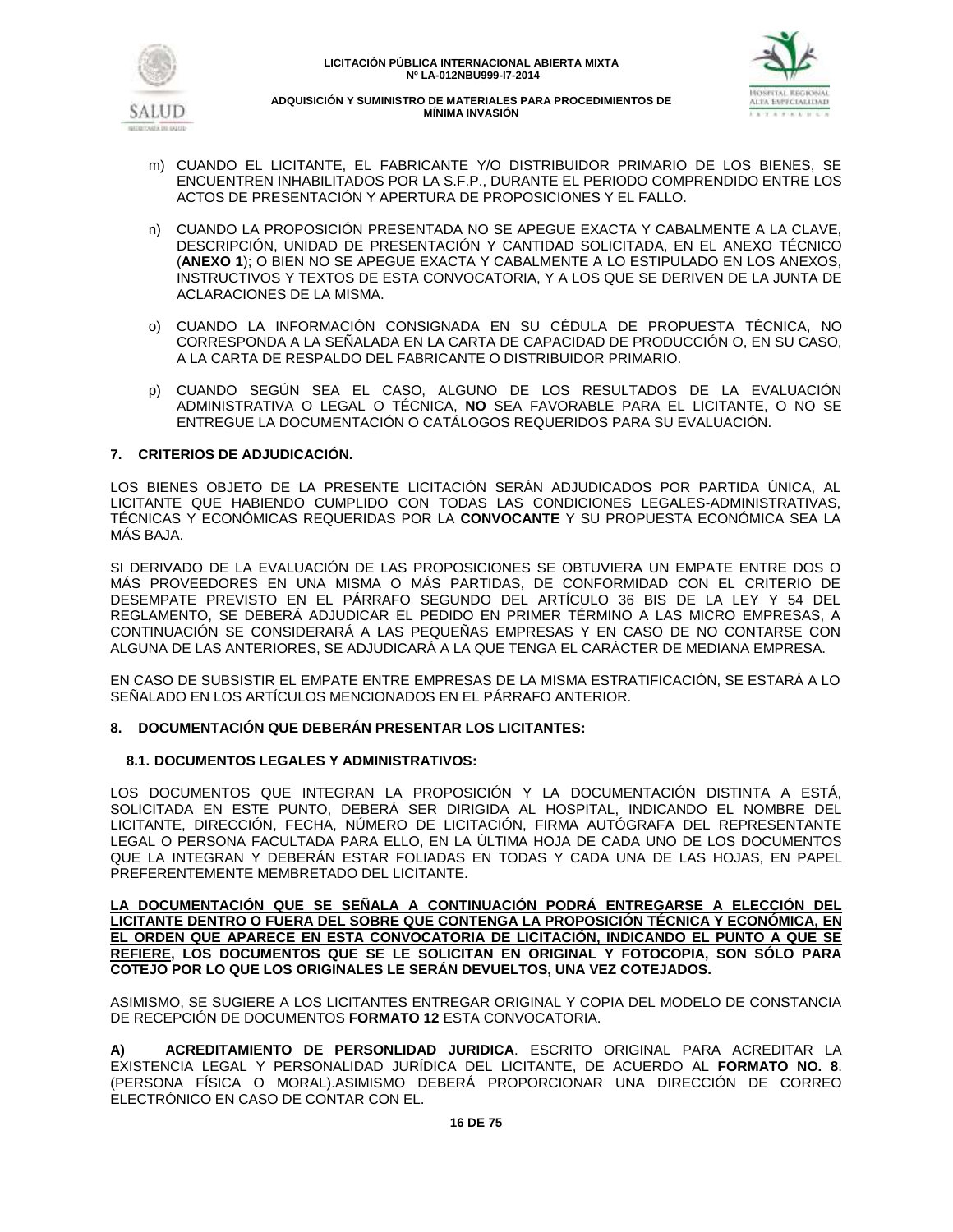



**B)** COPIA SIMPLE DE **IDENTIFICACIÓN OFICIAL VIGENTE**, CON FOTOGRAFÍA DE LA PERSONA QUE FIRMA LAS PROPOSICIONES.

**C) FACULTADES SUFICIENTES PARA COMPROMETERSE**. ESCRITO LIBRE EN PAPEL MEMBRETADO, MISMO QUE DEBE ESTAR AVALADO POR LA PERSONA FACULTADA LEGALMENTE PARA ELLO, BAJO PROTESTA DE DECIR VERDAD, QUE CUENTA CON FACULTADES SUFICIENTES PARA COMPROMETERSE POR SÍ O POR SU REPRESENTADA Y EXPRESE SU INTERÉS EN PARTICIPAR, INDICANDO EL NÚMERO DE LA PRESENTE LICITACIÓN.

**D) ESCRITO DE NO EXISTIR IMPEDIMENTO PARA PARTICIPAR.** DECLARACIÓN POR ESCRITO, BAJO PROTESTA DE DECIR VERDAD QUE NO SE ENCUENTRA EN ALGUNO DE LOS SUPUESTOS ESTABLECIDOS POR LOS ARTÍCULOS 50 Y 60 DE LA LEY. **FORMATO 4**. ADEMÁS, EL LICITANTE DEBERÁ TOMAR EN CONSIDERACIÓN LO SEÑALADO EN EL ARTÍCULO 113 DEL REGLAMENTO DE LA LEY.

**E) DOMICILIO DEL LICITANTE**. EL LICITANTE DEBERÁ MANIFESTAR, MEDIANTE ESCRITO, QUE EL DOMICILIO SEÑALADO EN LA PROPOSICIÓN SERÁ EL LUGAR DONDE RECIBIRÁ TODA CLASE DE NOTIFICACIONES QUE RESULTEN DE LOS ACTOS Y CONTRATO QUE SE CELEBRE EN ESTA LICITACIÓN, PARA EL CASO DE QUE EL DOMICILIO PRINCIPAL DE SU EMPRESA SE ENCUENTRE FUERA DEL ÁREA METROPOLITANA SE SOLICITA CITAR OTRO DOMICILIO Y TELÉFONO (DE SUCURSAL, OFICINA, BODEGA, ETC.) UBICADO EN EL DISTRITO FEDERAL. (PERSONA FÍSICA Y MORAL).

**F) DECLARACIÓN DE INTEGRIDAD**. ESCRITO EN LA QUE MANIFIESTE BAJO PROTESTA DE DECIR VERDAD, MEDIANTE ESCRITO QUE POR SÍ MISMOS O A TRAVÉS DE INTERPÓSITA PERSONA SE ABSTENDRÁ DE ADOPTAR CONDUCTAS PARA QUE LOS SERVIDORES PÚBLICOS DE "LA CONVOCANTE" INDUZCAN O ALTEREN LAS EVALUACIONES DE LAS PROPOSICIONES EL RESULTADO DEL PROCEDIMIENTO U OTROS ASPECTOS QUE OTORGUEN CONDICIONES MÁS VENTAJOSAS CON RELACIÓN A LOS DEMÁS LICITANTES. **FORMATO 6**

**G)** EN SU CASO, EL **CONVENIO ORIGINAL DE PARTICIPACIÓN CONJUNTA** A QUE HACEN REFERENCIA LAS FRACCIONES II Y III DEL ARTICULO 44 DEL REGLAMENTO DE LA LEY, Y LOS ESCRITOS ORIGINALES SEÑALADOS EN LA FRACCIÓN VIII DEL ARTICULO 48 DEL REGLAMENTO DE LA LEY.

EN EL CASO DE LAS PROPOSICIONES CONJUNTAS, DE CONFORMIDAD CON LO ESTIPULADO POR LAS FRACCIONES II Y III DEL ARTÍCULO 44 DEL REGLAMENTO DE LA LEY, DEBERÁ OBSERVARSE LO SIGUIENTE:

CUALQUIERA DE LOS INTEGRANTES DE LA AGRUPACIÓN, PODRÁ PRESENTAR EL ESCRITO MEDIANTE EL CUAL MANIFIESTE SU INTERÉS EN PARTICIPAR EN LA JUNTA DE ACLARACIONES Y EN EL PROCEDIMIENTO DE CONTRATACIÓN;

LAS PERSONAS QUE INTEGRAN LA AGRUPACIÓN DEBERÁN CELEBRAR EN LOS TÉRMINOS DE LA LEGISLACIÓN APLICABLE EL CONVENIO DE PROPOSICIÓN CONJUNTA, EN EL QUE SE ESTABLECERÁN CON PRECISIÓN LOS ASPECTOS SIGUIENTES:

- NOMBRE, DOMICILIO Y REGISTRO FEDERAL DE CONTRIBUYENTES DE LAS PERSONAS INTEGRANTES, SEÑALANDO, EN SU CASO, LOS DATOS DE LOS INSTRUMENTOS PÚBLICOS CON LOS QUE SE ACREDITA LA EXISTENCIA LEGAL DE LAS PERSONAS MORALES Y, DE HABERLAS, SUS REFORMAS Y MODIFICACIONES ASÍ COMO EL NOMBRE DE LOS SOCIOS QUE APAREZCAN EN ÉSTAS;
- NOMBRE Y DOMICILIO DE LOS REPRESENTANTES DE CADA UNA DE LAS PERSONAS AGRUPADAS, SEÑALANDO, EN SU CASO, LOS DATOS DE LAS ESCRITURAS PÚBLICAS CON LAS QUE ACREDITEN LAS FACULTADES DE REPRESENTACIÓN;
- DESIGNACIÓN DE UN REPRESENTANTE COMÚN, OTORGÁNDOLE PODER AMPLIO Y SUFICIENTE, PARA ATENDER TODO LO RELACIONADO CON LA PROPOSICIÓN Y CON EL PROCEDIMIENTO DE LICITACIÓN PÚBLICA;
- DESCRIPCIÓN DE LAS PARTES OBJETO DEL CONTRATO QUE CORRESPONDERÁ CUMPLIR A CADA PERSONA INTEGRANTE, ASÍ COMO LA MANERA EN QUE SE EXIGIRÁ EL CUMPLIMIENTO DE LAS OBLIGACIONES, Y
- ESTIPULACIÓN EXPRESA DE QUE CADA UNO DE LOS FIRMANTES QUEDARÁ OBLIGADO JUNTO CON LOS DEMÁS INTEGRANTES, YA SEA EN FORMA SOLIDARIA O MANCOMUNADA, SEGÚN SE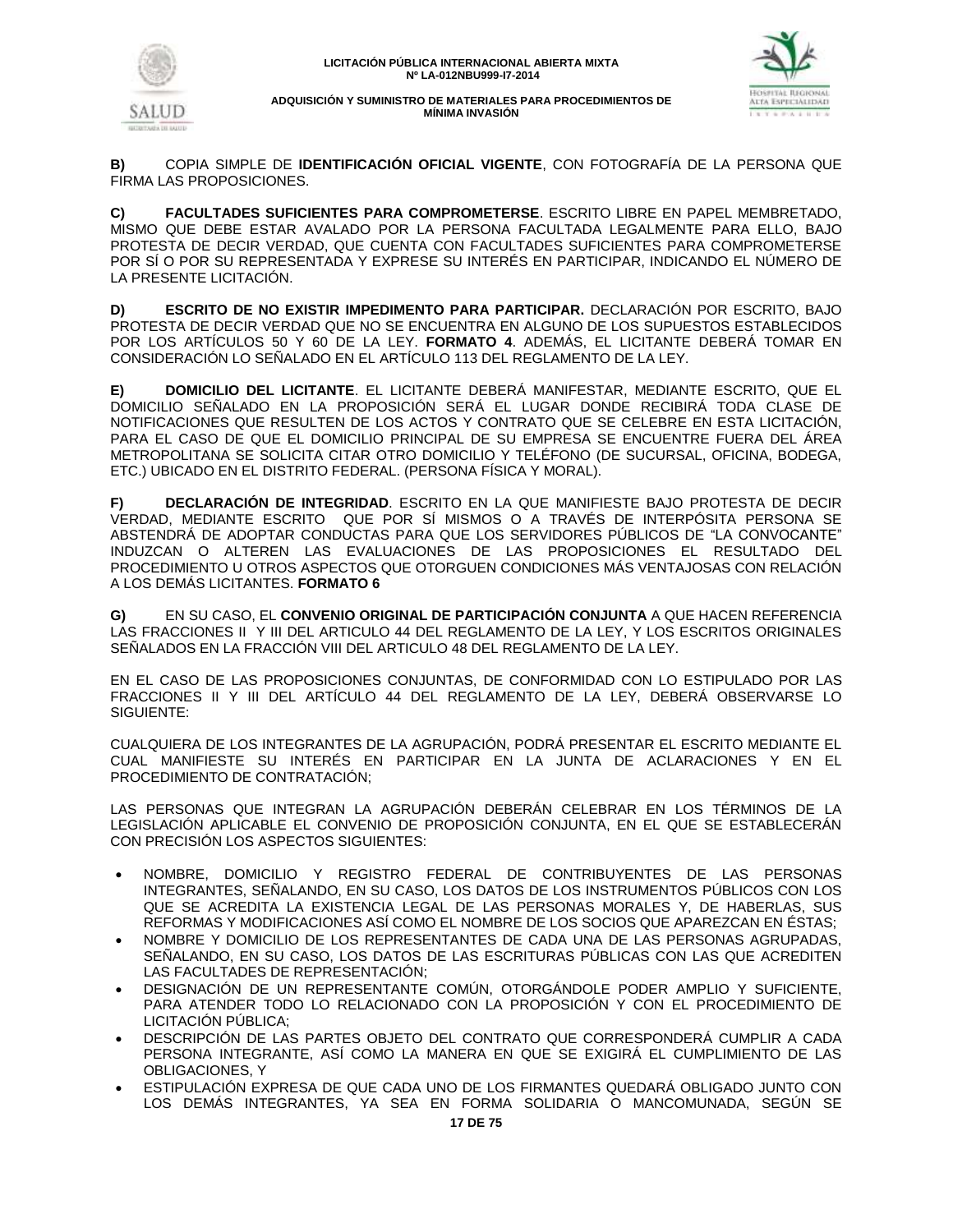



CONVENGA, PARA EFECTOS DEL PROCEDIMIENTO DE CONTRATACIÓN Y DEL CONTRATO, EN CASO DE QUE SE LES ADJUDIQUE EL MISMO;

ASIMISMO DE CONFORMIDAD CON LO ESTIPULADO POR EL ARTÍCULO 48 DEL REGLAMENTO DE LA LEY, DEBERÁ ENTREGAR LOS SIGUIENTES REQUISITOS:

SE REQUERIRÁ A LOS LICITANTES QUE ENTREGUEN JUNTO CON EL SOBRE CERRADO, LOS ESCRITOS SIGUIENTES:

- LA DECLARACIÓN PREVISTA EN LA FRACCIÓN VIII DEL ARTÍCULO 29 DE LA LEY, RELATIVA A NO ENCONTRARSE EN ALGUNO DE LOS SUPUESTOS ESTABLECIDOS POR LOS ARTÍCULOS 50 Y 60 DE LA MISMA;
- LA DECLARACIÓN DE INTEGRIDAD A QUE HACE REFERENCIA LA FRACCIÓN IX DEL ARTÍCULO 29 DE LA LEY;
- EN LAS LICITACIONES PÚBLICAS DE CARÁCTER INTERNACIONAL, EL QUE CONTENGA LA MANIFESTACIÓN A QUE HACE REFERENCIA EL SEGUNDO PÁRRAFO DEL ARTÍCULO 37 DEL PRESENTE REGLAMENTO, Y
- EN SU CASO, EL DOCUMENTO EXPEDIDO POR AUTORIDAD COMPETENTE O EL ESCRITO A QUE SE REFIERE EL ARTÍCULO 34 DE ESTE REGLAMENTO.

**H) CARTA DE ACEPTACIÓN POR EL USO DE MEDIOS ELECTRÓNICOS DE COMUNICACIÓN.** LOS LICITANTES QUE PARTICIPEN A TRAVÉS DE MEDIOS REMOTOS DE COMUNICACIÓN, MANIFIESTEN QUE SE TENDRÁ POR NO PRESENTADAS SUS PROPOSICIONES Y, EN SU CASO, LA DOCUMENTACIÓN REQUERIDA POR LA CONVOCANTE, CUANDO EL ARCHIVO ELECTRÓNICO EN EL QUE SE CONTENGAN LAS PROPOSICIONES Y/O DEMÁS INFORMACIÓN NO PUEDA ABRIRSE POR TENER ALGÚN VIRUS INFORMÁTICO O POR CUALQUIER OTRA CAUSA AJENA A LA CONVOCANTE. **FORMATO 18**

**NOTA IMPORTANTE:** LA CARTA DE ACEPTACIÓN DEBERÁ SER ENVIADA A MÁS TARDAR DIEZ MINUTOS ANTES DEL INICIO DEL ACTO DE PRESENTACIÓN Y APERTURA DE PROPOSICIONES, A LA CUENTA DE CORREO ELECTRÓNICO [jaalcaraz@hraei.gob.mx;](mailto:JAALCARAZ@HRAEI.GOB.MX) SIENDO RESPONSABILIDAD DEL LICITANTE CONFIRMAR DICHA RECEPCIÓN AL TELÉFONO 59729800-1277 Y 1278 SE TOMARÁ COMO HORA DE RECEPCIÓN LA QUE REGISTRE EL CORREO ELECTRÓNICO.

EL ESCRITO DEBE CONTENER: LA DECLARACIÓN POR PARTE DEL REPRESENTANTE LEGAL DEL LICITANTE DE QUE ACEPTA QUE SE TENDRÁ POR NO PRESENTADAS SUS PROPOSICIONES Y, EN SU CASO, LA DOCUMENTACIÓN REQUERIDA POR LA CONVOCANTE, CUANDO EL ARCHIVO ELECTRÓNICO EN EL QUE SE CONTENGAN LAS PROPOSICIONES Y/O DEMÁS INFORMACIÓN NO PUEDA ABRIRSE POR TENER ALGÚN VIRUS INFORMÁTICO O POR CUALQUIER OTRA CAUSA AJENA A LA SECRETARÍA, LA FIRMA AUTÓGRAFA DEL REPRESENTANTE LEGAL DEL LICITANTE, ASÍ COMO EL NOMBRE DEL MISMO.

**I) OPINION ANTE EL SAT.** CARTA COMPROMISO DONDE SE EXPRESE QUE DENTRO DE LOS TRES DÍAS HÁBILES POSTERIORES A LA FECHA EN QUE SE TENGA CONOCIMIENTO DEL FALLO O ADJUDICACIÓN DEL CONTRATO, DEBERÁ(N) PRESENTAR OPINIÓN FAVORABLE VIGENTE EXPEDIDA POR EL SISTEMA DE ADMINISTRACIÓN TRIBUTARIA (SAT), RELACIONADO CON EL CUMPLIMIENTO DE SUS OBLIGACIONES FISCALES EN LOS TÉRMINOS QUE ESTABLECE LA REGLA I.2.1.16 DE LA RESOLUCIÓN MISCELÁNEA FISCAL PARA 2014, PUBLICADA EN EL DIARIO OFICIAL DE LA FEDERACIÓN (DOF) EL 30 DE DICIEMBRE DE 2013, DE CONFORMIDAD CON LO PREVISTO EN EL ARTÍCULO 32D, DEL CÓDIGO FISCAL DE LA FEDERACIÓN, LA CUAL SE ENTREGARÁ EN LA COORDINACIÓN DE CONTRATOS DEL HOSPITAL. **FORMATO 17.**

**J) PERSONAL DISCAPACITADO**. DOCUMENTO FIRMADO AUTÓGRAFAMENTE POR LA PERSONA FACULTADA LEGALMENTE PARA ELLO, EN EL QUE SE SEÑALE QUE, ES PERSONA FÍSICA, CON DISCAPACIDAD Y EN CASO DE SER PERSONA MORAL, QUE CUENTA CON PERSONAL CON DISCAPACIDAD EN UNA PROPORCIÓN DEL CINCO POR CIENTO CUANDO MENOS DE LA TOTALIDAD DE SU PLANTA DE EMPLEADOS, EN AMBOS CASOS DEBERÁ ANEXAR EL (LOS) AVISO(S) DE ALTA AL RÉGIMEN OBLIGATORIO DEL INSTITUTO MEXICANO DEL SEGURO SOCIAL, CON LO QUE SE COMPROBARÁ QUE LA ANTIGÜEDAD DEL PERSONAL DISCAPACITADO, NO SEA INFERIOR A SEIS MESES (ESCRITO LIBRE).

**K) RESPONSABILIDADES ADMINISTRATIVAS.** ESCRITO DEL LICITANTE EN EL QUE MANIFIESTE QUE EN LA EMPRESA QUE REPRESENTA, NINGUNO DE LOS SOCIOS O DIRECTIVOS NI EL SUSCRITO,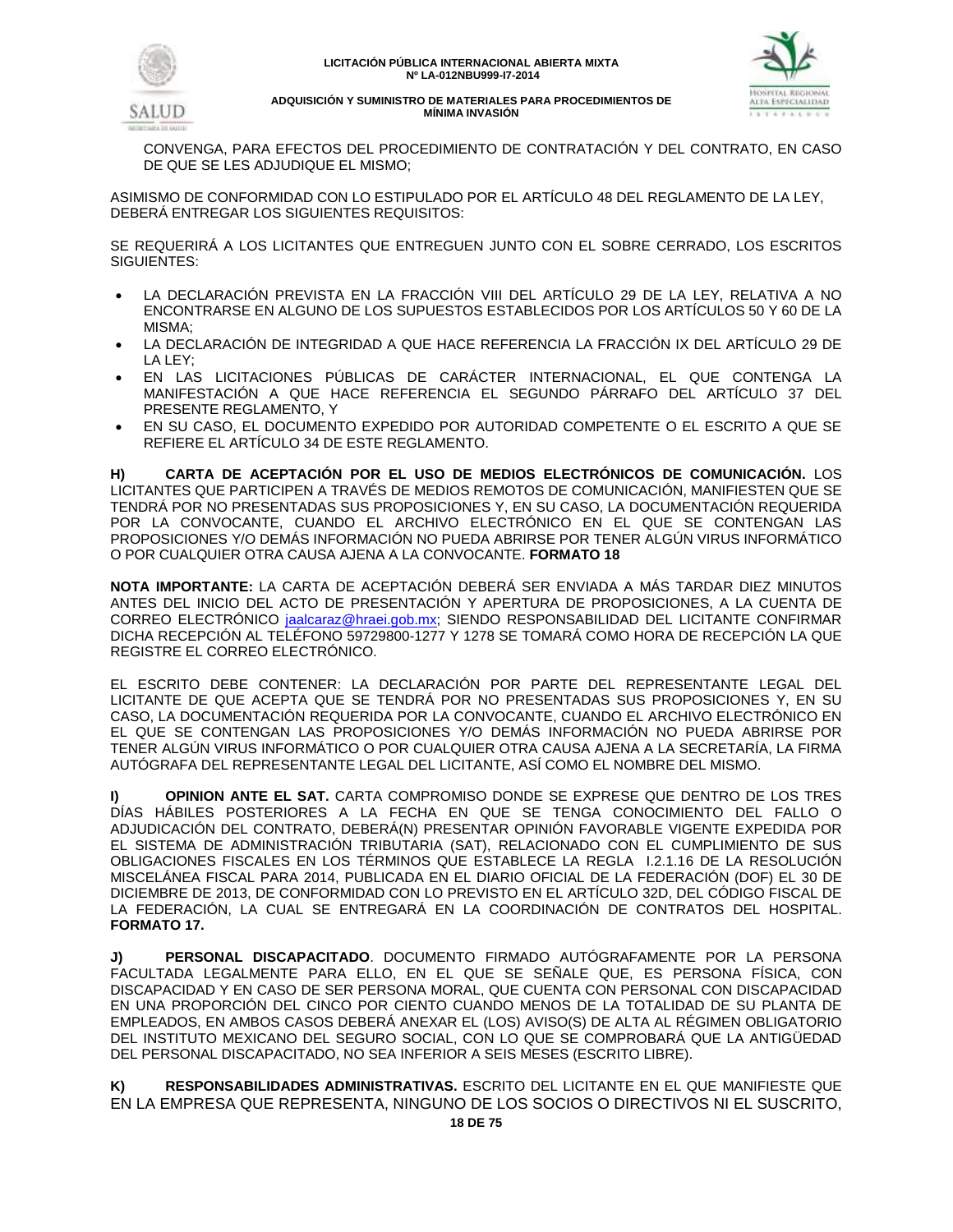



DESEMPEÑAMOS UN EMPLEO, CARGO O COMISIÓN EN EL SERVICIO PÚBLICO, NI ESTAMOS INHABILITADOS PARA ELLO. LO ANTERIOR, EN TÉRMINOS DE LO DISPUESTO POR LA FRACCIÓN XX DEL ARTÍCULO 8 DE LA LEY FEDERAL DE RESPONSABILIDADES ADMINISTRATIVAS DE LOS SERVIDORES PÚBLICOS. **FORMATO 7.**

**L) SOLICITUD DE REGISTRO.** ESCRITO DEL LICITANTE EN QUE MANIFIESTE QUE ES DESEO DE SU REPRESENTADA PARTICIPAR EN ESTA CONVOCATORIA A LA LICITACIÓN, MISMA QUE ADQUIRIÓ DE MANERA GRATUITA EN COMPRANET Y QUE ESTUVO A DISPOSICIÓN EN LA SUBDIRECCIÓN DE RECURSOS MATERIALES DEL HOSPITAL REGIONAL DE ALTA ESPECIALIDAD DE IXTAPALUCA, POR LO QUE SE TIENE PLENO CONOCIMIENTO DE TODAS Y CADA UNA DE LAS CONDICIONES Y ANEXOS SEÑALADOS, ASÍ COMO LO ESTABLECIDO EN LA JUNTA DE ACLARACIONES, MANIFESTANDO MI ACEPTACIÓN. ASIMISMO, EXPRESO QUE SE CONOCE LO ESTABLECIDO POR LA LEY DE ADQUISICIONES, ARRENDAMIENTOS Y SERVICIOS DEL SECTOR PÚBLICO Y SU REGLAMENTO. DE CONFORMIDAD CON LO ANTERIOR, SE SOLICITA SE TENGA POR REGISTRADO A ÉSTE LICITANTE PARA LA LICITACIÓN EN MENCIÓN. **FORMATO 11.** 

# 8.2. **DOCUMENTOS QUE INTEGRAN LA PROPOSICIÓN TÉCNICA**

**A) PROPUESTA TÉCNICA.** (SE PODRÁ UTILIZAR EL FORMATO PROPORCIONADO EN EL **FORMATO 1** DE ESTA CONVOCATORIA, INDICANDO TODOS LOS REQUISITOS SOLICITADOS EN EL ANEXO 1), DEBERÁ PRESENTARSE CONFORME A LO SIGUIENTE:

- IMPRESA EN PAPEL, PREFERENTEMENTE MEMBRETADO DEL LICITANTE, SIN TACHADURAS NI ENMENDADURAS Y DEBERÁ FOLIARSE DE MANERA INDIVIDUAL EN CADA UNA DE SUS HOJAS.
- DEBERÁ SER CLARA, PRECISA E INDUBITABLE DETALLANDO LAS CARACTERÍSTICAS TÉCNICAS Y FÍSICAS DE LOS BIENES REQUERIDOS, EN CONCORDANCIA CON LO SOLICITADO EN EL **ANEXO No. 1** DE ESTA CONVOCATORIA, SIN INDICAR COSTO.
- DEBERÁ CONTENER NOMBRE COMERCIAL Y/O MARCA Y ORIGEN DEL BIEN PROPUESTO POR PARTIDA.
- DEBERÁ INDICAR LA RAZÓN SOCIAL DEL FABRICANTE DE LOS BIENES PROPUESTOS POR PARTIDA.
- DEBERÁ SER FIRMADA POR LA PERSONA LEGALMENTE FACULTADA PARA ELLO, EN LA ÚLTIMA HOJA DE LA PROPOSICIÓN; POR LO QUE NO PODRÁN DESECHARSE CUANDO LAS DEMÁS HOJAS QUE LA INTEGRAN Y SUS ANEXOS CAREZCAN DE FIRMA.
- SE PRESENTARÁ EN IDIOMA ESPAÑOL, ASÍ COMO TODOS Y CADA UNO DE LOS DOCUMENTOS QUE LA INTEGRAN.
- EL LICITANTE DEBERÁ DESCRIBIR EL BIEN QUE OFERTA, EN CONGRUENCIA A LAS ESPECIFICACIONES DEL **ANEXO 1 "ANEXO TÉCNICO"**

**B) CARTA GARANTÍA DE LOS BIENES**. ESCRITO ORIGINAL DEL LICITANTE EN EL QUE SEÑALE QUE OTROGA EL PERÍODO DE GARANTÍA DE LOS BIENES, CONFORME A LO SOLICITADO EN LA PRESENTE CONVOCATORIA, Y EN EL QUE SE COMPROMETE A LA REPOSICIÓN DE LOS BIENES OFERTADOS QUE PRESENTEN DEFECTOS A SIMPLE VISTA, ESPECIFICACIONES DISTINTAS A LAS ESTABLECIDAS EN EL PEDIDO O SUS ANEXOS, DEFECTOS DE FABRICACIÓN O VICIOS OCULTOS, POR UNO DE LAS MISMAS O SUPERIORES CARACTERÍSTICAS AL OFERTADO.

**C) REGISTROS SANITARIOS.** COPIA SIMPLE, EXPEDIDOS POR LA COMISIÓN FEDERAL PARA LA PROTECCIÓN CONTRA RIESGOS SANITARIOS DE LOS BIENES OFERTADOS, EN CASO DE QUE EL BIEN NO REQUIERA REGISTRO SANITARIO DEBERÁ PRESENTAR EL DOCUMENTO EMITIDO POR LA COFEPRIS DONDE NO LO REQUIERE. PARA LOS EQUIPOS, ACCESORIOS, INSTRUMENTAL E INSUMOS.

**D)** ESCRITO DEL LICITANTE EN EL CUAL MANIFIESTE EL CUMPLIMIENTO A LAS **REGLAS PARA LA APLICACIÓN DEL MARGEN DE PREFERENCIA** EN EL PRECIO DE LOS BIENES DE ORIGEN NACIONAL,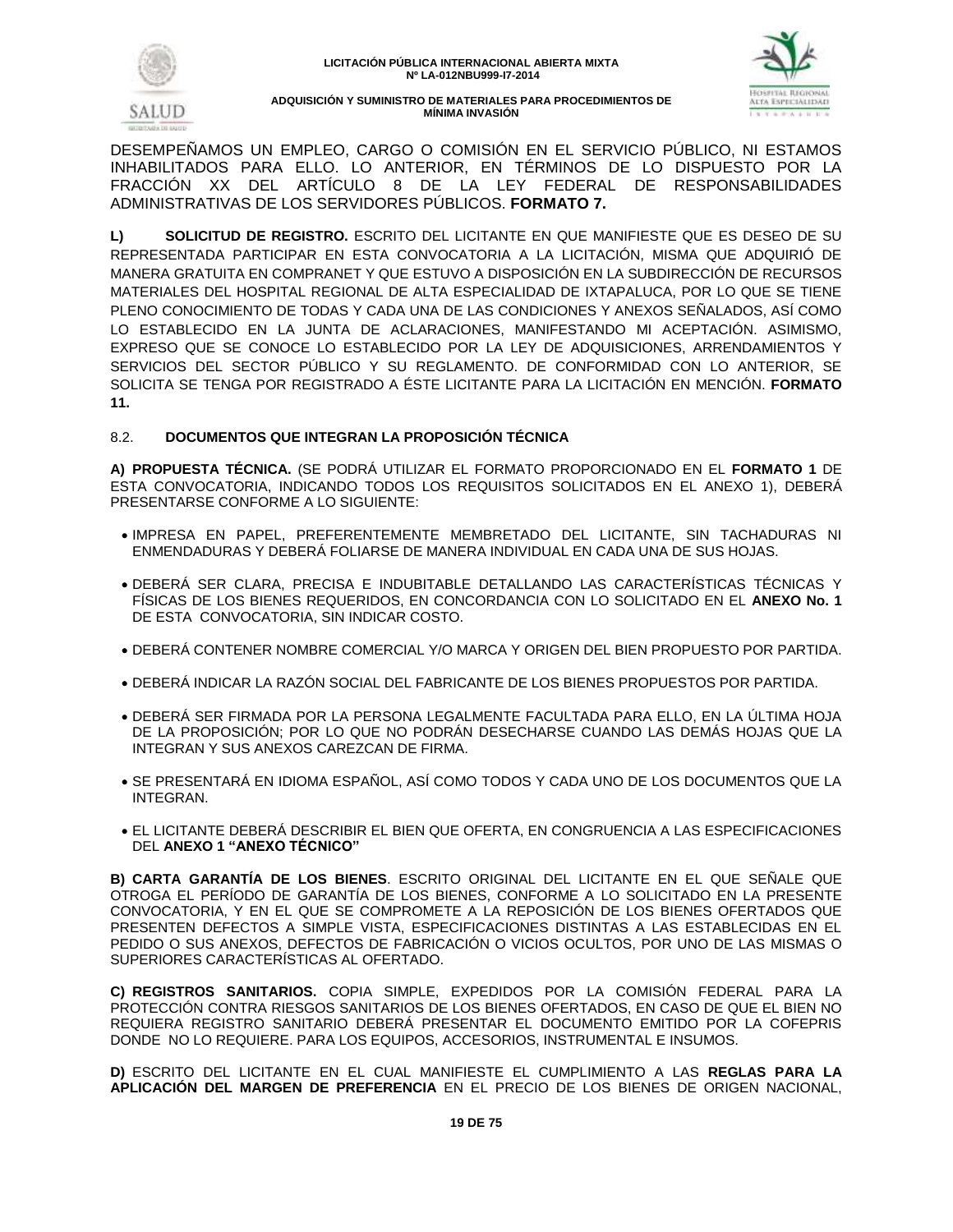



RESPECTO DEL PRECIO DE LOS BIENES DE IMPORTACIÓN, EN LOS PROCEDIMIENTOS DE CONTRATACIÓN INTERNACIONALES.(**FORMATO 10**)

**E) RESCISIÓN DEL PEDIDO**. ESCRITO EN EL QUE MANIFIESTE QUE EN CASO DE RESULTAR ADJUDICADO Y EL ÁREA TÉCNICA O REQUIRENTE DETECTE INCUMPLIMIENTO EN LA SEGURIDAD, ASÍ COMO EN SU EFICIENCIA DEL MATERIAL SUMINISTRADOS AL HOSPITAL LE SERÁ RESCINDIDO EL PEDIDO

**F) CUMPLIMIENTO DE NORMAS.** LA EMPRESA QUE PROPORCIONE EL SUMINISTRO DEBERÁ PRESENTAR LA DOCUMENTACIÓN NECESARIA QUE AVALE EL CUMPLIMIENTO CON LA **NORMA OFICIAL MEXICANA NOM-059-SSA1-2006**: LA NORMA OFICIAL MEXICANA PARA BUENAS PRÁCTICAS DE FABRICACIÓN PARA ESTABLECIMIENTOS DE LA INDUSTRIA QUÍMICO FARMACÉUTICA DEDICADOS A LA FABRICACIÓN DE MEDICAMENTOS, **NORMA OFICIAL MEXICANA NOM-249-SSA1-2010**, LA NORMA OFICIAL MEXICANA PARA MEZCLAS ESTÉRILES: NUTRICIONALES Y MEDICAMENTOSAS, E INSTALACIONES PARA SU PREPARACIÓN Y **NOM-072-SSA1-1993,** NORMA OFICIAL MEXICANA**,** ETIQUETADO DE MEDICAMENTOS.

**G) LICENCIA SANITARIA O AVISO DE FUNCIONAMIENTO.** COPIA SIMPLE VIGENTE Y AUTORIZADO POR LA COMISIÓN FEDERAL PARA LA PROTECCIÓN CONTRA RIESGOS SANITARIOS (COFEPRIS), COMO FABRICA Ò DISTRIBUIDOR DE LOS MATERIALES OBJETO DE LA PRESENTE LICITACIÓN.

**H) CAPACITACIÓN DEL PERSONAL.** CARTA COMPROMISO MEDIANTE EL CUAL SE MANIFIESTE BAJO PROTESTA DE DECIR VERDAD, QUE EN CASO DE RESULTAR ADJUDICADO, SE OBLIGA A PROPORCIONAR CAPACITACIÓN AL PERSONAL OPERATIVO DEL HOSPITAL PARA EL BUEN MANEJO DEL EQUIPO. (**ESCRITO LIBRE**)

**I) FICHAS TÉCNICAS, CATÁLOGOS**. DEBIDAMENTE REFERENCIADOS A CADA UNA DE LAS PARTIDAS QUE SE COTICEN. SI EL DOCUMENTO ESTÁ EN IDIOMA DIFERENTE AL ESPAÑOL SE ANEXARÁ UNA TRADUCCIÓN SIMPLE AL CASTELLANO. ASÍ MISMO TAMBIÉN SE PODRÁ PRESENTAR LA URL EN LA QUE SE PUEDAN CONSULTAR LAS PARTIDAS, HACIENDO REFERENCIA A CADA UNA DE ELLAS. (ARCHIVOS).

**J) COMPROMISO DE ATENCIÓN DE URGENCIAS LAS 24 HORAS.** CARTA EN LA QUE MANIFIESTE QUE EN CASO DE RESULTAR ADJUDICADO SE COMPROMETE A ATENDER URGENCIAS LAS 24 HORAS, LOS 365 DÍAS DEL AÑO. Y DEBERÁ ENTREGAR EL MATERIAL SOLICITADO EN UN PLAZO NO MAYOR 3 HORAS CONTANDO A PARTIR DEL ENVIÓ DE LA SOLICITUD URGENTE DEL MEDICAMENTO **(ESCRITO LIBRE).**

**K) INSTALACIÓN DE EQUIPOS.** CARTA COMPROMISO BAJO PROTESTA DE DECIR VERDAD QUE EN CASO DE RESULTAR ADJUDICADO DEBERÁ ENTREGAR, INSTALAR Y PONER A PUNTO EL EQUIPO, ASÍ COMO ASISTENCIA TÉCNICA Y MANTENIMIENTO PREVENTIVO Y CORRECTIVO DE LOS EQUIPOS. (**ESCRITO LIBRE**).

**L) CAPACIDAD DE RECURSOS.** ESCRITO EN EQUE MANIFIESTE QUE EN CASO DE RESULTAR ADJUDICADO CUENTA CON LA CAPACIDAD ECONÓMICA, TÉCNICA Y DE EQUIPAMIENTO PARA DAR CUMPLIMIENTO AL PEDIDO QUE DERIVE DE DICHA ADJUDICACIÓN Y QUE PERMITA LA ENTREGA OPORTUNA DE LOS BIENES. **FORMATO 19**

**M) PATENTES, MARCAS Y DERECHOS DE AUTOR.** ESCRITO DEL LICITANTE EN EL QUE MANIFIESTE QUE ASUMIRA LA RESPONSABILIDAD TOTAL EN CASO DE QUE AL PROPORCIONAR LOS BIENES OBJETO DE LA PRESENTE LICITACIÓN, SE INFRINJAN PATENTES, MARCAS O DERECHOS DE AUTOR, EXIMIENDO A LA CONVOCANTE DE CUALQUIER RESPONSABILIDAD. **FROMATO 5**

**N) MANUAL DE USUARIO DE OPERACIÓN**. CARTA DONDE SE COMPROMETE A ENTREGAR COPIA DEL MANUAL DE USUARIO O DE OPERACIÓN ORIGINAL IMPRESO O EN CD O DVD (EN CASO DE NO CONTAR CON EL MANUAL ORIGINAL EN IDIOMA ESPAÑOL, DEBERÁ ENTREGAR ADEMÁS DE ÉSTE, SU TRADUCCIÓN FIEL AL ESPAÑOL).

**O) GUÍA RÁPIDA DE USO.** CARTA DONDE SE COMPROMETE A ENTREGAR COPIA DE LA GUÍA RÁPIDA DE USO O DE OPERACIÓN ORIGINAL (EN CASO DE NO CONTAR CON LA GUÍA ORIGINAL EN IDIOMA ESPAÑOL, DEBERÁ ENTREGAR ADEMÁS DE ÉSTE, SU TRADUCCIÓN FIEL AL ESPAÑOL).

**P) MANTENIMIENTOS.** ESCRITO DEL LICITANTE DONDE SE COMPROMETE A PROPORCIONAR LOS MANTENIMIENTOS PREVENTIVOS Y CORRECTIVOS AL EQUIPO SIN COSTO PARA EL HOSPITAL Y QUE SE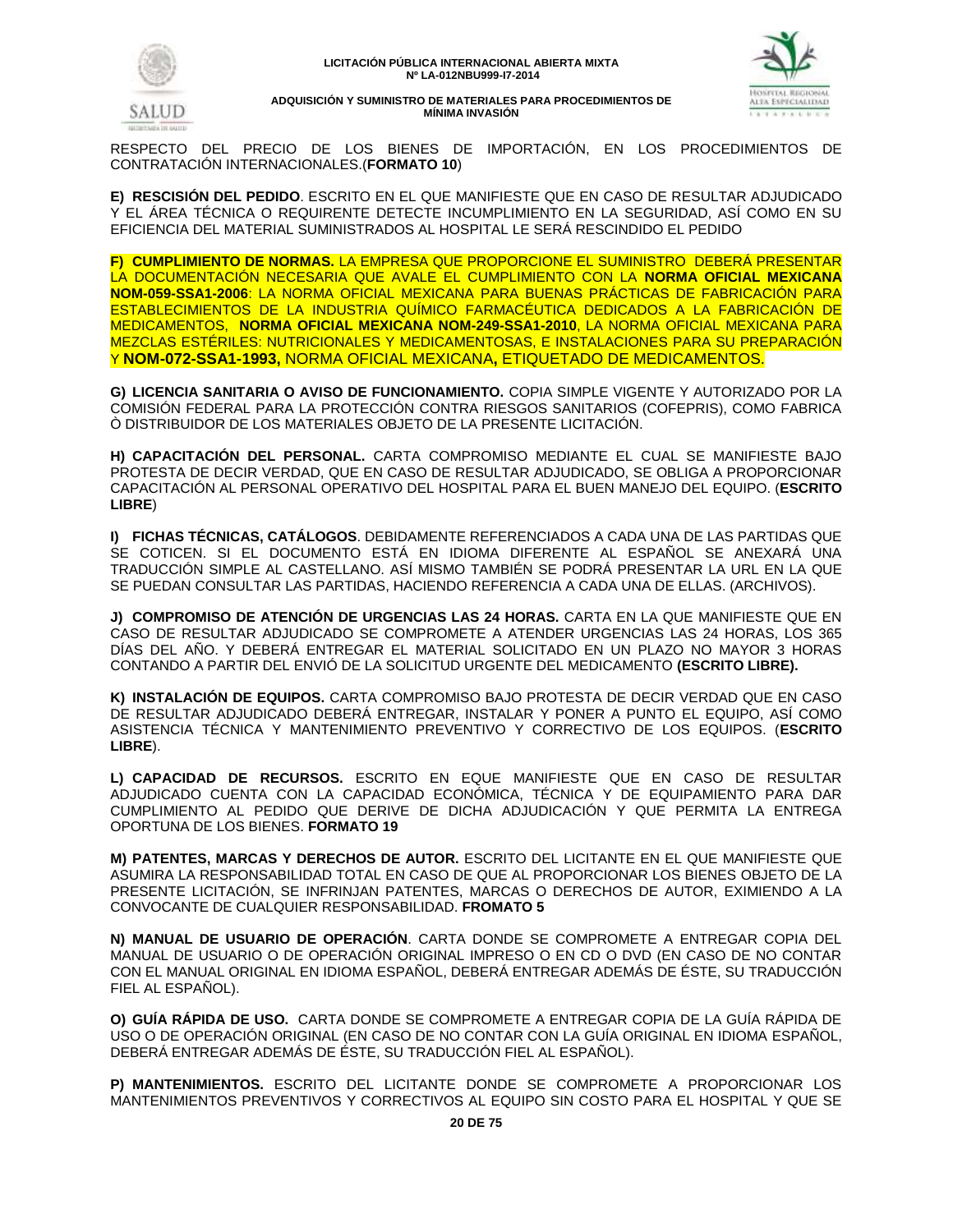



COMPROMETE EN CASO DE QUE SE REQUIERA DEJAR INOPERANTE EL EQUIPO POR MÁS DE 12 HORAS, EL LICTANTE ADJUDICADO DEBERÁ PROPORCIONAR EN UN LAPSO NO MAYOR A 8 HOARAS UN EQUIPO DE LAS MISMAS CARACERPSITICAS O SUPERIOR DURANTE EL TIEMPO QUE SE ENCUETRE FUERA DE SERVICIO.

# **8.3. DOCUMENTOS QUE INTEGRAN LA PROPOSICIÓN ECONÓMICA:**

- **A)** LA PROPUESTA ECONÓMICA, (SE PODRÁ UTILIZAR EL FORMATO **2** DE ESTA CONVOCATORIA), DEBERÁ PRESENTARSE CONFORME A LO SIGUIENTE:
- IMPRESA EN PAPEL, PREFERENTEMENTE EN PAPEL MEMBRETADO DEL LICITANTE, SIN TACHADURAS NI ENMENDADURAS Y DEBERÁ FOLIARSE DE MANERA INDIVIDUAL EN CADA UNA DE SUS HOJAS.
- "LA CONVOCANTE" NO PAGARÁ COMISIONES, GASTOS DE EXPEDICIÓN, EMPAQUETADO Y/O TRANSPORTE, POR LO QUE LAS PROPOSICIONES ECONÓMICAS NO DEBERÁN INCLUIRLOS.
- SEÑALAR EL PRECIO UNITARIO Y TOTAL, EN PESOS MEXICANOS, A DOS DECIMALES, CON NÚMERO Y LETRA, EL CUAL DEBE SER CONGRUENTE CON LA UNIDAD DE MEDIDA SOLICITADA.
- DEBERÁ SER CLARA, PRECISA E INDUBITABLE.
- DEBERÁ SEÑALAR QUE LOS PRECIOS COTIZADOS PARA LOS BIENES OBJETO DE LA PRESENTE LICITACIÓN SERÁN FIJOS.
- EN TODOS LOS CASOS, DEBERÁ SER FIRMADA POR LA PERSONA LEGALMENTE FACULTADA PARA ELLO EN LA ÚLTIMA HOJA DE LA PROPOSICIÓN QUE LAS CONTENGA; POR LO QUE NO AFECTARÁ LA SOLVENCIA DE LA PROPOSICIÓN CUANDO LAS DEMÁS HOJAS QUE LA INTEGRAN Y SUS ANEXOS CAREZCAN DE FIRMA, POR LO QUE NO PODRÁ DESECHARSE POR ESTA CAUSA.

**B) MANIFESTACIÓN DE ESTRATIFICACIÓM MIPYMES.** LOS LICITANTES QUE SE ENCUENTREN CATALOGADOS COMO MICRO, PEQUEÑA O MEDIANA EMPRESA NACIONAL, DEBERÁN PRESENTAR UN ESCRITO EN EL QUE BAJO PROTESTA DE DECIR VERDAD MANIFIESTEN TAL CONDICIÓN, COMPROMETIÉNDOSE PARA EL CASO DE RESULTAR ADJUDICADOS, A INSCRIBIRSE EN EL DIRECTORIO DE PROVEEDORES DEL GOBIERNO FEDERAL DE NACIONAL FINANCIERA, INSTITUCIÓN DE BANCA DE DESARROLLO, Y A EXHIBIR ANTE ESTA ENTIDAD LAS D.OCUMENTALES QUE AVALEN DICHA CIRCUNSTANCIA, DE ACUERDO AL **FORMATO No. 9** EN ESTA CONVOCATORIA, EN CASO DE NO ENCONTRARSE EN ESTE SUPUESTO DEBERÁN MANIFESTARLO POR ESCRITO.

**C)** EL LICITANTE DEBERÁ MANIFESTAR BAJO PROTESTA DE DECIR VERDAD, MEDIANTE ESCRITO QUE LOS PRECIOS QUE PRESENTA EN SU PROPUESTA ECONÓMICA NO SE COTIZAN EN CONDICIONES DE PRACTICAS DESLEALES DE COMERCIO INTERNACIONAL EN SU MODALIDAD DE DISCRIMINACIÓN DE PRECIOS O SUBSIDIOS.

# **9. INCONFORMIDADES**

CONTRA LOS ACTOS DEL PROCEDIMIENTO DE LICITACIÓN PODRÁ INTERPONERSE INCONFORMIDAD ANTE LA SECRETARÍA DE LA FUNCIÓN PÚBLICA O EL ÓRGANO INTERNO DE CONTROL DE "LA CONVOCANTE".

 **SECRETARÍA DE LA FUNCIÓN PÚBLICA**: INSURGENTES SUR 1735, COL. GUADALUPE INN, DELEGACIÓN ÁLVARO OBREGÓN, C.P. 01020 MÉXICO, D.F., +52 (55) 2000-3000.

LA INCONFORMIDAD SERÁ PRESENTADA, A ELECCIÓN DEL LICITANTE, POR ESCRITO O A TRAVÉS DE MEDIOS REMOTOS DE COMUNICACIÓN ELECTRÓNICA MEDIANTE EL PROGRAMA INFORMÁTICO QUE LES PROPORCIONE LA SECRETARÍA DE LA FUNCIÓN PÚBLICA.

# **10. FORMATOS**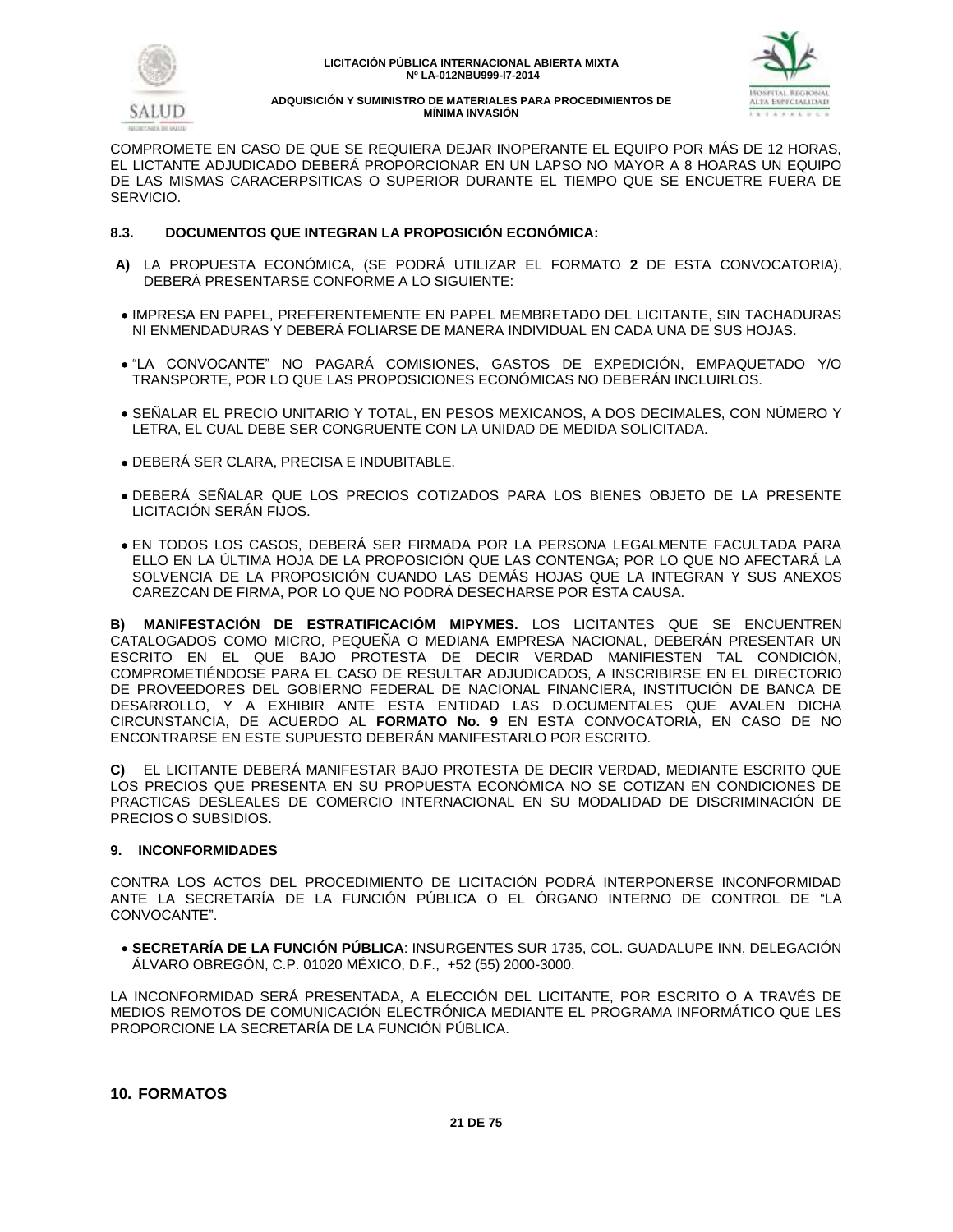





| No.                                    | <b>DESCRIPCIÓN DEL DOCUMENTO.</b>                                         |
|----------------------------------------|---------------------------------------------------------------------------|
| <b>ANEXO1</b>                          | ANEXO TÉCNICO                                                             |
| <b>ANEXO 2</b>                         | MODELO DE PEDIDO                                                          |
| <b>FORMATO</b><br>$\blacktriangleleft$ | PROPUESTA TÉCNICA                                                         |
| $\overline{2}$<br><b>FORMATO</b>       | PROPUESTA ECONÓMICA                                                       |
| <b>FORMATO</b><br>3                    | <b>CARTA PODER</b>                                                        |
| <b>FORMATO</b><br>$\mathbf{A}$         | ESCRITO RELATIVO AL ARTÍCULO 50 Y 60 DE LA LEY DE                         |
|                                        | ADQUISICIONES, ARRENDAMIENTOS Y SERVICIOS DEL SECTOR                      |
|                                        | PÚBLICO                                                                   |
| <b>FORMATO</b><br>5                    | PATENTES, MARCAS Y DERECHOS DE AUTOR                                      |
| 6<br><b>FORMATO</b>                    | DECLARACIÓN DE INTEGRIDAD                                                 |
| <b>FORMATO</b><br>$\overline{7}$       | RESPONSABILIDADES ADMINISTRATIVAS                                         |
| <b>FORMATO</b><br>8                    | ACREDITAMIENTO DEPERSONALIDAD JURIDICA                                    |
| <b>FORMATO</b><br>9                    | MANIFESTACIÓN DE ESTRATIFICACIÓN MIPYMES                                  |
| <b>FORMATO 10</b>                      | <b>MARGEN DE PREFERENCIA</b>                                              |
| <b>FORMATO 11</b>                      | SOLICITUD DE REGISTRO                                                     |
| <b>FORMATO 12</b>                      | CONSTANCIA DE RECEPCIÓN DE DOCUMENTOS                                     |
| <b>FORMATO 13</b>                      | PRESENTACIÓN DE PREGUNTAS PARA LA JUNTA DE ACLARACIÓNES                   |
| <b>FORMATO 14</b>                      | FIANZA PARA CUMPLIMIENTO DE CONTRATOS Y/O PEDIDOS Y                       |
|                                        | CALIDAD DE LOS BIENES                                                     |
| <b>FORMATO 15</b>                      | PROGRAMA CADENAS PRODUCTIVAS                                              |
| <b>FORMATO 16</b>                      | NOTA INFORMATIVA PARA PARTICIPANTES DE PAÍSES MIEMBROS DE                 |
|                                        | LA ORGANIZACIÓN PARA LA COOPERACIÓN Y EL DESARROLLO                       |
|                                        | ECONÓMICO (OCDE).                                                         |
| <b>FORMATO 17</b>                      | OPINIÓN DEL SAT                                                           |
| <b>FORMATO 18</b>                      | CONOCIMIENTO DE ACEPTACIÓN DE QUE SE TENDRÁ COMO NO                       |
|                                        | ENVIADA SU PROPOSICIÓN, CUANDO EL ARCHIVO ELECTRÓNICO NO                  |
|                                        | PUEDA ABRIRSE POR TENER ALGÚN VIRUS INFORMÁTICO O POR<br>OTRA CAUSA AJENA |
| <b>FORMATO 19</b>                      | MANIFIESTO SOBRE LA CAPACIDAD DE LOS RECURSOS ECONÓMICOS.                 |
|                                        | TÉCNICOS Y DE EQUIPAMIENTO CON QUE CUENTA EL LICITANTE PARA               |
|                                        | EL CUMPLIMIENTO DE LOS BIENES QUE, EN SU CASO, LE SEAN                    |
|                                        | <b>ADJUDICADO</b>                                                         |
| <b>FORMATO 20</b>                      | CARTA DE GARANTÍA CONTRA VICIOS OCULTOS Y DEFECTOS DE                     |
|                                        | <b>FABRICACIÓN</b>                                                        |

LOS FORMATOS LISTADOS SON ÚNICAMENTE ENUNCIATIVOS POR LO QUE DEBERÁ APEGARSE A LOS REQUISITOS SOLICITADOS EN LA PRESENTE CONVOCATORIA.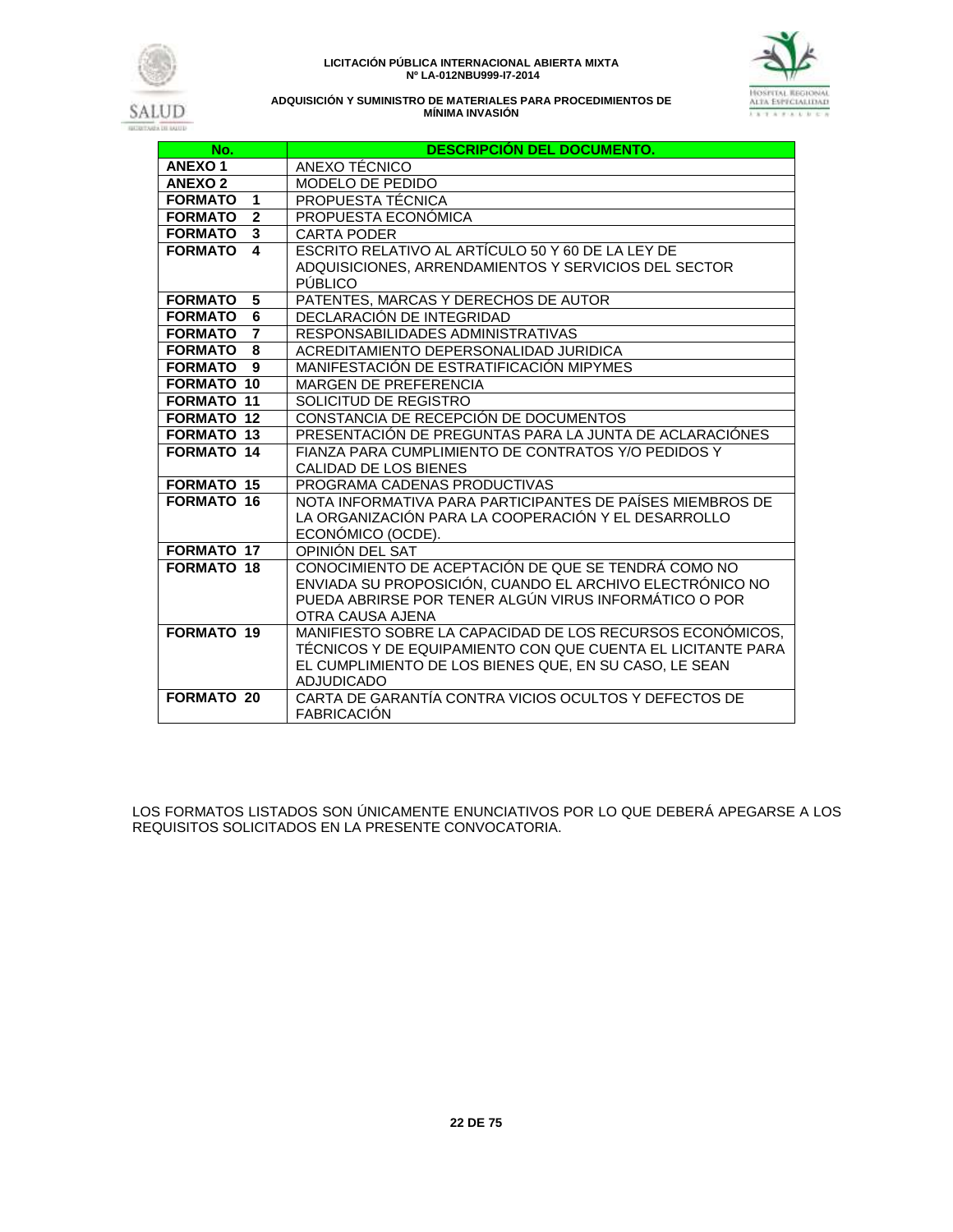



# **ANEXO 1**

# **ANEXO TÉCNICO**

# **ANEXO TÉCNICO**

| <b>PARTIDA</b>                    | <b>DESCRIPCION DEL ARTICULO</b>                                                                                                                                                                                                                                                    | <b>PRESENTACIÓN</b> |  |
|-----------------------------------|------------------------------------------------------------------------------------------------------------------------------------------------------------------------------------------------------------------------------------------------------------------------------------|---------------------|--|
| <b>ACCESOS DE MINIMA INVASIÓN</b> |                                                                                                                                                                                                                                                                                    |                     |  |
| $\mathbf{1}$                      | TROCARES TRANSPARENTES SIN CUCHILLA, CON ESTRÍAS<br>PARA USO EN UN SOLO PACIENTE, 12 MM DE DIÁMETRO Y 100<br>MM DE LARGO CON UN SELLO UNIVERSAL, VALVULA<br>STOPCOCK Y SELLO PICO DE PATO QUE FACILITA LA<br>EXTRACCIÓN DE ESPECIMENES.                                            | PIEZA               |  |
| 2                                 | TROCARES TRANSPARENTES SIN CUCHILLA, CON ESTRÍAS<br>PARA USO EN UN SOLO PACIENTE, 5 MM DE DIÁMETRO Y 100<br>MM DE LARGO CON UN SELLO UNIVERSAL, VALVULA<br>STOPCOCK Y SELLO PICO DE PATO QUE FACILITA LA<br>EXTRACCIÓN DE ESPECÍMENES.                                             | PIEZA               |  |
| 3                                 | CÁNULAS CON ESTRÍAS PARA TROCAR SIN NAVAJA, 5MM<br>DIÁMETRO, 100MM LARGO. PARA USO EN UN SOLO PACIENTE.                                                                                                                                                                            | <b>PIEZA</b>        |  |
| 4                                 | CÁNULAS CON ESTRÍAS PARA TROCAR SIN NAVAJA, 12MM<br>DIÁMETRO, 100MM LARGO. PARA USO EN UN SOLO PACIENTE.                                                                                                                                                                           | <b>PIEZA</b>        |  |
| 5                                 | AGUJA DE VERESS DE 120 MM DE LARGO.                                                                                                                                                                                                                                                | <b>PIEZA</b>        |  |
| 6                                 | FILTRO DE GAS CO2/NO2 ESTÉRIL PARA UN SOLO USO Y CON<br>ENVASE DE 25 UNIDADES, PARA EQUIPO STORZ MODELO<br>0311122-25.                                                                                                                                                             | <b>PIEZA</b>        |  |
| $\overline{7}$                    | FUNDA PARA CÁMARA, CAJA CON 40 PIEZAS, PARA EQUIPO<br>STORZ MODELO 040115-40                                                                                                                                                                                                       | <b>PIEZA</b>        |  |
| 8                                 | JUEGO DE TUBOS, CON DOS CÁNULAS DE PUNCIÓN<br>DESECHABLE, PARA USAR CON LOS MANGOS 371, PARA<br>EQUIPO STORZ MODELO 031219-10, CAJA CON 10 UNIDADES.                                                                                                                               | PIEZA               |  |
| 9                                 | CÁNULA DE INYECCIÓN LUER-LOCK PARA 1 O MÁS INCISIONES<br>DE 1.2MM DE DIÁMETRO Y LONGITUD DE 36CM COMPATIBLE<br>CON EL MANGO DE IRRIGACIÓN Y ASPIRACIÓN SOLICITADO. (<br>CANULA PARA LA INYECCION DE 5 MM. 36 CM. LONGITUD<br>DIAMETRO DE 1.2 MM., PARA EQUIPO STORZ MODELO 26175P) | PIEZA               |  |
| 10                                | TRÓCAR DESECHABLE BARIÁTRICO TRANSPARENTE CON<br>CUCHILLA, 10 MM DE DIÁMETRO, CON VÁLVULA Y LLAVE DE<br>CONEXIÓN TIPO LUER-LOCK O EQUIVALENTE Y CÁNULA CON<br>ESTRIAS DE SEGURIDAD PARA SUJECIÓN EN LA PARED<br>ABDOMINAL.                                                         | PIEZA               |  |
| 11                                | TRÓCAR DESECHABLE BARIÁTRICO TRANSPARENTE CON<br>CUCHILLA, 12 MM DE DIÁMETRO, CON VÁLVULA Y LLAVE DE<br>CONEXIÓN TIPO LUER-LOCK O EQUIVALENTE Y CÁNULA CON<br>ESTRÍAS DE SEGURIDAD PARA SUJECIÓN EN LA PARED<br>ABDOMINAL.                                                         | PIEZA               |  |
| $12 \overline{ }$                 | TRÓCAR DESECHABLE BARIÁTRICO TRANSPARENTE CON<br>CUCHILLA, 5 MM DE DIÁMETRO, CON VÁLVULA Y LLAVE DE<br>CONEXIÓN TIPO LUER-LOCK O EQUIVALENTE Y CÁNULA CON<br>ESTRIAS DE SEGURIDAD PARA SUJECIÓN EN LA PARED<br>ABDOMINAL.                                                          | <b>PIEZA</b>        |  |
| <b>GRAPEO QUIRÚRGICO</b>          |                                                                                                                                                                                                                                                                                    |                     |  |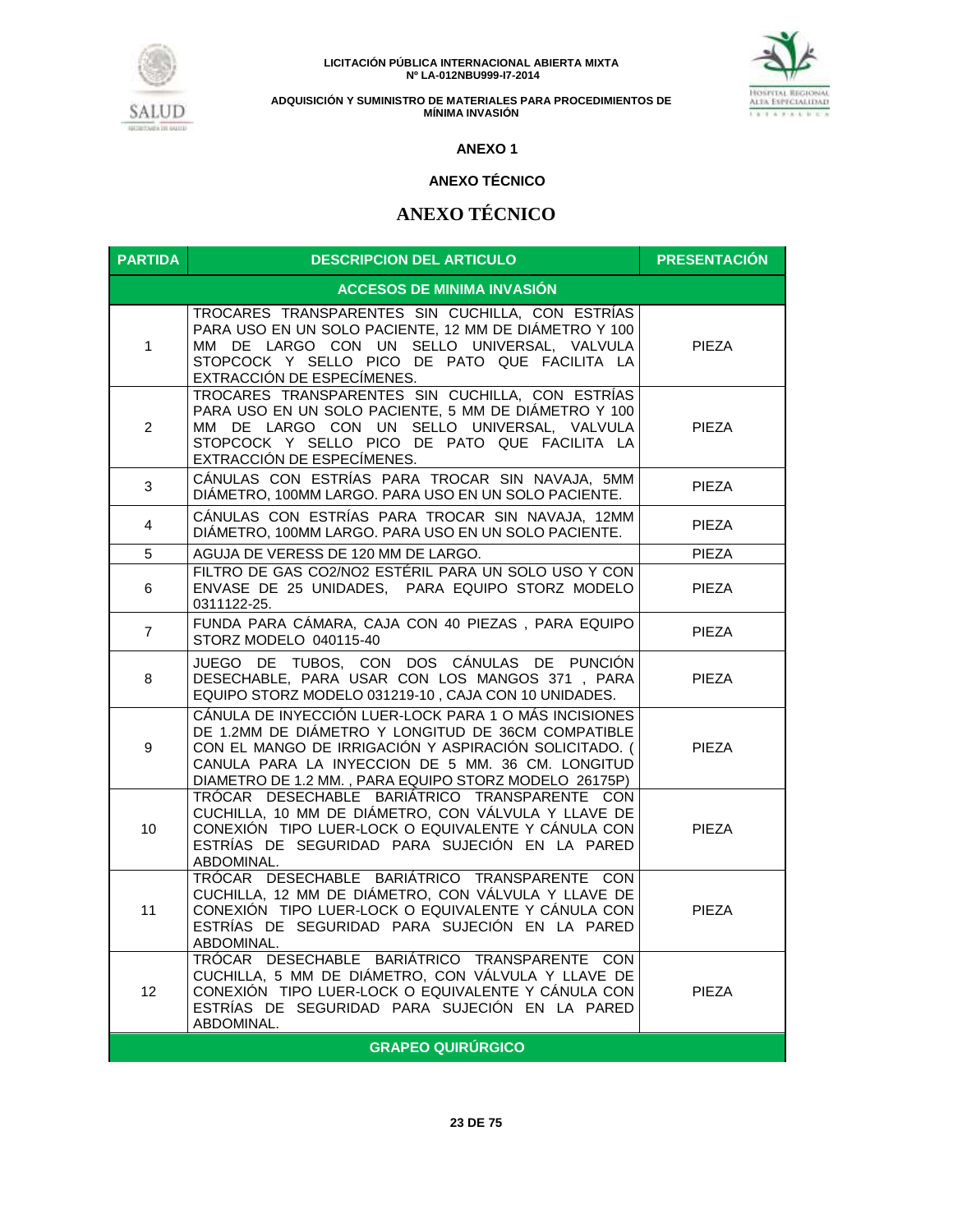



| <b>PARTIDA</b> | <b>DESCRIPCION DEL ARTICULO</b>                                                                                                                                                                                                                                                                                                                                                                                                                                                                                                                              | <b>PRESENTACIÓN</b> |
|----------------|--------------------------------------------------------------------------------------------------------------------------------------------------------------------------------------------------------------------------------------------------------------------------------------------------------------------------------------------------------------------------------------------------------------------------------------------------------------------------------------------------------------------------------------------------------------|---------------------|
| 13             | CARTUCHO DE 6 CLIPS DE TITANIO TAMAÑO MEDIANO-GRANDE<br>CON DIMENSION DE CUERPO 10.5 MM, APERTURA DEL CLIP 5.5<br>MM Y DIMENSIÓN DEL CLIP CERRADO 10 MM CERRADA DEL<br>CLIP 8.7 MM PARA SER USADOS CON APLICADOR DE CLIPS<br><b>COMPATIBLE</b>                                                                                                                                                                                                                                                                                                               | <b>PIEZA</b>        |
| 14             | DISPOSITIVO DE NUDO LAPAROSCÓPICO PRE-HECHO, DE<br>ÁCIDO POLIGLICÓLICO                                                                                                                                                                                                                                                                                                                                                                                                                                                                                       | <b>PIEZA</b>        |
| 15             | BOLSA ENDOSCÓPICA PARA ESPECÍMENES MODELO POUCH                                                                                                                                                                                                                                                                                                                                                                                                                                                                                                              | <b>PIEZA</b>        |
| 16             | ENGRAPADORA LINEAL CORTANTE DE 60MM PARA CIRUGÍA DE<br>MÍNIMA INVASIÓN, CON VÁSTAGO DE 34CM DE LONGITUD Y 12<br>MM DE DIÁMETRO. HABILITADA CON ARTICULACIÓN DE 45° (EN<br>TRES NIVELES) HACIA AMBOS LADOS Y ROTACIÓN DE 360°.<br>CUENTA CON CUCHILLA DE ACERO INTEGRADA EN LA<br>GRAPADORA Y CAPACIDAD DE CORTE Y GRAPEO DE 60MM,<br>ADEMÁS DE UNA APERTURA DE MANDÍBULA DE 22 MM. CON<br>BOTÓN DE ACTIVACIÓN DE SENTIDO CONTRARIO EN AVANCE<br>DE NAVAJA. COMPATIBLE CON CARTUCHO BLANCO, AZUL,<br>DORADO Y VERDE, TODOS PARA USAR CON TROCARES DE<br>12MM. | PIEZA               |
| 17             | ENGRAPADORA<br>CARTUCHO<br>PARA<br>LINEAL<br><b>CORTANTE</b><br>LAPAROSCOPICA DE 60 MM CON SEIS LINEAS DE GRAPAS<br>PARA TEJIDO VASCULAR, CON 88 GRAPAS Y ALTURA DE LA<br>GRAPA CERRADA DE 1 MM, SIN CUCHILLA Y NARIZ<br>ESMERILADA PARA LA EXTRACCIÓN DEL MISMO.                                                                                                                                                                                                                                                                                            | PIEZA               |
| 18             | CARTUCHO PARA<br>ENGRAPADORA<br>LINEAL<br><b>CORTANTE</b><br>LAPAROSCOPICA DE 60 MM CON SEIS LINEAS DE GRAPAS<br>PARA TEJIDO NORMAL, CON 88 GRAPAS Y ALTURA DE LA<br>GRAPA CERRADA DE 1.5 MM. SIN CUCHILLA Y NARIZ<br>ESMERILADA PARA LA EXTRACCIÓN DEL MISMO.                                                                                                                                                                                                                                                                                               | <b>PIEZA</b>        |
| 19             | CARTUCHO PARA<br>ENGRAPADORA<br>LINEAL<br><b>CORTANTE</b><br>LAPAROSCOPICA DE 60 MM CON SEIS LINEAS DE GRAPAS<br>PARA TEJIDO INTERMEDIO CON 88 GRAPAS Y ALTURA DE LA<br>GRAPA CERRADA DE 1.8 MM. SIN CUCHILLA Y NARIZ<br>ESMERILADA PARA LA EXTRACCIÓN DEL MISMO.                                                                                                                                                                                                                                                                                            | PIEZA               |
| 20             | ENGRAPADORA LINEAL<br>CARTUCHO PARA<br><b>CORTANTE</b><br>LAPAROSCOPICA DE 60 MM CON SEIS LINEAS DE GRAPAS<br>PARA TEJIDO GRUESO CON 88 GRAPAS Y ALTURA DE LA<br>GRAPA CERRADA DE 2 MM. SIN CUCHILLA Y NARIZ<br>ESMERILADA PARA LA EXTRACCIÓN DEL MISMO.                                                                                                                                                                                                                                                                                                     | <b>PIEZA</b>        |
| 21             | ENGRAPADORA<br>PARA<br><b>LINEAL</b><br>CARTUCHO<br><b>CORTANTE</b><br>LAPAROSCOPICA DE 45 MM CON SEIS LINEAS DE GRAPAS<br>PARA TEJIDO NORMAL, CON 88 GRAPAS Y ALTURA DE LA<br>GRAPA CERRADA DE 1.5 MM. SIN CUCHILLA Y NARIZ<br>ESMERILADA PARA LA EXTRACCIÓN DEL MISMO.                                                                                                                                                                                                                                                                                     | <b>PIEZA</b>        |
| 22             | ENGRAPADORA<br>LINEAL<br>CARTUCHO<br><b>PARA</b><br><b>CORTANTE</b><br>LAPAROSCOPICA DE 45 MM CON SEIS LINEAS DE GRAPAS<br>PARA TEJIDO INTERMEDIO CON 88 GRAPAS Y ALTURA DE LA<br>GRAPA CERRADA DE 1.8 MM. SIN CUCHILLA Y NARIZ<br>ESMERILADA PARA LA EXTRACCIÓN DEL MISMO.                                                                                                                                                                                                                                                                                  | PIEZA               |
| 23             | ENGRAPADORA<br>CARTUCHO PARA<br>LINEAL<br><b>CORTANTE</b><br>LAPAROSCOPICA DE 45 MM CON SEIS LINEAS DE GRAPAS<br>PARA TEJIDO VASCULAR, CON 88 GRAPAS Y ALTURA DE LA<br>GRAPA CERRADA DE 1 MM, SIN CUCHILLA Y NARIZ<br>ESMERILADA PARA LA EXTRACCIÓN DEL MISMO.                                                                                                                                                                                                                                                                                               | <b>PIEZA</b>        |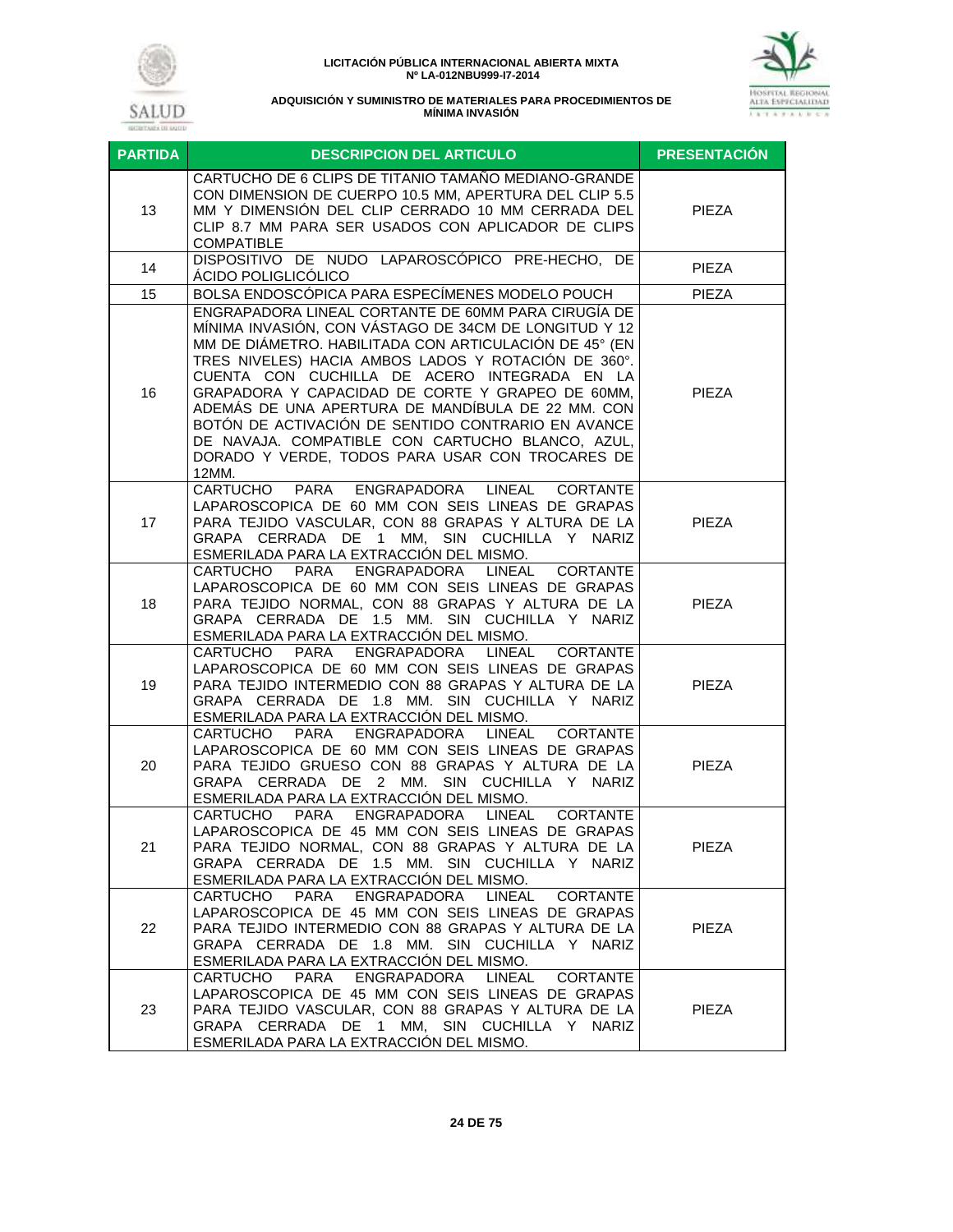



| <b>PARTIDA</b> | <b>DESCRIPCION DEL ARTICULO</b>                                                                                                                                                                                                                                      | <b>PRESENTACIÓN</b> |
|----------------|----------------------------------------------------------------------------------------------------------------------------------------------------------------------------------------------------------------------------------------------------------------------|---------------------|
| 24             | CARTUCHO PARA<br>ENGRAPADORA LINEAL CORTANTE<br>LAPAROSCOPICA DE 45 MM CON SEIS LINEAS DE GRAPAS<br>PARA TEJIDO GRUESO CON 88 GRAPAS Y ALTURA DE LA<br>GRAPA CERRADA DE 2 MM. SIN CUCHILLA Y NARIZ<br>ESMERILADA PARA LA EXTRACCIÓN DEL MISMO.                       | PIEZA               |
| 25             | CARTUCHO PARA ENGRAPADORA LINEAL CORTANTE<br>LAPAROSCOPICA DE 45 MM CON SEIS LINEAS DE GRAPAS<br>PARA TEJIDO NORMAL, CON 88 GRAPAS Y ALTURA DE LA<br>GRAPA CERRADA DE 1.5 MM. SIN CUCHILLA Y NARIZ<br>ESMERILADA PARA LA EXTRACCION DEL MISMO.                       | PIEZA               |
| 26             | ENGRAPADORA<br>CARTUCHO<br>PARA<br>LINEAL<br><b>CORTANTE</b><br>LAPAROSCOPICA DE 45 MM CON SEIS LINEAS DE GRAPAS<br>PARA TEJIDO INTERMEDIO CON 88 GRAPAS Y ALTURA DE LA<br>GRAPA CERRADA DE 1.8 MM. SIN CUCHILLA Y NARIZ<br>ESMERILADA PARA LA EXTRACCIÓN DEL MISMO. | <b>PIEZA</b>        |
| 27             | CARTUCHO PARA<br>ENGRAPADORA LINEAL<br><b>CORTANTE</b><br>LAPAROSCOPICA DE 45 MM CON SEIS LINEAS DE GRAPAS<br>PARA TEJIDO VASCULAR, CON 88 GRAPAS Y ALTURA DE LA<br>GRAPA CERRADA DE 1 MM, SIN CUCHILLA Y NARIZ<br>ESMERILADA PARA LA EXTRACCIÓN DEL MISMO.          | <b>PIEZA</b>        |
| 28             | ENGRAPADORA LINEAL<br>CARTUCHO PARA<br><b>CORTANTE</b><br>LAPAROSCOPICA DE 45 MM CON SEIS LINEAS DE GRAPAS<br>PARA TEJIDO GRUESO CON 88 GRAPAS Y ALTURA DE LA<br>GRAPA CERRADA DE 2 MM. SIN CUCHILLA Y NARIZ<br>ESMERILADA PARA LA EXTRACCIÓN DEL MISMO.             | <b>PIEZA</b>        |
| 29             | ENGRAPADORA LINEAL DE 60 MM AUTOMATICA CON 21<br>GRAPAS DE .23 MM DE DIAMETRO CON ALTURA DE GRAPA<br>CERRADA DE 1.5 MM                                                                                                                                               | <b>PIEZA</b>        |
| 30             | ENGRAPADORA LINEAL CORTANTE DE 55 MM CON CIERRE<br>PARALELO Y RECARGABLE CON CUCHILLA DE ACERO<br>QUIRURGICO 440° INTEGRADA, CON 56 GRAPAS EN EL<br>CARTUCHO Y LONGITUD DE CORTE DE 53MM, SISTEMA DE<br>SEGURIDAD LOCK OUT                                           | <b>PIEZA</b>        |
| 31             | ENGRAPADORA LINEAL CORTANTE DE 75MM CON CIERRE<br>PARALELO Y RECARGABLE CON CUCHILLA DE ACERO<br>QUIRURGICO 440° INTEGRADA, CON 76 GRAPAS EN EL<br>CARTUCHO Y DIMENSION DE CORTE DE 73MM, SISTEMA DE<br>SEGURIDAD LOCK OUT                                           | <b>PIEZA</b>        |
| 32             | ENGRAPADORA LINEAL CORTANTE DE 100MM CON CIERRE<br>PARALELO Y RECARGABLE CON CUCHILLA DE ACERO<br>QUIRURGICO 440° CON 101 GRAPAS Y DIMENSION DE CORTE<br>DE 98MM SISTEMA DE SEGURIDAD LOCK OUT                                                                       | <b>PIEZA</b>        |
| 33             | CARTUCHO PARA ENGRAPADORA LINEAL CORTANTE DE 55 MM<br>C CON 56 GRAPAS Y LONGITUD DE CORTE DE 53MM.                                                                                                                                                                   | <b>PIEZA</b>        |
| 34             | CARTUCHO PARA ENGRAPADORA LINEAL CORTANTE DE 75MM<br>CON 76 GRAPASY DIMENSION DE CORTE DE 73MM.                                                                                                                                                                      | <b>PIEZA</b>        |
| 35             | CARTUCHO PARA ENGRAPADORA LINEAL CORTANTE DE 100<br>MM CON LONGITUD DE GRAPEO DE 102MM CON 101 GRAPAS<br>SIN CUCHILLA Y DIMENSIONES DE GRAPA ABIERTA DE<br>3X3.85MM, CON ALTURA DE GRAPA CERRADA DE 1.5 MM                                                           | <b>PIEZA</b>        |
| 36             | ENGRAPADORA PARA CIERRE DE PIEL CON 55 GRAPAS<br>RECTANGULARES, CON CORONA DE GRAPA DE 6.9MM Y<br>ALTURA DE CIERRE DE 3.9MM                                                                                                                                          | PIEZA               |
| 37             | ENGRAPADORA CURVA CORTANTE DE 40MM CURVA, PARA<br>TEJIDO NORMAL, DESECHABLE, CON GATILLO POSICIONADOR<br>DE TEJIDO Y GATILLO DE DISPARO, PIN DE RETENCION<br>MANUAL O AUTOMATICO, PARA CIRUGIA ABIERTA. CON 46                                                       | <b>PIEZA</b>        |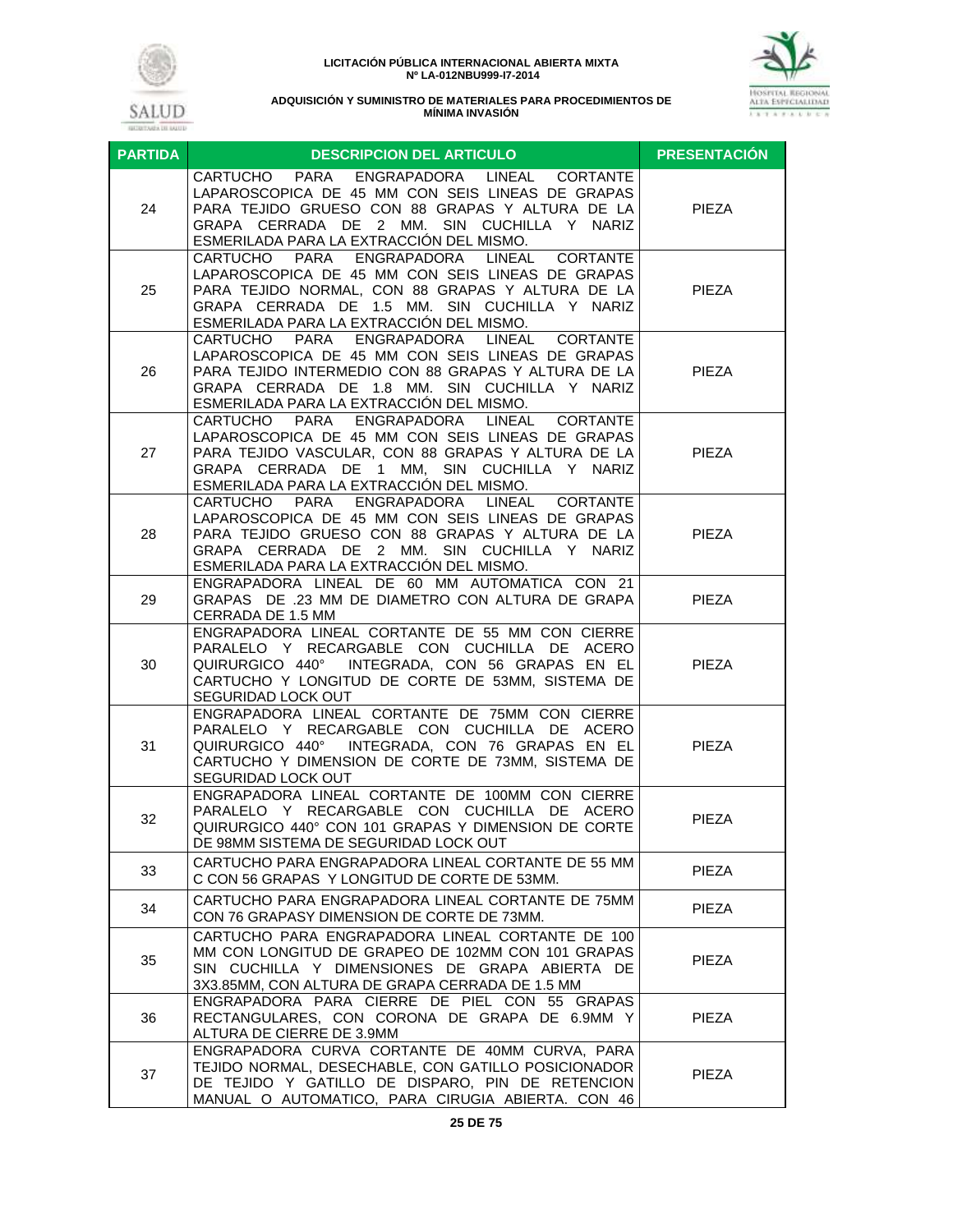# SALUD

#### **LICITACIÓN PÚBLICA INTERNACIONAL ABIERTA MIXTA Nº LA-012NBU999-I7-2014**



| <b>PARTIDA</b> | <b>DESCRIPCION DEL ARTICULO</b>                                                                                                                                                                                                                                                                                                                                                                                                                                                                                                                                                                                                                   | <b>PRESENTACIÓN</b> |
|----------------|---------------------------------------------------------------------------------------------------------------------------------------------------------------------------------------------------------------------------------------------------------------------------------------------------------------------------------------------------------------------------------------------------------------------------------------------------------------------------------------------------------------------------------------------------------------------------------------------------------------------------------------------------|---------------------|
|                | <b>GRAPAS</b>                                                                                                                                                                                                                                                                                                                                                                                                                                                                                                                                                                                                                                     |                     |
| 38             | UNIDAD DE RECARGA DE 40MM PARA ENGRAPADORA CURVA<br>CORTANTE PARA TEJIDO NORMAL CON 46 GRAPAS DE 1.5 MM<br>DE ALTURA                                                                                                                                                                                                                                                                                                                                                                                                                                                                                                                              | <b>PIEZA</b>        |
| 39             | DE 25 MM DESECHABLE CON<br>ENGRAPADORA CIRCULAR<br>YUNQUE EXTRAIBLE CON 2O GRAPAS DE 4.0 X 5.5 MM Y<br>COMPRESION CONTROLADA DE TEJIDO 1.0 A 2.5MM Y LUMEN<br>DE 16.4MM, CON SEGURO PARA ACTIVACION Y SELLO<br>PLASTICO INTERIOR PARA RETROALIMENTACIÓN AUDITIVA EN<br>EL DISPARO                                                                                                                                                                                                                                                                                                                                                                 | PIEZA               |
| 40             | ENGRAPADORA CIRCULAR DE 29 MM DESECHABLE CON<br>YUNQUE EXTRAIBLE CON 24 GRAPAS DE 4.0 X 5.5 MM Y<br>COMPRESION CONTROLADA DE TEJIDO 1.0 A 2.5MM Y LUMEN<br>DE 20.4, CON SEGURO PARA ACTIVACION Y SELLO PLASTICO<br>INTERIOR PARA RETROALIMENTACIÓN AUDITIVA EN EL<br><b>DISPARO</b>                                                                                                                                                                                                                                                                                                                                                               | <b>PIEZA</b>        |
| 41             | ENGRAPADORA CIRCULAR DE 33 MM, DESECHABLE CON<br>YUNQUE EXTRAIBLE CON 28 GRAPAS DE 4.0 X 5.5 MM Y<br>COMPRESION CONTROLADA DE TEJIDO 1.0 A 2.5MM Y LUMEN<br>DE 24.4, CON SEGURO PARA ACTIVACION Y SELLO PLASTICO<br>INTERIOR PARA RETROALIMENTACIÓN AUDITIVA EN EL<br><b>DISPARO</b>                                                                                                                                                                                                                                                                                                                                                              | <b>PIEZA</b>        |
| 42             | ENGRAPADORA PARA HEMORROIDES, 33 MM                                                                                                                                                                                                                                                                                                                                                                                                                                                                                                                                                                                                               | PIEZA               |
|                | <b>CONSUMIBLES PARA ENERGÍA DE SELLADO DE VASOS</b>                                                                                                                                                                                                                                                                                                                                                                                                                                                                                                                                                                                               |                     |
| 43             | TIJERA DE CORTE Y COAGULACIÓN CON 5MM DE ANCHO EN<br>LA MANDÍBULA, CON PARTÍCULAS DE CARBÓN Y ZIRCONIO.<br>MANDÍBULAS FORMADAS POR MATERIAL DE COEFICIENTE DE<br>TEMPERATURA POSITIVO (PTC) QUE FUNCIONAN COMO<br><b>INTERRUPTORES</b><br>TERMOSTATICOS QUE<br>REGULAN<br>LA.<br>CANTIDAD DE ENERGÍA QUE PASA A TRAVÉS DE LOS TEJIDOS.<br>CON CUCHILLA EN FORMA DE "I" INTEGRADA PARA CORTE.<br>TIJERAS DE 5 MM DE DIÁMETRO, Y 25 CM DE LONGITUD, CON<br>ACTIVACIÓN MANUAL PARA DOS MODOS DE OPERACIÓN,<br>AUTOMÁTICO Y CONTINUO. DESECHABLES Y ATRAUMÁTICAS<br>CON 360° DE ROTACIÓN. PARA SELLAR Y CORTAR VASOS DE<br>HASTA 7 MM DE DIÁMETRO.    | <b>PIEZA</b>        |
| 44             | TIJERA DE CORTE Y COAGULACIÓN DE PUNTA REDONDEADA<br>CON 5MM DE ANCHO EN LA MANDÍBULA, CON PARTÍCULAS DE<br>CARBON Y ZIRCONIO. MANDIBULAS FORMADAS POR MATERIAL<br>DE COEFICIENTE DE TEMPERATURA POSITIVO (PTC) QUE<br>FUNCIONAN COMO INTERRUPTORES TERMOSTÁTICOS QUE<br>REGULAN LA CANTIDAD DE ENERGÍA QUE PASA A TRAVÉS DE<br>LOS TEJIDOS. CON CUCHILLA EN FORMA DE "I" INTEGRADA<br>PARA CORTE. TIJERAS DE 5 MM DE DIÁMETRO, Y 35 CM DE<br>LONGITUD, CON ACTIVACIÓN MANUAL PARA DOS MODOS DE<br>OPERACIÓN, AUTOMÁTICO Y CONTINUO. DESECHABLES Y<br>ATRAUMÁTICAS CON 360° DE ROTACIÓN. PARA SELLAR Y<br>CORTAR VASOS DE HASTA 7 MM DE DIÁMETRO. | PIEZA               |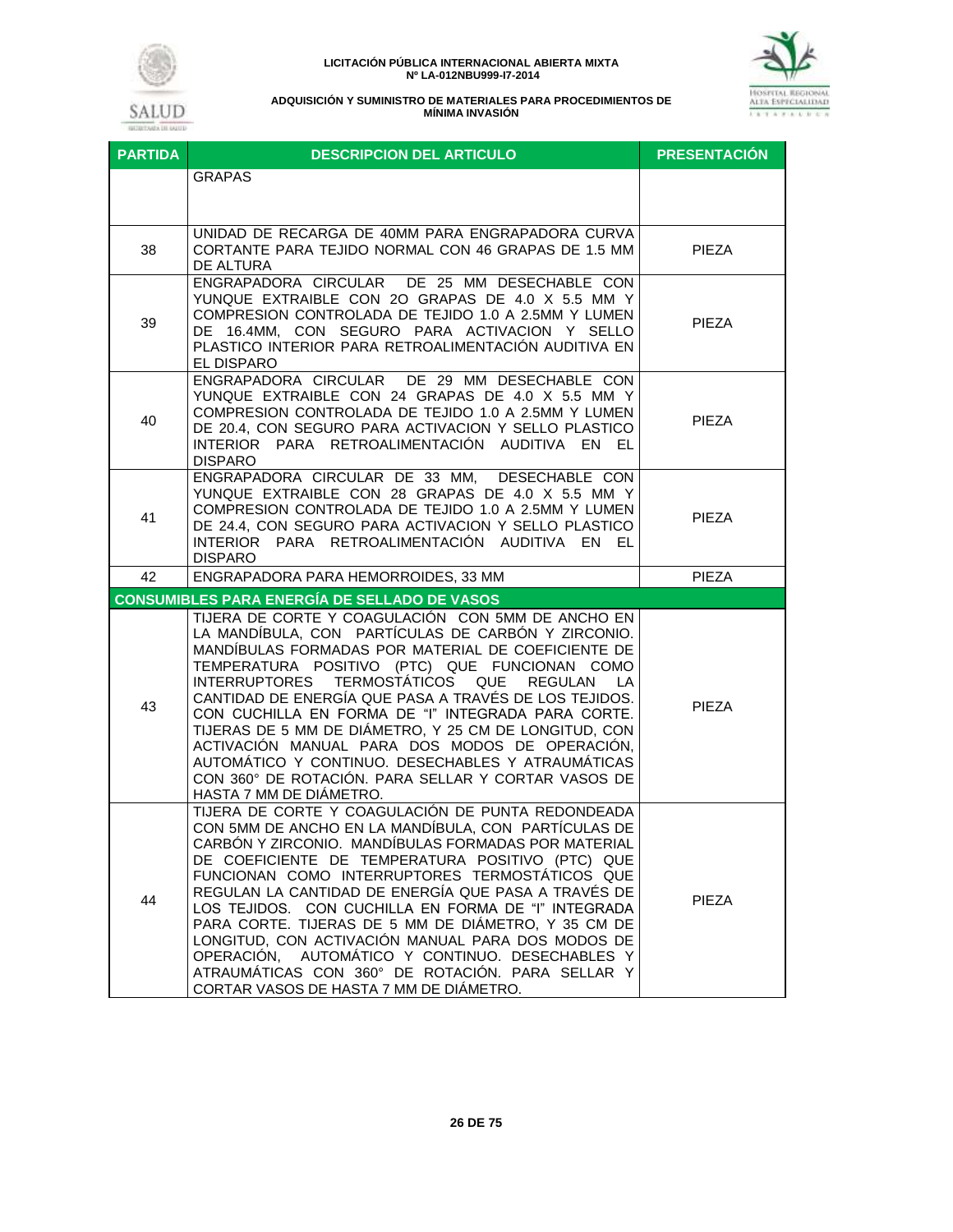



| <b>PARTIDA</b> | <b>DESCRIPCION DEL ARTICULO</b>                                                                                                                                                                                                                                                                                                                                                                                                                                                                                                                                                                                                                                                                                            | <b>PRESENTACIÓN</b> |
|----------------|----------------------------------------------------------------------------------------------------------------------------------------------------------------------------------------------------------------------------------------------------------------------------------------------------------------------------------------------------------------------------------------------------------------------------------------------------------------------------------------------------------------------------------------------------------------------------------------------------------------------------------------------------------------------------------------------------------------------------|---------------------|
| 45             | TIJERA DE CORTE Y COAGULACIÓN DE PUNTA REDONDEADA Y<br>CURVA CON 3MM DE ANCHO EN LA MANDÍBULA, CON<br>DE CARBÓN Y ZIRCONIO.<br>PARTÍCULAS<br><b>MANDIBULAS</b><br><b>POR</b><br>DE COEFICIENTE<br><b>MATERIAL</b><br>FORMADAS<br><b>DE</b><br>TEMPERATURA POSITIVO (PTC) QUE FUNCIONAN COMO<br>TERMOSTÁTICOS QUE REGULAN<br><b>INTERRUPTORES</b><br>LA<br>CANTIDAD DE ENERGÍA QUE PASA A TRAVÉS DE LOS TEJIDOS.<br>CON CUCHILLA EN FORMA DE "I" INTEGRADA PARA CORTE.<br>TIJERAS DE 5 MM DE DIÁMETRO, Y 14 CM DE LONGITUD, CON<br>ACTIVACIÓN MANUAL PARA DOS MODOS DE OPERACIÓN,<br>AUTOMÁTICO Y CONTINUO. DESECHABLES Y ATRAUMÁTICAS<br>CON 360° DE ROTACIÓN. PARA SELLAR Y CORTAR VASOS DE<br>HASTA 7 MM DE DIÁMETRO.    | PIEZA               |
| 46             | TIJERA DE CORTE Y COAGULACIÓN DE PUNTA REDONDEADA Y<br>CURVA CON 3MM DE ANCHO EN LA MANDÍBULA, CON<br>PARTÍCULAS DE CARBÓN Y ZIRCONIO.<br><b>MANDIBULAS</b><br><b>POR</b><br>MATERIAL DE COEFICIENTE<br>FORMADAS<br><b>DE</b><br>TEMPERATURA POSITIVO (PTC) QUE FUNCIONAN COMO<br>TERMOSTÁTICOS QUE<br><b>INTERRUPTORES</b><br>REGULAN<br>LA<br>CANTIDAD DE ENERGÍA QUE PASA A TRAVÉS DE LOS TEJIDOS.<br>CON CUCHILLA EN FORMA DE "I" INTEGRADA PARA CORTE.<br>TIJERAS DE 5 MM DE DIÁMETRO, Y 25 CM DE LONGITUD, CON<br>ACTIVACIÓN MANUAL PARA DOS MODOS DE OPERACIÓN,<br>AUTOMÁTICO Y CONTINUO. DESECHABLES Y ATRAUMÁTICAS<br>CON 360° DE ROTACIÓN. PARA SELLAR Y CORTAR VASOS DE<br>HASTA 7 MM DE DIÁMETRO.              | <b>PIEZA</b>        |
| 47             | TIJERA DE CORTE Y COAGULACIÓN DE PUNTA REDONDEADA Y<br>CURVA CON 3MM DE ANCHO EN LA MANDÍBULA, CON<br>DE CARBÓN Y ZIRCONIO.<br>PARTÍCULAS<br><b>MANDIBULAS</b><br><b>POR</b><br>MATERIAL<br>DE<br><b>FORMADAS</b><br><b>COEFICIENTE</b><br>DE<br>TEMPERATURA POSITIVO (PTC) QUE FUNCIONAN COMO<br><b>INTERRUPTORES</b><br>TERMOSTÁTICOS QUE REGULAN<br>LA<br>CANTIDAD DE ENERGÍA QUE PASA A TRAVÉS DE LOS TEJIDOS.<br>CON CUCHILLA EN FORMA DE "I" INTEGRADA PARA CORTE.<br>TIJERAS DE 5 MM DE DIÁMETRO, Y 35 CM DE LONGITUD, CON<br>ACTIVACIÓN MANUAL PARA DOS MODOS DE OPERACIÓN,<br>AUTOMÁTICO Y CONTINUO. DESECHABLES Y ATRAUMÁTICAS<br>CON 360° DE ROTACIÓN. PARA SELLAR Y CORTAR VASOS DE<br>HASTA 7 MM DE DIÁMETRO. | PIEZA               |
|                | <b>CONSUMIBLES PARA ENERGÍA ULTRASÓNICA</b>                                                                                                                                                                                                                                                                                                                                                                                                                                                                                                                                                                                                                                                                                |                     |
| 48             | DE<br>COAGULACIÓN LAPAROSÓNICA<br><b>TIJERA</b><br><b>CURVA</b><br>DESECHABLE, PARA CIRUGÍA ABIERTA DE 19 MM DE LONGITUD<br>DE CORTE, CON MANGO TIPO TIJERA, CON BOTONES DE<br>ACTIVACIÓN MANUAL Y MARIPOSA DE AJUSTE INDIVIDUAL<br>PARA CADA TIJERA. COMPATIBLE CON EL BISTURÍ ARMÓNICO<br>QUE TRABAJA A UNA FRECUENCIA DE 55,500 CICLOS POR<br>SEGUNDO. PRODUCTO DESECHABLE Y ESTÉRIL.                                                                                                                                                                                                                                                                                                                                   | <b>PIEZA</b>        |
| 49             | ULTRASÓNICA DE CORTE Y COAGULACIÓN<br>TIJERA<br><b>CON</b><br>DESECHABLE, PARA<br><b>PUNTA</b><br><b>CURVA</b><br><b>CIRUGÍA</b><br>LAPAROSCÓPICA CON VÁSTAGO DE 5MM DE DIÁMETRO Y 45<br>CM DE LONGITUD. CUENTA CON MANGO ERGONÓMICO Y<br>BOTONES PARA ACTIVACIÓN MANUAL Y EJE ROTATORIO DE<br>360°. COMPATIBLE CON LA CONSOLA GEN04, GEN11 Y PIEZA DE<br>MANO HP054.                                                                                                                                                                                                                                                                                                                                                      | <b>PIEZA</b>        |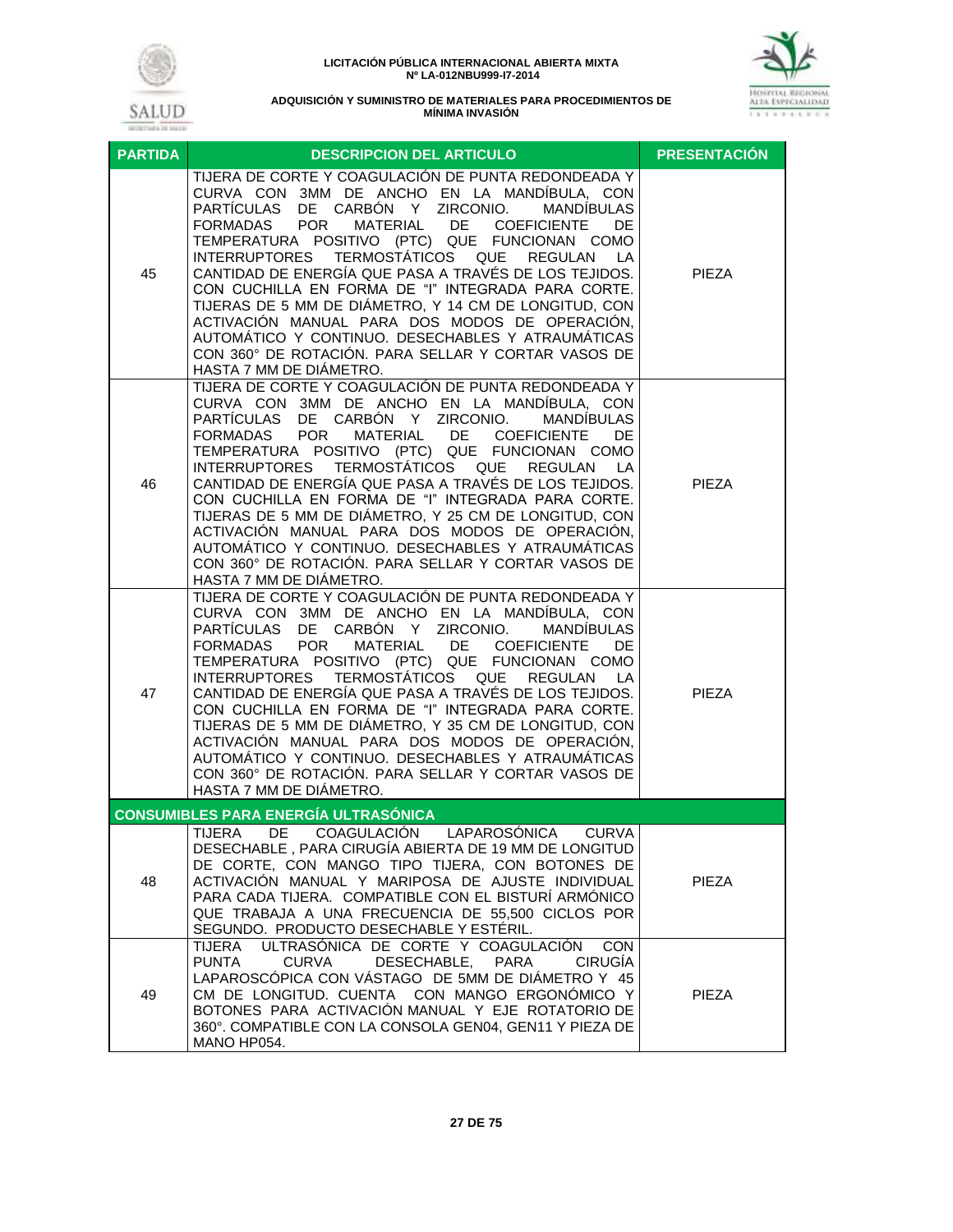



| <b>PARTIDA</b> | DESCRIPCION DEL ARTICULO                                                                                                                                                                                                                                                                                                                                                                                        | <b>PRESENTACIÓN</b> |
|----------------|-----------------------------------------------------------------------------------------------------------------------------------------------------------------------------------------------------------------------------------------------------------------------------------------------------------------------------------------------------------------------------------------------------------------|---------------------|
| 50             | TIJERA ULTRASÓNICA DE CORTE Y COAGULACIÓN CON<br><b>PUNTA</b><br><b>CURVA</b><br>DESECHABLE.<br>PARA CIRUGÍA LAPAROSCÓPICA CON VÁSTAGO DE 5MM DE<br>DIÁMETRO Y 23 CM DE LONGITUD. CUENTA CON MANGO<br>ERGONÓMICO Y<br>BOTONES PARA<br>ACTIVACIÓN<br>MANUAL Y EJE ROTATORIO DE 360°. COMPATIBLE CON LA<br>CONSOLA GEN04, GEN11 Y PIEZA DE MANO HP054.                                                            | PIEZA               |
| 51             | TIJERA ULTRASÓNICA DE CORTE Y COAGULACIÓN CON<br><b>PUNTA</b><br><b>CURVA</b><br>DESECHABLE.<br>PARA CIRUGÍA LAPAROSCÓPICA CON VÁSTAGO DE 5MM DE<br>DIÁMETRO Y 36 CM DE LONGITUD. CUENTA CON MANGO<br><b>BOTONES</b><br>ERGONÓMICO<br>PARA<br>ACTIVACIÓN<br>Y<br>MANUAL Y EJE ROTATORIO DE 360°. COMPATIBLE CON LA<br>CONSOLA GEN04, GEN11 Y PIEZA DE MANO HP054.                                               | PIEZA               |
| 52             | TIJERA ULTRASÓNICA DE CORTE Y COAGULACIÓN CON<br><b>PUNTA</b><br><b>CURVA</b><br>DESECHABLE,<br>PARA CIRUGÍA LAPAROSCÓPICA CON VÁSTAGO DE 5MM DE<br>DIÁMETRO Y 36 CM DE LONGITUD. CUENTA CON MANGO<br><b>BOTONES</b><br>PARA<br>ERGONÓMICO Y<br>ACTIVACIÓN<br>MANUAL Y EJE ROTATORIO DE 360°. INCLUYE SENSOR ATT<br>DE UN SOLO USO. COMPATIBLE CON LA CONSOLA GEN04,<br>GEN11 Y PIEZA DE MANO HP054.            | <b>PIEZA</b>        |
| 53             | TIJERA ULTRASÓNICA DE CORTE Y COAGULACIÓN CON<br><b>PUNTA</b><br><b>CURVA</b><br>DESECHABLE.<br>PARA CIRUGÍA LAPAROSCÓPICA CON VÁSTAGO DE 5MM DE<br>DIÁMETRO Y 45 CM DE LONGITUD. CUENTA CON MANGO<br>ERGONÓMICO<br><b>BOTONES</b><br>PARA<br>ACTIVACIÓN<br>Y<br>MANUAL Y EJE ROTATORIO DE 360°. COMPATIBLE CON LA<br>CONSOLA GEN04, GEN11 Y PIEZA DE MANO HP054.                                               | <b>PIEZA</b>        |
| 54             | TIJERA ULTRASÓNICA<br>DE<br><b>DISECCIÓN</b><br><b>FINA</b><br>DE<br>ERGONÓMICO, DESECHABLE, CON ACTIVACIÓN<br><b>DISEÑO</b><br>MANUAL PARA CIRUGÍA ABIERTA. CON PUNTA DE ALUMINIO DE<br>9 CM DE LONGITUD. COMPATIBLE CON LA CONSOLA GEN11,<br>GEN04 Y PIEZA DE MANO HPBLUE.                                                                                                                                    | <b>PIEZA</b>        |
| 55             | DE<br>ULTRASÓNICA<br>DISECCIÓN<br>TIJERA<br><b>FINA</b><br>DE.<br>ERGONÓMICO, DESECHABLE, CON ACTIVACIÓN<br><b>DISEÑO</b><br>MANUAL PARA CIRUGÍA ABIERTA. CON PUNTA DE ALUMINIO DE<br>17 CM DE LONGITUD. COMPATIBLE CON LA CONSOLA GEN11,<br>GEN04 Y PIEZA DE MANO HPBLUE.                                                                                                                                      | <b>PIEZA</b>        |
| 56             | <b>TIJERA</b><br><b>PARA</b><br>CORTE<br>COAGULACIÓN,<br>Y<br>DESECHABLE, QUE FUNCIONA POR MEDIO DE ENERGÍA<br>BIPOLAR CON PUNTA RECTA DE 5 MM DE ANCHO, VÁSTAGO<br>DIÁMETRO<br>DE.<br>5MM<br>Y<br>25<br>CМ<br>DE LONGITUD; CUENTA CON ACTIVACIÓN MANUAL Y<br>MANGO ERGONÓMICO, NAVAJA INTEGRADA EN FORMA DE "I" Y<br>CERÁMICO DE ZIRCONIO EN LA MANDÍBULA INFERIOR.<br>COMPATIBLE CON LA CONSOLA GEN11.        | PIEZA               |
| 57             | Y<br><b>TIJERA</b><br><b>PARA</b><br><b>CORTE</b><br>COAGULACIÓN,<br>DESECHABLE, QUE FUNCIONA POR MEDIO DE ENERGÍA<br>BIPOLAR CON PUNTA CURVA DE 3 MM DE ANCHO, VÁSTAGO<br>DIÁMETRO<br>DE.<br>5MM<br>Y<br>25<br>CМ<br>DE LONGITUD; CUENTA CON ACTIVACIÓN MANUAL Y<br>MANGO ERGONÓMICO, NAVAJA INTEGRADA EN FORMA DE "I" Y<br>CERÁMICO DE ZIRCONIO EN LA MANDÍBULA INFERIOR.<br>COMPATIBLE CON LA CONSOLA GEN11. | <b>PIEZA</b>        |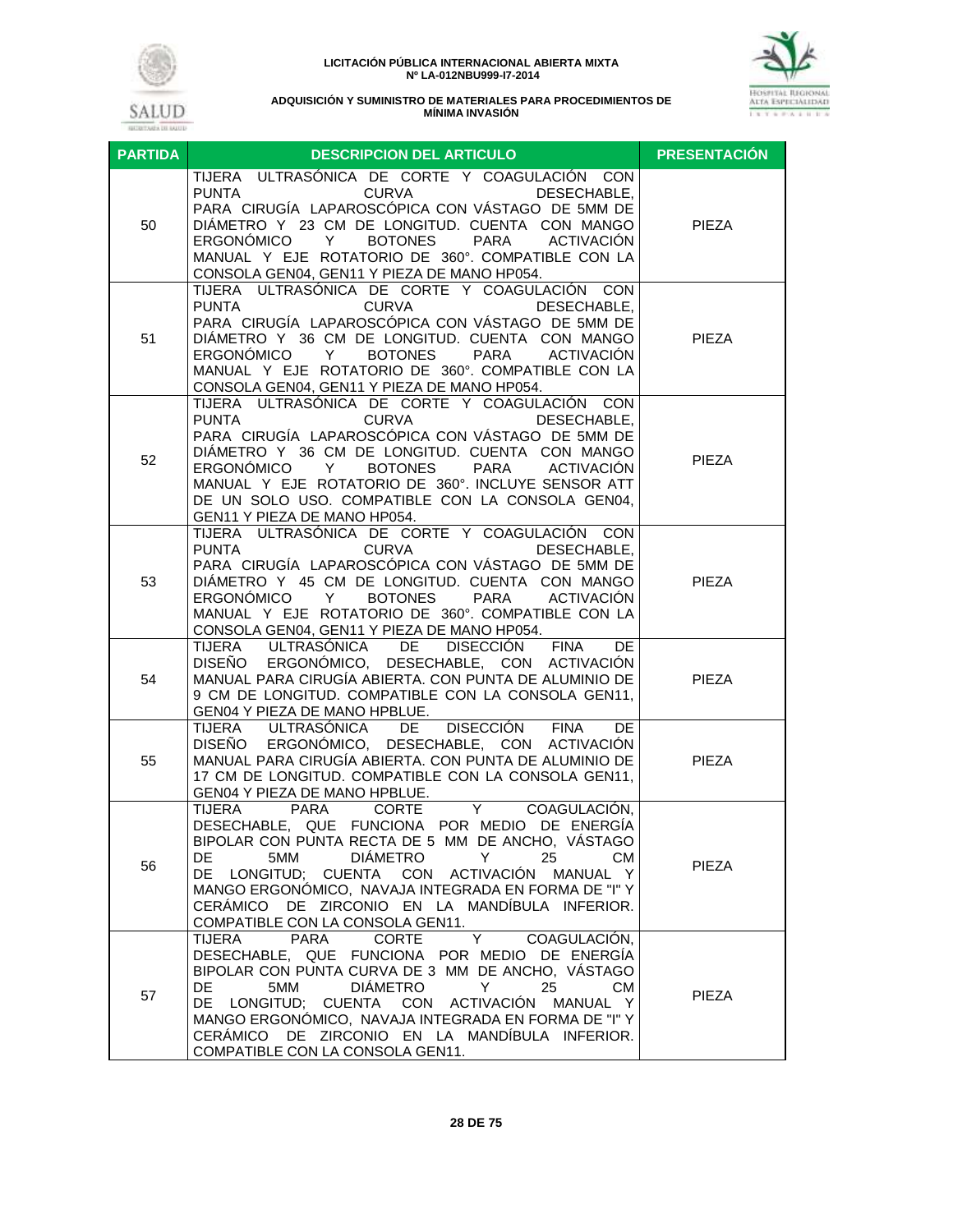





| <b>PARTIDA</b> | <b>DESCRIPCION DEL ARTICULO</b>                                                                                                                                                                                                                                                                                                                                                                | <b>PRESENTACIÓN</b> |
|----------------|------------------------------------------------------------------------------------------------------------------------------------------------------------------------------------------------------------------------------------------------------------------------------------------------------------------------------------------------------------------------------------------------|---------------------|
| 58             | DISECTOR LAPAROSCÓPICO DE<br>ENERGIA<br>GANCHO<br>ULTRASÓNICA DESECHABLE CON VÁSTAGO DE 5 MM DE<br>DIÁMETRO Y 32 CMS DE LONGITUD. COMPATIBLE CON LA<br>CONSOLA GEN04, GEN11 Y PIEZA DE MANO HP054.                                                                                                                                                                                             | PIEZA               |
| 59             | DESECHABLE PARA<br>ADAPTADOR<br>GANCHO<br><b>DISECTOR</b><br>LAPAROSCÓPICO DE ENERGÍA ULTRASÓNICA HDH05 CON<br>BOTONES DE ACTIVACIÓN MANUAL. COMPATIBLE CON LA<br>CONSOLA GEN04, GEN11 Y PIEZA DE MANO HP054.                                                                                                                                                                                  | <b>PIEZA</b>        |
|                | <b>SISTEMA DE MALLAS</b>                                                                                                                                                                                                                                                                                                                                                                       |                     |
| 60             | MALLA PARCIALMENTE ABSORBIBLE, COMPUESTA DE 50%<br>PROLENE Y 50% MONOCRYL, MACROPOROSA DE BAJA<br>DENSIDAD, DE MEDIDAS 15 CM X 15 CM                                                                                                                                                                                                                                                           | PIEZA               |
| 61             | MALLA PARCIALMENTE ABSORBIBLE, COMPUESTA DE 50%<br>PROLENE Y 50% MONOCRYL, MACROPOROSA DE BAJA<br>DENSIDAD, DE MEDIDAS 30 CM X 30 CM                                                                                                                                                                                                                                                           | <b>PIEZA</b>        |
| 62             | DOBLE MALLA DE PROLENE SUAVE, MACROPOROSA, PARA<br>HERNIA INGUINAL, TAMAÑO MEDIANO                                                                                                                                                                                                                                                                                                             | <b>PIEZA</b>        |
| 63             | DISPOSITIVO DE 5 MM PARA FIJACIÓN PARA MALLAS.<br>CONTIENE 25 GRAPAS EN FORMA DE ANCLA ABSORBIBLES DE<br>6.7 MM DE ALTURA, COMPUESTAS DE POLIDIOXANONA Y<br>LACTIDO GLICÓLIDO                                                                                                                                                                                                                  | <b>PIEZA</b>        |
| 64             | MALLA FLEXIBLE RECTANGULAR PARA LA REPARACIÓN DE<br>HERNIA VENTRAL/ INSICIONAL ABIERTA O LAPAROSCÓPICA<br>CUANDO EXISTE LA NECESIDAD QUE LA MALLA ENTRE EN<br>CONTACTO CON LOS ÓRGANOS DE LA CAVIDAD ABDOMINAL.<br>COMPUESTA POR POLIPROPILENO DE BAJA DENSIDAD<br>MACROPOROSA, RECUBIERTO DE POLIGLECAPRONE 25 EN<br>AMBOS LADOS Y UNA PELÍCULA Y MARCADOR DE<br>POLIDIOXANONA MEDIDAS 7 X 15 | <b>PIEZA</b>        |
| 65             | MALLA FLEXIBLE OVALADA PARA LA REPARACIÓN DE HERNIA<br>VENTRAL/ INSICIONAL ABIERTA O LAPAROSCÓPICA CUANDO<br>EXISTE LA NECESIDAD QUE LA MALLA ENTRE EN CONTACTO<br>CON LOS ORGANOS DE LA CAVIDAD ABDOMINAL. COMPUESTA<br>POR POLIPROPILENO DE BAJA DENSIDAD MACROPOROSA,<br>RECUBIERTO DE POLIGLECAPRONE 25 EN AMBOS LADOS Y<br>UNA PELÍCULA Y MARCADOR DE POLIDIOXANONA MEDIDAS 10<br>X 15    | <b>PIEZA</b>        |
| 66             | MALLA FLEXIBLE CUADRADA PARA LA REPARACIÓN DE HERNIA<br>VENTRAL/ INSICIONAL ABIERTA O LAPAROSCÓPICA CUANDO<br>EXISTE LA NECESIDAD QUE LA MALLA ENTRE EN CONTACTO<br>CON LOS ORGANOS DE LA CAVIDAD ABDOMINAL. COMPUESTA<br>POR POLIPROPILENO DE BAJA DENSIDAD MACROPOROSA,<br>RECUBIERTO DE POLIGLECAPRONE 25 EN AMBOS LADOS Y<br>UNA PELÍCULA Y MARCADOR DE POLIDIOXANONA MEDIDAS 15<br>X 15   | <b>PIEZA</b>        |
| 67             | MALLA FLEXIBLE OVALADA PARA LA REPARACIÓN DE HERNIA<br>VENTRAL/ INSICIONAL ABIERTA O LAPAROSCÓPICA CUANDO<br>EXISTE LA NECESIDAD QUE LA MALLA ENTRE EN CONTACTO<br>CON LOS ORGANOS DE LA CAVIDAD ABDOMINAL. COMPUESTA<br>POR POLIPROPILENO DE BAJA DENSIDAD MACROPOROSA,<br>RECUBIERTO DE POLIGLECAPRONE 25 EN AMBOS LADOS Y<br>UNA PELÍCULA Y MARCADOR DE POLIDIOXANONA MEDIDAS 15<br>X 20    | <b>PIEZA</b>        |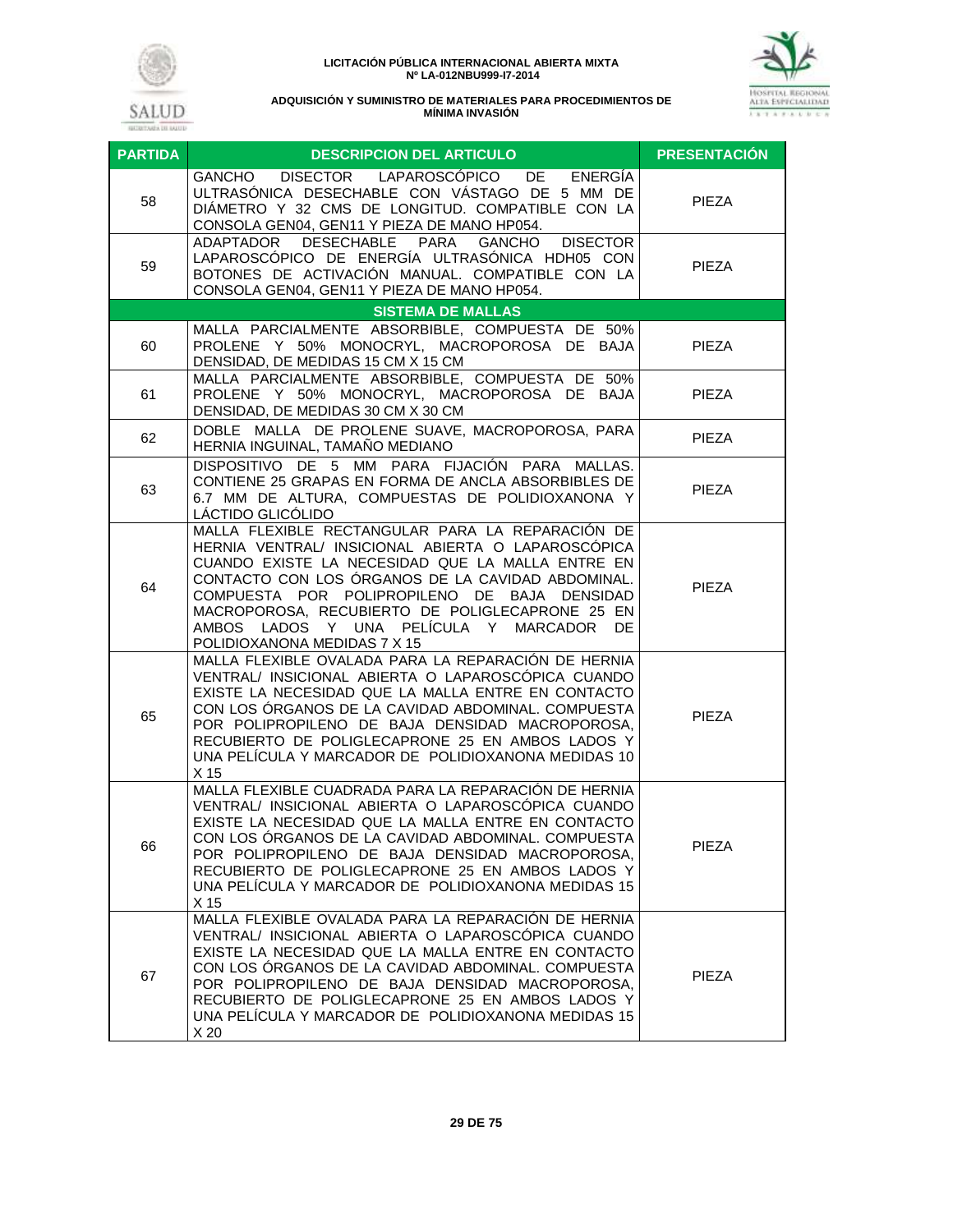



| <b>PARTIDA</b> | <b>DESCRIPCION DEL ARTICULO</b>                                                                                                                                                                                                                                                                                                                                                                                                                                                                                                                      | <b>PRESENTACIÓN</b> |
|----------------|------------------------------------------------------------------------------------------------------------------------------------------------------------------------------------------------------------------------------------------------------------------------------------------------------------------------------------------------------------------------------------------------------------------------------------------------------------------------------------------------------------------------------------------------------|---------------------|
| 68             | MALLA FLEXIBLE RECTANGULAR PARA LA REPARACIÓN DE<br>HERNIA VENTRAL/ INSICIONAL ABIERTA O LAPAROSCÓPICA<br>CUANDO EXISTE LA NECESIDAD QUE LA MALLA ENTRE EN<br>CONTACTO CON LOS ORGANOS DE LA CAVIDAD ABDOMINAL.<br>COMPUESTA POR POLIPROPILENO DE BAJA DENSIDAD<br>MACROPOROSA EN CONTACTO CON LOS ÓRGANOS DE LA<br>CAVIDAD ABDOMINAL. COMPUESTA POR POLIPROPILENO DE<br><b>DENSIDAD</b><br>MACROPOROSA,<br><b>RECUBIERTO</b><br>DE<br>BAJA<br>POLIGLECAPRONE 25 EN AMBOS LADOS Y UNA PELÍCULA Y<br>MARCADOR DE POLIDIOXANONA MEDIDAS 15 X 20        | PIEZA               |
| 69             | MALLA FLEXIBLE RECTANGULAR PARA LA REPARACIÓN DE<br>HERNIA VENTRAL/ INSICIONAL ABIERTA O LAPAROSCÓPICA<br>CUANDO EXISTE LA NECESIDAD QUE LA MALLA ENTRE EN<br>CONTACTO CON LOS ÓRGANOS DE LA CAVIDAD ABDOMINAL.<br>COMPUESTA POR POLIPROPILENO DE BAJA DENSIDAD<br>MACROPOROSA EN CONTACTO CON LOS ÓRGANOS DE LA<br>CAVIDAD ABDOMINAL. COMPUESTA POR POLIPROPILENO DE<br><b>DENSIDAD</b><br>MACROPOROSA,<br><b>RECUBIERTO</b><br>BAJA<br>DE<br>POLIGLECAPRONE 25 EN AMBOS LADOS Y UNA PELÍCULA Y<br>MARCADOR DE POLIDIOXANONA MEDIDAS 20 x 25        | PIEZA               |
| 70             | MALLA FLEXIBLE RECTANGULAR PARA LA REPARACIÓN DE<br>HERNIA VENTRAL/ INSICIONAL ABIERTA O LAPAROSCÓPICA<br>CUANDO EXISTE LA NECESIDAD QUE LA MALLA ENTRE EN<br>CONTACTO CON LOS ÓRGANOS DE LA CAVIDAD ABDOMINAL.<br>COMPUESTA POR POLIPROPILENO DE BAJA DENSIDAD<br>MACROPOROSA EN CONTACTO CON LOS ORGANOS DE LA<br>CAVIDAD ABDOMINAL. COMPUESTA POR POLIPROPILENO DE<br>MACROPOROSA, RECUBIERTO<br>DE.<br>BAJA<br>DENSIDAD<br>POLIGLECAPRONE 25 EN AMBOS LADOS Y UNA PELÍCULA Y<br>MARCADOR DE POLIDIOXANONA MEDIDAS 20 x 30                        | PIEZA               |
| 71             | MALLA FLEXIBLE RECTANGULAR PARA LA REPARACIÓN DE<br>HERNIA VENTRAL/ INSICIONAL ABIERTA O LAPAROSCÓPICA<br>CUANDO EXISTE LA NECESIDAD QUE LA MALLA ENTRE EN<br>CONTACTO CON LOS ORGANOS DE LA CAVIDAD ABDOMINAL.<br>COMPUESTA POR POLIPROPILENO DE BAJA DENSIDAD<br>MACROPOROSA EN CONTACTO CON LOS ÓRGANOS DE LA<br>CAVIDAD ABDOMINAL. COMPUESTA POR POLIPROPILENO DE<br><b>DENSIDAD</b><br>MACROPOROSA,<br><b>RECUBIERTO</b><br><b>BAJA</b><br>DE<br>POLIGLECAPRONE 25 EN AMBOS LADOS Y UNA PELÍCULA Y<br>MARCADOR DE POLIDIOXANONA MEDIDAS 25 x 35 | PIEZA               |
| 72             | MALLA FLEXIBLE RECTANGULAR PARA LA REPARACIÓN DE<br>HERNIA VENTRAL/ INSICIONAL ABIERTA O LAPAROSCOPICA<br>CUANDO EXISTE LA NECESIDAD QUE LA MALLA ENTRE EN<br>CONTACTO CON LOS ÓRGANOS DE LA CAVIDAD ABDOMINAL.<br>COMPUESTA POR POLIPROPILENO DE BAJA DENSIDAD<br>MACROPOROSA EN CONTACTO CON LOS ÓRGANOS DE LA<br>CAVIDAD ABDOMINAL. COMPUESTA POR POLIPROPILENO DE<br><b>DENSIDAD</b><br>MACROPOROSA,<br><b>RECUBIERTO</b><br>BAJA<br>DE.<br>POLIGLECAPRONE 25 EN AMBOS LADOS Y UNA PELÍCULA Y<br>MARCADOR DE POLIDIOXANONA MEDIDAS 30 x 35       | <b>PIEZA</b>        |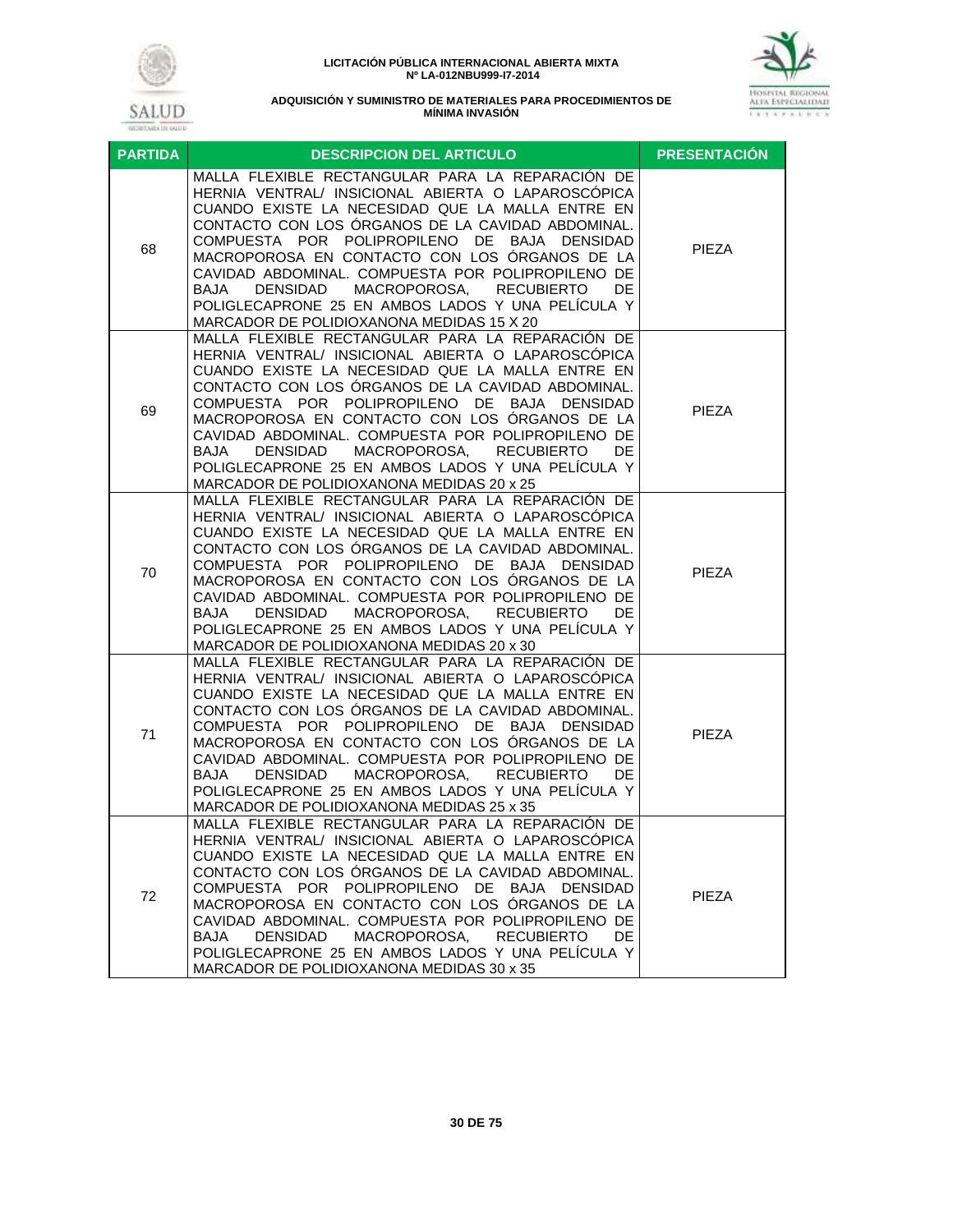



| <b>PARTIDA</b> | <b>DESCRIPCION DEL ARTICULO</b>                                                                                                                                                                                                                                                                                                                                                                                                                                                                                              | <b>PRESENTACIÓN</b> |
|----------------|------------------------------------------------------------------------------------------------------------------------------------------------------------------------------------------------------------------------------------------------------------------------------------------------------------------------------------------------------------------------------------------------------------------------------------------------------------------------------------------------------------------------------|---------------------|
| 73             | MALLA FLEXIBLE RECTANGULAR PARA LA REPARACIÓN DE<br>HERNIA VENTRAL/ INSICIONAL ABIERTA O LAPAROSCÓPICA<br>CUANDO EXISTE LA NECESIDAD QUE LA MALLA ENTRE EN<br>CONTACTO CON LOS ORGANOS DE LA CAVIDAD ABDOMINAL.<br>COMPUESTA POR POLIPROPILENO DE BAJA DENSIDAD<br>MACROPOROSA EN CONTACTO CON LOS ÓRGANOS DE LA<br>CAVIDAD ABDOMINAL. COMPUESTA POR POLIPROPILENO DE<br>MACROPOROSA, RECUBIERTO<br>BAJA<br>DENSIDAD<br>DE<br>POLIGLECAPRONE 25 EN AMBOS LADOS Y UNA PELÍCULA Y<br>MARCADOR DE POLIDIOXANONA MEDIDAS 30 x 50 | <b>PIEZA</b>        |
| 74             | MALLA QUIRURGICA OVALADA PARA LA REPARACIÓN DE<br>HERNIA VENTRAL/ INSICIONAL PARA CONTACTO CON<br>ORGANOS DE LA CAVIDAD ABDOMINAL, COMPUESTA DE<br>POLIPROPILENO DE BAJA DENSIDAD ENCAPSULADO POR<br>POLIDIOXANONA, COMO LADO PARIETAL, Y UNA CAPA DE<br>CELULOSA OXIDADA REGENERADA COMO LADO VISCERAL<br>MEDIDAS 20 X 25 CM.                                                                                                                                                                                               | <b>PIEZA</b>        |
| 75             | MALLA QUIRÚRGICA OVALADA PARA LA REPARACIÓN DE<br>HERNIA VENTRAL/ INSICIONAL PARA CONTACTO CON<br>ÓRGANOS DE LA CAVIDAD ABDOMINAL, COMPUESTA DE<br>POLIPROPILENO DE BAJA DENSIDAD ENCAPSULADO POR<br>POLIDIOXANONA, COMO LADO PARIETAL, Y UNA CAPA DE<br>CELULOSA OXIDADA REGENERADA COMO LADO VISCERAL<br>MEDIDAS 15 X 20 CM.                                                                                                                                                                                               | <b>PIEZA</b>        |
| 76             | MALLA QUIRÚRGICA OVALADA PARA LA REPARACIÓN DE<br>HERNIA VENTRAL/ INSICIONAL PARA CONTACTO CON<br>ORGANOS DE LA CAVIDAD ABDOMINAL, COMPUESTA DE<br>POLIPROPILENO DE BAJA DENSIDAD ENCAPSULADO POR<br>POLIDIOXANONA, COMO LADO PARIETAL, Y UNA CAPA DE<br>CELULOSA OXIDADA REGENERADA COMO LADO VISCERAL<br>MEDIDAS 10 X 15 CM.                                                                                                                                                                                               | <b>PIEZA</b>        |
| 77             | MALLA QUIRÚRGICA RECTANGULAR PARA LA REPARACIÓN DE<br>HERNIA VENTRAL/ INSICIONAL PARA CONTACTO CON<br>ÓRGANOS DE LA CAVIDAD ABDOMINAL, COMPUESTA DE<br>POLIPROPILENO DE BAJA DENSIDAD ENCAPSULADO POR<br>POLIDIOXANONA, COMO LADO PARIETAL, Y UNA CAPA DE<br>CELULOSA OXIDADA REGENERADA COMO LADO VISCERAL<br>MEDIDAS 30.5 X 30.5 CM.                                                                                                                                                                                       | <b>PIEZA</b>        |
| 78             | MALLA QUIRÚRGICA RECTANGULAR PARA LA REPARACIÓN DE<br>HERNIA VENTRAL/ INSICIONAL PARA CONTACTO CON<br>ÓRGANOS DE LA CAVIDAD ABDOMINAL, COMPUESTA DE<br>POLIPROPILENO DE BAJA DENSIDAD ENCAPSULADO POR<br>POLIDIOXANONA, COMO LADO PARIETAL, Y UNA CAPA DE<br>CELULOSA OXIDADA REGENERADA COMO LADO VISCERAL<br>MEDIDAS 25 X 35.5 CM.                                                                                                                                                                                         | PIEZA               |
| 79             | MALLA QUIRURGICA RECTANGULAR PARA LA REPARACIÓN DE<br>HERNIA VENTRAL/ INSICIONAL PARA CONTACTO CON<br>ORGANOS DE LA CAVIDAD ABDOMINAL, COMPUESTA DE<br>POLIPROPILENO DE BAJA DENSIDAD ENCAPSULADO POR<br>POLIDIOXANONA, COMO LADO PARIETAL, Y UNA CAPA DE<br>CELULOSA OXIDADA REGENERADA COMO LADO VISCERAL<br>MEDIDAS 20 X 30 CM.                                                                                                                                                                                           | PIEZA               |
| 80             | MALLA QUIRÚRGICA RECTANGULAR PARA LA REPARACIÓN DE<br>HERNIA VENTRAL/ INSICIONAL PARA CONTACTO CON<br>ÓRGANOS DE LA CAVIDAD ABDOMINAL, COMPUESTA DE<br>POLIPROPILENO DE BAJA DENSIDAD ENCAPSULADO POR<br>POLIDIOXANONA, COMO LADO PARIETAL, Y UNA CAPA DE<br>CELULOSA OXIDADA REGENERADA COMO LADO VISCERAL                                                                                                                                                                                                                  | PIEZA               |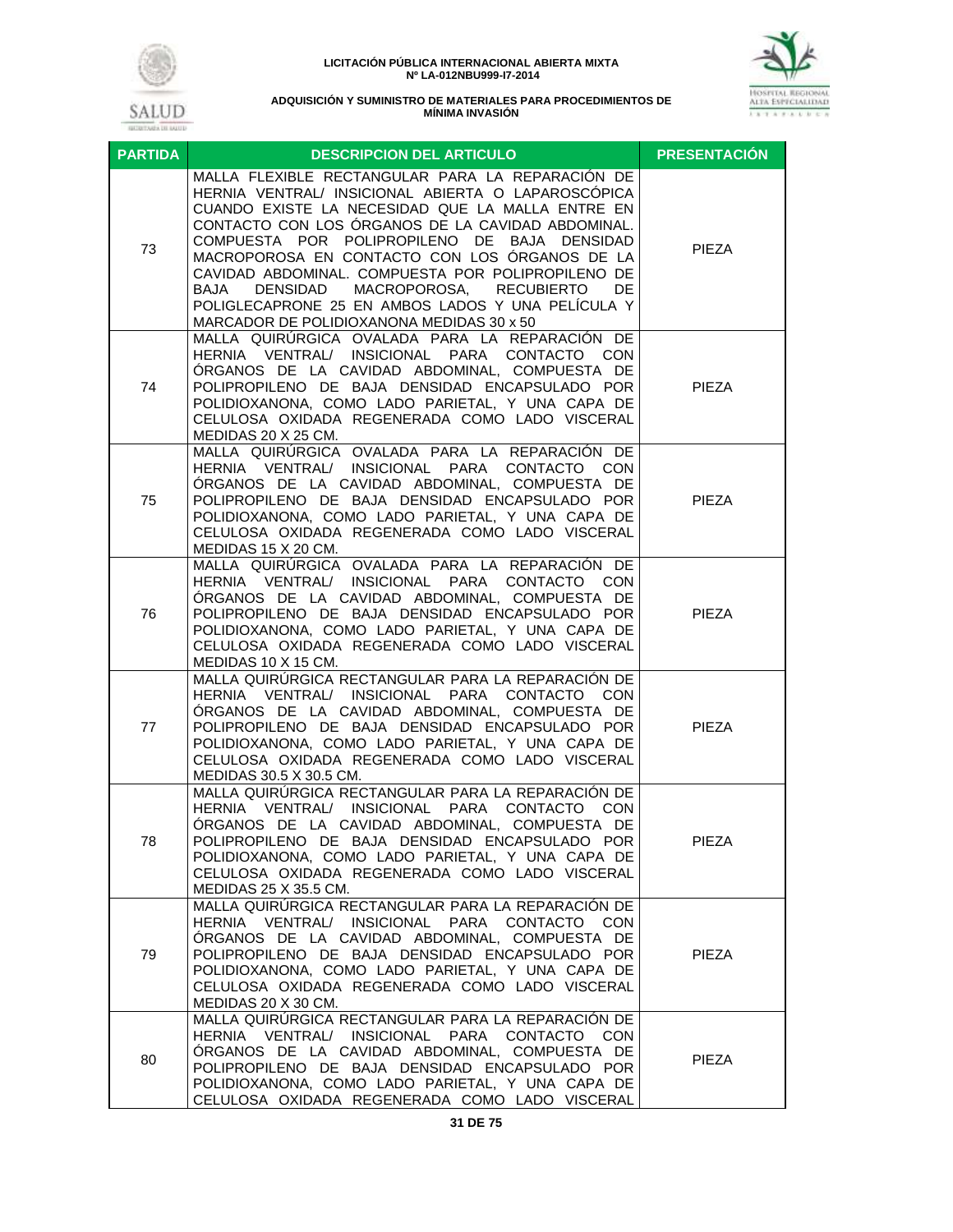



| <b>PARTIDA</b> | <b>DESCRIPCION DEL ARTICULO</b>                                                                                                                                                                                                                                                                                                 | <b>PRESENTACIÓN</b> |
|----------------|---------------------------------------------------------------------------------------------------------------------------------------------------------------------------------------------------------------------------------------------------------------------------------------------------------------------------------|---------------------|
|                | MEDIDAS 7.5 X 15 CM.                                                                                                                                                                                                                                                                                                            |                     |
| 81             | MALLA QUIRÚRGICA CUADRADA PARA LA REPARACIÓN DE<br>HERNIA VENTRAL/ INSICIONAL PARA CONTACTO CON<br>ÓRGANOS DE LA CAVIDAD ABDOMINAL, COMPUESTA DE<br>POLIPROPILENO DE BAJA DENSIDAD ENCAPSULADO POR<br>POLIDIOXANONA, COMO LADO PARIETAL, Y UNA CAPA DE<br>CELULOSA OXIDADA REGENERADA COMO LADO VISCERAL<br>MEDIDAS 15 X 15 CM. | <b>PIEZA</b>        |
|                | <b>HEMOSTÁTICOS</b>                                                                                                                                                                                                                                                                                                             |                     |
| 82             | HEMOSTATICO ABSORBIBLE 5 X 35 CM CELULOSA OXIDADA Y<br>REGENERADORA SURGICEL 5 X 35 CM. CAJA C/12 PZAS.                                                                                                                                                                                                                         | PIEZA               |
| 83             | HEMOSTATICO ABSORBIBLE DE CELULOSA OXIDADA<br>Y<br>REGENERADORA SURGICEL 10 X 20 CM.                                                                                                                                                                                                                                            | PIEZA               |
| 84             | HEMOSTATICO ABSORBIBLE DE CELULOSA OXIDADA Y<br>REGENERADORA SURGICEL 5 X 7.5 CM.                                                                                                                                                                                                                                               | <b>PIEZA</b>        |
| 85             | SURGICEL FIBRILAR HEMOSTÁTICO ABSORBIBLE DE CELULOSA<br>OXIDADA REGENERADA EN FORMA FIBRILAR DE 2.5 X 5 CM.                                                                                                                                                                                                                     | PIEZA               |
| 86             | SURGICEL FIBRILAR HEMOSTÁTICO ABSORBIBLE DE CELULOSA<br>OXIDADA REGENERADA EN FORMA FIBRILAR DE 5 X 10.2 CM.                                                                                                                                                                                                                    | PIEZA               |
| 87             | SURGICEL FIBRILAR HEMOSTÁTICO ABSORBIBLE DE CELULOSA<br>OXIDADA REGENERADA EN FORMA FIBRILAR DE 10.2 X 10.2 CM.                                                                                                                                                                                                                 | <b>PIEZA</b>        |
| 88             | HEMOSTATICO ABSORBIBLE 7.5 X 10 CM CELULOSA OXIDADA Y<br>REGENERADA, SURGICEL UN-KNIT CAJA C/12 PIEZAS                                                                                                                                                                                                                          | PIEZA               |
| 89             | HEMOSTATICO ABSORBIBLE 2.5 X 7.5 CM CELULOSA OXIDADA Y<br>REGENERADA SURGICEL UN-KNIT CAJA C/10 PIEZAS                                                                                                                                                                                                                          | PIEZA               |
| 90             | HEMOSTATICO ABSORBIBLE 15 X 23 CM CELULOSA OXIDADA Y<br>REGENERADA SURGICEL UN-KNIT CAJA C/10 PIEZAS                                                                                                                                                                                                                            | <b>PIEZA</b>        |
| 91             | ESPONJA DE GELATINA, TEXTURA SUAVE QUE NO SE<br>DEFORME CON EL USO NORMAL.                                                                                                                                                                                                                                                      | <b>PIEZA</b>        |
| 92             | HEMOSTICA EN POLVO PARA<br><b>TRAYECTOS</b><br><b>GELATINA</b><br>DELGADOS CAJA C/6 PZAS 1 GR. POR FRASCO                                                                                                                                                                                                                       | PIEZA               |
| 93             | <b>SINTETICO</b><br>OMNEX, SELLADOR<br><b>SELLANTE</b><br><b>SINTETICO</b><br>QUIRURGICO, LIQUIDO 0.5 ML 2-0 OCTIL CIANOCRILATO (2-<br>OCA) Y BUTILO LACTOLIL CIANOCRILATO (BLCA)                                                                                                                                               | PIEZA               |
|                | <b>SISTEMA DE DRENAJES</b>                                                                                                                                                                                                                                                                                                      |                     |
| 94             | SISTEMA DE DRENAJE BLAKE DE SILICON 10 MM PLANO CON<br>UNION CON DISEÑO EXCLUSIVO QUE DISMINUYEN LA<br>POSIBILIDAD DE OBSTRUCCION Y AUMENTO FR FLUJO DE<br><b>DRENADO</b>                                                                                                                                                       | PIEZA               |
| 95             | SISTEMA DE DRENAJE BLAKE DE SILICON 10 FR REDONDO SIN<br>UNION CON DISEÑO EXCLUSIVO QUE DISMINUYEN LA<br>POSIBILIDAD DE OBSTRUCCION Y AUMENTO FR FLUJO DE<br><b>DRENADO</b>                                                                                                                                                     | <b>PIEZA</b>        |
| 96             | SISTEMA DE DRENAJE BLAKE DE SILICON 10FR REDONDO<br>C/TROCAR CON DISEÑO EXCLUSIVO QUE DISMINUYEN LA<br>POSIBILIDAD DE OBSTRUCCION Y AUMENTO FR FLUJO DE<br><b>DRENADO</b>                                                                                                                                                       | <b>PIEZA</b>        |
| 97             | SISTEMA DE DRENAJE BLAKE DE SILICON 15 FR REDONDO<br>C/TROCAR CON DISENO EXCLUSIVO QUE DISMINUYEN LA<br>POSIBILIDAD DE OBSTRUCCION Y AUMENTO FR FLUJO DE<br><b>DRENADO</b>                                                                                                                                                      | <b>PIEZA</b>        |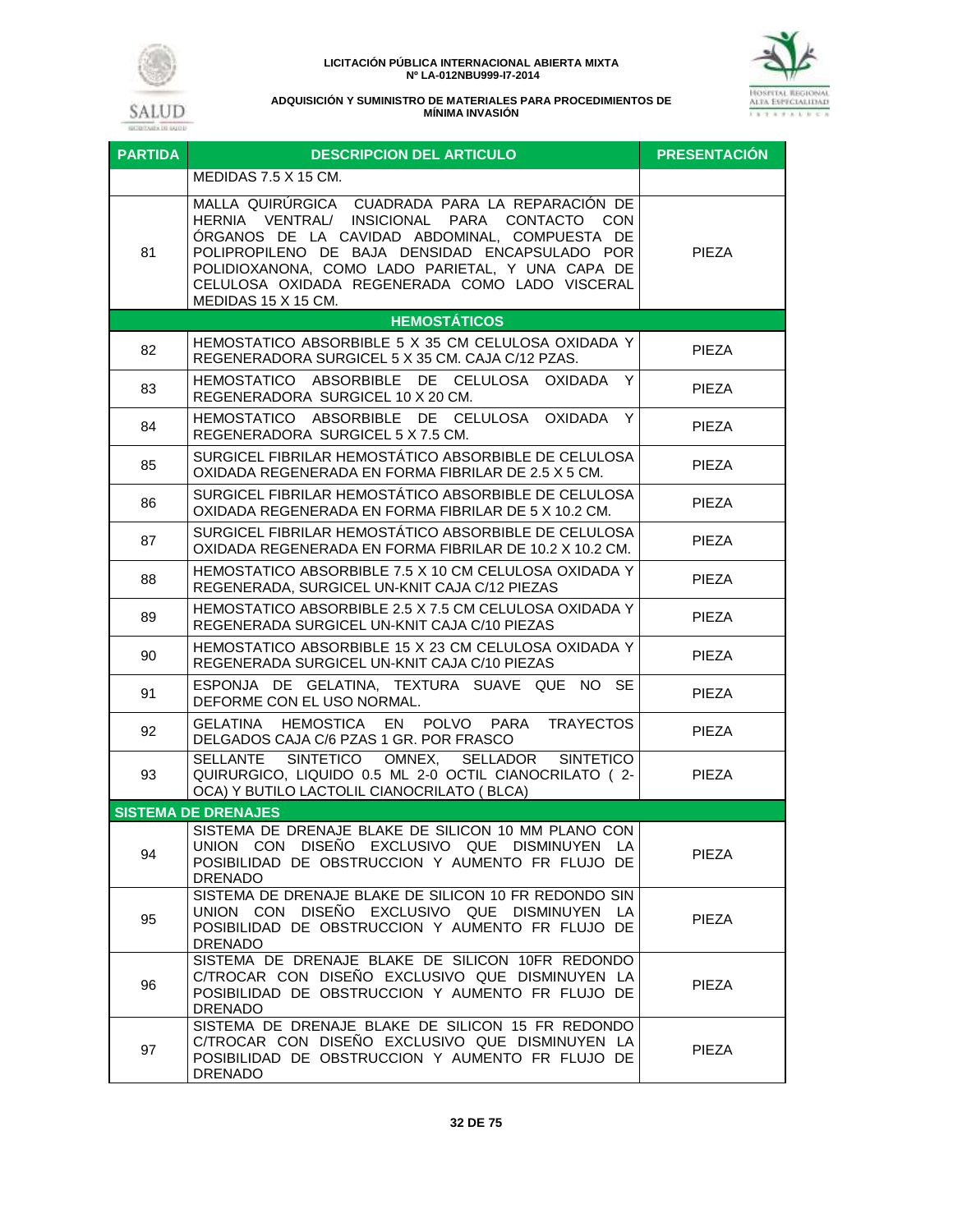



| <b>PARTIDA</b> | <b>DESCRIPCION DEL ARTICULO</b>                                                                                                                                                         | <b>PRESENTACIÓN</b> |
|----------------|-----------------------------------------------------------------------------------------------------------------------------------------------------------------------------------------|---------------------|
| 98             | SISTEMA DE DRENAJE BLAKE DE SILICON 19 FR REDONDO SIN<br>UNION C/ TROCAR FLEXIBLE CON DISEÑO EXCLUSIVO QUE<br>DISMINUYEN LA POSIBILIDAD DE OBSTRUCCION Y AUMENTO<br>FR FLUJO DE DRENADO | <b>PIFZA</b>        |
| 99             | SISTEMA DE DRENAJE BLAKE DE SILICON 24 FR REDONDO SIN<br>UNION C/TROCAR CON DISEÑO EXCLUSIVO QUE DISMINUYEN<br>LA POSIBILIDAD DE OBSTRUCCION Y AUMENTO FR FLUJO DE<br><b>DRENADO</b>    | <b>PIFZA</b>        |
| 100            | RESERVORIO J-VAC DE 100CC, J-VAC, BULBO DE SUCCION -<br>RESERVORIO DE 100CC, RESERVORIO ESTÉRIL                                                                                         | <b>PIFZA</b>        |
| 101            | RESERVORIO J-VAC DE 300ML, J-VAC RESERVORIO ESTÉRIL,<br><b>RESERVORIO DE 300ML</b>                                                                                                      | <b>PIFZA</b>        |

DERIVADO DE LA COMPLEJIDAD DE LOS DIVERSOS PROCEDIMIENTOS DE MINIMA INVASIÓN QUE RELIZA EL HOSPITAL DEBERÁN OFERTAR LOS INSUSMOS DE MANERA UNITARIA, ADEMÁS QUE LOS LICITANTES CONSIDERARAN PARA ELABORAR SU PROPUESTA QUE DEBERÁN PROPORCIONAR SIN COSTO ADICIONAL PARA EL HOSPITAL EL EQUIPO EN DEMOSTRACIÓN PERMANENTE Y LOS INSUMOS QUE SE SEÑALAN A CONTINUACIÓN:

| ANEXO TECNICO PARA CIRUGÍA LAPAROSCOPICA (MINIMA INVASIÓN) |                                                                                                                                                            |                                                                                                                                                                                                                                                                                                                                                                                                                                                                                                                                                                                                                                                                                                                                                                                                                                                                                                                                                                               |  |
|------------------------------------------------------------|------------------------------------------------------------------------------------------------------------------------------------------------------------|-------------------------------------------------------------------------------------------------------------------------------------------------------------------------------------------------------------------------------------------------------------------------------------------------------------------------------------------------------------------------------------------------------------------------------------------------------------------------------------------------------------------------------------------------------------------------------------------------------------------------------------------------------------------------------------------------------------------------------------------------------------------------------------------------------------------------------------------------------------------------------------------------------------------------------------------------------------------------------|--|
| <b>CANTIDAD:</b>                                           | 2 (DOS).                                                                                                                                                   |                                                                                                                                                                                                                                                                                                                                                                                                                                                                                                                                                                                                                                                                                                                                                                                                                                                                                                                                                                               |  |
| <b>NOMBRE</b><br><b>GENÉRICO:</b>                          | TORRE DE ENDOSCOPÍA PARA LAPAROSCOPÍA.                                                                                                                     |                                                                                                                                                                                                                                                                                                                                                                                                                                                                                                                                                                                                                                                                                                                                                                                                                                                                                                                                                                               |  |
| <b>ESPECIALIDAD(ES):</b>                                   | CIRUGÍA GENERAL, CIRUGÍA DE COLON Y RECTO, GINECOLOGÍA,<br>CIRUGÍA ONCOLÓGICA, CIRUGÍA BARIÁTRICA                                                          |                                                                                                                                                                                                                                                                                                                                                                                                                                                                                                                                                                                                                                                                                                                                                                                                                                                                                                                                                                               |  |
| <b>SERVICIO(S):</b>                                        | QUIRÓFANOS DE CIRUGÍA GENERAL Y DE CIRUGÍA AMBULATORIA.                                                                                                    |                                                                                                                                                                                                                                                                                                                                                                                                                                                                                                                                                                                                                                                                                                                                                                                                                                                                                                                                                                               |  |
| <b>DEFINICIÓN:</b>                                         | TORRE DE ENDOSCOPÍA RODABLE CON FUENTE DE LUZ, SISTEMA DE<br>VIDEO Y GRABACIÓN, ACCESORIOS, INSTRUMENTAL E INSUMOS PARA<br>LA PRÁCTICA DE LA LAPAROSCOPÍA. |                                                                                                                                                                                                                                                                                                                                                                                                                                                                                                                                                                                                                                                                                                                                                                                                                                                                                                                                                                               |  |
| 1.- DESCRIPCIÓN:                                           | $1.1.1 -$<br><b>RODABLE:</b>                                                                                                                               | TORRE<br><b>SISTEMA</b><br>DF.<br>1.1.1.1.<br><b>RODABLE</b><br><b>CON</b><br>FRENADO FABRICADO EN METAL O LÁMINA DE<br>ACERO CON RECUBRIMIENTO DE PINTURA GRADO<br>MÉDICO.<br>1.1.1.2.- ESTRUCTURADO CON<br><b>REPISAS</b><br>$\Omega$<br>ENTREPAÑOS AJUSTABLES Y SUFICIENTES PARA<br>SOPORTAR Y CONTENER LA CONSOLA DE VIDEO, LA<br>FUENTE DE LUZ, EL INSUFLADOR, LA UNIDAD<br>ELECROQUIRÚRGICA, ETC Y ADEMÁS CUENTE CON<br>CAJÓN PARA LA GUARDA DE ACCESORIOS E<br><b>CARRO INSUMOS</b><br>1.1.1.3.- BRAZO ARTICULADO CON SISTEMA DE<br><b>FIJACIÓN PARA UN MONITOR</b><br>1.1.1.4.- SISTEMA DE SEGURIDAD CON LLAVE PARA<br>PUERTAS Y CAJÓN.<br>1.1.1.5.- CONECTOR<br><b>MULTICONTACTOS</b><br>CON<br>SUPRESOR DE PICOS DE VOLTAJE ESTRUCTURADO<br>EN EL CARRO.<br>1.1.1.6.- NO-BREAK CON REGULADOR DE VOLTAJE Y<br>SUPRESOR DE PICOS INTEGRADO AL CARRO.<br>DE.<br>CO <sub>2</sub> CON<br>MANOMETRO.<br>$1.1.1.7 -$<br>TANQUE<br>REGULADOR Y EL RECAMBIO DE GAS INCLUIDO. |  |
|                                                            | <b>1.1.2.- CONSOLA</b><br><b>PROCESADORA</b><br><b>DE VIDEO CON</b>                                                                                        | 1.1.2.1.- CABLES DE VIDEO DE ALTA DEFINICIÓN<br>PARA CONECTAR AL MONITOR DE ALTA DEFINICIÓN<br>Y AL GRABADOR.                                                                                                                                                                                                                                                                                                                                                                                                                                                                                                                                                                                                                                                                                                                                                                                                                                                                 |  |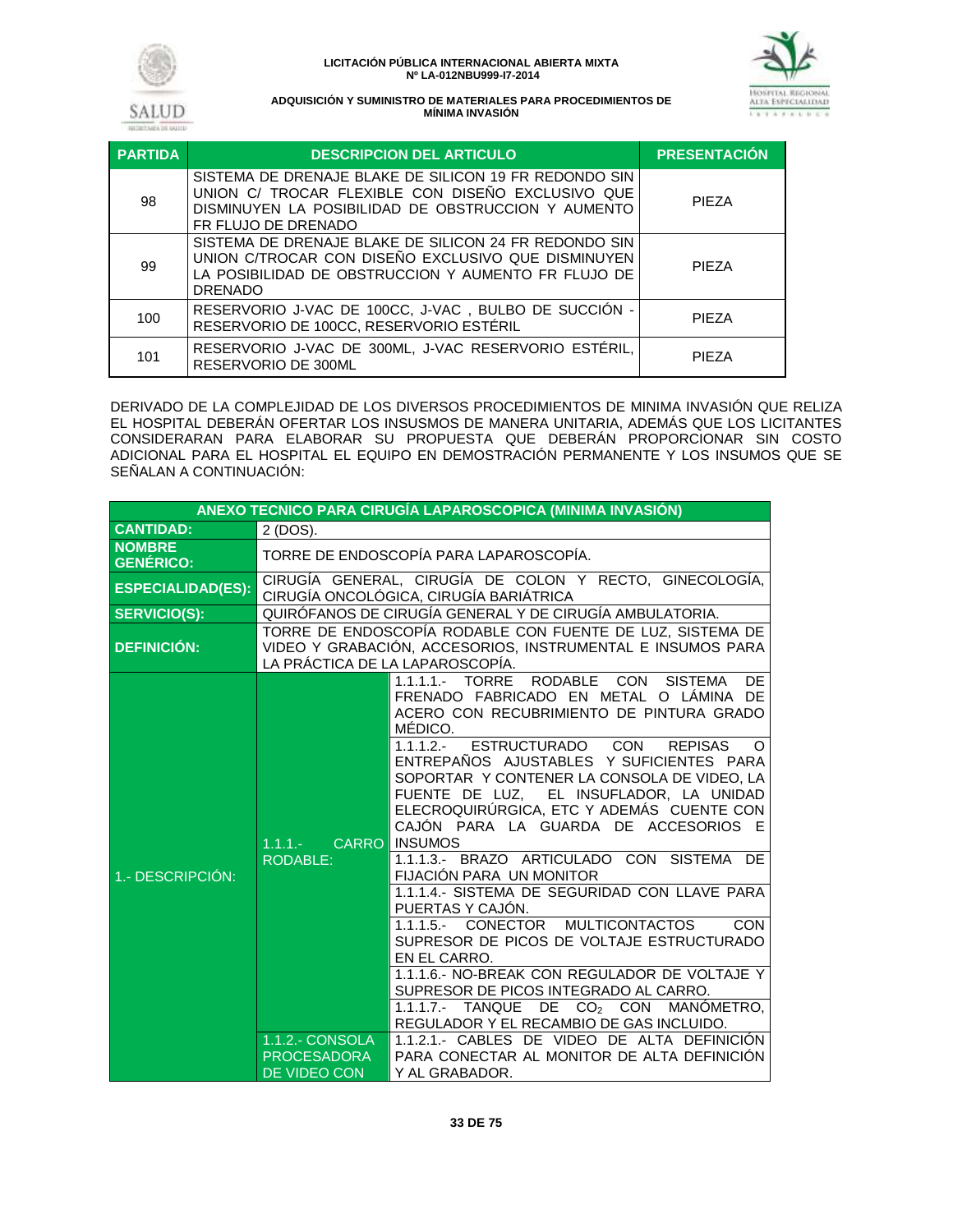



| <b>TECNOLOGÍA DE</b><br>3 CHIPS (3)<br>CCD'S): | 1.1.2.2.- CÁMARA<br><b>CON</b><br><b>TECNOLOGIA DE</b><br>3 CHIPS (CCD'S)<br>1.1.2.5.- CONTROL DE GANANCIA.                                                   | 1.1.2.2.1.- CABLE DE CONEXIÓN<br>INTEGRADO A LA CÁMARA PARA<br>CONECTAR A LA CONSOLA DE<br>PROCESAMIENTO DE VIDEO.<br>1.1.2.2.2.- ALTA RESOLUCIÓN DE<br>AL MENOS 1920 X 1080 PIXELES.<br>1.1.2.2.3.- AL MENOS UN BOTÓN<br>INTEGRADO Y PROGRAMABLE<br>PARA AL MENOS 2 FUNCIONES.<br>1.1.2.2.4.- ZOOM INTEGRADO.<br>1.1.2.2.5.- DISTANCIA<br>FOCAL<br>AJUSTABLE DE 15 MM O MENOR A<br>28 MM O MAYOR.<br>$1.1.2.2.6 -$<br>CABEZAL<br><b>CON</b><br>ADAPTADORES COMPATIBLES<br>CON LOS LAPAROSCOPIOS.<br>1.1.2.3.- AJUSTE DE BLANCOS AUTOMÁTICO. |
|------------------------------------------------|---------------------------------------------------------------------------------------------------------------------------------------------------------------|----------------------------------------------------------------------------------------------------------------------------------------------------------------------------------------------------------------------------------------------------------------------------------------------------------------------------------------------------------------------------------------------------------------------------------------------------------------------------------------------------------------------------------------------|
|                                                | DE TITULOS.                                                                                                                                                   | 1.1.2.5.- CUENTE CON TECLADO PARA GENERACIÓN<br>1.1.3.1.- ILUMINACIÓN LED O XENÓN DE AL MENOS                                                                                                                                                                                                                                                                                                                                                                                                                                                |
| 1.1.3.- FUENTE<br>DE LUZ:                      | 300 W.<br>М                                                                                                                                                   | 1.1.3.2.- CABLE DE FIBRA ÓPTICA DE AL MENOS 4.5<br>MM DE DIÁMETRO Y DE LONGITUD NO MENOR A 2.4                                                                                                                                                                                                                                                                                                                                                                                                                                               |
|                                                |                                                                                                                                                               | 1.1.3.3.- CONTROLADA POR MICROPROCESADOR.                                                                                                                                                                                                                                                                                                                                                                                                                                                                                                    |
| $1.1.4 -$<br><b>INSUFLADOR:</b>                | MANGUERA<br>LOS EQUIPOS.<br>MICROCONTROLADOR.<br>1.1.4.3.- INCLUYA LLAVE UNIVERSAL.<br>PARA UN SOLO USO.<br>MENOR A 20 L/MIN O MAYOR.<br>NO MAYORES DE 2 MMHG | 1.1.4.1.- FUNCIONE CON GAS CO <sub>2</sub> E INCLUYA<br>FLEXIBLE ESTERILIZABLE<br><sup>Y</sup><br>ACCESORIOS PARA CONECTARSE AL TANQUE Y A<br>1.1.4.2.- CONTROLADO POR MICROPROCESADOR O<br>1.1.4.4.- FILTRO DE HIGIENE EN EMBALAJE ESTÉRIL<br>1.1.4.5.- FLUJO DE GAS REGULABLE DE 1 L/MIN O<br>1.1.4.6.- CONTROL DE PRESIÓN INTRA ABDOMINAL DE<br>5 MMHG O MENOR A 25 MMHG O MAYOR EN PASOS<br>1.1.4.7.- INDICADOR DE PARÁMETROS DE PRESIÓN<br>DE INSUFLACIÓN, PRESIÓN INTRA ABDOMINAL,<br>FLUJO DE GAS Y CONSUMOS DE GAS.                  |
| 1.1.5.- SISTEMA<br>DE GRABACIÓN:               | SUMINISTRO ELÉCTRICO.<br>CABLES DE CONEXIÓN.<br>1.1.5.3.- CUENTE CON PUERTO USB.<br>TIFF O PNG O MPEG2 O MPEG2.<br>1.1.5.5.- GRADO MÉDICO.                    | 1.1.5.1.- REPRODUCTOR Y GRABADOR DE DVD'S/CD'S<br>CON SISTEMA DE RESPALDO EN DISCO DURO O<br>TARJETA EXTRAIBLE EN CASO DE FALLA DEL<br>1.1.5.2.- GRABE EN ALTA DEFINICIÓN E INCLUYA<br>1.1.5.4.- COMPATIBLE CON AL MENOS 2 DE LOS<br>SIGUIENTES FORMATOS DE VIDEO: JPG O BMP O                                                                                                                                                                                                                                                               |
| 1.1.6.- SISTEMA<br>DE MONITOREO:               | 1.1.6.2.- TECNOLOGÍA LED.<br>1.1.6.3.- FULL HD.                                                                                                               | 1.1.6.1.- UNA PANTALLA AL MENOS 26" ÚTILES.<br>1.1.6.4.- INCLUYA ACCESORIOS PARA EL MONTAJE                                                                                                                                                                                                                                                                                                                                                                                                                                                  |
|                                                | 34 DE 75                                                                                                                                                      |                                                                                                                                                                                                                                                                                                                                                                                                                                                                                                                                              |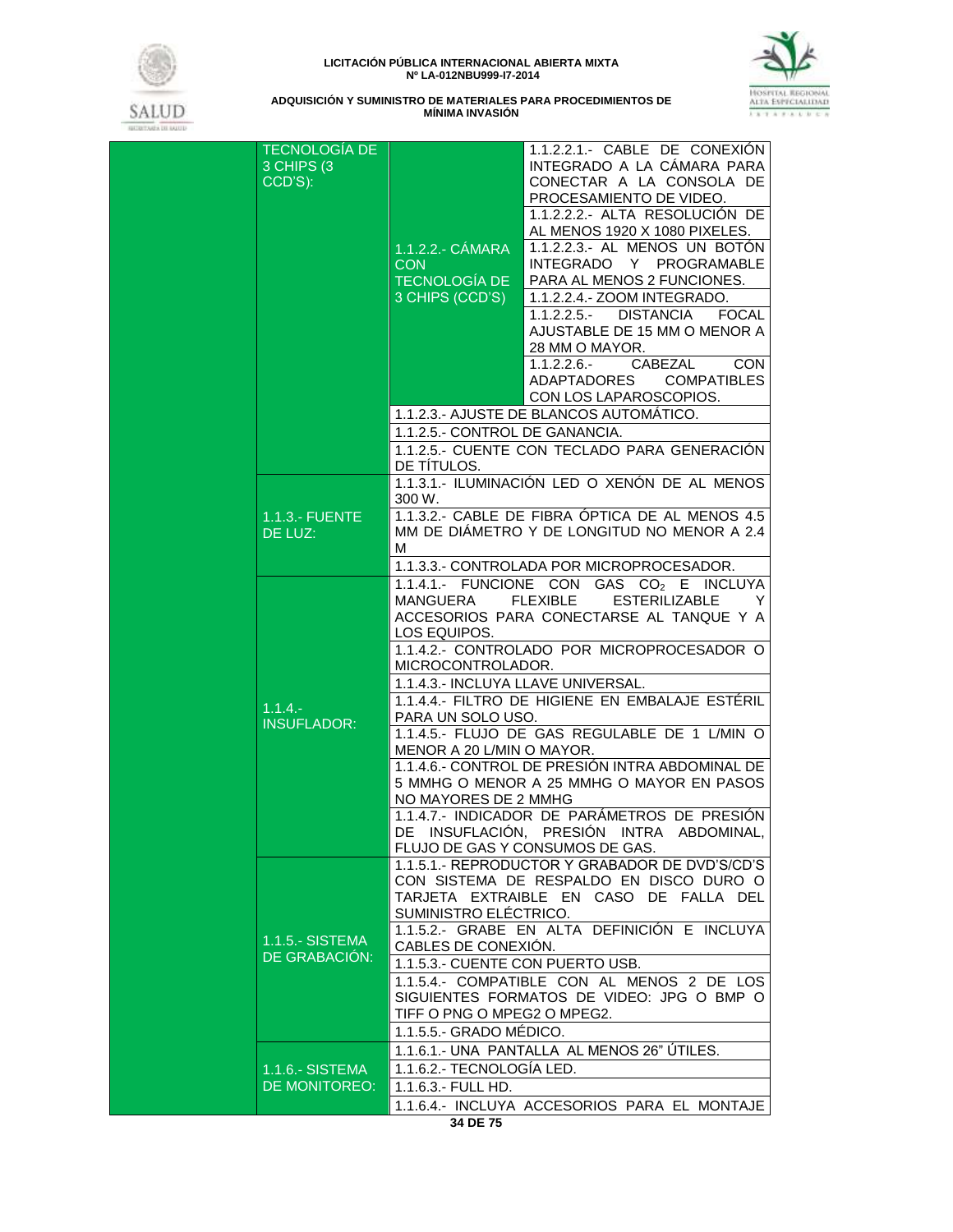



|                                            | EN EL CARRO RODABLE.                                                                             |
|--------------------------------------------|--------------------------------------------------------------------------------------------------|
|                                            | 1.1.6.5.- GRADO MÉDICO.                                                                          |
|                                            | 1.1.6.6.- RESOLUCIÓN DE AL MENOS 1920 X 1080<br>PIXELES.                                         |
|                                            | 1.1.6.7.- LUMINOSIDAD MÍNIMA DE LA PANTALLA DE<br>500 CD/M <sup>2</sup>                          |
|                                            | 1.1.6.8.- RELACIÓN DE CONTRASTE DE AL MENOS<br>700:1                                             |
|                                            | 1.1.6.9.- RELACIÓN DE ASPECTO DE SALIDA DE 16:9                                                  |
|                                            |                                                                                                  |
|                                            | 1.1.6.10.- AL MENOS 16 MILLONES DE COLORES.                                                      |
|                                            | 1.1.7.1.- LAPAROSCOPIO DE 10 MM DE DIÁMETRO                                                      |
|                                            | CON ÓPTICA DE VISIÓN FRONTAL TIPO HOPKINS DE<br>0°. LONGITUD DE 30 CM ± 3 CM Y ESTERILIZABLE EN  |
|                                            | VAPOR.                                                                                           |
|                                            | 1.1.7.2.- LAPAROSCOPIO DE 10 MM DE DIÁMETRO                                                      |
|                                            | CON ÓPTICA DE VISIÓN FRONTAL TIPO HOPKINS DE                                                     |
|                                            | 30°, LONGITUD DE 30 CM ± 3 CM Y ESTERILIZABLE EN                                                 |
|                                            | VAPOR.                                                                                           |
|                                            | 1.1.7.3.- LAPAROSCOPIO DE 5 MM DE DIÁMETRO CON                                                   |
|                                            | ÓPTICA DE VISIÓN FRONTAL TIPO HOPKINS DE 0°,                                                     |
|                                            | LONGITUD DE 30 CM ± 3 CM Y ESTERILIZABLE EN                                                      |
|                                            | VAPOR.                                                                                           |
|                                            | 1.1.7.4.- LAPAROSCOPIO DE 5 MM DE DIÁMETRO CON                                                   |
|                                            | ÓPTICA DE VISIÓN FRONTAL TIPO HOPKINS DE 30°.<br>LONGITUD DE 30 CM $\pm$ 3 CM Y ESTERILIZABLE EN |
|                                            | VAPOR.                                                                                           |
|                                            | 1.1.7.5.- DOS PINZAS DE AGARRE Y DISECCIÓN KELLY                                                 |
|                                            | MARYLANDO O EQUIVALENTE, LARGAS,<br>O                                                            |
|                                            | GIRATORIAS Y DESMONTABLES, CON MANGO DE                                                          |
|                                            | PLÁSTICO, SIN BLOQUEO, CON CONEXIÓN PARA                                                         |
|                                            | COAGULACIÓN MONOPOLAR, VÁSTAGO EXTERIOR                                                          |
| $1.1.7 -$                                  | DE METAL AISLADO CON 34 CM ± 3 CM DE LONGITUD                                                    |
| <b>INSTRUMENTAL</b><br><b>REUTILIZABLE</b> | Y 5 MM DE DIÁMETRO Y ADEMÁS DEBE DE CONTAR<br>CON UN AGARRE PARA EL DEDO MEÑIQUE.                |
| <b>PARA</b>                                | 1.1.7.6.- PINZA DE AGARRE Y DISECCIÓN MIXTER O                                                   |
| <b>LAPAROSCOPÍA</b>                        | EQUIVALENTE, DE MANDÍBULAS CURVADAS EN                                                           |
| (POR CADA                                  | ÁNGULO RECTO, GIRATORIAS Y DESMONTABLES                                                          |
| TORRE):                                    | CON MANGO DE PLÁSTICO CON BLOQUEO                                                                |
|                                            | QUIRÚRGICO, CONEXIÓN PARA COAGULACIÓN                                                            |
|                                            | MONOPOLAR O CONEXIÓN PARA CIOCOAGULACIÓN                                                         |
|                                            | UNIPOLAR, VÁSTAGO O VAINA EXTERIOR DE METAL                                                      |
|                                            | AISLADO CON 34 CM ± 3 CM DE LONGITUD Y 5 MM<br>DIÁMETRO Y ADEMÁS DEBE CONTAR CON UN              |
|                                            | AGARRE PARA EL DEDO MEÑIQUE.                                                                     |
|                                            | 1.1.7.7.- PINZA DE AGARRE DE NÓDULOS LINFÁTICOS                                                  |
|                                            | SCHNEIDER<br>O EQUIVALENTE,<br>DE<br><b>TIPO</b>                                                 |
|                                            | ATRAUMÁTICO, GIRATORIAS Y DESMONTABLES CON                                                       |
|                                            | MANGO DE PLÁSTICO SIN BLOQUEO, CONEXIÓN                                                          |
|                                            | PARA COAGULACIÓN<br>MONOPOLAR, VASTAGO                                                           |
|                                            | EXTERIOR DE METAL AISLADO CON 34 CM ± 3 CM DE                                                    |
|                                            | LONGITUD Y 5 MM DIÁMETRO ADEMÁS DEBE                                                             |
|                                            | CONTAR CON UN AGARRE PARA EL DEDO MEÑIQUE.<br>1.1.7.8.- PINZA DE AGARRE MANGESHIKAR O            |
|                                            | EQUIVALENTE, SIN DENTADO, GIRATORIAS<br><sup>Y</sup>                                             |
|                                            | DESMONTABLES CON MANGO DE PLÁSTICO CON                                                           |
|                                            | BLOQUEO QUIRÚRGICO, CONEXIÓN<br><b>PARA</b>                                                      |
|                                            | COAGULACIÓN MONOPOLAR, VÁSTAGO EXTERIOR                                                          |
|                                            | DE METAL AISLADO CON 34 CM ± 3 CM DE LONGITUD                                                    |
|                                            | Y 5 MM DIÁMETRO Y ADEMÁS DEBE CONTAR CON UN                                                      |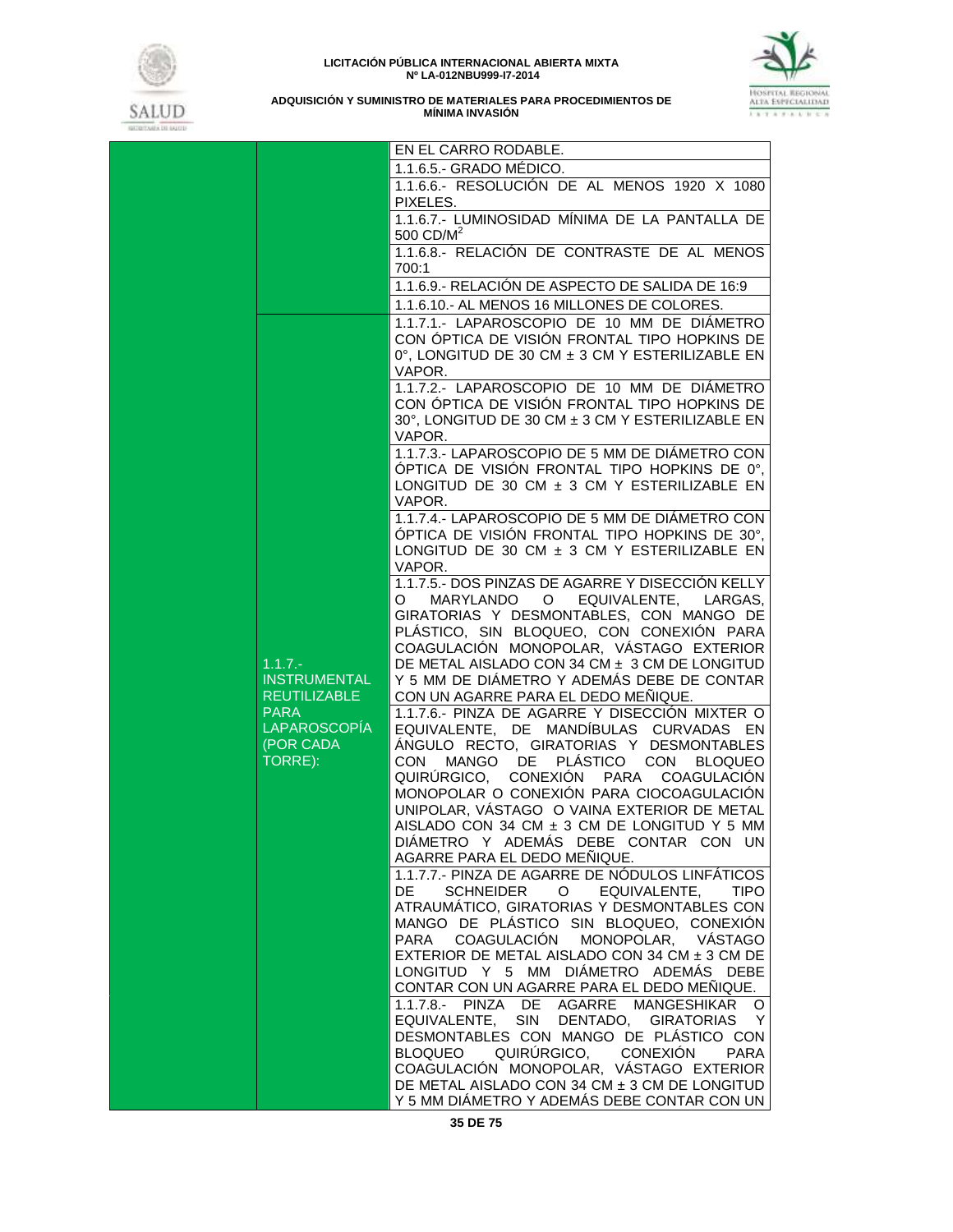



| AGARRE PARA EL DEDO MEÑIQUE.                                                                                                                                                        |
|-------------------------------------------------------------------------------------------------------------------------------------------------------------------------------------|
| 1.1.7.9.- TIJERAS METZEMBAUM DENTADAS<br>CURVADAS, MANDÍBULAS EN FORMA DE CUCHARA<br>DE LONGITUD DE 17 MM, GIRATORIAS Y<br>DESMONTABLES CON MANGO DE PLÁSTICO SIN                   |
| BLOQUEO, CONEXIÓN PARA COAGULACIÓN<br>MONOPOLAR, VÁSTAGO EXTERIOR DE METAL                                                                                                          |
| AISLADO CON 34 CM ± 3 CM DE LONGITUD Y 5 MM<br>DIÁMETRO Y ADEMÁS DEBE CONTAR CON UN<br>AGARRE PARA EL DEDO MEÑIQUE.                                                                 |
| 1.1.7.10.- PINZA DE GARRAS 2 X 3 DIENTES,<br>GIRATORIAS Y DESMONTABLES CON O SIN MANGO<br>METÁLICO CON BLOQUEO QUIRÚRGICO, CONEXIÓN                                                 |
| PARA COAGULACIÓN MONOPOLAR, VÁSTAGO<br>EXTERIOR DE METAL AISLADO CON 34 CM $\pm$ 3 CM DE<br>LONGITUD Y 5 MM DIÁMETRO Y ADEMÁS DEBE                                                  |
| CONTAR CON UN AGARRE PARA EL DEDO MEÑIQUE.<br>1.1.7.11.- PINZA DE AGARRE DE CROCE-OLMI O                                                                                            |
| EQUIVALENTE, ATRAUMÁTICAS, FENESTRADAS,<br>CURVADAS, GIRATORIAS Y DESMONTABLES CON<br>MANGO PLÁSTICO CON BLOQUEO QUIRÚRGICO,                                                        |
| CONEXIÓN PARA COAGULACIÓN MONOPOLAR.<br>VÁSTAGO EXTERIOR DE METAL AISLADO CON 34 CM<br>± 3 CM DE LONGITUD Y 5 MM DIÁMETRO Y ADEMÁS                                                  |
| DEBE CONTAR CON UN AGARRE PARA EL DEDO<br>MENIQUE.<br>1.1.7.12.- TUBO DE IRRIGACIÓN Y ASPIRACIÓN CON                                                                                |
| ORIFICIOS LATERALES DE 5 MM DIÁMETRO,<br>LONGITUD DE 34 CM ± 3 CM PARA UTILIZAR CON<br>MANGO DE FORMA PISTOLA O TIPO TROMPETA. EL                                                   |
| MANGO TIENE VÁLVULA DE TROMPETA PARA LA<br>FUNCIÓN DE IRRIGACIÓN Y ASPIRACIÓN,<br>ESTERILIZABLE EN AUTOCLAVE Y CON CANAL DE<br>TRABAJO CENTRAL. EL MANGO DEBE INCLUIR JUEGO         |
| DE TUBOS DE SILICONA.<br>1.1.7.13.- PINZA DE BIOPSIA DE MANHES O                                                                                                                    |
| EQUIVALENTE, GIRATORIAS Y DESMONTABLES CON<br>MANGO PLÁSTICO SIN BLOQUEO, CONEXIÓN PARA<br>COAGULACIÓN MONOPOLAR, VÁSTAGO EXTERIOR<br>DE METAL AISLADO CON 34 CM ± 3 CM DE LONGITUD |
| Y 5 MM DIÁMETRO Y ADEMÁS DEBE CONTAR CON UN<br>AGARRE PARA EL DEDO MEÑIQUE.                                                                                                         |
| 1.1.7.14.- PINZA DE AGARRE DE BABCOCK O<br>EQUIVALENTE, ATRAUMÁTICAS, FENESTRADAS,<br>GIRATORIAS Y DESMONTABLES CON MANGO DE<br>PLÁSTICO CON BLOQUEO QUIRÚRGICO, CONEXIÓN           |
| PARA COAGULACIÓN MONOPOLAR, VÁSTAGO<br>EXTERIOR DE METAL AISLADO CON 34 CM $\pm$ 3 CM DE<br>LONGITUD Y 5 MM DIÁMETRO Y ADEMÁS DEBE                                                  |
| CONTAR CON UN AGARRE PARA EL DEDO MEÑIQUE.<br>1.1.7.15.- INSTRUMENTO MONOPOLAR DE DISECCIÓN<br>Y COAGULACIÓN CON FORMA DE L, CUENTA CON 34                                          |
| CM ± 3 CM DE LONGITUD Y 5 MM DE DIÁMETRO,<br>INCLUYE MANGO ERGONÓMICO O DE MANHES.<br>1.1.7.16.- INSTRUMENTO MONOPOLAR DE DISECCIÓN                                                 |
| Y COAGULACIÓN CON FORMA DE ESPÁTULA,<br>CUENTA CON 34 CM ± 3 CM DE LONGITUD Y 5 MM<br>DIÁMETRO, INCLUYE MANGO ERGONÓMICO O DE<br>MANHES.                                            |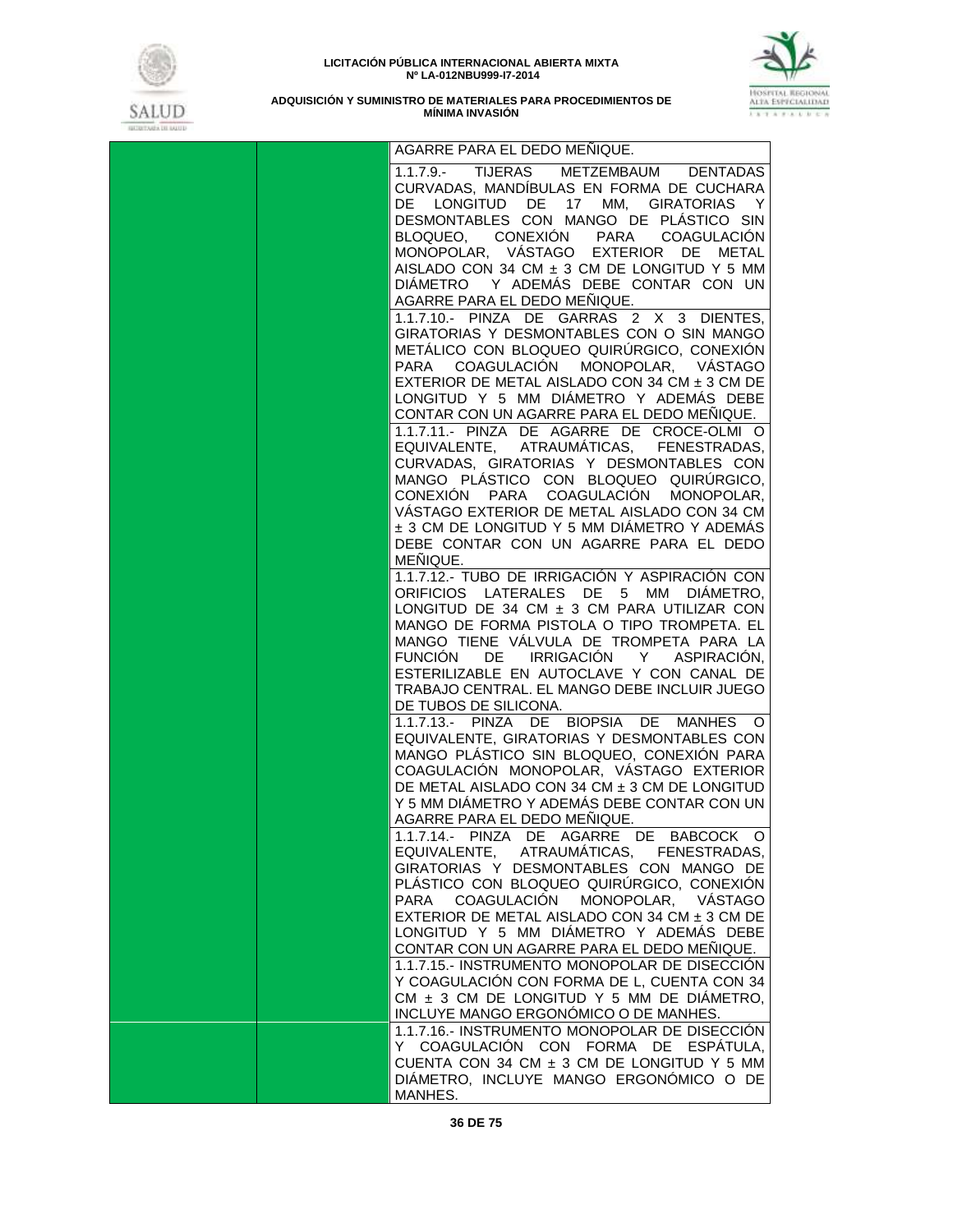



| 1.1.7.17.- PORTA AGUJAS MAYO PLANO<br>CASTROVIEJO, METÁLICO Y CON MANGO DE<br>BLOQUEO QUIRÚRGICO O DESCONECTABLE QUE<br>POSICIONA AUTOMÁTICAMENTE LA AGUJA DE<br>LONGITUD MÍNIMA DE 30 CM $\pm$ 3 CM<br>1.1.7.18.- APLICADOR DE CLIPS PARA UTILIZAR CLIPS<br>TAMAÑO MEDIANO GRANDE TIPO LT300<br>EQUIVALENTE, COMPATIBLE CON LOS CLIPS QUE SE<br>SOLICITAN EN EL NUMERAL 3.2.6<br>1.1.7.19.- CÁNULA DE INYECCIÓN TIPO LUER-LOCK O<br>EQUIVALENTE PARA 1 O MÁS INCISIONES DE 1.2 MM<br>DE DIÁMETRO Y LONGITUD DE 35 CM ± 1 CM<br>COMPATIBLE CON EL MANGO DE IRRIGACIÓN Y<br>ASPIRACIÓN SOLICITADO.<br>RETRACTOR<br>$1.1.7.21 -$<br>EQUIVALENTE DE 5 MM DE DIÁMETRO Y 36 CM DE<br>LONGITUD. | O<br>$\circ$<br>DE.<br><b>CUSCHIERI</b><br>O                                                                                                                                                                                                                                                                                                                                                                                                                                                                                                                                                                                                                                                                                                                                                                                                                                                                                                                  |
|-------------------------------------------------------------------------------------------------------------------------------------------------------------------------------------------------------------------------------------------------------------------------------------------------------------------------------------------------------------------------------------------------------------------------------------------------------------------------------------------------------------------------------------------------------------------------------------------------------------------------------------------------------------------------------------------|---------------------------------------------------------------------------------------------------------------------------------------------------------------------------------------------------------------------------------------------------------------------------------------------------------------------------------------------------------------------------------------------------------------------------------------------------------------------------------------------------------------------------------------------------------------------------------------------------------------------------------------------------------------------------------------------------------------------------------------------------------------------------------------------------------------------------------------------------------------------------------------------------------------------------------------------------------------|
| 1.1.7.24.- CHAROLA DE<br><b>INSTRUMENTAL PARA</b><br>CIRUGÍA BARIÁTRICA.                                                                                                                                                                                                                                                                                                                                                                                                                                                                                                                                                                                                                  | $1.1.7.24.1 -$<br><b>TRES</b><br><b>PINZAS</b><br><b>REUTILIZABLES</b><br><b>CROCE</b><br>OMLI<br>O<br>EQUIVALENTE,<br>BARIATRICA,<br><b>SIN</b><br>CREMALLERA.<br>1.1.7.24.2.- PORTA<br>AGUJAS BARIÁTRICO<br><b>CURVO</b><br>REUTILIZABLE.<br>$1.1.7.24.3 -$<br>SEPARADOR<br><b>DE</b><br><b>BASTON</b><br>REUTILIZABLE PARA<br>HIGADO.<br>$1.1.7.24.4. -$<br>DOS.<br>PINZAS GRASPER O<br>EQUIVALENTE,<br>REUTILIZABLES CON<br>CREMALLERA.<br>1.1.7.24.5.- CONTRA<br>PORTA BARIATRICO<br><b>REUTILIZABLE</b><br><b>CON</b><br>MANGO.<br>$1.1.7.24.6 -$<br><b>PINZA</b><br>MARYLAND<br>O<br>EQUIVALENTE,<br><b>BARIÁTRICA</b><br>REUTILIZABLE.<br>$1.1.7.24.7 -$<br>LAPAROSCOPIO<br>DE<br>10 MM DE DIÁMETRO<br>ÓPTICA<br><b>CON</b><br>DE<br>VISIÓN FRONTAL TIPO<br><b>HOPKINS</b><br><b>DE</b><br>$30^\circ$ .<br>LONGITUD DE 45 CM $\pm$<br>$\mathbf{1}$<br>CM<br>Y<br><b>ESTERILIZABLE</b><br>EN<br>VAPOR.<br>1.1.7.24.8.- CINTURON<br>DE<br>SILICONA PARA |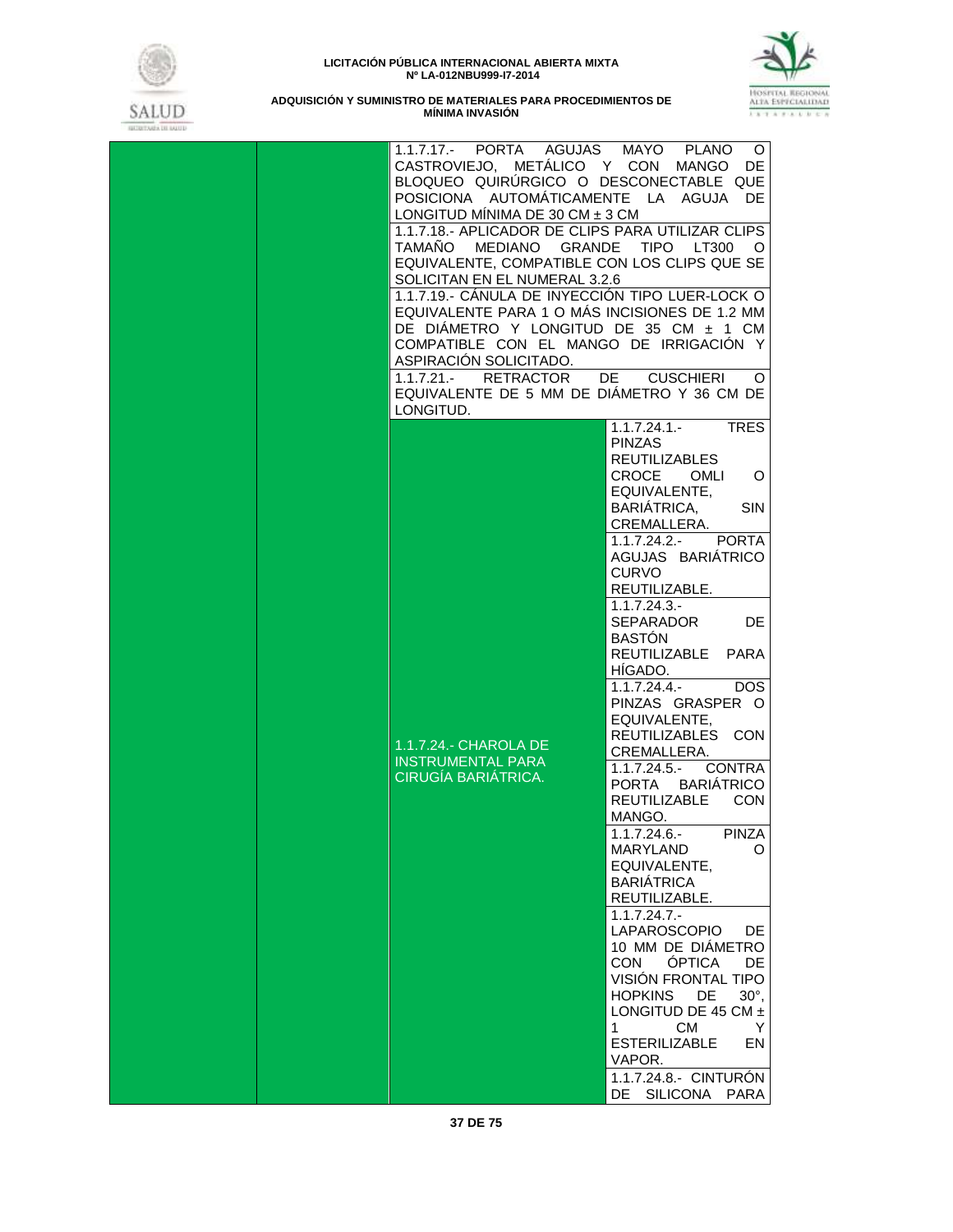



|  | FIJAR PACIENTE.                            |
|--|--------------------------------------------|
|  |                                            |
|  | 1.1.7.24.9.- TRÓCAR                        |
|  | <b>DESECHABLE</b>                          |
|  | <b>BARIATRICO</b><br>TRANSPARENTE CON      |
|  | CUCHILLA, 10 MM DE                         |
|  | DIÁMETRO,<br><b>CON</b>                    |
|  | VÁLVULA Y LLAVE DE                         |
|  | CONEXIÓN<br><b>TIPO</b>                    |
|  | LUER-LOCK<br>O                             |
|  | <b>EQUIVALENTE</b><br>$\mathsf{Y}$         |
|  | CÁNULA<br><b>CON</b><br>ESTRÍAS            |
|  | DE<br>SEGURIDAD PARA                       |
|  | SUJECIÓN EN LA                             |
|  | PARED ABDOMINAL.                           |
|  | $1.1.7.24.10 -$<br>$\mathcal{P}$           |
|  | TRÓCARES                                   |
|  | <b>DESECHABLES</b>                         |
|  | <b>BARIÁTRICOS</b>                         |
|  | <b>TRANSPARENTES</b><br>CON CUCHILLA, 12   |
|  | MM DE DIÁMETRO,                            |
|  | CON VÁLVULA<br>Y                           |
|  | LLAVE DE CONEXIÓN                          |
|  | TIPO LUER-LOCK O                           |
|  | EQUIVALENTE<br>Y                           |
|  | CÁNULA<br><b>CON</b><br>ESTRÍAS            |
|  | DE<br>SEGURIDAD<br><b>PARA</b>             |
|  | SUJECIÓN EN LA                             |
|  | PARED ABDOMINAL.                           |
|  | $1.1.7.24.11 -$<br>2                       |
|  | <b>TROCARES</b>                            |
|  | <b>DESECHABLES</b>                         |
|  | <b>BARIÁTRICOS</b><br><b>TRANSPARENTES</b> |
|  | CON CUCHILLA, 5 MM                         |
|  | DE DIÁMETRO, CON                           |
|  | VÁLVULA Y LLAVE DE                         |
|  | <b>CONEXIÓN</b><br><b>TIPO</b>             |
|  | LUER-LOCK<br>O                             |
|  | <b>EQUIVALENTE</b><br>Y<br>CÁNULA<br>CON   |
|  | <b>ESTRÍAS</b><br>DE                       |
|  | <b>SEGURIDAD</b><br><b>PARA</b>            |
|  | <b>SUJECIÓN</b><br>LA<br>EN                |
|  | PARED ABDOMINAL.                           |
|  | 1.1.7.24.12.                               |
|  | <b>IRRIGADOR</b>                           |
|  | ASPIRADOR.<br>$1.1.7.24.13 -$              |
|  | <b>PINZA</b><br><b>MIXTER</b><br>O         |
|  | EQUIVALENTE,                               |
|  | <b>BARIÁTRICA</b>                          |
|  | REUTILIZABLE.                              |
|  | $1.1.7.24.14. -$<br>CABLE                  |
|  | <b>MONOPOLAR</b>                           |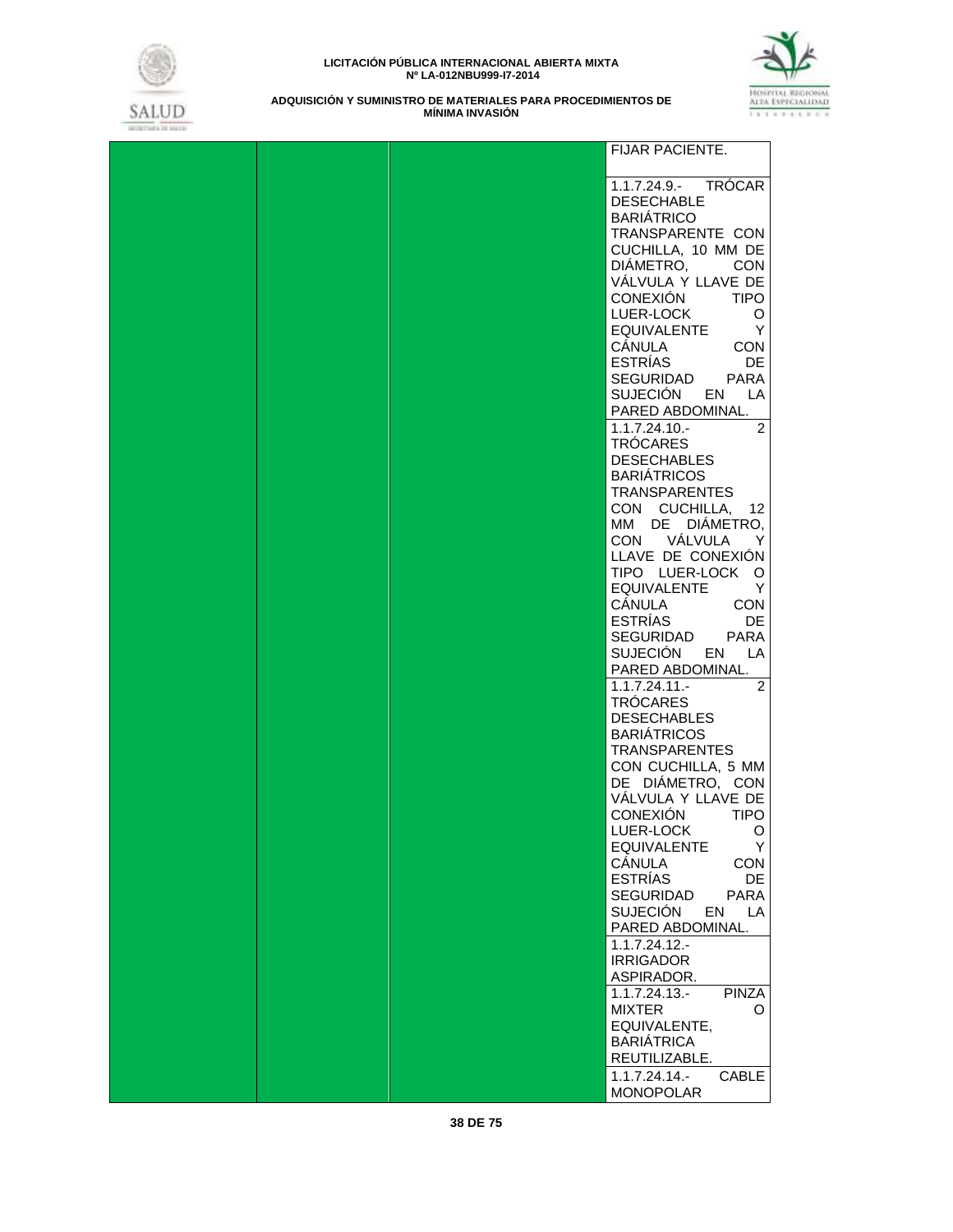



|                 |                                             | REUTILIZABLE.                                                 |  |  |  |  |
|-----------------|---------------------------------------------|---------------------------------------------------------------|--|--|--|--|
|                 |                                             | 1.1.7.24.15.- GANCHO                                          |  |  |  |  |
|                 |                                             | <b>MONOPOLAR</b>                                              |  |  |  |  |
|                 |                                             | <b>BARIÁTRICO</b>                                             |  |  |  |  |
|                 |                                             | REUTILIZABLE.                                                 |  |  |  |  |
|                 |                                             | $1.1.7.24.16. -$                                              |  |  |  |  |
|                 |                                             | <b>ESPÁTULA</b>                                               |  |  |  |  |
|                 |                                             | <b>BARIÁTRICA</b>                                             |  |  |  |  |
|                 |                                             | REUTILIZABLE.                                                 |  |  |  |  |
|                 |                                             | 1.1.7.24.17.- PIEZA DE                                        |  |  |  |  |
|                 |                                             | <b>MANO</b><br><b>PARA</b>                                    |  |  |  |  |
|                 |                                             | <b>GENERADOR</b>                                              |  |  |  |  |
|                 |                                             | BARIATRICO.                                                   |  |  |  |  |
|                 |                                             | 1.1.7.24.18.- AGUJAS                                          |  |  |  |  |
|                 |                                             | <b>DESECHABLES</b><br>DE                                      |  |  |  |  |
|                 |                                             | <b>VERRES</b><br>O                                            |  |  |  |  |
|                 |                                             | <b>EQUIVALENTE</b>                                            |  |  |  |  |
|                 |                                             | <b>BARIÁTRICAS.</b>                                           |  |  |  |  |
|                 |                                             | $1.1.7.25.19 -$<br><b>TIJERA</b>                              |  |  |  |  |
|                 |                                             | <b>BARIÁTRICA</b>                                             |  |  |  |  |
|                 |                                             | REUTILIZABLE.                                                 |  |  |  |  |
|                 |                                             | 2.1.- DOS CHAROLAS DE INSTRUMENTAL POR TORRE.                 |  |  |  |  |
|                 |                                             | 2.2.- INSTRUMENTO QUIRÚRGICO ULTRASÓNICO PARA CORTAR Y        |  |  |  |  |
| 2.- ACCESORIOS: |                                             | COAGULAR TEJIDOS CON POSIBILIDAD DE ACTIVACIÓN MANUAL EN EL   |  |  |  |  |
|                 | ARMÓNICA NATURAL (1 POR TORRE)              | CONSUMIBLE, VIBRACIONES DE TRANSDUCTOR EN SU FRECUENCIA       |  |  |  |  |
|                 |                                             | 3.1.1.- TODOS LOS TRÓCARES TRANSPARENTES QUE                  |  |  |  |  |
|                 |                                             | SEAN NECESARIOS PARA CADA CIRUGÍA, DE LOS                     |  |  |  |  |
|                 |                                             | CUALES AL MENOS 3 DEBERÁN SER CON CUCHILLA,                   |  |  |  |  |
|                 | 11 MM ± 1 MM DE DIÁMETRO Y 100 MM DE LARGO, |                                                               |  |  |  |  |
|                 |                                             | PARA AJUSTAR INSTRUMENTOS DE 5 MM O 12 MM,                    |  |  |  |  |
|                 |                                             | CON VÁLVULA Y LLAVE DE CONEXIÓN TIPO LUER-                    |  |  |  |  |
|                 |                                             | LOCK O EQUIVALENTE Y CÁNULA CON ESTRÍAS DE                    |  |  |  |  |
|                 |                                             | SEGURIDAD PARA SUJECIÓN<br>EN LA<br>PARED                     |  |  |  |  |
|                 |                                             | ABDOMINAL.                                                    |  |  |  |  |
|                 | $3.1 -$                                     | 3.1.2.- TODOS LOS TRÓCARES TRANSPARENTES QUE                  |  |  |  |  |
|                 | <b>DESECHABLES</b>                          | SEAN NECESARIOS PARA CADA CIRUGÍA, DE LOS                     |  |  |  |  |
|                 | <b>NUEVOS PARA</b>                          | CUALES AL MENOS 3 DEBERÁN SER CON CUCHILLA,                   |  |  |  |  |
|                 | <b>CADA</b>                                 | 5 MM DE DIÁMETRO Y 100 MM DE LARGO CON                        |  |  |  |  |
|                 | <b>PROCEDIMIENTO</b>                        | VÁLVULA Y LLAVE DE CONEXIÓN TIPO LUER-LOCK O                  |  |  |  |  |
|                 | LAPAROSCÓPICO                               | EQUIVALENTE Y CÁNULA CON ESTRÍAS<br>DE                        |  |  |  |  |
| 3.- INSUMOS:    | <b>BASICO:</b>                              | PARA SUJECIÓN EN LA<br>PARED<br>SEGURIDAD                     |  |  |  |  |
|                 |                                             | ABDOMINAL.<br>3.1.3.- AGUJA DE VERRES O EQUIVALENTE DE 120 MM |  |  |  |  |
|                 |                                             | DE LARGO                                                      |  |  |  |  |
|                 |                                             | 3.1.4.- CARTUCHO DE 6 CLIPS DE TITANIO TAMAÑO                 |  |  |  |  |
|                 |                                             | MEDIANO - GRANDE CON DIMENSIÓN DEL CUERPO                     |  |  |  |  |
|                 |                                             | 10.5 MM, APERTURA DEL CLIP 5.5 MM Y DIMENSIÓN                 |  |  |  |  |
|                 |                                             | DEL CLIP CERRADO 10MM U 8.7 MM, PARA SER                      |  |  |  |  |
|                 |                                             | USADOS CON EL APLICADOR DE CLIPS OFERTADO.                    |  |  |  |  |
|                 |                                             | 3.1.5.- DVD GRABABLE                                          |  |  |  |  |
|                 | $3.2 -$                                     | 3.2.1.- TODOS LOS TRÓCARES TRANSPARENTES QUE                  |  |  |  |  |
|                 | <b>DESECHABLES</b>                          | SEAN NECESARIOS PARA CADA CIRUGÍA, DE LOS                     |  |  |  |  |
|                 | <b>NUEVOS PARA</b>                          | CUALES AL MENOS 3 DEBERÁN SER CON CUCHILLA,                   |  |  |  |  |
|                 | <b>CADA</b>                                 | 12 MM DE DIÁMETRO Y 100 MM DE LARGO CON                       |  |  |  |  |
|                 | <b>PROCEDIMIENTO</b>                        | VÁLVULA Y LLAVE DE CONEXIÓN TIPO PICO DE PATO                 |  |  |  |  |
|                 | <b>LAPAROSCÓPICO</b>                        | CÁNULA CON ESTRÍAS DE SEGURIDAD PARA<br>Y                     |  |  |  |  |
|                 | <b>AVANZADO:</b>                            | SUJECIÓN EN LA PARED ABDOMINAL.                               |  |  |  |  |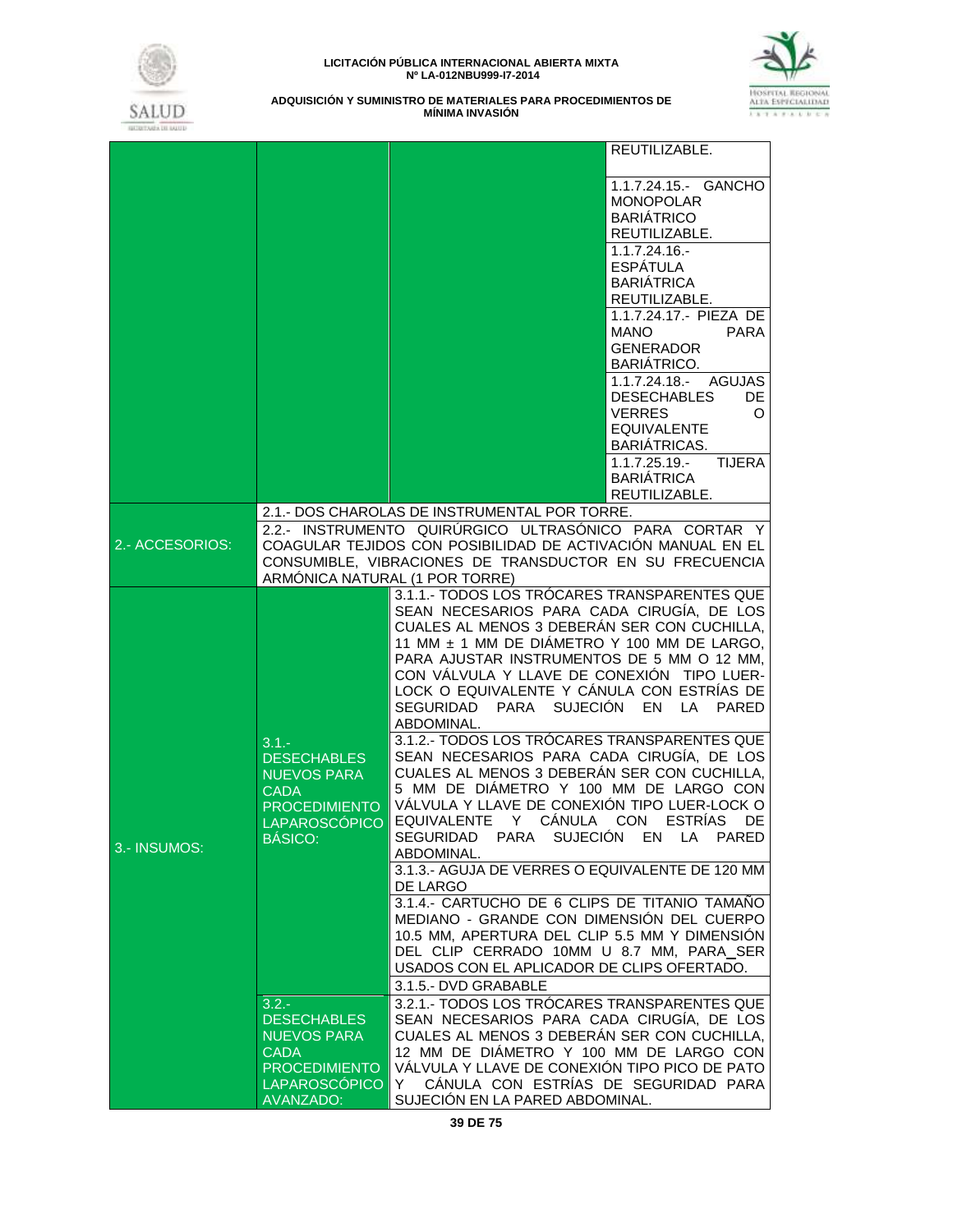



|                                | 3.2.2.- TODOS LOS TRÓCARES TRANSPARENTES QUE<br>SEAN NECESARIOS PARA CADA CIRUGÍA, DE LOS<br>CUALES AL MENOS 3 DEBERÁN SER CON CUCHILLA,<br>5 MM DE DIÁMETRO Y 100 MM DE LARGO CON<br>VÁLVULA Y SELLO TIPO PICO DE PATO Y CÁNULA<br>CON ESTRÍAS DE SEGURIDAD PARA SUJECIÓN EN LA<br>PARED ABDOMINAL.                                                                                                                                                                                                        |
|--------------------------------|-------------------------------------------------------------------------------------------------------------------------------------------------------------------------------------------------------------------------------------------------------------------------------------------------------------------------------------------------------------------------------------------------------------------------------------------------------------------------------------------------------------|
|                                | 3.2.3.- AGUJA DE VERRES O EQUIVALENTE DE 120 MM<br>DE LARGO                                                                                                                                                                                                                                                                                                                                                                                                                                                 |
|                                | 3.2.4.- CARTUCHO DE 6 CLIPS DE TITANIO TAMAÑO<br>MEDIANO - GRANDE CON DIMENSIÓN DEL CUERPO<br>10.5 MM, APERTURA DEL CLIP 5.5 MM Y DIMENSIÓN<br>DEL CLIP CERRADO 10 MM. PARA SER USADOS CON<br>EL APLICADOR DE CLIPS.                                                                                                                                                                                                                                                                                        |
|                                | 3.2.5.- DVD GRABABLE<br>CARTA DONDE SE COMPROMETE A PROPORCIONAR TODAS LAS                                                                                                                                                                                                                                                                                                                                                                                                                                  |
| 4.- REFACCIONES:               | REFACCIONES QUE SEAN NECESARIAS PARA GARANTIZAR EL<br>CORRECTO FUNCIONAMIENTO DE LOS EQUIPOS E INSTRUMENTAL<br>DURANTE EL CONTRATO PLURIANUAL, POR LO CUAL DEBERÁ<br>CONTEMPLAR EN SU PROPUESTA EL COSTO DE LAS REFACCIONES QUE<br>SEAN NECESARIAS.                                                                                                                                                                                                                                                         |
| 5.- INSTALACIÓN:               | ENCHUFE DE PARED POLARIZADO, CON TOMA A TIERRA FÍSICA Y QUE<br>FUNCIONE EN EL RANGO DE 127.5 V ± 10% A 50/60 HZ. PARA TODAS LAS<br>CONSOLAS.                                                                                                                                                                                                                                                                                                                                                                |
| 6.- CAPACITACIÓN:              | CARTA DONDE SE COMPROMETE A PROPORCIONAR CAPACITACIÓN AL<br>PERSONAL USUARIO EN TODOS LOS TURNOS Y EN TODAS LAS ÁREAS<br>ASIGNADAS EN EL MANEJO Y EL CUIDADO DEL EQUIPO.                                                                                                                                                                                                                                                                                                                                    |
| $7 -$<br><b>MANTENIMIENTO:</b> | CARTA DONDE SE COMPROMETE A PROPORCIONAR TODO EL<br>MANTENIMIENTO PREVENTIVO Y CORRECTIVO AL EQUIPO QUE SEA<br>DE D<br>NECESARIO CON<br>EL FIN<br>GARANTIZAR<br>EL –<br><b>CORRECTO</b><br>FUNCIONAMIENTO DE LOS BIENES, POR LO CUAL TENDRÁ QUE INCLUIR<br>EN SU PROPUESTA EL COSTO DE LOS INSUMOS, ACCESORIOS Y<br>REFACCIONES QUE SEAN NECESARIOS PARA LLEVARLOS A CABO.                                                                                                                                  |
| 8.- GARANTÍA:                  | CARTA-GARANTÍA POR EL TIEMPO QUE DURE EL CONTRATO PARA EL<br>EQUIPO, SUS ACCESORIOS E INSUMOS, CONTADOS A PARTIR DE LA<br>PUESTA EN MARCHA.                                                                                                                                                                                                                                                                                                                                                                 |
| 9.- MANUALES:                  | 9.1. CARTA DONDE SE COMPROMETE A ENTREGAR COPIA DEL MANUAL<br>DE USUARIO O DE OPERACIÓN ORIGINAL IMPRESO O EN CD O DVD (EN<br>CASO DE NO CONTAR CON EL MANUAL ORIGINAL EN IDIOMA ESPAÑOL,<br>DEBERÁ ENTREGAR ADEMÁS DE ÉSTE, SU TRADUCCIÓN FIEL AL<br>ESPAÑOL).<br>9.2.- CARTA DONDE SE COMPROMETE A ENTREGAR COPIA DE LA GUÍA<br>RÁPIDA DE USO O DE OPERACIÓN ORIGINAL (EN CASO DE NO CONTAR<br>CON LA GUÍA ORIGINAL EN IDIOMA ESPAÑOL, DEBERÁ ENTREGAR<br>ADEMÁS DE ÉSTE, SU TRADUCCIÓN FIEL AL ESPAÑOL). |
|                                | 10.1.- COPIA DE LOS CERTIFICADOS ISO 13485:2003 PARA LOS EQUIPOS,<br>ACCESORIOS Y EL INSTRUMENTAL.<br>10.2.- COPIA DE LOS CERTIFICADOS FDA O CE O JIS PARA LOS EQUIPOS,                                                                                                                                                                                                                                                                                                                                     |
| 10.5<br>NORMATIVIDAD:          | ACCESORIOS, INSTRUMENTAL E INSUMOS.<br>10.3.- COPIA DEL REGISTRO SANITARIO EMITIDO POR LA COFEPRIS; EN<br>CASO DE QUE EL BIEN NO REQUIERA REGISTRO SANITARIO DEBERÁ<br>PRESENTAR EL DOCUMENTO EMITIDO POR LA COFEPRIS DONDE NO LO<br>REQUIERE. PARA LOS EQUIPOS, ACCESORIOS, INSTRUMENTAL E<br>INSUMOS.                                                                                                                                                                                                     |
|                                | <b>CONDICIONES ADICIONALES DEL SERVICIO:</b>                                                                                                                                                                                                                                                                                                                                                                                                                                                                |
|                                | EL PRESTADOR DEL SERVICIO DE LAPAROSCOPIA DEBERÀ CONSIDERAR LO SIGUIENTE:                                                                                                                                                                                                                                                                                                                                                                                                                                   |
|                                | UN TÉCNICO POR CADA QUIRÓFANO DISPONIBLE EN EL HOSPITAL LAS 24 HRS. DEL DÍA, 7<br>DÍAS A LA SEMANA LOS 365 DÍAS DEL AÑO.                                                                                                                                                                                                                                                                                                                                                                                    |
|                                | EL PRESTADOR DE SERVICIO DEBERÁ INSTALAR 2 EQUIPOS NUEVOS DE TECNOLOGÍA DE                                                                                                                                                                                                                                                                                                                                                                                                                                  |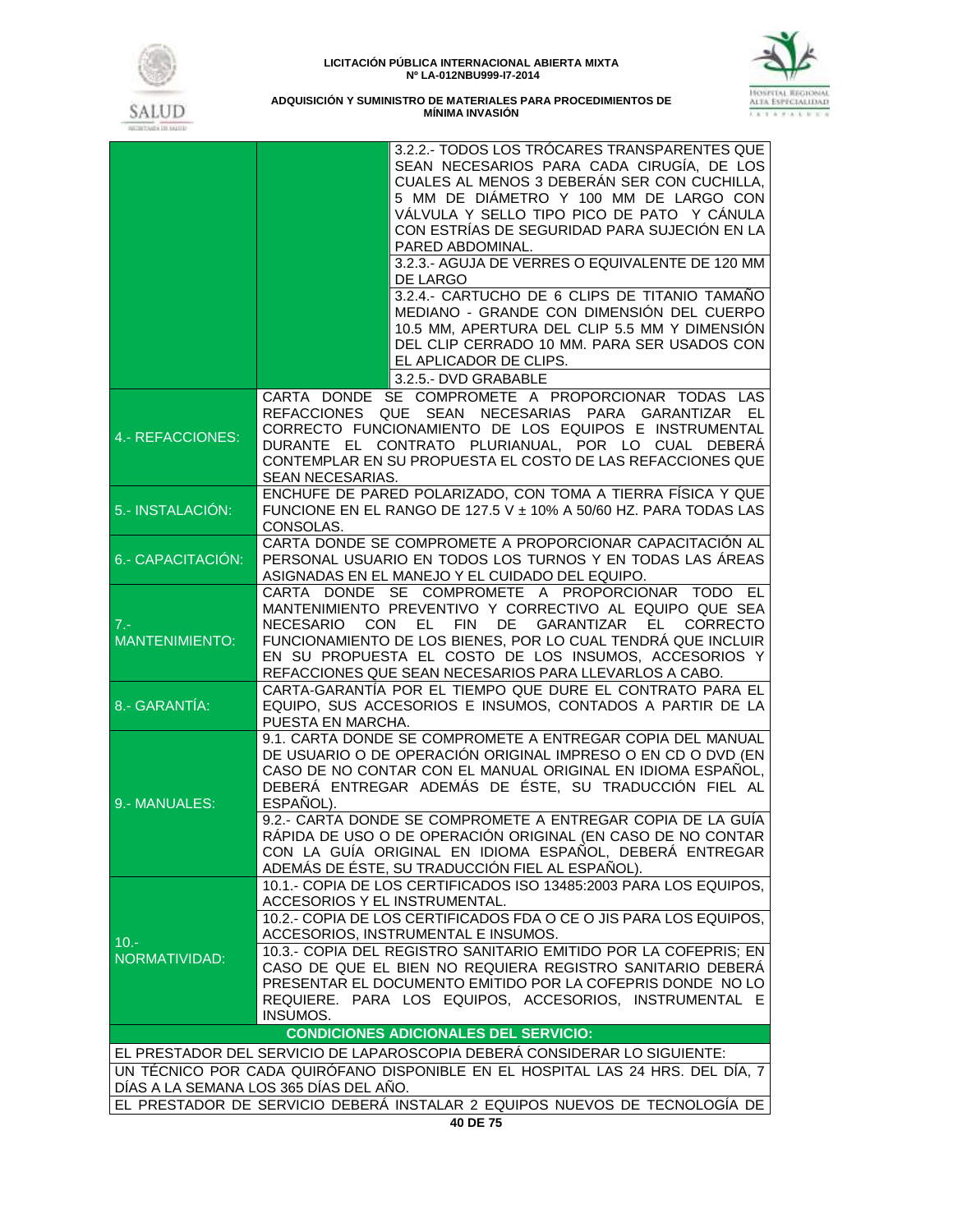





| PUNTA DE VISUALIZACIÓN, PARA LAS CIRUGIAS DE MINIMA INVASIÓN.               |
|-----------------------------------------------------------------------------|
| DEBERÁ DE HABER EXISTENCIA DE 4 CHAROLAS EQUIPADAS PARA COLECISTECTOMIA Y   |
| FUNDUPLICATURA, ASÍ COMO UNA CHAROLA BARIATRICA.                            |
| LOS EQUIPOS E INSTRUMENTAL DEBERAN CUMPLIR AL 100% CON LAS ESPECIFICACIONES |
| MINIMAS ESTABLECIDAS EN SU PROPUESTA TÉCNICA.                               |
| PARA PROCEDIMIENTOS LAPAROSCÓPICOS BÁSICOS SE SOLICITAN COMO MÁXIMO 4       |
| TROCARES POR PROCEDIMIENTO.                                                 |
| PARA PROCEDIMIENTOS LAPAROSCÓPICOS AVANZADOS SE SOLICITAN COMO MÁXIMO 6     |
| TROCARES POR PROCEDIMIENTO.                                                 |
| PARA CADA PROCEDIMIENTO, SE PODRÁ UTILIZAR DE ACUERDO A LA COMPLEJIDAD DEL  |
| PROCEDIMIENTO, LOS SIGUIENTES CONSUMIBLES A REQUERIMIENTO:                  |
| CONSUMIBLES PARA GRAPEO QUIRÚRGICO                                          |
| <b>HEMOSTÁTICOS ABSORBIBLES</b>                                             |
| CONSUMIBLES PARA ENERGÍA PARA SELLADO DE VASOS                              |
| CONSUMIBLES PARA ENERGÍA ULTRASÓNICA                                        |
| SISTEMA DE MALLAS                                                           |
| SISTEMA DE DRENAJES                                                         |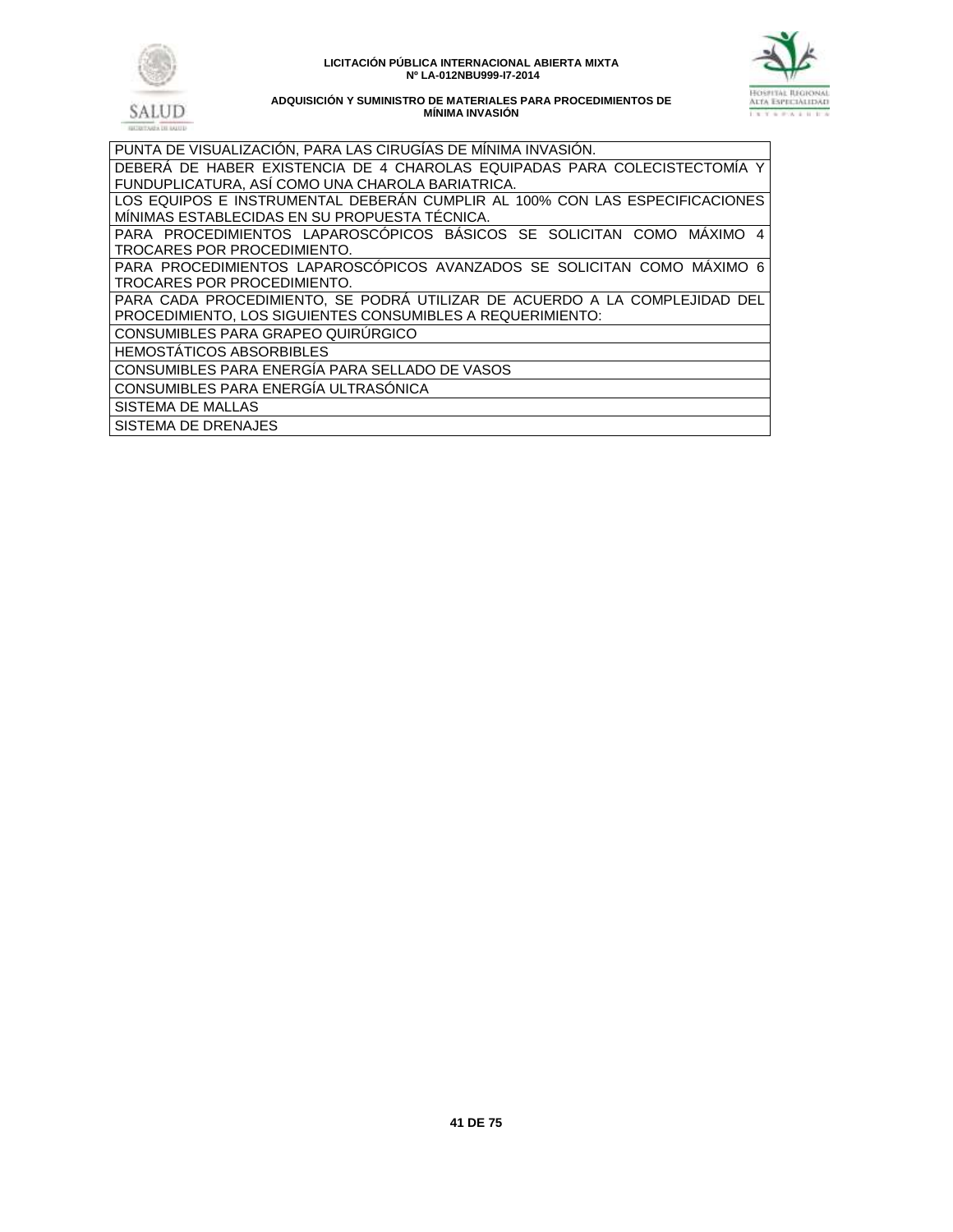



**ADQUISICIÓN Y SUMINISTRO DE MATERIALES PARA PROCEDIMIENTOS DE MÍNIMA INVASIÓN**

# **ANEXO No. 2**

# **MODELO DE PEDIDO**

| HOSPITAL REGIONAL DE ALTA<br>ESPECIALIDAD DE INTAPALUCA<br>SALUD<br>DIRECCIÓN DE ADMINISTRACIÓN Y<br>FINANZAS<br>SUBDIRECCIÓN DE RECURSOS                                                                                                                                |                                  |                                                               | NOMBRE DEL PROVEEDOR:<br>DOMICILIO DEL PROVEEDOR:                                                                                                                                                                                                                                                                                     |                                  |                               | FUNDAMENTO LEGAL DE ADJUDICACIÓN:<br>ARTÍCULOS <b>ARTÍCULOS</b> |               |  |
|--------------------------------------------------------------------------------------------------------------------------------------------------------------------------------------------------------------------------------------------------------------------------|----------------------------------|---------------------------------------------------------------|---------------------------------------------------------------------------------------------------------------------------------------------------------------------------------------------------------------------------------------------------------------------------------------------------------------------------------------|----------------------------------|-------------------------------|-----------------------------------------------------------------|---------------|--|
| <b>RODGERIGHT</b><br>$ 3  - 3 $<br>GENERALES                                                                                                                                                                                                                             | MATERIALES Y SERVICIOS<br>PEDIDO |                                                               | REGISTRO FEDERAL DE CONTRIBUYENTES:                                                                                                                                                                                                                                                                                                   | <b>TELÉFONO:</b>                 |                               | MODALIDAD DE LA ADJUDICACIÓN:                                   |               |  |
| LUGAR DE ENTREGA DE LOS BIENES:<br>FECHA DE FIRMA:<br>HOJA:<br>1 DE 1<br>ALMACEN GENERAL DEL HOSPITAL REGIONAL DE ALTA ESPECIALIDAD DE IXTAPALUCA<br>CARRETERA FEDERAL MÉXICO PUEBLA KM 34.5, ZOQUIAPAN, IXTAPALUCA, ESTADO DE MÉXICO, C.P. 56530                        |                                  |                                                               |                                                                                                                                                                                                                                                                                                                                       | PORCENTAJE DE PENA CONVENCIONAL: |                               |                                                                 |               |  |
| NÚMERO DE PEDIDO:                                                                                                                                                                                                                                                        |                                  | VIGENCIA DEL PEDIDO:                                          |                                                                                                                                                                                                                                                                                                                                       |                                  |                               | MONTO DE LA PÓLIZA DE GARANTIA DE<br><b>CUMPLIMIENTOL:</b>      |               |  |
| <b>SUIFICIENCIA</b><br>PRESUPUESTARIA:                                                                                                                                                                                                                                   | REQUISICIÓN:                     | FUNDAMENTO LEGAL Y PLAZO PARA EFECTUAR EL PAGO:               | EN TÉRMINOS DEL ARTÍCULO 51 DE LA LEY DE ADQUISICIONES, ARRENDAMIENTOS Y SERVICIOS DEL SECTOR                                                                                                                                                                                                                                         |                                  |                               | PORCENTAJE DE DEDUCTIVAS:                                       |               |  |
| PÚBLICO, LOS PAGOS QUE SE GENEREN SE REALIZARÁN DENTRO DE LOS 20 (VEINTE) DÍAS NATURALES CONTADOS<br>PARTIDA PRESUPUESTARIA:<br>A PARTIR DE LA ENTREGA DE LAS FACTURAS RESPECTIVAS. UNA VEZ ENTREGADOS LOS BIENES A ENTERA<br>SATISFACCIÓN DEL ADMINISTRADOR DEL PEDIDO. |                                  |                                                               |                                                                                                                                                                                                                                                                                                                                       |                                  | <b>ANTICIPO:</b><br>NO APLICA |                                                                 |               |  |
|                                                                                                                                                                                                                                                                          |                                  |                                                               |                                                                                                                                                                                                                                                                                                                                       |                                  |                               |                                                                 |               |  |
|                                                                                                                                                                                                                                                                          |                                  | <b>DESCRIPCIÓN DE LOS BIENES</b>                              |                                                                                                                                                                                                                                                                                                                                       |                                  |                               |                                                                 |               |  |
|                                                                                                                                                                                                                                                                          |                                  |                                                               | LA ADQUISICIÓN DE CON LAS CARACTERÍSTICAS, ESPECIFICACIONES Y PRECIOS                                                                                                                                                                                                                                                                 |                                  |                               |                                                                 | <b>MONTO</b>  |  |
| CUAL FORMA PARTE INTEGRANTE DEL MISMO.                                                                                                                                                                                                                                   |                                  |                                                               | UNITARIOS DE LOS BIENES. QUE SE ENCUENTRAN DESCRITOS EN EL ANEXO ÚNICO DEL PRESENTE PEDIDO. EL                                                                                                                                                                                                                                        |                                  |                               | мінімо                                                          | <b>MÁXIMO</b> |  |
|                                                                                                                                                                                                                                                                          |                                  |                                                               |                                                                                                                                                                                                                                                                                                                                       |                                  |                               |                                                                 |               |  |
|                                                                                                                                                                                                                                                                          |                                  |                                                               | ESPECIALIDAD DE IXTAPALUCA. SERA EL SERVIDOR PÚBLICO ENCARGADO DE REALIZAR LA ADMINISTRACIÓN Y                                                                                                                                                                                                                                        |                                  | I.V.A.                        |                                                                 |               |  |
|                                                                                                                                                                                                                                                                          |                                  |                                                               | VERIFICACIÓN DEL PRESENTE PEDIDO. LO ANTERIOR, SIN PERJUICIO DE QUE DURANTE LA VIGENCIA DE ESTE<br>INSTRUMENTO, LA TITULAR DEL ÁREA REQUIRENTE REALICE NUEVAS DESIGNACIONES PARA TALES EFECTOS, LAS                                                                                                                                   |                                  | TOTAL                         |                                                                 |               |  |
|                                                                                                                                                                                                                                                                          |                                  | CUALES SERÁN DEBIDA Y OPORTUNAMENTE NOTIFICADAS AL PROVEEDOR. |                                                                                                                                                                                                                                                                                                                                       |                                  |                               |                                                                 |               |  |
|                                                                                                                                                                                                                                                                          |                                  |                                                               |                                                                                                                                                                                                                                                                                                                                       |                                  |                               |                                                                 |               |  |
|                                                                                                                                                                                                                                                                          |                                  |                                                               | LEIDO POR LAS PARTES Y ENTERADAS DE SU CONTENIDO Y ALCANCE LEGAL. SE FIRMA EL PRESENTE PEDIDO Y SU ANEXO ÚNICO POR QUINTUPLICADO POR LOS QUE EN ÉL INTERVINIERON, COMO<br>CONSTANCIA DE SU ACEPTACIÓN, CON DOMICILIO UBICADO EN CARRETERA FEDERAL MÉXICO-PUEBLA KM, 34.5, ZOQUAPAN, IXTAPALUCA, CÓDIGO POSTAL 56530 ESTADO DE MÉXICO. |                                  |                               |                                                                 |               |  |
|                                                                                                                                                                                                                                                                          |                                  |                                                               |                                                                                                                                                                                                                                                                                                                                       |                                  |                               |                                                                 |               |  |
| POR EL ÁREA REQUIRENTE Y<br>POR EL ÁREA QUE REALIZA EL<br>POR EL PROVEEDOR<br>POR EL ÁREA QUE AUTORIZA EL<br>POR EL HOSPITAL REGIONAL DE<br>ADMINISTRADOR DEL CONTRATO<br>PROCEDIMENTO<br>ALTA ESPECIALIDAD DE<br>PROCEDIMENTO<br>DCTAPALUCA                             |                                  |                                                               |                                                                                                                                                                                                                                                                                                                                       |                                  |                               |                                                                 |               |  |
|                                                                                                                                                                                                                                                                          |                                  |                                                               |                                                                                                                                                                                                                                                                                                                                       |                                  |                               |                                                                 |               |  |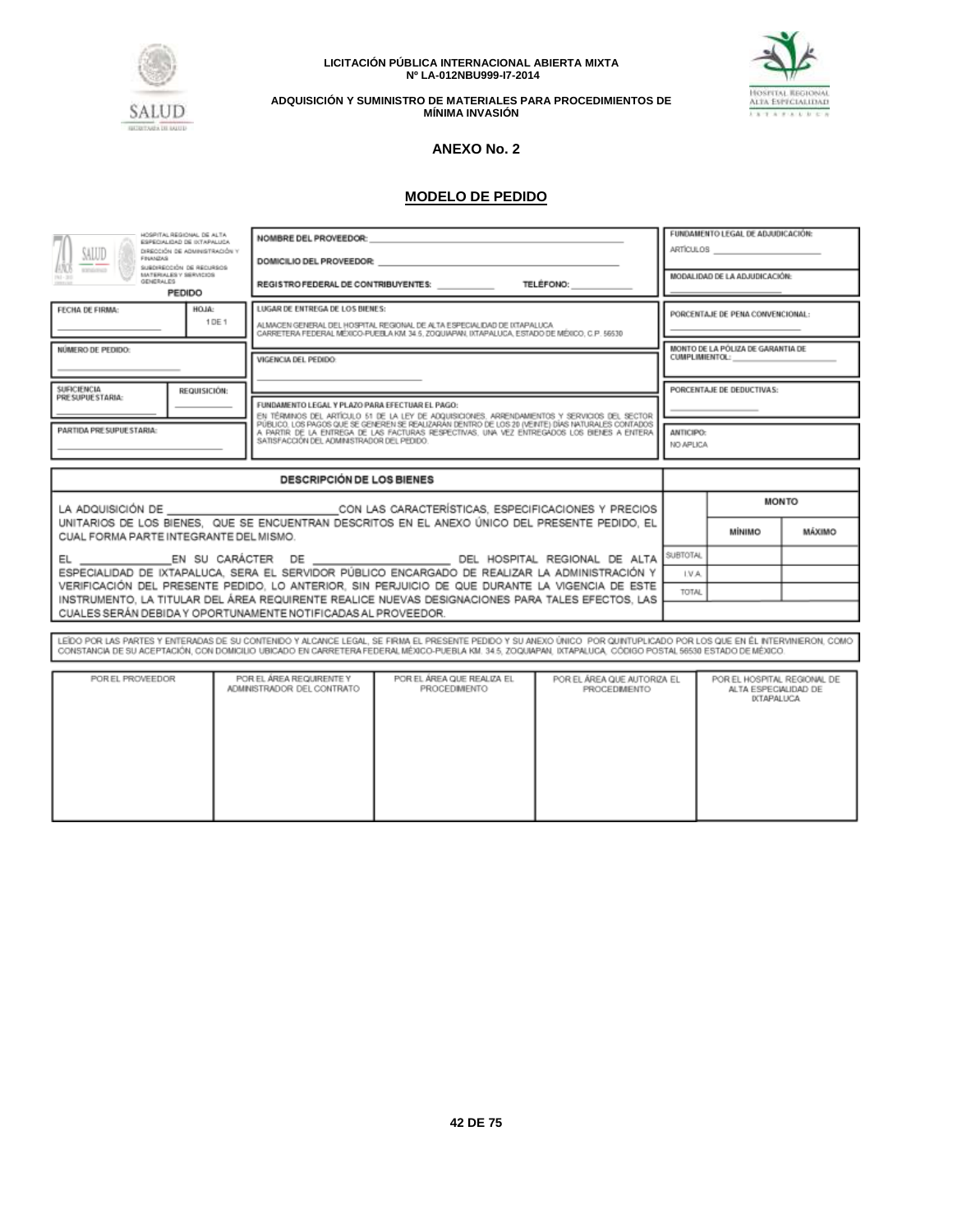



#### **ADQUISICIÓN Y SUMINISTRO DE MATERIALES PARA PROCEDIMIENTOS DE MÍNIMA INVASIÓN**

## **REVERSO DEL PEDIDO**

|                                                                                                                                                                                                                                                                                                                                                                                                                                                                     | PEDIT AND ANNOUNDED EN A STANDON AN ANNER THAT HAS ENDED TO A STAND TO A STAND ON THE STAND ON THE STAND ON THE STAND ON THE STAND ON THE STAND ON THE STAND ON THE STAND ON THE STAND ON THE STAND ON THE STAND ON THE STAND                                                                                                                                                                                                                                                                                                                              |                                                                                                                                                                                                                                                                                                                                                                                                                                                             |
|---------------------------------------------------------------------------------------------------------------------------------------------------------------------------------------------------------------------------------------------------------------------------------------------------------------------------------------------------------------------------------------------------------------------------------------------------------------------|------------------------------------------------------------------------------------------------------------------------------------------------------------------------------------------------------------------------------------------------------------------------------------------------------------------------------------------------------------------------------------------------------------------------------------------------------------------------------------------------------------------------------------------------------------|-------------------------------------------------------------------------------------------------------------------------------------------------------------------------------------------------------------------------------------------------------------------------------------------------------------------------------------------------------------------------------------------------------------------------------------------------------------|
| CONJUNTAMENTE Y EN LO SUCESIVO SE LES DENOMINARA "LAS PARTES", MISMAS QUE MANIFIESTAN FORMALIZAR EL<br>PRESENTE PEDIDO AL TENOR DE LAS SIGUIENTES:                                                                                                                                                                                                                                                                                                                  | ACTO POR LOS SERVIDORES PÚBLICOS CON LOS CARGOS Y CARACTERES SEÑALADOS EN EL ANVERSO, Y POR LA OTRA LA CUARTA- VIGENCIA - "LAS PARTES" acuerdan que la vigencia del presente pedido será la indicada en el "ANEXO ÚNICO" Por l<br>PERONADO MARIORO EN ORIGINAL TROED TO THE SENDARIAL INTERNATION TO THE SENDARIAL CONTROLL INTO THE SENDARIAL CONTROLLY AND SUPPOSE IN THE SENDARIAL TRANSPORTED TO THE SENDARIAL CONTROLLY AND INTO THE SENDARIAL CONTROLLY AN<br>precisamente hasta en tanto éste, dé cabal cumplimiento a las obligaciones a su cargo. | temporal del presente instrumento, podrá suspender la entrega de "LOS BIENES", en cuyo caso, únicamente se pagarán aquellos que hubiesen                                                                                                                                                                                                                                                                                                                    |
| <b>DECLARACIONES</b>                                                                                                                                                                                                                                                                                                                                                                                                                                                | QUINTA - OBLIGACIONES DEL "PROVEEDOR":<br>1. Garantizar y hacerse responsable de que "LOS BIENES" objeto del presente pedido serán entregados de forma profesional, igual que los                                                                                                                                                                                                                                                                                                                                                                          | La suspensión del presente pedido se sustentará mediante dictamen emitido por el Titular del "ÁREA REQUIRENTE", en el que se precise las<br>razones o las causas justificadas que dan origen a la misma                                                                                                                                                                                                                                                     |
| L- El "HRAEI" declara a través de sus representantes, que:<br>channel are a conservation of the state of the state of the state of the state of the state of the state of the state of the state of the state of the state of the state of the state of the state of the state of the state                                                                                                                                                                         | estándares operacionales, reconocidos y aplicables a tales bienes y con la calidad, el personal, supervisión, periodicidad, características,<br>prante de este instrumento, teniéndose<br>isfacción del "ADMINISTRADOR DEL PEDIDO", en el lugar, período y horario                                                                                                                                                                                                                                                                                         | A petición del Titular del "ÁREA REQUIRENTE" se podrá suspender temporalmente el pedido en todo o en parte, en cualquier momento, sin qui<br>ello signifique su terminación defir                                                                                                                                                                                                                                                                           |
| Entidades Paraestatales y 1º, del Decreto de creación de Hospital Regional de Alta Especialidad de Istapaluca, publicado en el diario oficial el 8 de                                                                                                                                                                                                                                                                                                               | var y cumplir en todo momento las Normas Oficiales, tanto nacionales como internacionales que resulten aplicables para la adquisición de                                                                                                                                                                                                                                                                                                                                                                                                                   | El Titular del "ÁREA REQUIRENTE" y el "PROVEEDOR" pactarán el plazo de suspersión, a cuyo término, el presente pedido podrá continual<br>produciendo todos sus efectos legales, una vez que hayan desaparecido las causas que mot                                                                                                                                                                                                                           |
| L2 El Director General que firma el presente pedido tiene facultades en términos de lo dispuesto por l cs artículos 16, fracción IV del Estatuto<br>Orgánico del Hospital Regional de Alta Especialidad de Ixtapaluca, en los pro                                                                                                                                                                                                                                   | "LOS BIENES" así como contar con las licencias, autorizaciones vio permisos que en su caso sean necesarias, de conformidad con el artículo 31 terminación anticipada del instrumento legal.<br>del Reglamento de la Ley de Adquisiciones. Arrendamientos y Servicios del Sector Público.                                                                                                                                                                                                                                                                   | NOVENA.» PRÓRROGAS.» Únicamente se otorgarán prómogas por causas imputables a el "HRAEI" y en casos fortuitos o de fuerza mayor                                                                                                                                                                                                                                                                                                                             |
| bienes muebles y la prestación de servicios de cualquier naturaleza, con excepción de los servicios relacionados con la obraública.<br>1.3 Para atender y cubrir sus necesidades, el "ÁREA REQUIRENTE" solicita la adquisición de "LOS BIENES" con las características,<br>especificaciones y términos, contenidos en el presente instrumento legal y el'ANEXO ÚNICO" que forma parte del mismi                                                                     | 3. Responder de la totalidad de los daños vio periubios causados a los bienes o trabaladores del "HRAE" o a los bienes y personal de terceros. debidamente acreditados por el Tiular del "AREA REQUIRENTE". El Tiular del "ARE<br>Contraction of the manner of the property of the complete the contract of the contracts out newer to a los use of posterial of technology of the contract of the contract of the contract of the contract of the contract of t                                                                                           | la prómoga a que se refiere la presente Cláusula el plazo concedido al "PROVEEDOR" para dar cumplimiento a las obligaciones establecidas en el presente pedido y solicitará a la Dirección de Administración y Finanzas la ela                                                                                                                                                                                                                              |
| L4 La presente contratación se adjudicó al "PROVEEDOR en atención a la solicitud formulada por el Titular del "ÁREA REQUIRENTE" mediante<br>el procedimiento señalado al anverso, con las partidas y/o conceptos precisados en el anverso, por ser él, quien a criterio del "A<br>REQUIRENTE" ofrece las mejores condicio nes del mercado en cuanto al precio y calidad a fav<br>minados Justificación y estudio referencial, suscritos por dicho servidor público. | 4. Acuri insponsibled to its concerned internal instruction in the effect in the internal particular internal parties, many dictable in the independent of the effect of the effect of the effect in the effect of the effect<br>"AREA detectos de propiedad industrial patentes, marças o detechos de autor cometidos por el "PROVEEDOR". En caso de que el "PROVEEDOR"<br>viole algún derecho de los antes especificados, se obliga a indemnizar y sacar en paz y a salvo al "HRAEI" de cualquier controversia o de<br>que suria al respecto.            | responsabilidad del Titular del "ARFA RFOURFNTF" justificar la existencia del caso fortulto o fuerza mayor al caso concreto, o en su caso<br>to que realice el "PROVEEDOR" en relación a la existencia de circurstancias de caso fortulto o fuerza m<br>nte el señala                                                                                                                                                                                       |
| referido "ANEXO ÚNICO" se encuentra firmado por "LAS PARTES".                                                                                                                                                                                                                                                                                                                                                                                                       | us promine a management of the community and the Community of the community of the community of the community of the community of the community of the community of the community of the community of the community of the com<br>del uniforme que en su caso. les proporcione, el cual será suministrado por él, sin costo alguno para el "HRAEI".                                                                                                                                                                                                        | DECIMA PRIMERA - TERMINACIÓN ANTICIPADA DEL PEDIDO - EL "HRAEI" a través de la Dirección de Administración y Einanzas y a petició<br>bien cuando, por causas justificadas se extinga la necesidad de requerir "LOS BIENES" originalmente adjudicados y se demuestre por conducto<br>del Titular del "ÁREA REQUIRENTE", que de continuar con el cumplimiento de las obl                                                                                      |
| L6 El "ÁREA REQUIRENTE" cuenta con los recursos suficientes para cubrir las obligaciones derivadas del presente pedido en términos del                                                                                                                                                                                                                                                                                                                              | 6. Cumplir con la totalidad de las obligaciones que se establecen en el presente pedido y su "ANEXO ÚNICO"<br>stable and Market Amdemates york: and Service and Service of the Service of the Service of the Service of the Service of the Service of the Service of the Service of the Service of the Service of the Service of the Service                                                                                                                                                                                                               | Estado                                                                                                                                                                                                                                                                                                                                                                                                                                                      |
| que se determina la procedencia de aplicar la referida al anyerso.                                                                                                                                                                                                                                                                                                                                                                                                  | "HRAE!", deberá portar invariablemente a la vista, identificación expedida por el "PROVEEDOR" y cumplir con los requisitos de acceso y entrega de los bienes por causas de fuerza mayor, debidamente acreditadas por más de un<br>anencia en las instalaciones, establecidos por el "HRAEI".                                                                                                                                                                                                                                                               |                                                                                                                                                                                                                                                                                                                                                                                                                                                             |
| L7 Su clave de Registro Federal de Contribuyentes es: HRA120609DQ4 y su domicilio para efectos fiscales es el ubicado en Carretera Federa<br>México-Puebla Km. 34.5. Zogujapan, Ixtapaluca.código postal 56530. Estado de México.                                                                                                                                                                                                                                   | 8. Cubrir los impuestos y derechos que se generen con motivo de la adquisición de "LOS BIENES" obieto del presente pedido.                                                                                                                                                                                                                                                                                                                                                                                                                                 | De igual forma, procederá la terminación anticipada de este instrumento cuando se determine la nuildad parcial o total de los actos que dieror<br>origen al presente pedido, con motivo de la resolución de una inconformidad o intervención de oficio emitida por la Secretaría de la Función Pública                                                                                                                                                      |
| señala como su domicilio el precisado en la declaración anterior.                                                                                                                                                                                                                                                                                                                                                                                                   | LB Para todos los efectos legales del presente pedido, así como para todas las notificaciones que "LAS PARTES" deban efectuarse al respecto, 9. Otorgar fianza por el porcentaje señalado en el "ANEXO ÚNICO" respecto del imp<br>Agregado, la cual deberá ser expedida por institución autorizada para ello a favor de la Tescrería de la Federación.                                                                                                                                                                                                     | La terminación anticipada del presente pedido se sustentará mediante dictamen emitido por el Titular del "ÁREA REQUIRENTE", que precise la<br>razones o las causas justificadas que dan origen a la misma. Lo anterior, de conformidad con lo establecido en los artículos 54 Bis de la Ley de<br>Adquisiciones, Arrendamientos y Servicios del Sector Público y 102 de su Reglamento. En dicho supuesto, el " <b>HRAE!"</b> procederá a pagar " <b>LOS</b> |
| II.- Declara el "PROVEEDOR", bajo protesta de decirverdad, a través de su "REPRESENTANTE LEGAL", que<br>II.1 Es una sociedad legalmente constituida conforme a las leves mexicanas, lo cual acredita con el testimonio de la escritura púlica cuyos datos se                                                                                                                                                                                                        | 10. Garantizar la entrega de "LOS BIENES" obieto del presente pedido contra fallas vío vicios ocultos, considerando la naturaleza de "LOS<br>BIENES", durante la vigencia del presente pedido.                                                                                                                                                                                                                                                                                                                                                             | BIENES" efectivamente recibidos hasta la fecha de dicha terminación, de conformidad con la validación de "LOS BIENES" recibidos a entera<br>satisfacción que para tal efecto emita el "ADMINISTRADOR DEL PEDIDO".                                                                                                                                                                                                                                           |
| describen al rubro y de conformidad con su objeto sodal, puede vender "LOS BIENES" materia del presente pedido. Apéndice 1                                                                                                                                                                                                                                                                                                                                          |                                                                                                                                                                                                                                                                                                                                                                                                                                                                                                                                                            | 11. Entregar a favor de el "HRAEI" en los términos y fecha señalada en el "ANEXO ÚNICO", una póliza de seguro de responsabilidad civil general DÉCIMA SEGUNDA - CANCELACIÓN DE PARTIDAS Y SU SANCIÓN - Para el caso de que "LO                                                                                                                                                                                                                              |
|                                                                                                                                                                                                                                                                                                                                                                                                                                                                     |                                                                                                                                                                                                                                                                                                                                                                                                                                                                                                                                                            | erritorio nacional, antes de la firma del pedido, se tendrá como beneficiario a el "HRAEI" en los términos del párrafo antenior. Para tales efectos el convencional máxima por atraso que correspondería en el caso de que "LO                                                                                                                                                                                                                              |
| II.3 Su clave de Registro Federal de Contribuyentes es el señalado en el anverso<br>IL4 Cuenta con la experiencia, capacidad técnica, humana, material y financiera propia y suficiente, así como con una adecuada organización                                                                                                                                                                                                                                     | "PROVEEDOR" deberá entregar el endoso correspondiente o la designación expresa del "HRAEI" como beneficiario preferente<br>12. Mantener la estricta confidencialidad de la información y/o documentación relacionada con el presente pedido, bajo la pena de incurrir en                                                                                                                                                                                                                                                                                   | siempre y cuando la suma total del monto de las cancelaciones no rebase el 10% (diez por ciento) del importe total del pedido<br>En el supuesto de que sea rescindido el presente pedido, no procederá la contabilización de la sanción por cancelación a que hace referencia esta                                                                                                                                                                          |
| administrativa, personal calificado, equipo e instalaciones apropiadas para cumplir con las obligaciones derivadas<br>"ANEXO ÚNICO", de tal forma que no será considerado el "HRAEI" como sustituto del personal del"PROVEEDOR".<br>con las obligaciones derivadas del presente pedido y su                                                                                                                                                                         | responsabilidad penal, givil o de otra indole, y por lo tanto, no podrá ser divulgada, transmitida, ni utilizada en beneficio propio o de tercero                                                                                                                                                                                                                                                                                                                                                                                                          | cláusula, toda vez que se deberá hacer efectiva la garantía de cumplimiento                                                                                                                                                                                                                                                                                                                                                                                 |
| el Servicio de Administración Tributaria respecto del cumplimiento de sus obligaciones fiscales conforme lo dispone la Regla<br>1.2.1.16 de la<br>solución Miscelánea Fiscal para 2012, publicada en el Diario Oficial de la Fedación el 28 de diciembre de 2011.                                                                                                                                                                                                   | este pedido, el "PROVEEDOR" la devolverá al "HRAEI" o la destruirá si así se le solicitara por escrito<br>14. Notificar inmediatamente a el "HRAEI" en caso de descubrir el uso, revelación o divulgación no autorizados de la información confidencial y                                                                                                                                                                                                                                                                                                  | "PROVEEDOR", por causas imputables al mismo, y éste estará obligado a pagar por concepto de pena convencional, el porcentaje señalado en e<br>aplicado al valor de "LOS BIÉNES", sobre su importe facturado por cada día natural de atraso en la entrega de "LOS<br>'ANEXO ÚNICO".<br>BIENES". El "PROVEEDOR" pagará el importe correspondiente a dicha pena convencional mediante el formato autorizado para tal efecto por el                             |
| IL6 Formaliza este documento con la seguidad de que pipouno de los socios o directivos que la integran pi su "REPRESENTANTE I FGAI "se connerata en forma razonable para que aquélla retone la prosesión e impediziusos no aut<br>encuentran en alguno de los supuestos previstos en los artículos 50 y 60 antepenúlti mo párrafo de la Ley de Adquisiciones, Arrendamie<br>Servicios del Sector Público.                                                           |                                                                                                                                                                                                                                                                                                                                                                                                                                                                                                                                                            | Servicio de Administración Tributada<br>15. Realizar todas las erogaciones y gastos drectos e indrectos que para el cumplimiento del obieto del presente pedido realice el "PROVEEDOR". La suma de todas las penas convencionales aplicadas al "PROVEEDOR" no deberá e                                                                                                                                                                                      |
| II.7 Para todos los efectos legales del presente pedido, así como para todas las notificaciones que "LAS PARTES" deban efectuarse al respecto,<br>señala como su domicilio el precisado en el anverso. Cualquier cambio de domicilio deberá ser notificado por escrito ael "HRAEI", con el acuse de ser exigidos a el "HRAEI".                                                                                                                                      | per concepts de paga a supercond, adquisitio de equip yultimates de tradicional material concepts of the concept of the concept of the concept of the concept of the concept of the concept of the concept of the concept of t                                                                                                                                                                                                                                                                                                                             | presente pedido que determine el "AREA REQUIRENTE", respecto del monto pactado en la CLÁUSULA SEGUNDA. Lo anterior, sin periuicio del                                                                                                                                                                                                                                                                                                                       |
| recibo respectivo, con por lo menos 10 (diez) días naturales de anticipación a la fecha en que se quiera que surta efectos ese cambio. Sin este<br>aviso, todas las comunicaciones se entenderán válidamente hechas en el don                                                                                                                                                                                                                                       | 16. No tanderie m (cm) and a state of the could use of a presence con exercible risk of exchange on the control of the controller and controller and controller and controller and controller and controller and controller an                                                                                                                                                                                                                                                                                                                             | El pago de "LOS BIENES" objeto del presente pedido, quedará condicionado proporcionalmente, al pago que el "PROVEEDOR" deba efectual                                                                                                                                                                                                                                                                                                                        |
| III - "I AS PARTES" manifiestan que:<br>III.1 Se reconocen mutuamente la personalidad con que se ostentan:                                                                                                                                                                                                                                                                                                                                                          | 17. Affiarse al "Programa de Cadenas Productivas"                                                                                                                                                                                                                                                                                                                                                                                                                                                                                                          | "LAS PARTES" acuerdan que las garantías que se otorgan son independientes a la pena convencional que se estipula en esta dáusula<br>Atendiendo a lo dispuesto en el artículo 53 Bis de la Ley de Adquisiciones, Arrendamientos y Servicios del Sector Público, en el caso de                                                                                                                                                                                |
| III.2 Saben y conocen que la Secretaría de la Función Pública en el ejercicio de sus facultades, podrá realizar las visitas e inspecciones que estim                                                                                                                                                                                                                                                                                                                | SEXTA - ORI IGACIONES DE EL "HRAEI":<br>ordinantes a las dependencias que realicen adquisiciones, arendamientes v servicios, e igualmente podd solicitar a los servidores cabicos de 4. Pagar al "PROVEEDOR", en exhibiones vendoss, a los 20 iverind das naturales po                                                                                                                                                                                                                                                                                     | cumplimiento parcial o deficiente de cualquiera de las obligaciones contractuales a cargo del "PRÓVEEDOR", el "HRAEI" aplicará una deductiva<br>sobre el importe de "LOS BIENES" parcial o deficientemente entregados, la cual será calculada hasta la fecha en que mat<br>ente se cumpla li                                                                                                                                                                |
| control en la "HRAEI", con motivo de las auditorias, visitas o inspecciones que practiquen, podrán solicitar al "PROVEEDOR" información vio                                                                                                                                                                                                                                                                                                                         |                                                                                                                                                                                                                                                                                                                                                                                                                                                                                                                                                            | Sin que cada concepto de deducciones exceda a la parte proporcional de la garantía de cumplimiento que le corresponda del monto total del                                                                                                                                                                                                                                                                                                                   |
| ción relacionada con el presente pedido, por lo que este último deberá proporcionar la información que en su momento le sea requerida;<br>III.3 Los instrumentos derivados del procedimiento de contratación señalados en la Declaración I.4. la solicitud de cotización, la cotización                                                                                                                                                                             | 2. Vigilar y supervisar en todo momento el cumplimiento del objeto del presente Pedido, conforme a las condiciones establecidas en el mismo y su<br>"ANEXO UNICO"                                                                                                                                                                                                                                                                                                                                                                                          | pedido, sin considerar el Impuesto al Valor Agregado, y serán pagadas mediante descuento que se deberá aplicar en la factura que e<br>"PROVEEDOR" presente para su cobro, inmediatamente después de que el "ÁREA REQUIRENTE" teng<br>correspondiente o mediante su entero a favor de la Tescrería de la Federación por el "PROVEEDOR", sin periuicio del derecho de que el "HRAEI                                                                           |
| chipaciones en la nresente contratación                                                                                                                                                                                                                                                                                                                                                                                                                             | presentada por "EL PROVEEDOR", el presente pedido y su "ANEXO ÚNICO", son los instrumentos que vinculan y determinan los derechos y 3. Proporcionar por escrito al "PROVEEDOR" las instrucciones que estime convenientes relac<br>datos y especificaciones, así como a las modificaciones que en su caso ordene el "HRAEI"                                                                                                                                                                                                                                 | pueda optar entre exigir el cumplimiento del pedido o cancelar total o parcialmente las partidas o conceptos no entregados o bien, resci<br>El pago de "LOS BIENES" quedará condicionado proporcionalmente, al pago que el "PROVEEDOR" deba efectuar por concepto de deductivas                                                                                                                                                                             |
| nación de entrega del servicio de mensajería, fax o correo electrónico.                                                                                                                                                                                                                                                                                                                                                                                             | III.4 Todas las notificaciones que deban realizarse con motivo del presente pedido, deberán hacerse por escrito, mediante entrega directa con 4. A designar como Supervisor o Vigilante del cumplimiento de las obligaciones d<br>sue de recommentation of compositation sue of material state of the composite in the composite of the composite of the composite of the composite of the composite of the composite of the composite of the composite of the c                                                                                           | así como notificar por escrito a la Dirección de Administración y Finanzas del "HRAEI" quien a su vez informará el importe de la misma a la<br>Subdirección de Recursos Financieros.                                                                                                                                                                                                                                                                        |
| III.5 En caso de discrepancia entre la convocatoria a la licitación pública. Ja invitación a cuando menos tres pessonas o la solicitud de cotización y el<br>modelo del Pedido, prevalecerá lo establecido en la convocatoria, invitación o solicitud respectiva.                                                                                                                                                                                                   | 5. Exigir el cumplimiento o el reintegro de las cantidades pagadas en demasía<br>6. En caso de que la factura presentada para su pago contenga errores o deficiencias, el "HRAEI" dentro de los 3 (tres) dias hábiles siguientes al<br>de su recepción, indicará por escrito al "PROVEEDOR" las deficiencias que d                                                                                                                                                                                                                                         | DECIMA CUARTA - MODIFICACIONES AL PEDIDO - Las modificaciones que nor razones fundadas pudieran realizarse al nosente pedido<br>deberán invariablemente formalizarse por escrito, mediante la celebración del convenio modificatorio respectivo a través de la Dirección de<br>Administración y Finanzas de el "HRAEI", atendiendo según sea el caso, a lo previs                                                                                           |
| III.6 Se sujetan al tenor de las siguientes                                                                                                                                                                                                                                                                                                                                                                                                                         | citado escrito, y hasta que se presenten las correcciones, no se computarán para efectos del plazo para realizar el pago.                                                                                                                                                                                                                                                                                                                                                                                                                                  | Arrendamientos y Servicios del Sector Público y 91 de su Reglamento. Sin éste requisito no será válido.                                                                                                                                                                                                                                                                                                                                                     |
| CLÁUSULAS<br>PRIMERA - OBJETO.- El "PROVEEDOR" se obliga a entregar a el "HRAEI", "LOS BIENES" descritos en el anverso, en los términos                                                                                                                                                                                                                                                                                                                             | 7. Proceder a la liberación de la póliza de fianza de cumplimiento dentro de los 30 (treinta) dias naturales desqués de haber dado por recibido Cuando se convença el incremento de "LOS BIENES", el "PROVEEDOR" deberá entreg<br>"LOS BIENES", previa aceptación por parte del "HRAEI".                                                                                                                                                                                                                                                                   | cumplimiento del pedido, conforme a lo señalado en el artículo 91 del Reglamento de la Ley de Adquisiciones, Arrendamientos y Servicios del<br>Sector Público                                                                                                                                                                                                                                                                                               |
| condiciones establecidos en el presente pedido y en su "ANEXO ÚNICO".<br>SEGUNDA .- MONTO, FORMA Y LUGAR DE PAGO .- "LAS PARTES" acuerdan que el precio de "LOS BIENES" será la cantidad señalada en el                                                                                                                                                                                                                                                             | SEPTIMA - RESCISIÓN ADMINISTRATIVA DEL PEDIDO - El "PROVEEDOR" acepta en forma expresa que el "HRAEI", a petición del Titular del<br>"AREA REQUIRENTE", quien aportará los elementos necesarios para encauzar los procedimientos, pueda rescindir administrativamente el<br>presente Pedido, por cualquiera de las causas que a continuación se señalan:                                                                                                                                                                                                   | DÉCIMA QUINTA - TÍTULOS DE LAS CLÁUSULAS. Los títulos de las cláusulas del pedido se utilizan exclusivamente para conveniencia de<br>"LAS PARTES" y no tienen ninguna significación legal o contractual, sólo tienen por objeto f                                                                                                                                                                                                                           |
| awerso, la cual se pagará en monda nacional y será lija e haltenable durante su vigencia y hasta el total constructed de leta del Pedido, doho<br>pago de se gener con moleo de la empa de "LOS Black Service de la emparada de l                                                                                                                                                                                                                                   |                                                                                                                                                                                                                                                                                                                                                                                                                                                                                                                                                            | identificación y lectura, por lo tanto, no limitan ni afectan la interpretación para amplar, disminuir o afectar de alguna manera el alcance del<br>contenido del clausulado del presente pedido                                                                                                                                                                                                                                                            |
| proporcione por escrito a el "HRAEI".<br>TERCERA - ADMINISTRACIÓN Y VIGILANCIA DEL PEDIDO - El área encargada de administrar, supervisar y verificar el cumplimiento de este                                                                                                                                                                                                                                                                                        | 2. Por no entregar "LOS BIENES" conforme a las especificaciones: características: términos y calidad que se nequiere, en los lugares y fechas que DECIMA SEXTA - LEGISLACIÓN Y JURISDICCIÓN - "LAS PARTES" se obligan a suleta<br>comunicadas al "PROVEEDOR", o bien, estén establecidas en el presente instrumento o en su "ANEXO ÚNICO";                                                                                                                                                                                                                 | cada una de las dáusulas que lo integran y a su "ANEXO ÚNICO", así como a los lineamientos, procedimientos y requisitos que establece la Ley<br>de Adquisiciones, Arrendamientos y Servicios del Sector Público y su Reglamento;                                                                                                                                                                                                                            |
| pedido y de su "ANEXO ÚNICO", en términos del artículo 84, séptimo párrafo del Reglamento de la Ley de Adquisiciones. Arrendamientos y 3, Por contravención de los términos del pedido o de las disposiciones de la normativid                                                                                                                                                                                                                                      | Service de Satur Palace at one obtained and service of the development of the service and Conserved and the service of the service of the service of the service of the service of the service of the service of the service o                                                                                                                                                                                                                                                                                                                             | su Reglamento: el Decreto de Presupuesto de Egresos de la Federación para el Elercicio Fiscal correspondiente: la Ley Federal de Procedimiento<br>Administrativo; el Código Civil Federal; el Código Federal de Procedimientos Civiles y demás disposiciones legales aplicables                                                                                                                                                                             |
| periuicio de que durante la vigencia del mismo, el Titular del "ÁREA REQUIRENTE" realice nuevas designaciones, las cuales serán debida y pedido:<br>oportunamente notificadas al "PROVEEDOR"                                                                                                                                                                                                                                                                        | 5. Cuando la autoridad competente declare el concurso mercantil, o cualquier situación análoga o equivalente, que afecte el patrimonio de                                                                                                                                                                                                                                                                                                                                                                                                                  | Para la internetación y cumplimiento del presente pedido, así como para la resolución de cualquier controversia que pudiera surgir con motivo de<br>The minimal process of the contract of the process contract of the contract of the contract of the contract of the contract of the contract of the contract of the contract of the contract of the contract of the contract of                                                                          |
| FL"PROVEEDOR" acenta que el "ADMINISTRADOR DEL PEDIDO" implemente las acciones que estime pecesarias para la administración y<br>supervisión del mismo en los términos de su objeto y que en tanto éste no acepte por escrito "LOS BIENES", no se tendrán por recibidos<br>aceptados los mismos.                                                                                                                                                                    | "PROVEEDOR"<br>6. Por subcontratar o transferir la totalidad o parte de "LOS BIENES", derechos u obligaciones establecidos en este pedido, a excepción de los                                                                                                                                                                                                                                                                                                                                                                                              | Las firmas de "LAS PARTES" del presente pedido calzan al anyerso del mismo                                                                                                                                                                                                                                                                                                                                                                                  |
| Si de la verificación a que se refiere el primer párrafo de la presente Cláusula, o de la notificación que se hiciere al "PROVEEDOR" respecto a la derechos de cobro:                                                                                                                                                                                                                                                                                               |                                                                                                                                                                                                                                                                                                                                                                                                                                                                                                                                                            |                                                                                                                                                                                                                                                                                                                                                                                                                                                             |
|                                                                                                                                                                                                                                                                                                                                                                                                                                                                     |                                                                                                                                                                                                                                                                                                                                                                                                                                                                                                                                                            |                                                                                                                                                                                                                                                                                                                                                                                                                                                             |
| "ANEXO ÚNICO", cuya procedencia deberá determinarse por el Títular del "ÁREA REQUIRENTE" o el "ADMINISTRADOR DEL PEDIDO".                                                                                                                                                                                                                                                                                                                                           | erings & "LOS BIENES", se depredan gue dato no cumplen con las caracterizas a centralizas se enterdati que to misma no lueron.<br>entregador, para el decir, el "PROVEEDOR" tenda 5 (cinco) das hábles a fu de reconeixa conforma<br>de adjudicación correspondiente                                                                                                                                                                                                                                                                                       |                                                                                                                                                                                                                                                                                                                                                                                                                                                             |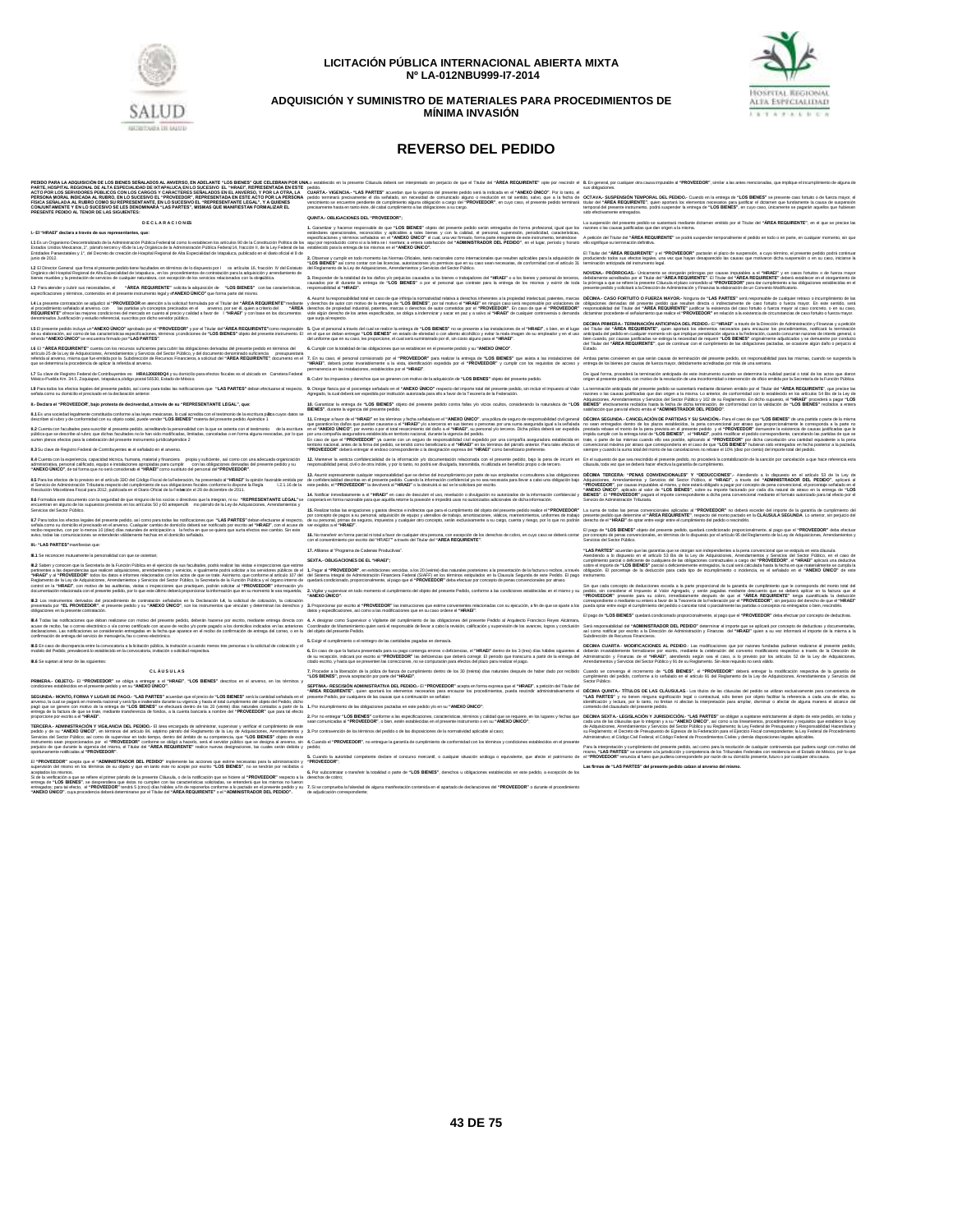



**ADQUISICIÓN Y SUMINISTRO DE MATERIALES PARA PROCEDIMIENTOS DE MÍNIMA INVASIÓN**

# **FORMATO No. 1**

# **PROPUESTA TÉCNICA**

(PAPEL MEMBRETADO DEL LICITANTE)

## **HOSPITAL REGIONAL DE ALTA ESPECIALIDAD DE IXTAPALUCA** PRESENTE

\_\_\_\_\_\_\_\_\_\_\_\_\_\_\_\_\_\_\_\_\_\_\_\_\_\_\_\_\_\_\_\_\_\_\_\_\_\_\_\_\_\_\_\_\_\_\_\_\_\_\_\_\_\_\_\_\_

LICITACIÓN PÚBLICA INTERNACIONAL ABIERTA MIXTA No. \_\_\_\_\_\_\_\_\_\_ PARA LA ADQUISICIÓN DE:

PROPOSICIÓN TÉCNICA PRESENTADA POR: (NOMBRE O RAZÓN SOCIAL DEL LICITANTE).

| <b>PARTIDA</b> | <b>CLAVE</b><br><b>HRAEI</b> | <b>UNIDAD DE</b><br><b>MEDIDA</b> | <b>DESCRIPCIÓN</b><br><b>COMPLETA DEL</b><br><b>BIEN</b><br><b>OFERTADO</b> | <b>CANTIDAD</b> | <b>NOMBRE</b><br><b>COMERCIAL Y/O</b><br><b>MARCA</b> | <b>PAÍS DE</b><br><b>ORIGEN DEL</b><br><b>BIEN</b> | <b>FABRICANTE</b> |
|----------------|------------------------------|-----------------------------------|-----------------------------------------------------------------------------|-----------------|-------------------------------------------------------|----------------------------------------------------|-------------------|
|                |                              |                                   |                                                                             |                 |                                                       |                                                    |                   |
| ⌒              |                              |                                   |                                                                             |                 |                                                       |                                                    |                   |
| ົ              |                              |                                   |                                                                             |                 |                                                       |                                                    |                   |

# **(DEBERÁ INCLUIR LOS DEMÁS REQUISITOS SOLICITADOS EN EL ANEXO 1 ANEXO TÉCNICO)**

MÉXICO, D.F. A \_\_\_\_ DE \_\_\_\_\_\_\_\_\_\_\_\_\_\_\_\_DE 20\_\_

DATOS DEL REPRESENTANTE

DENOMINACIÓN DEL LICITANTE \_\_\_\_\_\_\_\_\_\_\_\_\_\_\_\_\_\_\_\_\_\_\_\_\_\_\_\_\_\_

NOMBRE DEL REPRESENTANTE LEGAL\_\_\_\_\_\_\_\_\_\_\_\_\_\_\_\_\_\_\_\_\_\_\_\_\_\_\_\_\_\_\_

FIRMA DEL REPRESENTANTE LEGAL \_\_\_\_\_\_\_\_\_\_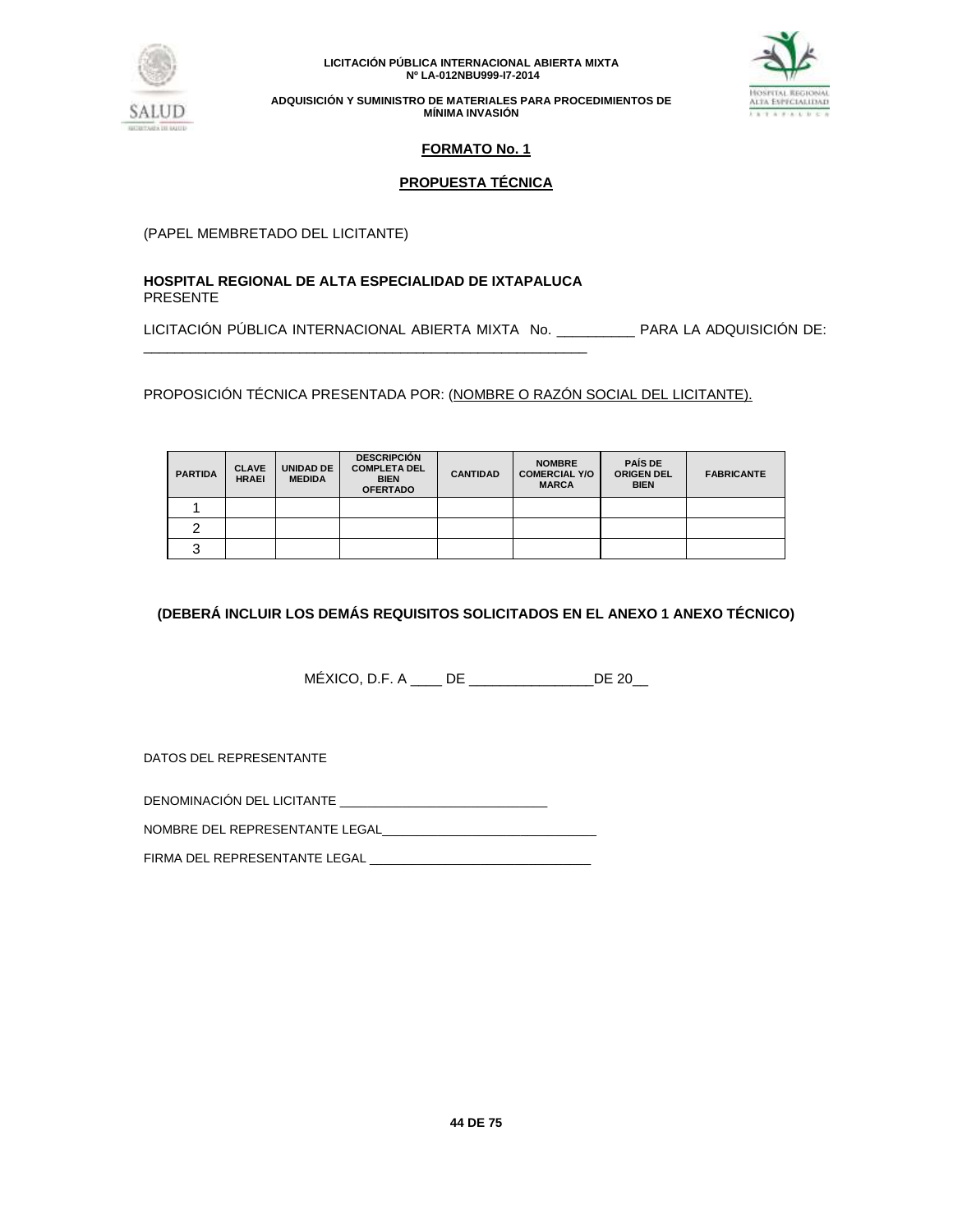



**ADQUISICIÓN Y SUMINISTRO DE MATERIALES PARA PROCEDIMIENTOS DE MÍNIMA INVASIÓN**

## **FORMATO No. 2 PROPUESTA ECONÓMICA**

(PAPEL MEMBRETADO DEL LICITANTE)

\_\_\_\_\_\_\_\_\_\_\_\_\_\_\_\_\_\_\_\_\_\_\_\_\_\_\_\_\_\_\_\_\_\_\_\_\_\_\_\_\_\_\_\_\_\_\_\_\_\_\_\_\_\_\_\_\_\_\_

|  |  | LICITACIÓN PUBLICA INTERNACIONAL ABIERTA MIXTA No. |  |  |  |  |  | PARA LA ADQUISICIÓN DE: |  |
|--|--|----------------------------------------------------|--|--|--|--|--|-------------------------|--|
|--|--|----------------------------------------------------|--|--|--|--|--|-------------------------|--|

PROPOSICIÓN ECONÓMICA PRESENTADA POR: NOMBRE O RAZÓN SOCIAL, DOMICILIO Y R.F.C. DEL LICITANTE.

| <b>PARTIDA</b> | <b>CLAVE</b><br><b>HRAEI</b> | <b>DESCRIPCIÓN COMPLETA DEL BIEN</b><br><b>OFERTADO</b> | <b>UNIDAD DE</b><br><b>MEDIDA</b> | <b>CANTIDAD</b> | <b>PRECIO</b><br><b>UNITARIO</b> | <b>MONTO TOTAL</b> |
|----------------|------------------------------|---------------------------------------------------------|-----------------------------------|-----------------|----------------------------------|--------------------|
|                |                              |                                                         |                                   |                 | $($ \$)                          | $($ \$)            |
| $\overline{2}$ |                              |                                                         |                                   |                 | $($ \$)                          | $($ \$)            |
| $\cdots$       |                              |                                                         |                                   |                 | $($ \$)                          | $($ \$)            |
| $\cdots$       |                              |                                                         |                                   |                 | $($ \$)                          | $($ \$)            |
|                |                              |                                                         |                                   |                 | <b>SUBTOTAL</b>                  | $($ \$)            |
|                |                              |                                                         |                                   |                 | <u>IVA</u>                       | $($ \$)            |
|                |                              |                                                         |                                   |                 | <b>TOTAL</b>                     | $($ \$)            |

**IMPORTE TOTAL CON NÚMERO Y LETRA (\_\_\_\_\_\_\_\_\_\_\_\_\_\_\_PESOS 00/100 M.N.)**

LOS PRECIOS SEÑALADOS EN ESTA PROPOSICIÓN ECONÓMICA SERÁN EN MONEDA NACIONAL, A DOS DECIMALES, FIJOS, Y ESTARÁN VIGENTES POR EL EJERCICIO FISCAL 2014, HASTA EL TOTAL CUMPLIMIENTO DEL PEDIDO QUE DERIVE DE ESTA LICITACIÓN PÚBLICA INTERNACIONAL ABIERTA MIXTA.

MÉXICO, D.F. A \_\_\_\_ DE \_\_\_\_\_DE 20\_\_

DATOS DEL REPRESENTANTE

DENOMINACIÓN DEL LICITANTE

NOMBRE DEL REPRESENTANTE LEGAL

FIRMA DEL REPRESENTANTE LEGAL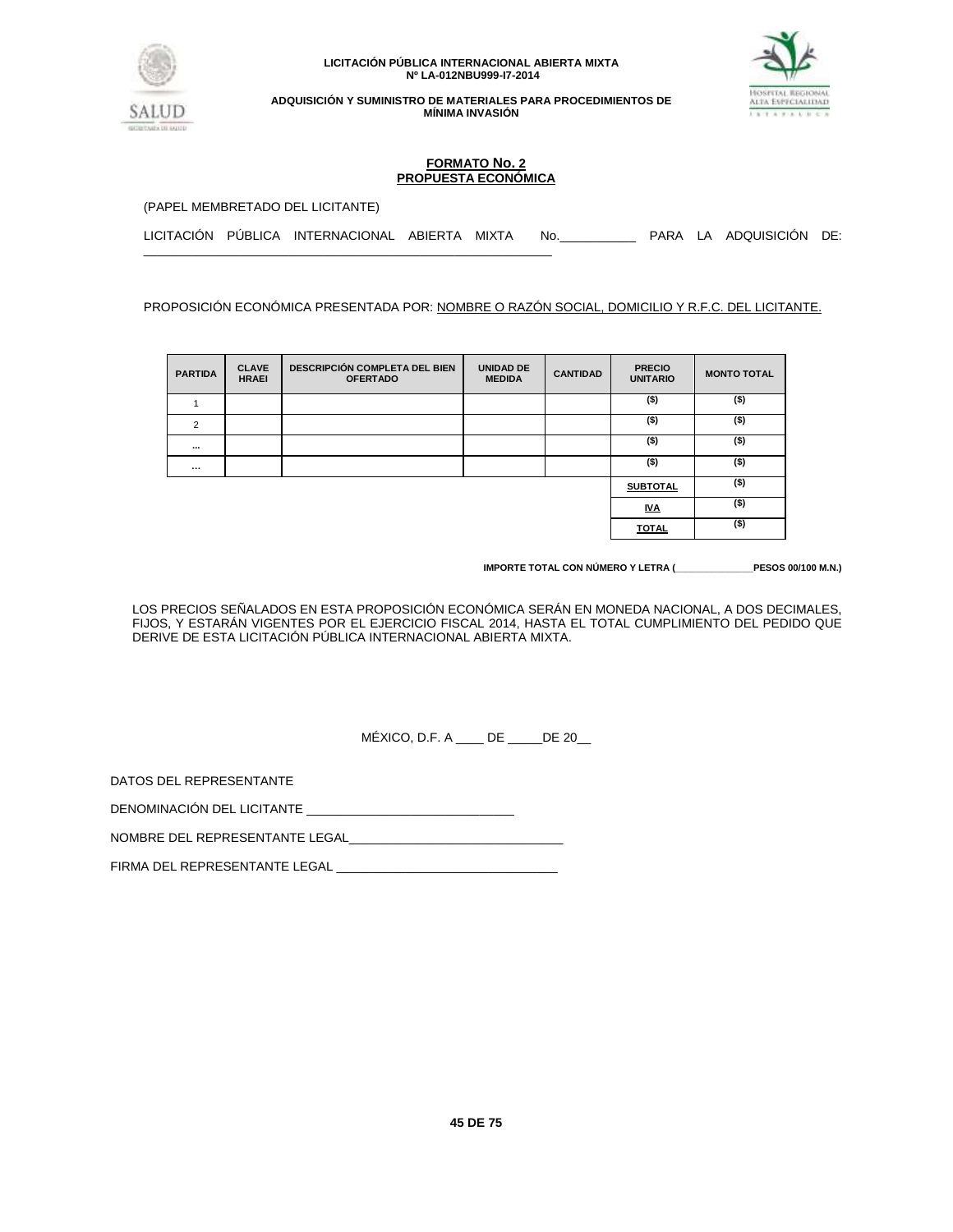

**ADQUISICIÓN Y SUMINISTRO DE MATERIALES PARA PROCEDIMIENTOS DE MÍNIMA INVASIÓN**



## **FORMATO Nº 3 CARTA PODER**

 $MÉXICO, D.F. A$  DE DE 20

# **HOSPITAL REGIONAL DE ALTA ESPECIALIDAD DE IXTAPALUCA**

(NOMBRE DE QUIEN OTORGA EL PODER) BAJO PROTESTA DE DECIR VERDAD, EN MI CARÁCTER DE REPRESENTANTE LEGAL DE LA EMPRESA DENOMINADA (NOMBRE DE LA PERSONA MORAL), SEGÚN CONSTA EN EL TESTIMONIO NOTARIAL DE FECHA (FECHA DEL TESTIMONIO NOTARIAL) OTORGADO ANTE LA FE DEL NOTARIO PÚBLICO NO. (NÚMERO DEL NOTARIO PÚBLICO), LIC. (NOMBRE DEL NOTARIO PÚBLICO) DE LA CIUDAD DE (CIUDAD EN QUE SE OTORGÓ EL TESTIMONIO REFERIDO) Y QUE SE ENCUENTRA REGISTRADO BAJO EL NUMERO (NÚMERO DE TESTIMONIO REFERIDO) DEL REGISTRO PÚBLICO DE LA PROPIEDAD Y DEL COMERCIO DE (LUGAR EN QUE SE EFECTÚO EL REGISTRO), POR ESTE CONDUCTO AUTORIZO A: (NOMBRE DE QUIEN RECIBE EL PODER) PARA QUE A NOMBRE DE MI REPRESENTADA SE ENCARGUE DE LAS SIGUIENTES GESTIONES:

ENTREGAR Y RECIBIR DOCUMENTACIÓN EN LA LICITACIÓN PÚBLICA INTERNACIONAL ABIERTA MIXTA Nº.\_\_\_\_\_\_\_\_\_\_\_\_\_\_\_\_\_, ASÍ COMO ASISTIR A TODOS SUS ACTOS.

\_\_\_\_\_\_\_\_\_\_\_\_\_\_\_\_\_\_\_\_\_\_\_\_\_\_\_\_\_\_\_\_\_\_\_\_\_ (NOMBRE, DOMICILIO Y FIRMA DE QUIEN OTORGA EL PODER

\_\_\_\_\_\_\_\_\_\_\_\_\_\_\_\_\_\_\_\_\_\_\_\_\_\_\_\_\_\_\_\_\_\_\_\_\_ (NOMBRE, DOMICILIO Y FIRMA DE QUIEN RECIBE)

**TESTIGOS**

\_\_\_\_\_\_\_\_\_\_\_\_\_\_\_\_\_\_\_\_\_\_\_\_\_\_\_\_\_\_\_\_\_\_\_\_\_\_\_ (NOMBRE, DOMICILIO Y FIRMA)

\_\_\_\_\_\_\_\_\_\_\_\_\_\_\_\_\_\_\_\_\_\_\_\_\_\_\_\_\_\_\_\_\_\_\_\_\_\_\_\_ (NOMBRE, DOMICILIO Y FIRMA)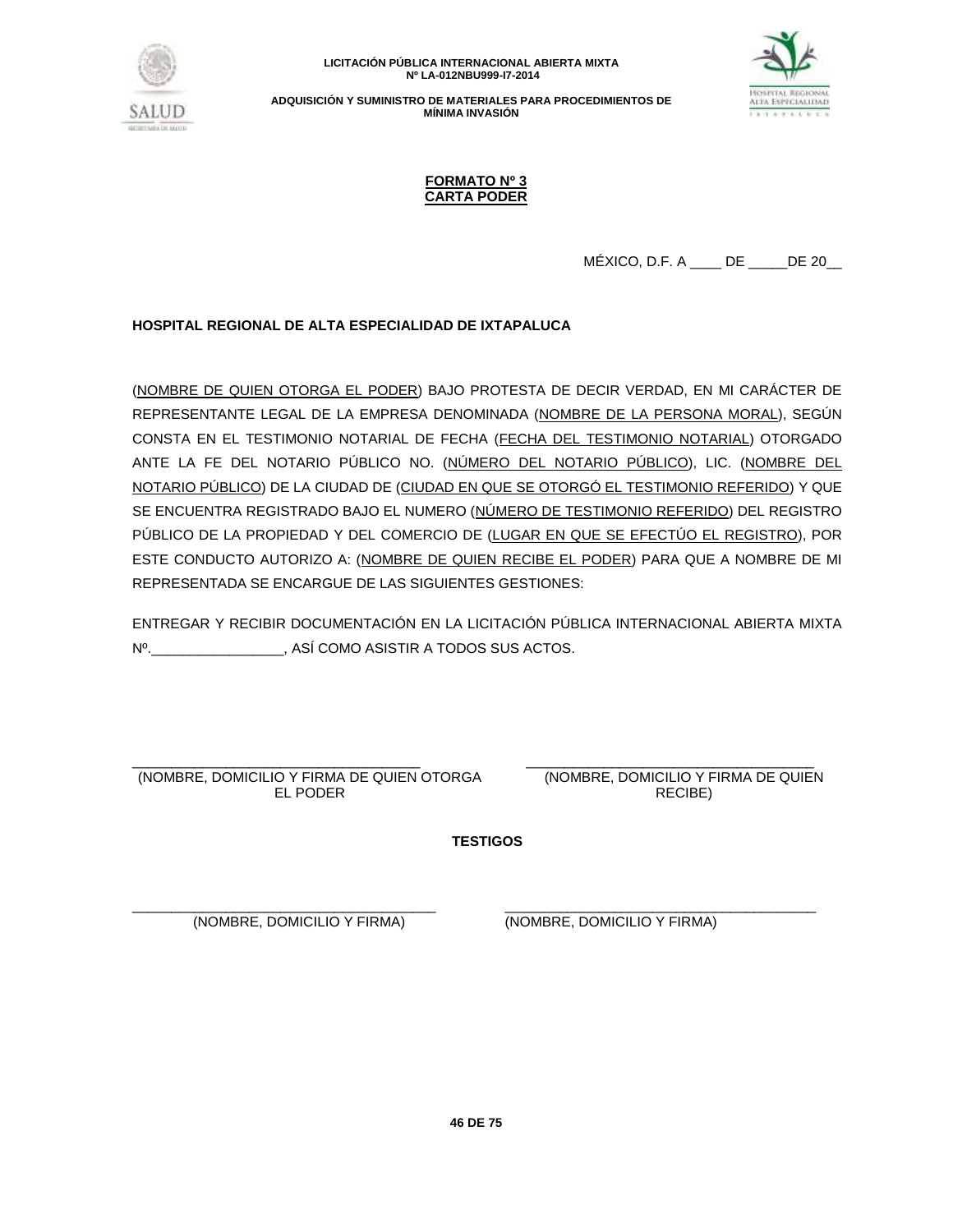



## **FORMATO Nº 4 ESCRITO RELATIVO AL ARTÍCULO 50 Y 60 DE LA LEY DE ADQUISICIONES, ARRENDAMIENTOS Y SERVICIOS DEL SECTOR PÚBLICO**

**F E C H A**

## **HOSPITAL REGIONAL DE ALTA ESPECIALIDAD DE IXTAPALUCA P R E S E N T E.**

EN RELACIÓN A LA LICITACIÓN PÚBLICA INTERNACIONAL ABIERTA MIXTA (NÚMERO DE LA LICITACIÓN) PARA LA ADQUISICIÓN DE (BIENES A ADQUIRIR), EL SUSCRITO (NOMBRE DEL REPRESENTANTE LEGAL DE LA EMPRESA LICITANTE), EN MI CALIDAD DE REPRESENTANTE LEGAL DE LA (NOMBRE DE LA EMPRESA), COMPAREZCO ANTE USTED, PARA DECLARAR BAJO PROTESTA DE DECIR VERDAD:

QUE NINGUNO DE LOS INTEGRANTES DE MI REPRESENTADA SE ENCUENTRA BAJO LOS SUPUESTOS QUE ESTABLECE EL ARTÍCULO **50** O DE NO HABER SIDO INHABILITADO POR ALGUNO DE LOS SUPUESTOS SEÑALADOS POR EL ARTÍCULO **60** DE LA LEY DE ADQUISICIONES, ARRENDAMIENTOS Y SERVICIOS DEL SECTOR PÚBLICO.

MI REPRESENTADA SE DA POR ENTERADA QUE EN CASO DE LA INFORMACIÓN AQUÍ PROPORCIONADA RESULTASE FALSA, SERÁ CAUSA DE SANCIONES CONFORME A LA LEY DE ADQUISICIONES, ARRENDAMIENTOS Y SERVICIOS DEL SECTOR PÚBLICO.

# **A T E N T A M E N T E (NOMBRE O RAZÓN SOCIAL DEL LICITANTE)**

#### **\_\_\_\_\_\_\_\_\_\_\_\_\_\_\_\_\_\_\_\_\_\_\_\_\_\_\_\_\_\_\_\_\_\_\_\_\_\_\_\_\_\_\_\_\_\_\_\_ (NOMBRE Y FIRMA DEL REPRESENTANTE LEGAL)**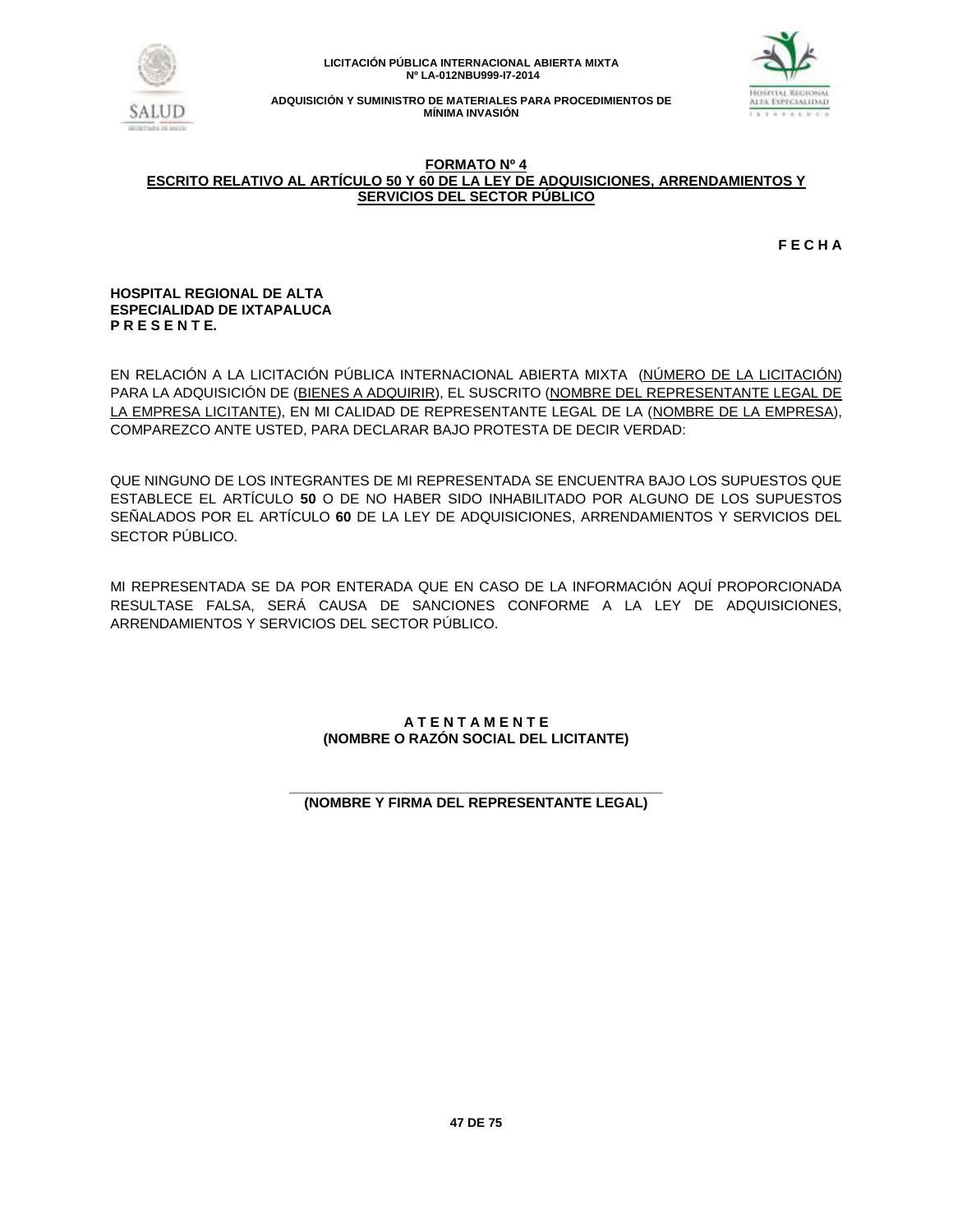



**ADQUISICIÓN Y SUMINISTRO DE MATERIALES PARA PROCEDIMIENTOS DE MÍNIMA INVASIÓN**

## **FORMATO Nº 5 PATENTES, MARCAS Y DERECHOS DE AUTOR**

**FECHA** 

**HOSPITAL REGIONAL DE ALTA ESPECIALIDAD DE IXTAPALUCA PRESENTE**.

C. \_\_\_\_\_\_\_\_\_\_\_\_\_\_\_\_\_\_\_\_\_\_\_\_\_\_\_\_\_\_\_\_\_\_\_\_\_\_\_\_\_\_\_, MANIFIESTO, QUE ASUMIRÉ LA RESPONSABILIDAD TOTAL EN CASO DE QUE AL PROPORCIONAR LOS BIENES **OBJETO DE LA PRESENTE LICITACIÓN**, **SE INFRINJAN PATENTES, MARCAS O DERECHOS DE AUTOR**, EXIMIENDO A LA CONVOCANTE DE CUALQUIER RESPONSABILIDAD. .

A T E N T A M E N T E

\_\_\_\_\_\_\_\_\_\_\_\_\_\_\_\_\_\_\_\_\_\_\_\_\_\_\_\_\_\_\_\_\_\_\_\_\_\_\_\_\_\_\_\_\_\_\_\_\_\_\_\_\_\_\_\_ (NOMBRE, CARGO Y FIRMA DEL REPRESENTANTE LEGAL)

(EN HOJA MEMBRETADA DE LA EMPRESA)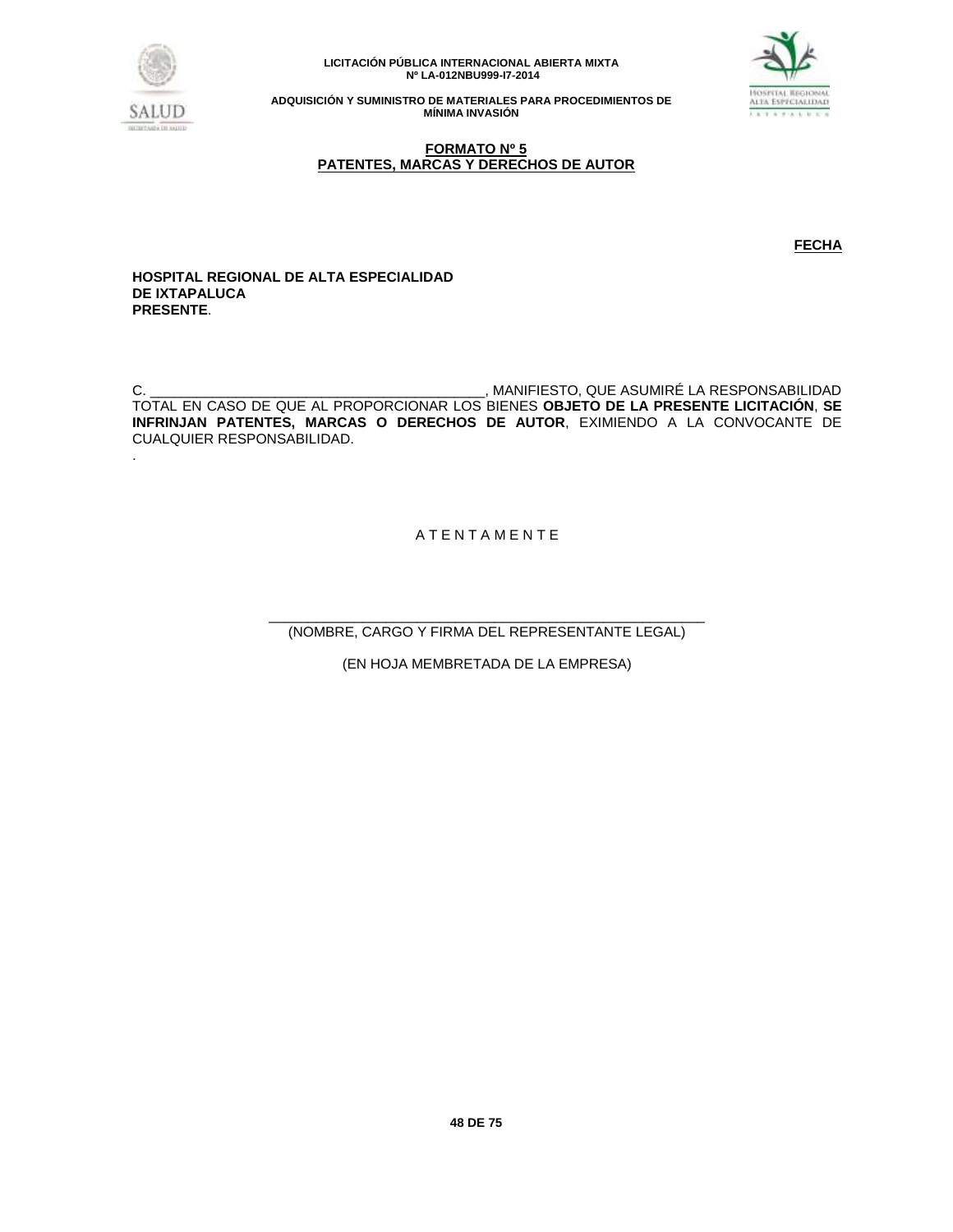



**ADQUISICIÓN Y SUMINISTRO DE MATERIALES PARA PROCEDIMIENTOS DE MÍNIMA INVASIÓN**

## **FORMATO Nº 6 DECLARACIÓN DE INTEGRIDAD**

\_\_\_\_\_\_\_\_\_\_DE \_\_\_\_\_\_\_\_\_\_ DE \_\_\_\_\_\_\_\_\_\_\_\_\_\_

### **HOSPITAL REGIONAL DE ALTA ESPECIALIDAD DE IXTAPALUCA PRESENTE**.

C.\_\_\_\_\_\_\_\_\_\_\_\_\_\_\_\_\_, REPRESENTANTE LEGAL DE LICITANTE \_\_\_\_\_\_\_\_\_\_\_\_\_\_\_\_\_\_\_\_\_\_\_\_\_\_\_, QUIÉN PARTICIPA EN EL PROCEDIMIENTO DE LICITACIÓN PÚBLICA INTERNACIONAL ABIERTA MIXTA NO. \_\_\_\_\_\_\_\_\_\_\_\_\_\_\_\_\_\_, **MANIFIESTO BAJO PROTESTA DE DECIR VERDAD**, QUE POR MÍ O POR INTERPÓSITA PERSONA, NOS ABSTENDREMOS DE ADOPTAR CONDUCTAS, PARA QUE LOS SERVIDORES PÚBLICOS DE LA HOSPITAL REGIONAL DE ALTA ESPECIALIDAD DE IXTAPALUCA, INDUZCAN O ALTEREN LAS EVALUACIONES DE LAS PROPOSICIONES, EL RESULTADO DEL PROCEDIMIENTO, U OTROS ASPECTOS QUE OTORGUEN CONDICIONES MÁS VENTAJOSAS CON RELACIÓN A LOS DEMÁS PARTICIPANTES.

# **ATENTAMENTE**

\_\_\_\_\_\_\_\_\_\_\_\_\_\_\_\_\_\_\_\_\_\_\_\_\_\_\_ NOMBRE, CARGO Y FIRMA DEL REPRESENTANTE LEGAL

**NOTA:** ESTE ESCRITO DEBERÁ SER PRESENTADO, PREFERENTEMENTE, EN PAPEL MEMBRETADO DE LICITANTE.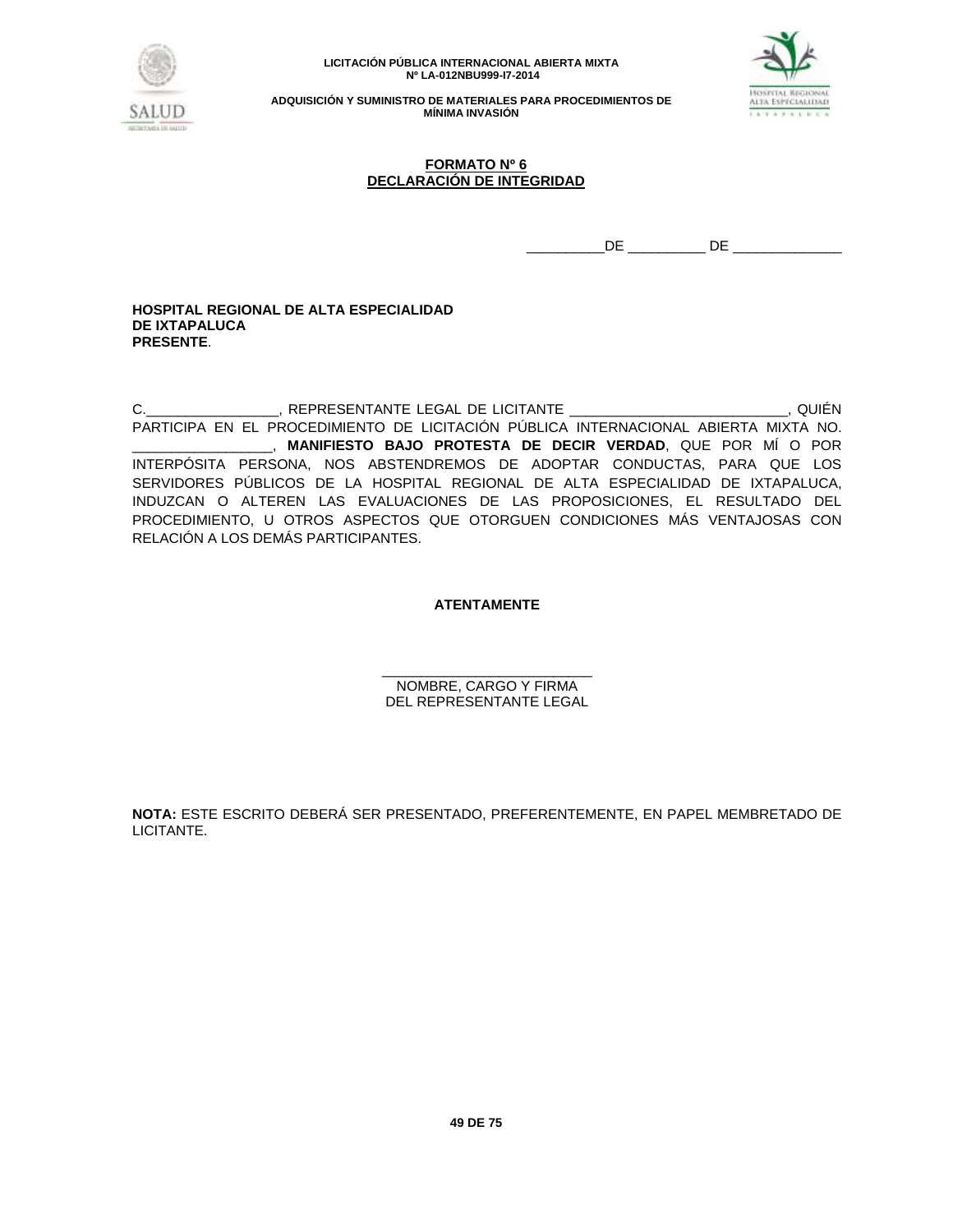



**ADQUISICIÓN Y SUMINISTRO DE MATERIALES PARA PROCEDIMIENTOS DE MÍNIMA INVASIÓN**

## **FORMATO No. 7 RESPONSABILIDADES ADMINISTRATIVAS**

México, D.F. a - - - - de - - - - - 20 -- -

# **HOSPITAL REGIONAL DE ALTA ESPECIALIDAD DE IXTAPALUCA. P R E S E N T E.**

C. - - - - - - - EN MI CARÁCTER DE REPRESENTANTE LEGAL DE - - - - - -, MANIFIESTO, QUE EN LA EMPRESA QUE REPRESENTO, NINGUNO DE LOS SOCIOS O DIRECTIVOS NI EL SUSCRITO, DESEMPEÑAMOS UN EMPLEO, CARGO O COMISIÓN EN EL SERVICIO PÚBLICO, NI ESTAMOS INHABILITADOS PARA ELLO. LO ANTERIOR, EN TÉRMINOS DE LO DISPUESTO POR LA FRACCIÓN XX DEL ARTÍCULO 8 DE LA LEY FEDERAL DE RESPONSABILIDADES ADMINISTRATIVAS DE LOS SERVIDORES PÚBLICOS.

A T E N T A M E N T E

**REPRESENTANTE LEGAL DE LA EMPRESA**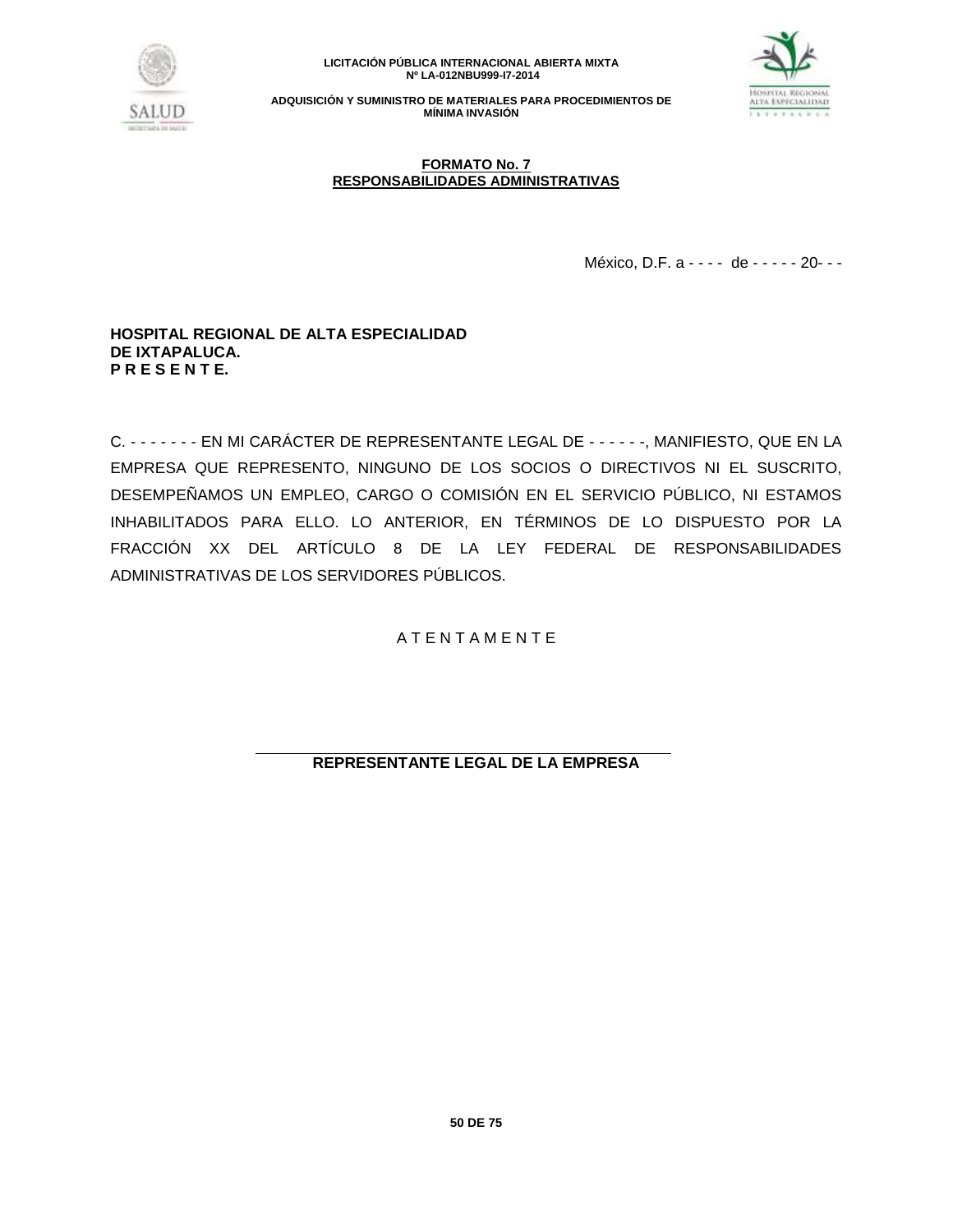



## **FORMATO No. 8 PARA ACREDITAR LA EXISTENCIA LEGAL Y PERSONALIDAD JURÍDICA DE PERSONA FÍSICA O MORAL**

 (NOMBRE) , MANIFIESTO BAJO PROTESTA DE DECIR VERDAD QUE LOS DATOS AQUÍ ASENTADOS, SON CIERTOS Y HAN SIDO DEBIDAMENTE VERIFICADOS, ASÍ COMO QUE CUENTO CON FACULTADES SUFICIENTES PARA SUSCRIBIR LA PROPOSICIÓN A NOMBRE Y REPRESENTACIÓN DE: (PERSONA FÍSICA O MORAL).

# **NO. DE LICITACIÓN:**

| FECHA: New York Products<br>FECHA DE INSCRIPCIÓN EN EL FOLIO MERCANTIL:<br>RELACIÓN DE ACCIONISTAS:<br>APELLIDO PATERNO: APELLIDO MATERNO: NOMBRE (S): R.F.C. %<br>DESCRIPCIÓN DEL OBJETO SOCIAL: __________________<br>REFORMAS AL ACTA CONSTITUTIVA:<br>NOMBRE DE LA PERSONA FACULTADA Y CON PODER NOTARIAL PARA FIRMAR LAS PROPOSICIONES:<br>REGISTRO FEDERAL DE CONTRIBUYENTES: ________________<br>DOMICILIO DEL REPRESENTANTE:<br>DATOS DEL DOCUMENTO MEDIANTE EL CUAL ACREDITA SU PERSONALIDAD Y FACULTADES:<br>ESCRITURA PÚBLICA NÚMERO:<br>FECHA: ________________<br>NOMBRE, NÚMERO Y LUGAR DEL NOTARIO PÚBLICO ANTE EL CUAL SE OTORGÓ: ______________ | $110.92$ PL LIVITAVION.                                                                                                                                                                                   |
|------------------------------------------------------------------------------------------------------------------------------------------------------------------------------------------------------------------------------------------------------------------------------------------------------------------------------------------------------------------------------------------------------------------------------------------------------------------------------------------------------------------------------------------------------------------------------------------------------------------------------------------------------------------|-----------------------------------------------------------------------------------------------------------------------------------------------------------------------------------------------------------|
|                                                                                                                                                                                                                                                                                                                                                                                                                                                                                                                                                                                                                                                                  | NOMBRE O RAZÓN SOCIAL DE LA EMPRESA:                                                                                                                                                                      |
|                                                                                                                                                                                                                                                                                                                                                                                                                                                                                                                                                                                                                                                                  | REGISTRO FEDERAL DE CONTRIBUYENTES: ________________________                                                                                                                                              |
|                                                                                                                                                                                                                                                                                                                                                                                                                                                                                                                                                                                                                                                                  | REGISTRO PATRONAL DEL IMSS: ______________                                                                                                                                                                |
|                                                                                                                                                                                                                                                                                                                                                                                                                                                                                                                                                                                                                                                                  | NACIONALIDAD: NACIONALIDAD:                                                                                                                                                                               |
|                                                                                                                                                                                                                                                                                                                                                                                                                                                                                                                                                                                                                                                                  | DOMICILIO: (EL CASO DE QUE EL DOMICILIO PRINCIPAL DE SU EMPRESA SE ENCUENTRE FUERA DEL ÁREA<br>METROPOLITANA, SE SOLICITA TAMBIÉN OTRO DOMICILIO DE SUCURSAL, OFICINA, BODEGA, ETC. UBICADO EN EL D.F.)   |
|                                                                                                                                                                                                                                                                                                                                                                                                                                                                                                                                                                                                                                                                  | CALLE Y NÚMERO:                                                                                                                                                                                           |
|                                                                                                                                                                                                                                                                                                                                                                                                                                                                                                                                                                                                                                                                  | COLONIA: _______________                                                                                                                                                                                  |
|                                                                                                                                                                                                                                                                                                                                                                                                                                                                                                                                                                                                                                                                  | DELEGACIÓN: ________________                                                                                                                                                                              |
|                                                                                                                                                                                                                                                                                                                                                                                                                                                                                                                                                                                                                                                                  | CÓDIGO POSTAL:                                                                                                                                                                                            |
|                                                                                                                                                                                                                                                                                                                                                                                                                                                                                                                                                                                                                                                                  | ENTIDAD FEDERATIVA:                                                                                                                                                                                       |
|                                                                                                                                                                                                                                                                                                                                                                                                                                                                                                                                                                                                                                                                  | TELÉFONO Y FAX:(EN CASO DE QUE EL TELÉFONO PRINCIPAL DE SU EMPRESA SE ENCUENTRE FUERA DEL ÁREA<br>METROPOLITANA, SE SOLICITA TAMBIÉN OTRO TELÉFONO DE SUCURSAL, OFICINA, BODEGA, ETC. UBICADO EN EL D.F.) |
|                                                                                                                                                                                                                                                                                                                                                                                                                                                                                                                                                                                                                                                                  | CORREO ELECTRÓNICO:                                                                                                                                                                                       |
|                                                                                                                                                                                                                                                                                                                                                                                                                                                                                                                                                                                                                                                                  | NO. DE ESCRITURA PÚBLICA EN LA QUE CONSTA SU ACTA CONSTITUTIVA:                                                                                                                                           |
|                                                                                                                                                                                                                                                                                                                                                                                                                                                                                                                                                                                                                                                                  |                                                                                                                                                                                                           |
|                                                                                                                                                                                                                                                                                                                                                                                                                                                                                                                                                                                                                                                                  | NOMBRE, NÚMERO Y LUGAR DEL NOTARIO PÚBLICO ANTE EL CUAL SE DIO FE DE LA MISMA:                                                                                                                            |
|                                                                                                                                                                                                                                                                                                                                                                                                                                                                                                                                                                                                                                                                  | FOLIO MERCANTIL:                                                                                                                                                                                          |
|                                                                                                                                                                                                                                                                                                                                                                                                                                                                                                                                                                                                                                                                  |                                                                                                                                                                                                           |
|                                                                                                                                                                                                                                                                                                                                                                                                                                                                                                                                                                                                                                                                  | REGISTRO PÚBLICO DE LA PROPIEDAD Y DEL COMERCIO:                                                                                                                                                          |
|                                                                                                                                                                                                                                                                                                                                                                                                                                                                                                                                                                                                                                                                  |                                                                                                                                                                                                           |
|                                                                                                                                                                                                                                                                                                                                                                                                                                                                                                                                                                                                                                                                  |                                                                                                                                                                                                           |
|                                                                                                                                                                                                                                                                                                                                                                                                                                                                                                                                                                                                                                                                  |                                                                                                                                                                                                           |
|                                                                                                                                                                                                                                                                                                                                                                                                                                                                                                                                                                                                                                                                  |                                                                                                                                                                                                           |
|                                                                                                                                                                                                                                                                                                                                                                                                                                                                                                                                                                                                                                                                  |                                                                                                                                                                                                           |
|                                                                                                                                                                                                                                                                                                                                                                                                                                                                                                                                                                                                                                                                  |                                                                                                                                                                                                           |
|                                                                                                                                                                                                                                                                                                                                                                                                                                                                                                                                                                                                                                                                  |                                                                                                                                                                                                           |
|                                                                                                                                                                                                                                                                                                                                                                                                                                                                                                                                                                                                                                                                  |                                                                                                                                                                                                           |
|                                                                                                                                                                                                                                                                                                                                                                                                                                                                                                                                                                                                                                                                  |                                                                                                                                                                                                           |
|                                                                                                                                                                                                                                                                                                                                                                                                                                                                                                                                                                                                                                                                  |                                                                                                                                                                                                           |
|                                                                                                                                                                                                                                                                                                                                                                                                                                                                                                                                                                                                                                                                  |                                                                                                                                                                                                           |
|                                                                                                                                                                                                                                                                                                                                                                                                                                                                                                                                                                                                                                                                  |                                                                                                                                                                                                           |

LUGAR Y FECHA

PROTESTO LO NECESARIO

\_\_\_\_\_\_\_\_\_\_\_\_\_\_\_\_\_\_\_\_\_\_\_\_\_\_\_\_\_\_\_\_ NOMBRE Y FIRMA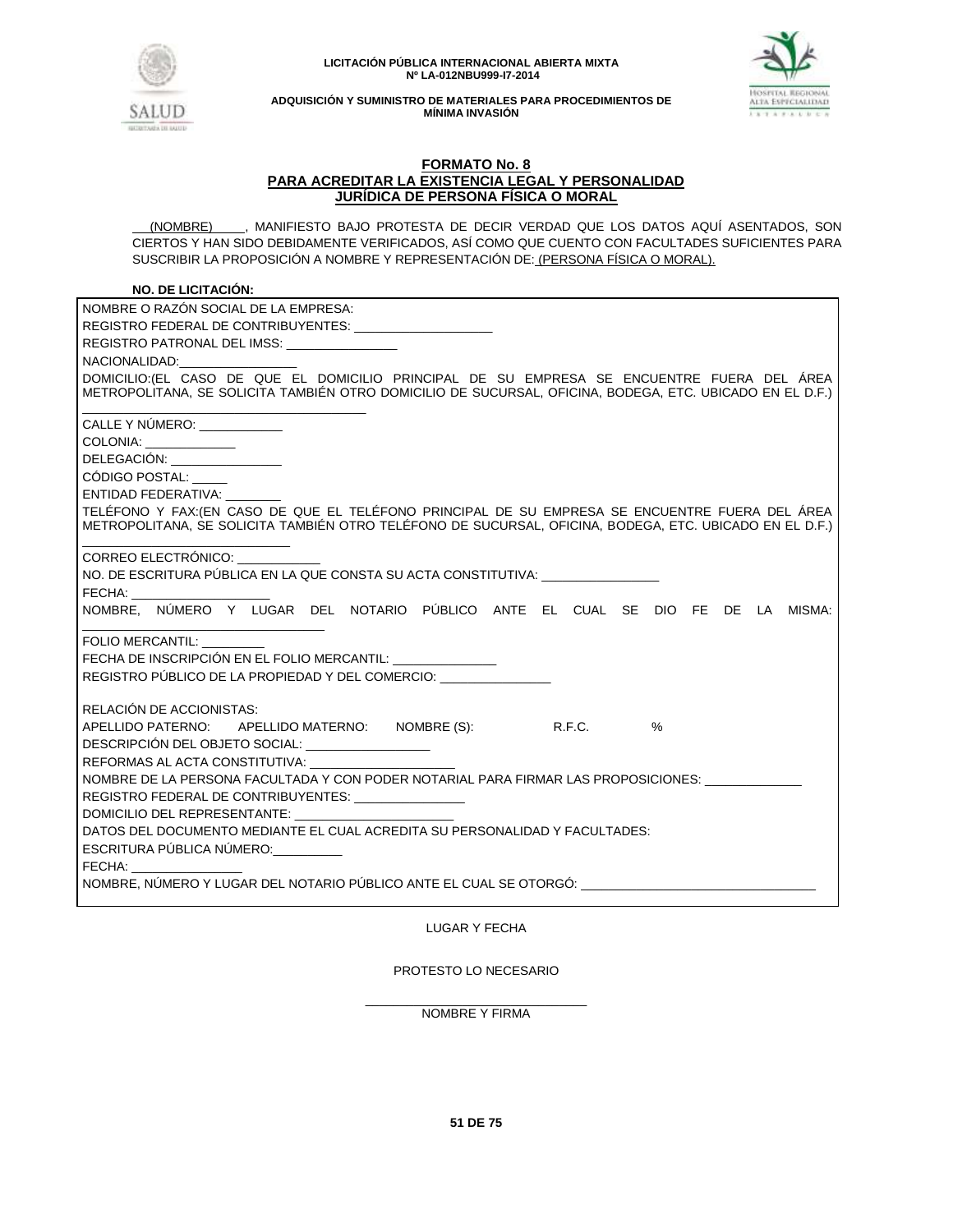



**ADQUISICIÓN Y SUMINISTRO DE MATERIALES PARA PROCEDIMIENTOS DE MÍNIMA INVASIÓN**

## **FORMATO Nº 9 MANIFESTACIÓN DE ESTRATIFICACIÓN MIPYMES**

 $De$   $de$   $(1)$ 

 $\sim$  (2) P r e s e n t e.

Me refiero al procedimiento \_\_\_\_\_\_\_\_\_\_\_\_\_\_\_\_\_\_\_ (3) no. \_\_\_\_\_\_\_\_\_\_\_\_\_\_(4) en el que mi representada, la empresa \_\_\_\_\_\_\_\_\_\_\_\_\_\_\_\_\_\_\_\_\_\_\_\_\_\_\_\_\_\_(5) participa a través de la proposición que se contiene en el presente sobre.

Sobre el particular, y en los términos de lo previsto por los "lineamientos para fomentar la participación de las micro, pequeñas y medianas empresas en los procedimientos de adquisición y arrendamiento de bienes muebles, así como la contratación de servicios que realicen las dependencias y entidades de la administración pública federal", declaro bajo protesta de decir verdad, que mi representada pertenece al sector \_\_\_\_\_\_\_\_(6), cuenta con \_\_\_\_\_\_(7) empleados de planta registrados ante el IMSS y con \_\_\_\_\_\_(8) personas subcontratadas y que el monto de las<br>ventas anuales de mi representada es de \_\_\_\_\_\_\_\_\_\_\_\_\_\_\_\_(9) obtenido en el ejercicio fiscal correspondiente a ventas anuales de mi representado en el ejercicio fiscal correspondiente a la última declaración anual de impuestos federales. Considerando lo anterior, mi representada se encuentra en el rango de una empresa \_\_\_\_\_\_\_(10), atendiendo a lo siguiente:

| <b>Estratificación</b> |                       |                                                   |                                                  |                           |
|------------------------|-----------------------|---------------------------------------------------|--------------------------------------------------|---------------------------|
| Tamaño<br>(19)         | Sector<br>(6)         | Rango de número<br>de trabajadores<br>$(7) + (8)$ | Rango de monto de ventas<br>anuales (MDP)<br>(9) | Tope máximo<br>combinado* |
| Micro                  | Todas                 | Hasta 10                                          | Hasta \$4                                        | 4.6                       |
|                        | Comercio              | Desde 11 hasta 30                                 | Desde \$4.01 hasta \$100                         | 93                        |
| Pequeña                | Industria y servicios | Desde 11 hasta 50                                 | Desde \$4.01 hasta \$100                         | 95                        |
| Mediana                | Comercio              | 31<br>Desde<br>hasta<br>100                       | Desde 100.01 hasta \$250                         | 235                       |
|                        | <b>Servicios</b>      | hasta<br>Desde<br>51<br>100                       |                                                  |                           |
|                        | Industria             | 51<br>Desde<br>hasta<br>250                       | Desde \$100.01 hasta \$250                       | 250                       |

 $*$  tope máximo combinado = (trabajadores) x 10% + (ventas anuales) x 90%.

- (7) (8) el número de trabajadores será el que resulte de la sumatoria de los puntos (7) y (8).
- (10) el tamaño de la empresa se determinará a partir del puntaje obtenido conforme a la siguiente fórmula: puntaje de la empresa = (número de trabajadores) x 10% + (monto de ventas anuales) x 90% el cual debe ser igual o menor al tope máximo combinado de su categoría.

Asimismo, manifiesto bajo protesta de decir verdad, que el registro federal de contribuyentes de mi representada es: \_\_\_\_\_\_\_\_\_\_\_\_\_\_\_\_\_\_\_\_\_\_\_\_(11); y que el registro federal de contribuyentes del(los) fabricante(s) de los bienes que integran mi oferta, es(son): \_\_\_\_\_\_\_\_\_\_\_\_\_\_\_\_\_\_\_\_\_\_\_\_\_\_\_\_(12).

# **A T E N T A M E N T E**

 $\frac{1}{2}$  (13)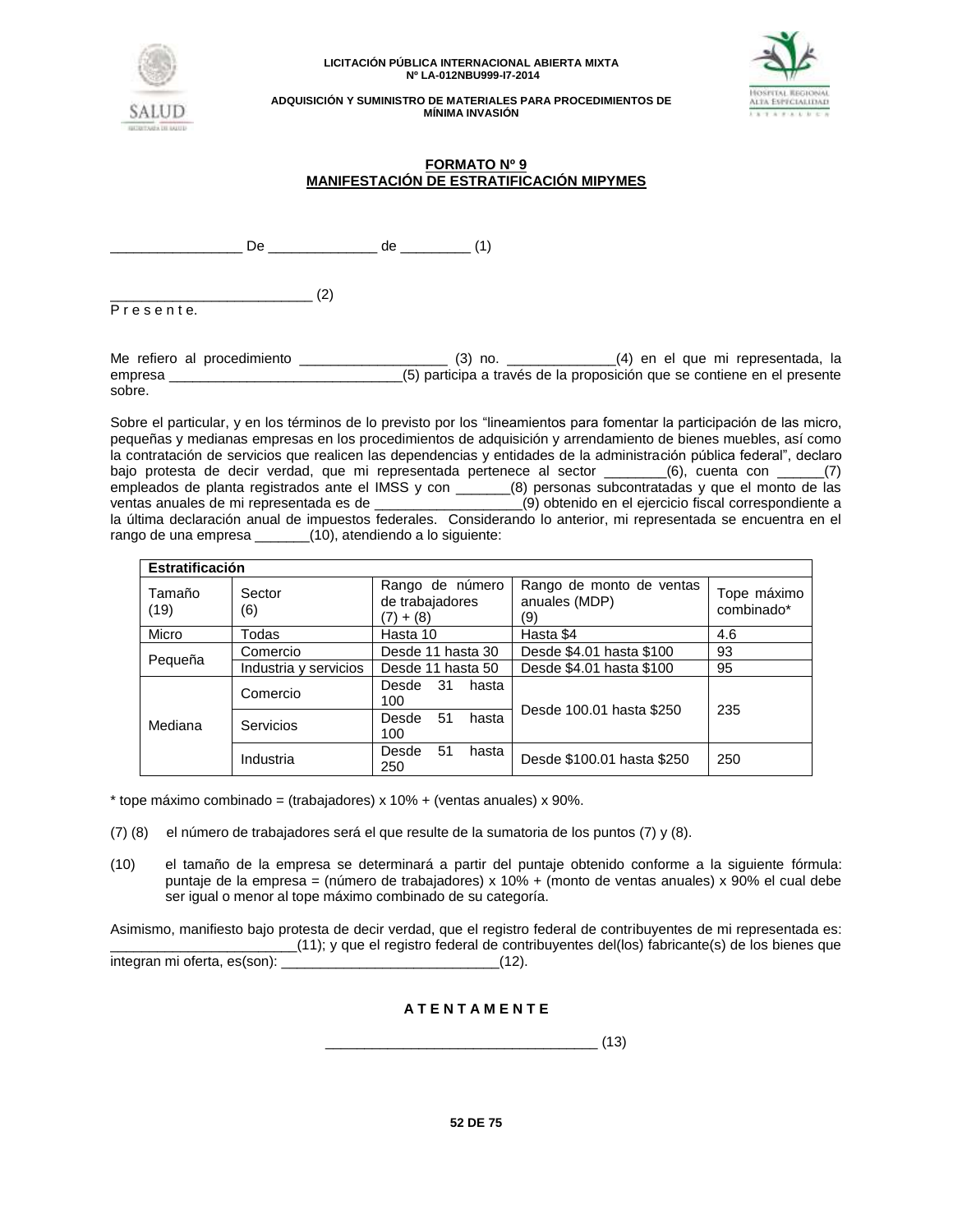



**ADQUISICIÓN Y SUMINISTRO DE MATERIALES PARA PROCEDIMIENTOS DE MÍNIMA INVASIÓN**

## **INSTRUCTIVO DE LLENADO FORMATO 9**

Instructivo para el llenado del formato para la manifestación que deberán presentar los licitantes para dar cumplimiento a lo dispuesto en los lineamientos para fomentar la participación de las micro, pequeñas y medianas empresas en los procedimientos de adquisición y arrendamiento de bienes muebles, así como la contratación de servicios que realicen las dependencias y entidades de la Administración Pública Federal.

| <b>Número</b>     | <b>Descripción</b>                                                                                                                                                                                                                     |  |  |
|-------------------|----------------------------------------------------------------------------------------------------------------------------------------------------------------------------------------------------------------------------------------|--|--|
|                   | Señalar la fecha de suscripción del documento.                                                                                                                                                                                         |  |  |
| $\overline{2}$    | Anotar el nombre de la dependencia o entidad convocante.                                                                                                                                                                               |  |  |
| 3                 | Precisar el procedimiento de que se trate, Licitación pública, LICITACIÓN a cuando menos tres<br>personas o adjudicación directa.                                                                                                      |  |  |
| 4                 | Indicar el número respectivo del procedimiento.                                                                                                                                                                                        |  |  |
| 5                 | Citar el nombre o razón social o denominación de la empresa.                                                                                                                                                                           |  |  |
| 6                 | Indicar con letra el sector al que pertenece (industria, comercio o servicios).                                                                                                                                                        |  |  |
|                   | Anotar el número de trabajadores de planta inscritos en el IMSS.                                                                                                                                                                       |  |  |
| 8                 | En su caso, anotar el número de personas subcontratadas.                                                                                                                                                                               |  |  |
| 9                 | Señalar el rango de monto de ventas anuales en millones de pesos (MDP), conforme al reporte de su<br>ejercicio fiscal correspondiente a la última declaración anual de impuestos federales.                                            |  |  |
| 10                | Señalar con letra el tamaño de la empresa (micro, pequeña o mediana), conforme a la fórmula anotada<br>al pie del cuadro de estratificación.                                                                                           |  |  |
| 11                | Indicar el registro federal de contribuyentes del licitante.                                                                                                                                                                           |  |  |
| $12 \overline{ }$ | Cuando el procedimiento tenga por objeto la adquisición de bienes y el licitante y fabricante sean<br>personas distintas, indicar el registro federal de contribuyentes del(los fabricante(s) de los bienes que<br>integran la oferta. |  |  |
| 13                | Anotar el nombre y firma del representante de la empresa licitante.                                                                                                                                                                    |  |  |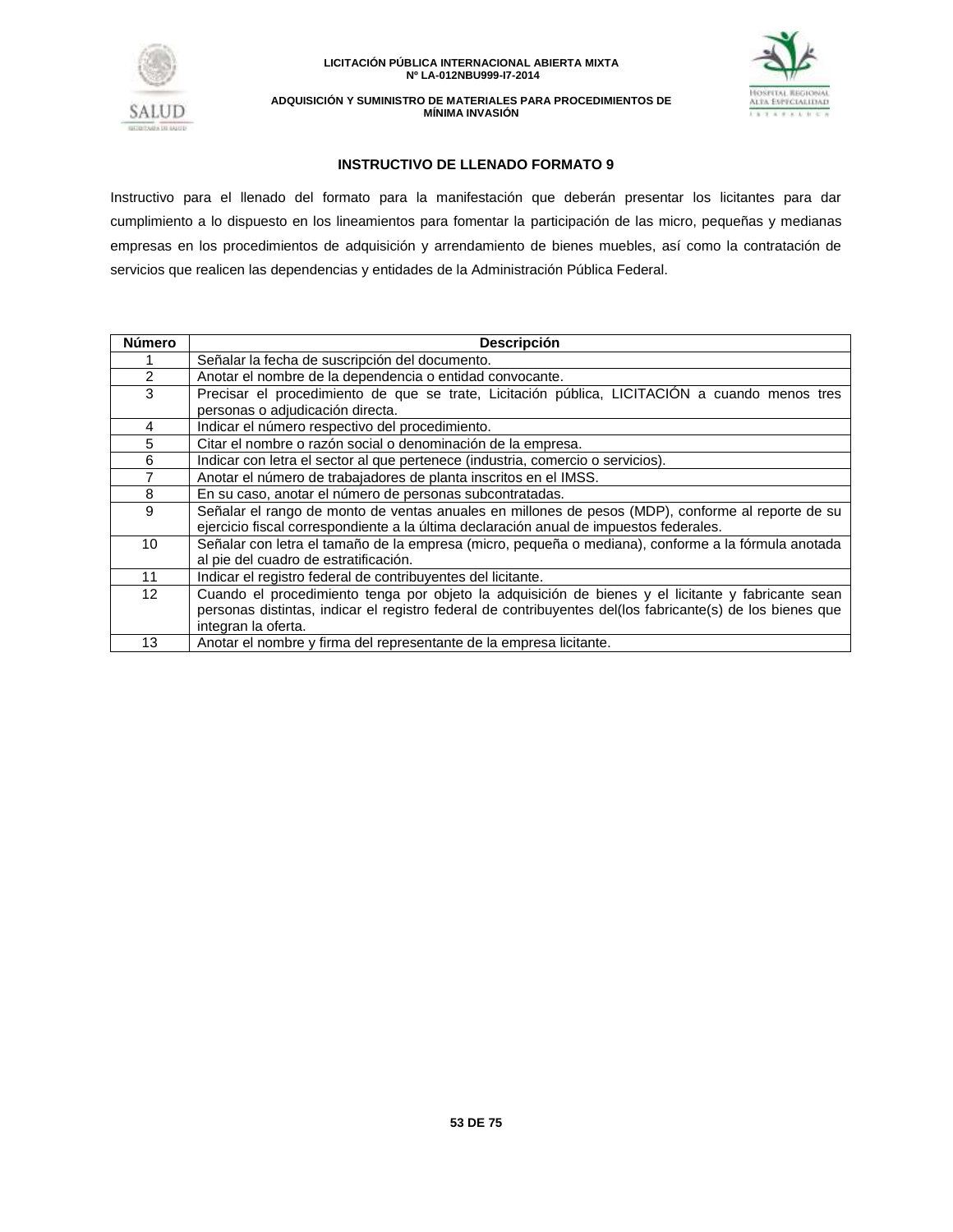



**ADQUISICIÓN Y SUMINISTRO DE MATERIALES PARA PROCEDIMIENTOS DE MÍNIMA INVASIÓN**

## **FORMATO No. 10 MARGEN DE PREFERENCIA**

**FORMATO PARA LA MANIFESTACIÓN QUE DEBERÁN PRESENTAR LOS LICITANTES EN CUMPLIMIENTO A LAS** *"REGLAS PARA LA APLICACIÓN DEL MARGEN DE PREFERENCIA EN EL PRECIO DE LOS BIENES DE ORIGEN NACIONAL, RESPECTO DEL PRECIO DE LOS BIENES DE IMPORTACIÓN, EN LOS PROCEDIMIENTOS DE CONTRATACIÓN DE CARÁCTER INTERNACIONAL ABIERTO QUE REALIZAN LAS DEPENDENCIAS Y ENTIDADES DE LA ADMINISTRACIÓN PÚBLICA FEDERAL"***, PUBLICADAS EN EL DIARIO OFICIAL DE LA FEDERACIÓN EL 28 DE DICIEMBRE DE 2010.**

\_\_\_\_\_\_\_\_\_\_DE \_\_\_\_\_\_\_\_\_\_ DE \_\_\_\_\_\_\_\_\_\_\_\_\_\_ (1)

\_\_\_\_\_\_\_\_ (2) \_\_\_\_\_\_\_\_\_\_\_\_ PRESENTE.

ME REFIERO AL PROCEDIMIENTO DE\_\_\_\_\_\_\_ (3) \_\_\_\_\_\_\_\_\_\_\_ NO. \_\_ (4) \_\_\_\_ EN EL QUE MI REPRESENTADA, LA EMPRESA \_\_\_\_\_\_\_\_\_\_\_\_\_\_\_ (5) \_\_\_\_\_\_\_\_\_\_\_\_\_\_\_\_\_\_\_ PARTICIPA A TRAVÉS DE LA PRESENTE PROPUESTA.

SOBRE EL PARTICULAR, Y EN LOS TÉRMINOS DE LO PREVISTO POR LAS *"REGLAS PARA LA APLICACIÓN DEL MARGEN DE PREFERENCIA EN EL PRECIO DE LOS BIENES DE ORIGEN NACIONAL, RESPECTO DEL PRECIO DE LOS BIENES DE IMPORTACIÓN, EN LOS PROCEDIMIENTOS DE CONTRATACIÓN DE CARÁCTER INTERNACIONAL ABIERTO QUE REALIZAN LAS DEPENDENCIAS Y ENTIDADES DE LA ADMINISTRACIÓN PÚBLICA FEDERAL"*, EL QUE SUSCRIBE, DECLARA BAJO PROTESTA DE DECIR VERDAD QUE, EN EL SUPUESTO DE QUE ME SEA ADJUDICADO EL CONTRATO RESPECTIVO, LA TOTALIDAD DE LOS BIENES QUE OFERTO EN DICHA PROPUESTA Y SUMINISTRARÉ, BAJO LAS PARTIDAS \_\_\_\_(6)\_\_\_\_\_\_, SERÁ(N) PRODUCIDO(S) EN LOS ESTADOS UNIDOS MEXICANOS Y CONTARÁ(N) CON UN PORCENTAJE DE CONTENIDO NACIONAL DE CUANDO MENOS EL 50**%**, O \_\_(7)\_\_\_% COMO CASO DE EXCEPCIÓN.

DE IGUAL FORMA MANIFIESTO BAJO PROTESTA DE DECIR VERDAD, QUE TENGO CONOCIMIENTO DE LO PREVISTO EN EL ARTÍCULO 57 DE LA LEY DE ADQUISICIONES, ARRENDAMIENTOS Y SERVICIOS DEL SECTOR PÚBLICO. EN ESTE SENTIDO, ME COMPROMETO, EN CASO DE SER REQUERIDO, A ACEPTAR UNA VERIFICACIÓN DEL CUMPLIMIENTO DE LOS REQUISITOS SOBRE EL CONTENIDO NACIONAL DE LOS BIENES AQUÍ OFERTADOS, A TRAVÉS DE LA EXHIBICIÓN DE LA INFORMACIÓN DOCUMENTAL CORRESPONDIENTE Y/O A TRAVÉS DE UNA INSPECCIÓN FÍSICA DE LA PLANTA INDUSTRIAL EN LA QUE SE PRODUCEN LOS BIENES, CONSERVANDO DICHA INFORMACIÓN POR TRES AÑOS A PARTIR DE LA ENTREGA DE LOS BIENES A LA CONVOCANTE.

ATENTAMENTE

\_\_\_\_\_\_\_\_\_\_\_\_\_\_\_\_\_\_ (8) \_\_\_\_\_\_\_\_\_\_\_\_\_\_\_\_\_

**INSTRUCTIVO PARA EL LLENADO DEL FORMATO.**

| <b>NUMERO</b> | <b>DESCRIPCION</b>                                                          |
|---------------|-----------------------------------------------------------------------------|
|               | SEÑALAR LA FECHA DE SUSCRIPCIÓN DEL DOCUMENTO.                              |
|               | ANOTAR EL NOMBRE DE LA DEPENDENCIA O ENTIDAD QUE CONVOCA O INVITA.          |
| 3             | PRECISAR EL PROCEDIMIENTO DE QUE SE TRATE. LICITACIÓN PÚBLICA. INVITACIÓN A |
|               | CUANDO MENOS TRES PERSONAS O ADJUDICACIÓN DIRECTA.                          |
| 4             | INDICAR EL NÚMERO RESPECTIVO.                                               |
| 5             | CITAR EL NOMBRE O RAZON SOCIAL O DENOMINACIÓN DE LA EMPRESA LICITANTE.      |
| 6             | SEÑALAR EL NUMERO DE PARTIDA QUE CORRESPONDA.                               |
|               | ESTABLECER EL PORCENTAJE CORRESPONDIENTE AL CAPITULO III. DE LOS CASOS DE   |
|               | EXCEPCIÓN AL CONTENIDO NACIONAL. DE LAS "REGLAS PARA LA DETERMINACIÓN.      |
|               | ACREDITACIÓN Y VERIFICACIÓN DEL CONTENIDO NACIONAL DE LOS BIENES QUE SE     |
|               | OFERTAN Y ENTREGAN EN LOS PROCEDIMIENTOS DE CONTRATACIÓN NACIONAL. ASÍ      |
|               | COMO PARA LA APLICACIÓN DEL REQUISITO DE CONTENIDO NACIONAL EN LA           |
|               | CONTRATACIÓN DE OBRAS PUBLICAS, QUE CELEBREN LAS DEPENDENCIAS Y ENTIDADES   |
|               | DE LA ADMINISTRACIÓN PÚBLICA FEDERAL.                                       |
| 8             | ANOTAR EL NOMBRE Y FIRMA DEL REPRESENTANTE DE LA EMPRESA LICITANTE.         |

**NOTA:** SI EL LICITANTE ES UNA PERSONA FÍSICA, SE PODRÁ AJUSTAR EL PRESENTE FORMATO EN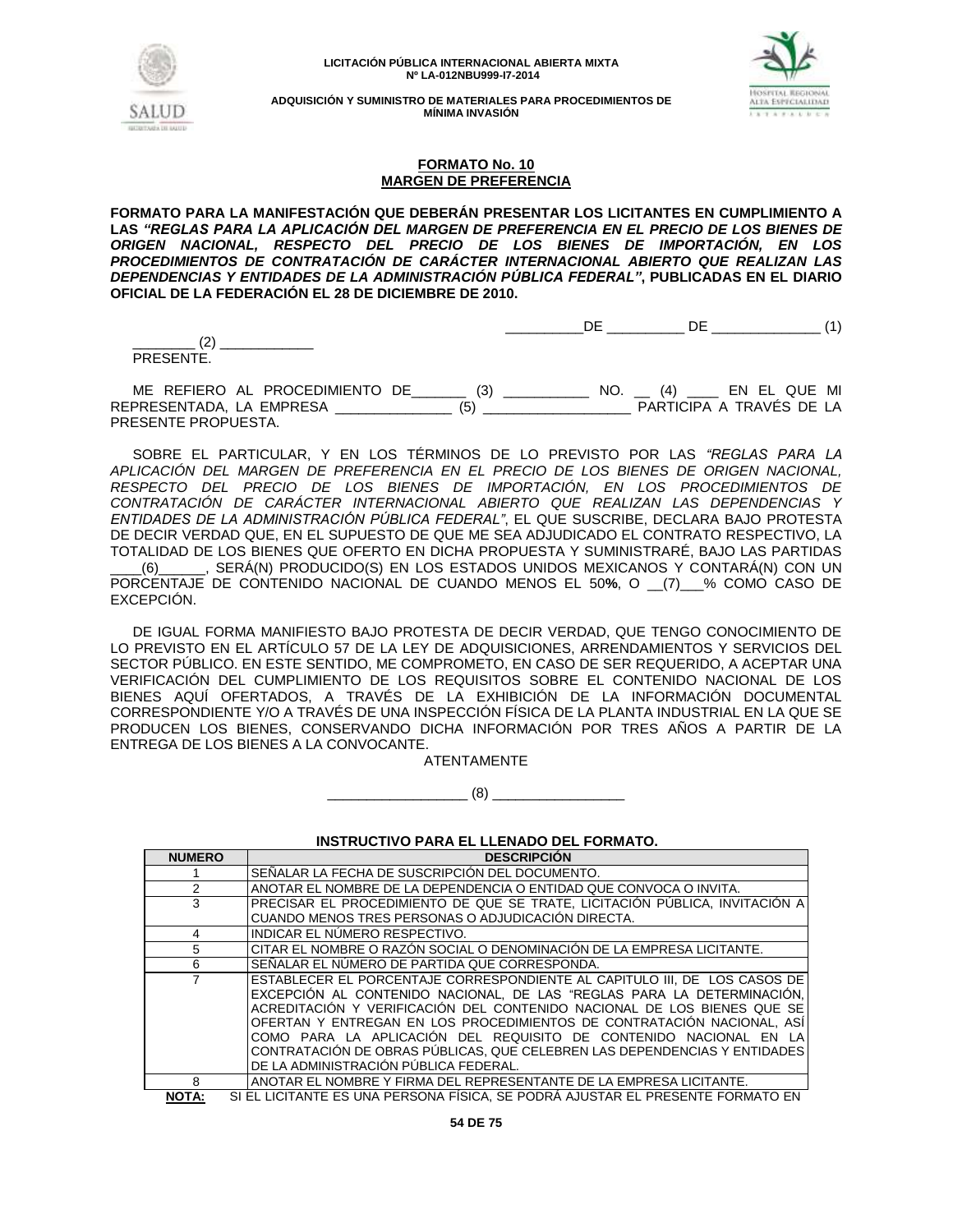



**ADQUISICIÓN Y SUMINISTRO DE MATERIALES PARA PROCEDIMIENTOS DE MÍNIMA INVASIÓN**

SU PARTE CONDUCENTE.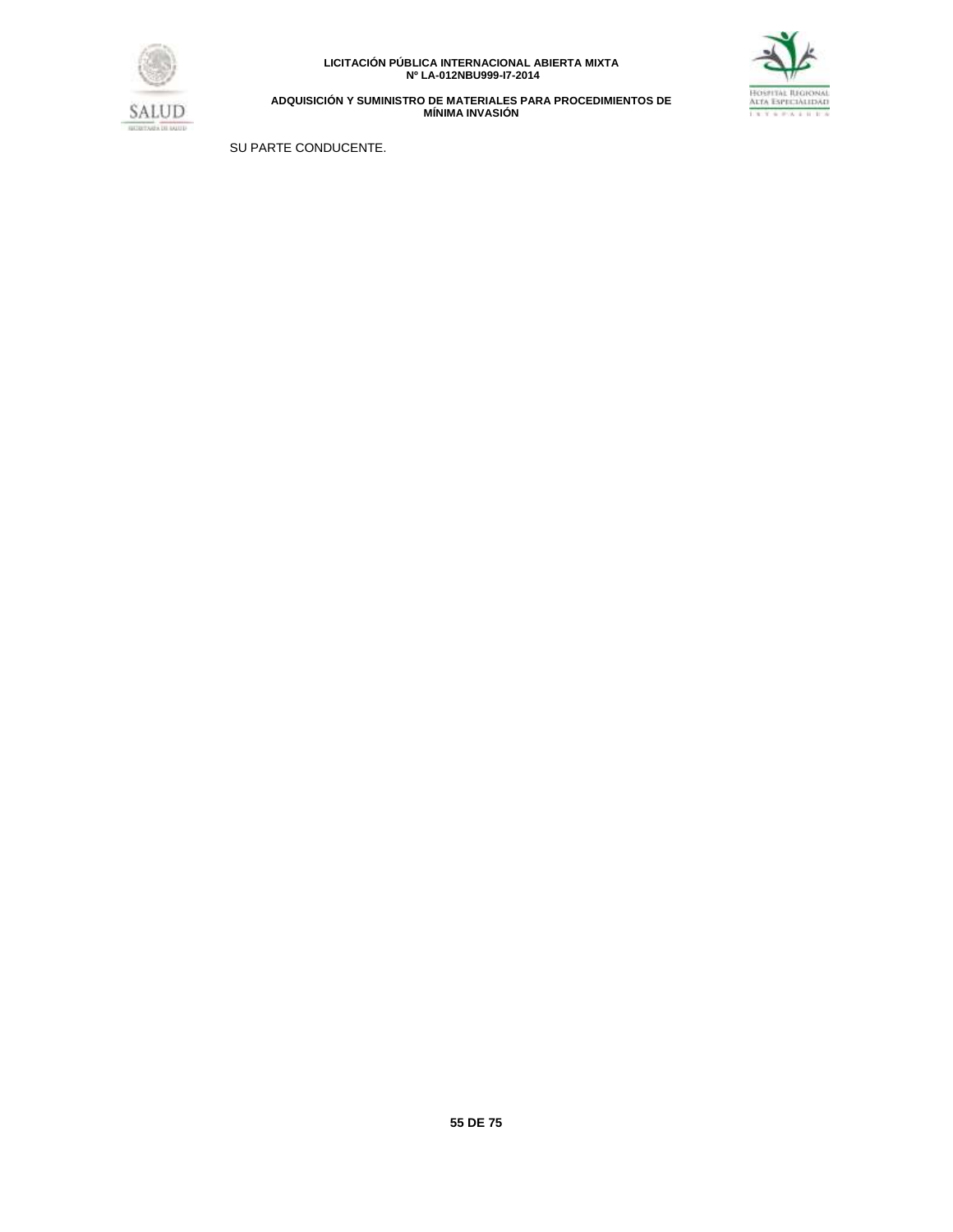



**ADQUISICIÓN Y SUMINISTRO DE MATERIALES PARA PROCEDIMIENTOS DE MÍNIMA INVASIÓN**

## **FORMATO Nº 11 SOLICITUD DE REGISTRO**

México, D.F. a \_\_ de \_\_\_\_\_\_ de 20\_\_.

## **HOSPITAL REGIONAL DE ALTA ESPECIALIDAD DE IXTAPALUCA P R E S E N T E.**

ME REFIERO A LA CONVOCATORIA DE FECHA (FECHA DE PUBLICACIÓN), POR MEDIO DE LA CUAL ESA INSTITUCIÓN CONVOCÓ A PARTICIPAR EN LA LICITACIÓN PÚBLICA INTERNACIONAL ABIERTA MIXTA Nº (NÚMERO DE LA CONVOCATORIA) RELATIVA A LA ADQUISICIÓN DE (BIENES SEÑALADOS EN EL ANEXO No.1).

SOBRE EL PARTICULAR COMUNICO A USTED QUE MI REPRESENTADA CUMPLE CON LOS REQUISITOS ESTABLECIDOS EN LA CONVOCATORIA DE LICITACIÓN PARA PARTICIPAR Y POR LO TANTO COMO REPRESENTANTE LEGAL DE (NOMBRE O RAZÓN SOCIAL DE LA EMPRESA) MANIFIESTO A USTED LO SIGUIENTE:

QUE ES DESEO DE MI REPRESENTADA PARTICIPAR EN ESTA CONVOCATORIA A LA LICITACIÓN, MISMA QUE ADQUIRIÓ DE MANERA GRATUITA EN COMPRANET Y QUE ESTUVO A DISPOSICIÓN EN LA SUBDIRECCIÓN DE RECURSOS MATERIALES DEL HOSPITAL REGIONAL DE ALTA ESPECIALIDAD DE IXTAPALUCA, POR LO QUE SE TIENE PLENO CONOCIMIENTO DE TODAS Y CADA UNA DE LAS CONDICIONES Y ANEXOS SEÑALADOS, ASÍ COMO LO ESTABLECIDO EN LA JUNTA DE ACLARACIONES, MANIFESTANDO MI ACEPTACIÓN.

ASIMISMO, EXPRESO QUE SE CONOCE LO ESTABLECIDO POR LA LEY DE ADQUISICIONES, ARRENDAMIENTOS Y SERVICIOS DEL SECTOR PÚBLICO Y SU REGLAMENTO.

DE CONFORMIDAD CON LO ANTERIOR, SE SOLICITA SE TENGA POR REGISTRADO A ÉSTE LICITANTE PARA LA LICITACIÓN EN MENCIÓN.

**A T E N T A M E N T E**

\_\_\_\_\_\_\_\_\_\_\_\_\_\_\_\_\_\_\_\_\_\_\_\_\_\_\_\_\_\_\_\_\_\_\_\_\_\_\_\_ (NOMBRE Y FIRMA DEL REPRESENTANTE LEGAL)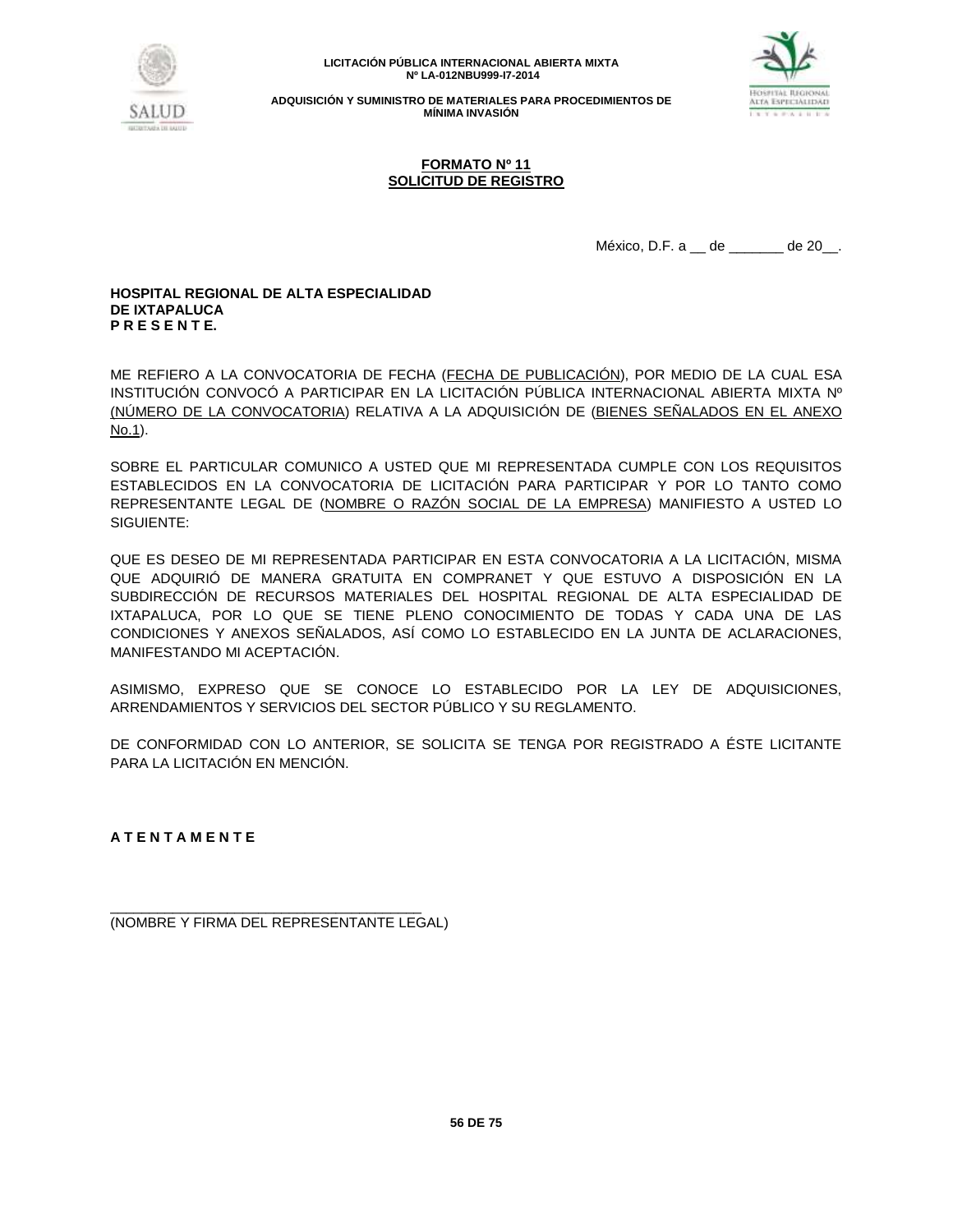



**ADQUISICIÓN Y SUMINISTRO DE MATERIALES PARA PROCEDIMIENTOS DE MÍNIMA INVASIÓN**

## **FORMATO Nº 12 CONSTANCIA DE RECEPCIÓN DE DOCUMENTOS**

NÚMERO DE LICITACIÓN: \_\_\_\_\_\_\_\_\_\_\_\_\_\_\_\_\_ NOMBRE DEL LICITANTE: \_\_\_\_\_\_\_\_\_\_\_\_\_\_\_\_\_

|    | <b>CONSTANCIA DE RECEPCIÓN DE DOCUMENTOS</b>                                                                                                                                                                                                                                                                                                                                                                                                                                                                                                                | S <sub>1</sub><br><b>PRESENTA</b> | $NO$<br><b>PRESENTA</b><br>O NO<br><b>APLICA</b> |
|----|-------------------------------------------------------------------------------------------------------------------------------------------------------------------------------------------------------------------------------------------------------------------------------------------------------------------------------------------------------------------------------------------------------------------------------------------------------------------------------------------------------------------------------------------------------------|-----------------------------------|--------------------------------------------------|
|    | <b>DOCUMENTOS LEGALES Y ADMINISTRATIVOS</b>                                                                                                                                                                                                                                                                                                                                                                                                                                                                                                                 |                                   |                                                  |
| A) | ACREDITAMIENTO DE PERSONLIDAD JURIDICA. ESCRITO ORIGINAL<br>PARA ACREDITAR LA EXISTENCIA LEGAL Y PERSONALIDAD JURÍDICA DEL<br>LICITANTE, DE ACUERDO AL FORMATO NO. 8. (PERSONA FÍSICA O<br>MORAL).ASIMISMO DEBERÁ PROPORCIONAR UNA DIRECCIÓN DE CORREO<br>ELECTRÓNICO EN CASO DE CONTAR CON EL.                                                                                                                                                                                                                                                             |                                   |                                                  |
| B) | COPIA SIMPLE DE <b>IDENTIFICACIÓN OFICIAL VIGENTE</b> , CON FOTOGRAFÍA<br>DE LA PERSONA QUE FIRMA LAS PROPOSICIONES.                                                                                                                                                                                                                                                                                                                                                                                                                                        |                                   |                                                  |
| C) | <b>FACULTADES SUFICIENTES PARA COMPROMETERSE. ESCRITO LIBRE</b><br>EN PAPEL MEMBRETADO, MISMO QUE DEBE ESTAR AVALADO POR LA<br>PERSONA FACULTADA LEGALMENTE PARA ELLO, BAJO PROTESTA DE DECIR<br>VERDAD.<br>QUE CUENTA CON FACULTADES<br><b>SUFICIENTES</b><br>PARA<br>COMPROMETERSE POR SI O POR SU REPRESENTADA Y EXPRESE SU<br>INTERÉS EN PARTICIPAR, INDICANDO EL NÚMERO DE LA PRESENTE<br>LICITACIÓN.(ESCRITO LIBRE)                                                                                                                                   |                                   |                                                  |
| D) | ESCRITO DE NO EXISTIR IMPEDIMENTO PARA PARTICIPAR.<br>DECLARACIÓN POR ESCRITO, BAJO PROTESTA DE DECIR VERDAD QUE NO SE<br>ENCUENTRA EN ALGUNO DE LOS SUPUESTOS ESTABLECIDOS POR LOS<br>ARTÍCULOS 50 Y 60 DE LA LEY. FORMATO 4. ADEMÁS, EL LICITANTE DEBERÁ<br>TOMAR EN CONSIDERACIÓN LO SEÑALADO EN EL ARTÍCULO 113 DEL<br>REGLAMENTO DE LA LEY.                                                                                                                                                                                                            |                                   |                                                  |
| E) | <b>DOMICILIO DEL LICITANTE.</b> EL LICITANTE DEBERÁ MANIFESTAR,<br>MEDIANTE ESCRITO, QUE EL DOMICILIO SEÑALADO EN LA PROPOSICIÓN<br>SERÁ EL LUGAR DONDE RECIBIRÁ TODA CLASE DE NOTIFICACIONES QUE<br>RESULTEN DE LOS ACTOS Y CONTRATO QUE SE CELEBRE EN ESTA<br>LICITACIÓN, PARA EL CASO DE QUE EL DOMICILIO PRINCIPAL DE SU<br>EMPRESA SE ENCUENTRE FUERA DEL ÁREA METROPOLITANA SE SOLICITA<br>CITAR OTRO DOMICILIO Y TELÉFONO (DE SUCURSAL, OFICINA, BODEGA, ETC.)<br><b>UBICADO EN EL DISTRITO FEDERAL. (PERSONA FÍSICA Y MORAL) (ESCRITO</b><br>LIBRE) |                                   |                                                  |
| F) | <b>DECLARACIÓN DE INTEGRIDAD.</b> ESCRITO EN LA QUE MANIFIESTE BAJO<br>PROTESTA DE DECIR VERDAD, MEDIANTE ESCRITO QUE POR SÍ MISMOS O A<br>TRAVÉS DE INTERPÓSITA PERSONA SE ABSTENDRÁ DE ADOPTAR<br>CONDUCTAS PARA QUE LOS SERVIDORES PÚBLICOS DE "LA CONVOCANTE"<br>INDUZCAN O ALTEREN LAS EVALUACIONES DE LAS PROPOSICIONES EL<br>RESULTADO DEL PROCEDIMIENTO U OTROS ASPECTOS QUE OTORGUEN<br>CONDICIONES MÁS VENTAJOSAS CON RELACIÓN A LOS DEMÁS LICITANTES.<br><b>FORMATO 6.</b>                                                                       |                                   |                                                  |
| G) | EN SU CASO, EL CONVENIO ORIGINAL DE PARTICIPACIÓN CONJUNTA<br>A QUE HACEN REFERENCIA LAS FRACCIONES II Y III DEL ARTICULO 44 DEL<br>REGLAMENTO DE LA LEY, Y LOS ESCRITOS ORIGINALES SEÑALADOS EN LA<br>FRACCIÓN VIII DEL ARTICULO 48 DEL REGLAMENTO DE LA LEY.                                                                                                                                                                                                                                                                                              |                                   |                                                  |
| H) | <b>CARTA DE ACEPTACIÓN POR EL USO DE MEDIOS ELECTRÓNICOS DE</b><br><b>COMUNICACIÓN.</b> LOS LICITANTES QUE PARTICIPEN A TRAVÉS DE MEDIOS<br>REMOTOS DE COMUNICACIÓN, MANIFIESTEN QUE SE TENDRÁ POR NO<br>PRESENTADAS SUS PROPOSICIONES Y, EN SU CASO, LA DOCUMENTACIÓN<br>REQUERIDA POR LA CONVOCANTE, CUANDO EL ARCHIVO ELECTRÓNICO EN<br>EL QUE SE CONTENGAN LAS PROPOSICIONES Y/O DEMÁS INFORMACIÓN NO<br>PUEDA ABRIRSE POR TENER ALGÚN VIRUS INFORMÁTICO O POR CUALQUIER                                                                                |                                   |                                                  |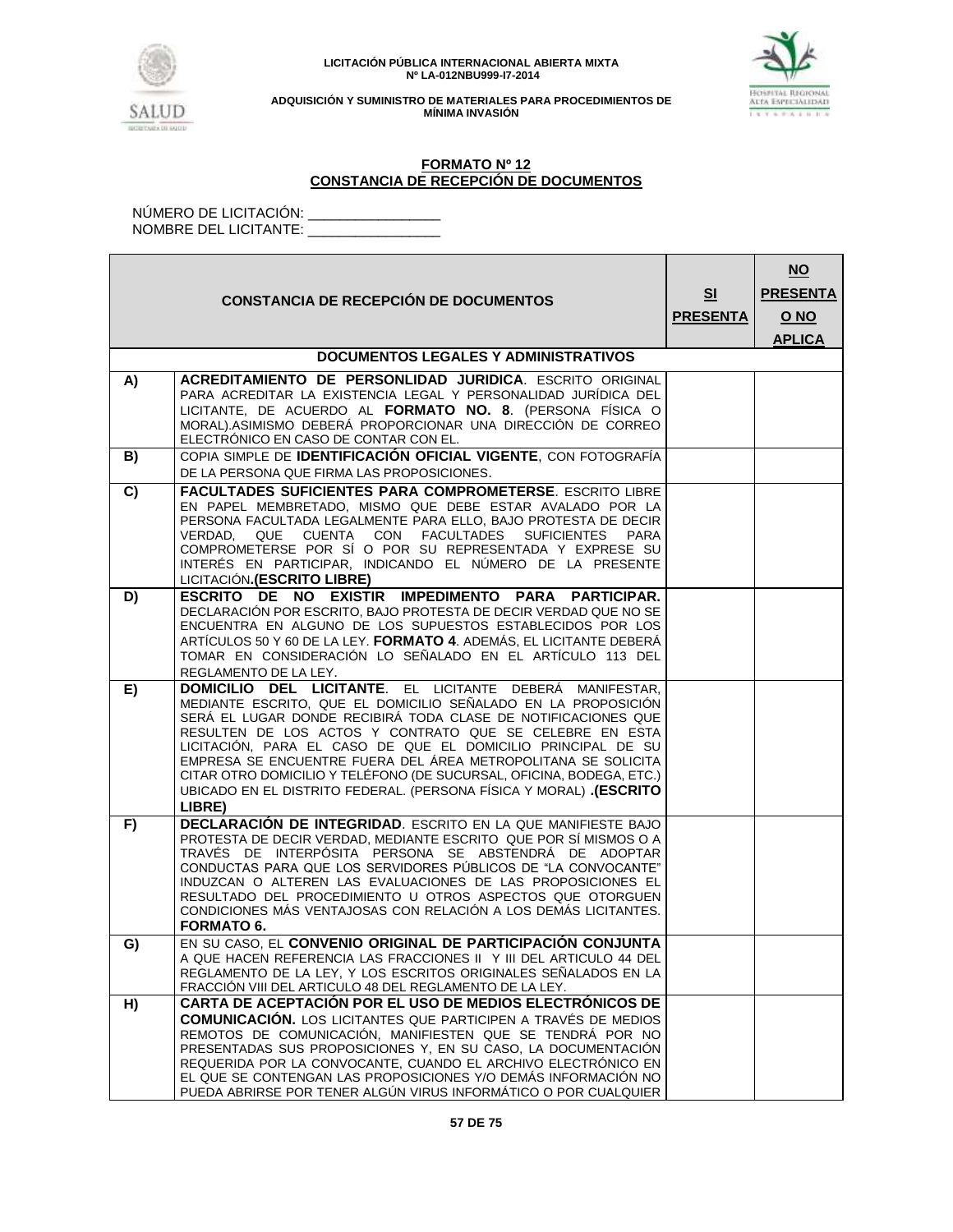



|    | <b>CONSTANCIA DE RECEPCIÓN DE DOCUMENTOS</b>                                                                                                                                                                                                                                                                                                                                                                                                                                                                                                                                                                                                                                                                                                                                                                                              | SI<br><b>PRESENTA</b> | $NO$<br><b>PRESENTA</b><br>O NO<br><b>APLICA</b> |
|----|-------------------------------------------------------------------------------------------------------------------------------------------------------------------------------------------------------------------------------------------------------------------------------------------------------------------------------------------------------------------------------------------------------------------------------------------------------------------------------------------------------------------------------------------------------------------------------------------------------------------------------------------------------------------------------------------------------------------------------------------------------------------------------------------------------------------------------------------|-----------------------|--------------------------------------------------|
|    | OTRA CAUSA AJENA A LA CONVOCANTE. FORMATO 18                                                                                                                                                                                                                                                                                                                                                                                                                                                                                                                                                                                                                                                                                                                                                                                              |                       |                                                  |
| I) | <b>OPINION ANTE EL SAT.</b> CARTA COMPROMISO DONDE SE EXPRESE QUE<br>DENTRO DE LOS TRES DÍAS HÁBILES POSTERIORES A LA FECHA EN QUE SE<br>TENGA CONOCIMIENTO DEL FALLO O ADJUDICACIÓN DEL CONTRATO.<br>DEBERÁ(N) PRESENTAR OPINIÓN FAVORABLE VIGENTE EXPEDIDA POR EL<br>SISTEMA DE ADMINISTRACIÓN TRIBUTARIA (SAT), RELACIONADO CON EL<br>CUMPLIMIENTO DE SUS OBLIGACIONES FISCALES EN LOS TÉRMINOS QUE<br>ESTABLECE LA REGLA 1.2.1.16 DE LA RESOLUCIÓN MISCELÁNEA FISCAL PARA<br>2014, PUBLICADA EN EL DIARIO OFICIAL DE LA FEDERACIÓN (DOF) EL 30 DE<br>DICIEMBRE DE 2013, DE CONFORMIDAD CON LO PREVISTO EN EL ARTÍCULO<br>32D, DEL CÓDIGO FISCAL DE LA FEDERACIÓN, LA CUAL SE ENTREGARÁ EN LA<br>COORDINACIÓN DE CONTRATOS DEL HOSPITAL. FORMATO 17.                                                                                   |                       |                                                  |
| J) | PERSONAL DISCAPACITADO. DOCUMENTO FIRMADO AUTÓGRAFAMENTE<br>POR LA PERSONA FACULTADA LEGALMENTE PARA ELLO, EN EL QUE SE<br>SEÑALE QUE, ES PERSONA FÍSICA, CON DISCAPACIDAD Y EN CASO DE SER<br>PERSONA MORAL, QUE CUENTA CON PERSONAL CON DISCAPACIDAD EN UNA<br>PROPORCIÓN DEL CINCO POR CIENTO CUANDO MENOS DE LA TOTALIDAD DE<br>SU PLANTA DE EMPLEADOS, EN AMBOS CASOS DEBERÁ ANEXAR EL (LOS)<br>AVISO(S) DE ALTA AL RÉGIMEN OBLIGATORIO DEL INSTITUTO MEXICANO DEL<br>SEGURO SOCIAL, CON LO QUE SE COMPROBARÁ QUE LA ANTIGÜEDAD DEL<br>PERSONAL DISCAPACITADO, NO SEA INFERIOR A SEIS MESES (ESCRITO<br>LIBRE).                                                                                                                                                                                                                      |                       |                                                  |
| K) | RESPONSABILIDADES ADMINISTRATIVAS. ESCRITO DEL LICITANTE EN                                                                                                                                                                                                                                                                                                                                                                                                                                                                                                                                                                                                                                                                                                                                                                               |                       |                                                  |
|    | EL QUE MANIFIESTE QUE EN LA EMPRESA QUE REPRESENTO, NINGUNO<br>DE LOS SOCIOS O DIRECTIVOS NI EL SUSCRITO, DESEMPEÑAMOS<br>UN EMPLEO, CARGO O COMISIÓN EN EL SERVICIO PÚBLICO, NI<br>ESTAMOS INHABILITADOS PARA ELLO. LO ANTERIOR, EN TÉRMINOS<br>DE LO DISPUESTO POR LA FRACCIÓN XX DEL ARTÍCULO 8 DE LA LEY<br>FEDERAL DE RESPONSABILIDADES ADMINISTRATIVAS DE LOS<br>SERVIDORES PÚBLICOS. FORMATO 7                                                                                                                                                                                                                                                                                                                                                                                                                                     |                       |                                                  |
| L) | <b>SOLICITUD DE REGISTRO.</b> ESCRITO DEL LICITANTE EN QUE MANIFIESTE<br>QUE ES DESEO DE SU REPRESENTADA PARTICIPAR EN ESTA CONVOCATORIA<br>A LA LICITACIÓN, MISMA QUE ADQUIRIÓ DE MANERA GRATUITA EN<br>COMPRANET Y QUE ESTUVO A DISPOSICIÓN EN LA SUBDIRECCIÓN DE<br>RECURSOS MATERIALES DEL HOSPITAL REGIONAL DE ALTA ESPECIALIDAD<br>DE IXTAPALUCA. POR LO QUE SE TIENE PLENO CONOCIMIENTO DE TODAS Y<br>CADA UNA DE LAS CONDICIONES Y ANEXOS SEÑALADOS, ASÍ COMO LO<br>ESTABLECIDO EN LA JUNTA DE ACLARACIONES, MANIFESTANDO MI<br>ACEPTACION. ASIMISMO, EXPRESO QUE SE CONOCE LO ESTABLECIDO POR<br>LA LEY DE ADQUISICIONES, ARRENDAMIENTOS Y SERVICIOS DEL SECTOR<br>PUBLICO Y SU REGLAMENTO. DE CONFORMIDAD CON LO ANTERIOR. SE<br>SOLICITA SE TENGA POR REGISTRADO A ÉSTE LICITANTE PARA LA<br>LICITACIÓN EN MENCIÓN. FORMATO 11 |                       |                                                  |
|    |                                                                                                                                                                                                                                                                                                                                                                                                                                                                                                                                                                                                                                                                                                                                                                                                                                           |                       |                                                  |
|    | DOCUMENTOS QUE INTEGRAN LA PROPUESTA TÉCNICA                                                                                                                                                                                                                                                                                                                                                                                                                                                                                                                                                                                                                                                                                                                                                                                              |                       |                                                  |
| A) | <b>PROPUESTA TÉCNICA, FROMATO 1</b>                                                                                                                                                                                                                                                                                                                                                                                                                                                                                                                                                                                                                                                                                                                                                                                                       |                       |                                                  |
| B) | <b>CARTA GARANTIA DE LOS BIENES.</b> ESCRITO ORIGINAL DEL LICITANTE EN<br>EL QUE SEÑALE QUE OTROGA EL PERÍODO DE GARANTÍA DE LOS BIENES.<br>CONFORME A LO SOLICITADO EN LA PRESENTE CONVOCATORIA. Y EN EL<br>QUE SE COMPROMETE A LA REPOSICIÓN DE LOS BIENES OFERTADOS QUE<br>PRESENTEN DEFECTOS A SIMPLE VISTA, ESPECIFICACIONES DISTINTAS A<br>LAS ESTABLECIDAS EN EL PEDIDO O SUS ANEXOS, DEFECTOS DE<br>FABRICACIÓN O VICIOS OCULTOS, POR UNO DE LAS MISMAS O SUPERIORES<br>CARACTERÍSTICAS AL OFERTADO. FORMATO 20.                                                                                                                                                                                                                                                                                                                  |                       |                                                  |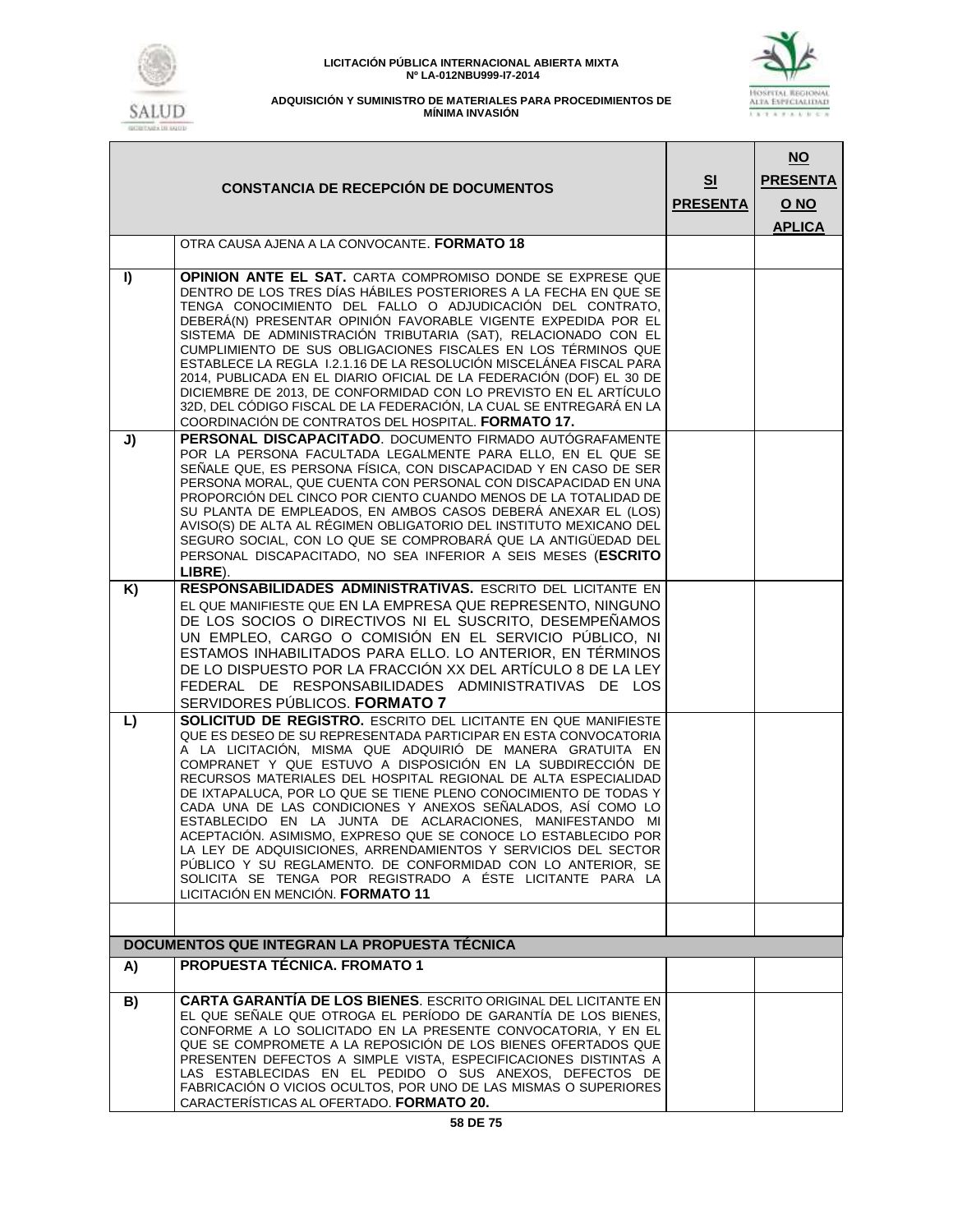



|    | <b>CONSTANCIA DE RECEPCIÓN DE DOCUMENTOS</b>                                                                                                                                                                                                                                                                                                                             | S <sub>1</sub><br><b>PRESENTA</b> | $NO$<br><b>PRESENTA</b><br><u>O NO</u><br><b>APLICA</b> |
|----|--------------------------------------------------------------------------------------------------------------------------------------------------------------------------------------------------------------------------------------------------------------------------------------------------------------------------------------------------------------------------|-----------------------------------|---------------------------------------------------------|
| C) | REGISTROS SANITARIOS. COPIA SIMPLE, EXPEDIDOS POR LA COMISIÓN<br>FEDERAL PARA LA PROTECCIÓN CONTRA RIESGOS SANITARIOS DE LOS<br>BIENES OFERTADOS, EN CASO DE QUE EL BIEN NO REQUIERA REGISTRO<br>SANITARIO DEBERÁ PRESENTAR EL DOCUMENTO EMITIDO POR LA COFEPRIS<br>NO LO REQUIERE. PARA LOS EQUIPOS, ACCESORIOS,<br><b>DONDE</b><br>INSTRUMENTAL E INSUMOS              |                                   |                                                         |
| D) | ESCRITO DEL LICITANTE EN CUAL MANIFIESTE EL CUMPLIMIENTO A LAS<br>REGLAS PARA LA APLICACIÓN DEL MARGEN DE PREFERENCIA EN<br>EL PRECIO DE LOS BIENES DE ORIGEN NACIONAL, RESPECTO DEL PRECIO DE<br>LOS BIENES DE IMPORTACIÓN, EN LOS PROCEDIMIENTOS DE CONTRATACIÓN<br>INTERNACIONALES. (FORMATO 10)                                                                      |                                   |                                                         |
| E) | RESCISIÓN DEL PEDIDO. ESCRITO EN EL QUE MANIFIESTE QUE EN CASO<br>DE RESULTAR ADJUDICADO Y EL ÁREA TÉCNICA O REQUIRENTE DETECTE<br>INCUMPLIMIENTO EN LA SEGURIDAD, ASÍ COMO EN SU EFICIENCIA DEL<br>FÁRMACO SUMINISTRADOS AL HOSPITAL LE SERÁ RESCINDIDO EL PEDIDO.                                                                                                      |                                   |                                                         |
| F) | LA DOCUMENTACIÓN NECESARIA QUE AVALE EL CUMPLIMIENTO DE<br>LA NORMAS NOM-059-SSA1-2006, NOM-249-SSA1-2010 Y NOM-072-<br>SSA1-1993.                                                                                                                                                                                                                                       |                                   |                                                         |
| G) | LICENCIA SANITARIA O AVISO DE FUNCIONAMIENTO. COPIA SIMPLE<br>VIGENTE Y AUTORIZADO POR LA COMISIÓN FEDERAL PARA LA PROTECCIÓN<br>CONTRA RIESGOS SANITARIOS (COFEPRIS), COMO FABRICA O DISTRIBUIDOR<br>DE LOS MATERIALES OBJETO DE LA PRESENTE LICITACIÓN.                                                                                                                |                                   |                                                         |
| H) | <b>CAPACITACIÓN DEL PERSONAL.</b> CARTA COMPROMISO MEDIANTE EL<br>CUAL SE MANIFIESTE BAJO PROTESTA DE DECIR VERDAD, QUE EN CASO DE<br>RESULTAR ADJUDICADO, SE OBLIGA A PROPORCIONAR CAPACITACIÓN AL<br>PERSONAL OPERATIVO DEL HOSPITAL PARA EL BUEN MANEJO DEL EQUIPO.<br>(ESCRITO LIBRE)                                                                                |                                   |                                                         |
| I) | FICHAS TÉCNICAS, CATÁLOGOS. DEBIDAMENTE REFERENCIADOS A<br>CADA UNA DE LAS PARTIDAS QUE SE COTICEN. SI EL DOCUMENTO ESTÁ EN<br>IDIOMA DIFERENTE AL ESPAÑOL SE ANEXARÁ UNA TRADUCCIÓN SIMPLE AL<br>CASTELLANO. ASI MISMO TAMBIEN SE PODRA PRESENTAR LA URL EN LA QUE<br>SE PUEDAN CONSULTAR LAS PARTIDAS, HACIENDO REFERENCIA A CADA UNA<br>DE ELLAS. (ARCHIVOS).         |                                   |                                                         |
| J) | <b>COMPROMISO DE ATENCIÓN DE URGENCIAS LAS 24 HORAS.</b> CARTA<br>EN LA QUE MANIFIESTE QUE EN CASO DE RESULTAR ADJUDICADO SE<br>COMPROMETE A ATENDER URGENCIAS LAS 24 HORAS, LOS 365 DÍAS DEL<br>AÑO. Y DEBERÁ ENTREGAR EL MEDICAMENTO SOLICITADO EN UN PLAZO NO<br>MAYOR 3 HORAS CONTANDO A PARTIR DEL ENVIÓ DE LA SOLICITUD<br>URGENTE DEL MEDICAMENTO (ESCRITO LIBRE) |                                   |                                                         |
| K) | INSTALACIÓN DE EQUIPOS. CARTA COMPROMISO BAJO PROTESTA DE<br>DECIR VERDAD QUE EN CASO DE RESULTAR ADJUDICADO DEBERÁ<br>ENTREGAR, INSTALAR Y PONER A PUNTO EL EQUIPO, ASÍ COMO ASISTENCIA<br>TÉCNICA Y MANTENIMIENTO PREVENTIVO Y CORRECTIVO DE LOS EQUIPOS.<br>(ESCRITO LIBRE)                                                                                           |                                   |                                                         |
| L) | CAPACIDAD DE RECURSOS. ESCRITO EN EQUE MANIFIESTE QUE EN<br>CASO DE RESULTAR ADJUDICADO UENTA CON LA CAPACIDAD ECONÓMICA.<br>TÉCNICA Y DE EQUIPAMIENTO PARA DAR CUMPLIMIENTO AL PEDIDO QUE<br>DERIVE DE DICHA ADJUDICACIÓN Y QUE PERMITA LA ENTREGA OPORTUNA<br>DE LOS BIENES. FROMATO 19                                                                                |                                   |                                                         |
| M) | PATENTES, MARCAS Y DERECHOS DE AUTOR. ESCRITO DEL LICITANTE<br>EN EL QUE MANIFIESTE QUE ASUMIRA LA RESPONSABILIDAD TOTAL EN CASO<br>DE QUE AL PROPORCIONAR LOS BIENES OBJETO DE LA PRESENTE<br>LICITACIÓN, SE INFRINJAN PATENTES, MARCAS O DERECHOS DE AUTOR,<br>EXIMIENDO A LA CONVOCANTE DE CUALQUIER RESPONSABILIDAD.<br><b>FROMATO 5</b>                             |                                   |                                                         |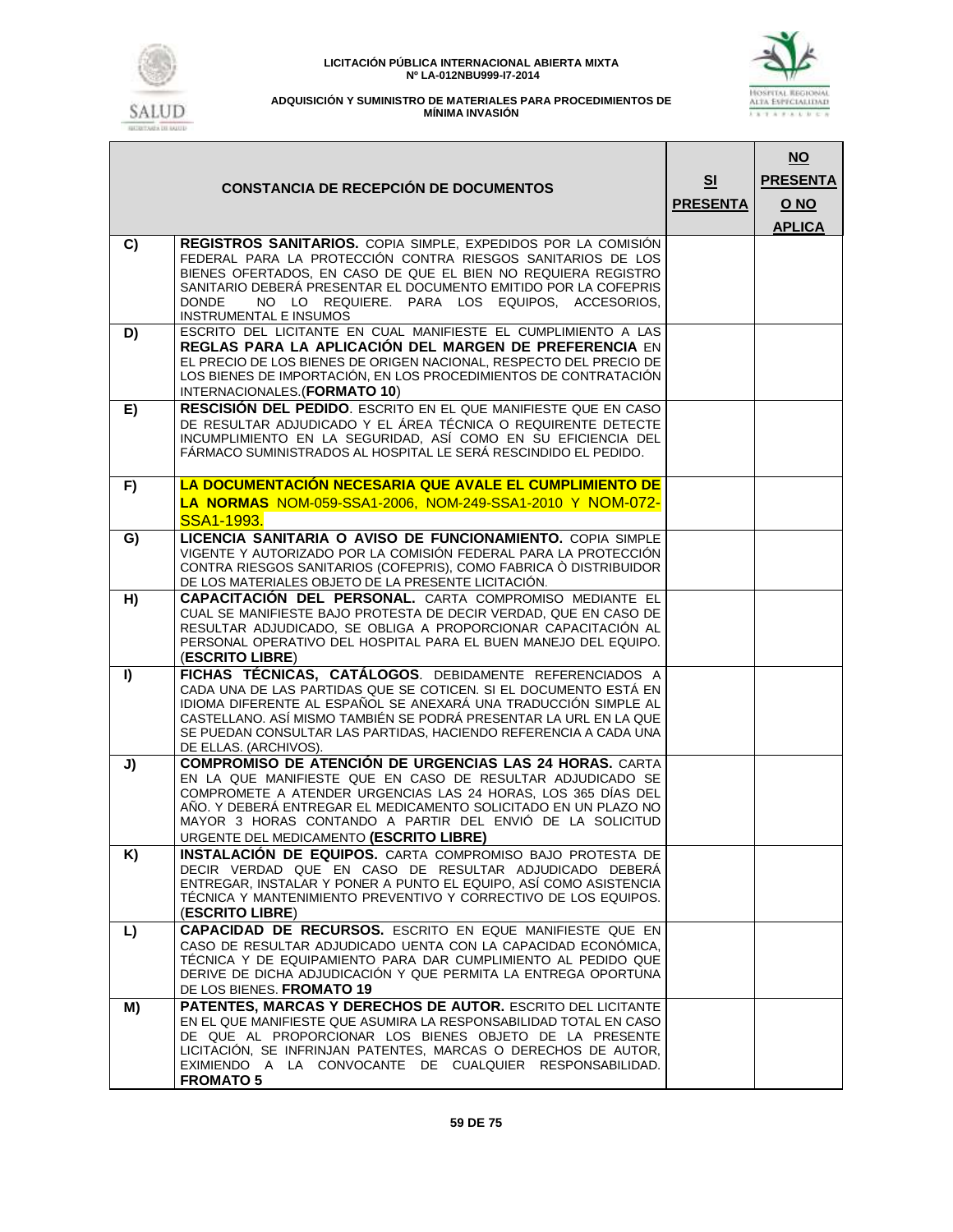

# HOSPITAL REGIONAL<br>Alta Espécialidad<br>Lata pallur de

| <b>CONSTANCIA DE RECEPCIÓN DE DOCUMENTOS</b> |                                                                                                                                                                                                                                                                                                                                                                                                                                                                                                                                                                                                                                                                                  |  | $NO$<br><b>PRESENTA</b><br>O NO<br><b>APLICA</b> |
|----------------------------------------------|----------------------------------------------------------------------------------------------------------------------------------------------------------------------------------------------------------------------------------------------------------------------------------------------------------------------------------------------------------------------------------------------------------------------------------------------------------------------------------------------------------------------------------------------------------------------------------------------------------------------------------------------------------------------------------|--|--------------------------------------------------|
| N)                                           | <b>MANUAL DE USUARIO DE OPERACIÓN.</b> CARTA DONDE SE COMPROMETE<br>A ENTREGAR COPIA DEL MANUAL DE USUARIO O DE OPERACIÓN ORIGINAL<br>IMPRESO O EN CD O DVD (EN CASO DE NO CONTAR CON EL MANUAL<br>ORIGINAL EN IDIOMA ESPAÑOL, DEBERÁ ENTREGAR ADEMÁS DE ÉSTE, SU<br>TRADUCCIÓN FIEL AL ESPAÑOL)                                                                                                                                                                                                                                                                                                                                                                                 |  |                                                  |
| O)                                           | GUÍA RÁPIDA DE USO. CARTA DONDE SE COMPROMETE A ENTREGAR<br>COPIA DE LA GUÍA RÁPIDA DE USO O DE OPERACIÓN ORIGINAL (EN CASO DE<br>NO CONTAR CON LA GUÍA ORIGINAL EN IDIOMA ESPAÑOL, DEBERÁ<br>ENTREGAR ADEMÁS DE ÉSTE, SU TRADUCCIÓN FIEL AL ESPAÑOL)                                                                                                                                                                                                                                                                                                                                                                                                                            |  |                                                  |
| P)                                           | <b>MANTENIMIENTOS.</b> ESCRITO DEL LICITANTE DONDE SE COMPROMETE A<br>PROPORCIONAR LOS MANTENIMIENTOS PREVENTIVOS Y CORRECTIVOS AL<br>EQUIPO SIN COSTO PARA EL HOSPITAL Y QUE SE COMPROMETE EN CASO DE<br>QUE SE REQUIERA DEJAR INOPERANTE EL EQUIPO POR MÁS DE 12 HORAS.<br>EL LICTANTE ADJUDICADO DEBERÁ PROPORCIONAR EN UN LAPSO NO<br>MAYOR A 8 HOARAS UN EQUIPO DE LAS MISMAS CARACERPSITICAS O<br>SUPERIOR DURANTE EL TIEMPO QUE SE ENCUETRE FUERA DE SERVICIO.                                                                                                                                                                                                            |  |                                                  |
|                                              | DOCUMENTOS QUE INTEGRAN LA PROPUESTA ECONÓMICA                                                                                                                                                                                                                                                                                                                                                                                                                                                                                                                                                                                                                                   |  |                                                  |
| A)                                           | <b>PROPUESTA ECONÓMICA. FORMATO 2.</b>                                                                                                                                                                                                                                                                                                                                                                                                                                                                                                                                                                                                                                           |  |                                                  |
| B)                                           | <b>MANIFESTACIÓN DE ESTRATIFICACIÓM MIPYMES.</b> LOS LICITANTES QUE<br>SE ENCUENTREN CATALOGADOS COMO MICRO. PEQUEÑA O MEDIANA<br>EMPRESA NACIONAL, DEBERÁN PRESENTAR UN ESCRITO EN EL QUE BAJO<br>PROTESTA DE DECIR VERDAD MANIFIESTEN TAL CONDICIÓN,<br>COMPROMETIÉNDOSE PARA EL CASO DE RESULTAR ADJUDICADOS. A<br>INSCRIBIRSE EN EL DIRECTORIO DE PROVEEDORES DEL GOBIERNO FEDERAL<br>DE NACIONAL FINANCIERA, INSTITUCIÓN DE BANCA DE DESARROLLO, Y A<br>EXHIBIR ANTE ESTA ENTIDAD LAS D.OCUMENTALES QUE AVALEN DICHA<br>CIRCUNSTANCIA, DE ACUERDO AL FORMATO No. 9 EN ESTA<br>CONVOCATORIA, EN CASO DE NO ENCONTRARSE EN ESTE SUPUESTO<br>DEBERÁN MANIFESTARLO POR ESCRITO. |  |                                                  |
| C)                                           | EL LICITANTE DEBERÀ MANIFESTAR BA. MEDIANTE ESCRITO QUE<br>LOS PRECIOS QUE PRESENTA EN SU PROPUESTA ECONÓMICA NO<br>SE COTIZAN EN CONDICIONES DE PRACTICAS DESLEALES DE<br>COMERCIO INTERNACIONAL EN SU MODALIDAD DE DISCRIMINACIÓN<br>DE PRECIOS O SUBSIDIOS                                                                                                                                                                                                                                                                                                                                                                                                                    |  |                                                  |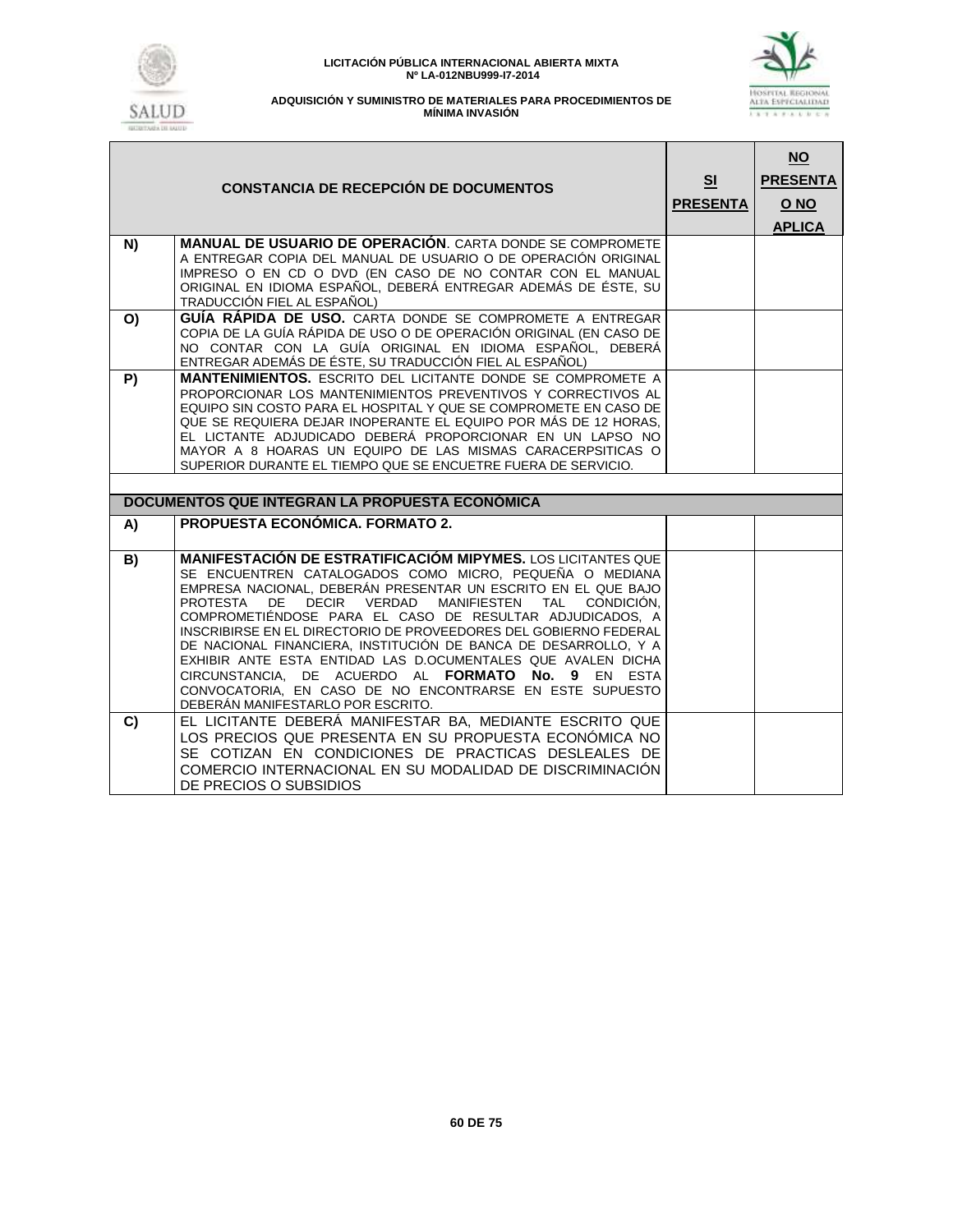



**ADQUISICIÓN Y SUMINISTRO DE MATERIALES PARA PROCEDIMIENTOS DE MÍNIMA INVASIÓN**

## **FORMATO Nº 13 PRESENTACIÓN DE PREGUNTAS PARA LA JUNTA DE ACLARACIÓNES**

\_\_\_\_\_\_\_\_\_\_\_\_\_\_\_\_\_\_\_\_\_\_\_\_\_\_\_\_\_\_\_\_\_\_\_\_\_\_\_\_\_\_\_\_\_\_\_\_\_\_\_\_\_\_\_\_\_\_\_\_\_\_\_\_\_\_\_\_\_\_\_\_\_\_\_\_\_\_\_\_\_\_\_\_\_\_\_\_\_\_\_\_\_

LICITACIÓN PÚBLICA NACIONAL MIXTA No. \_\_\_\_\_\_\_\_\_\_\_ "\_\_\_\_\_\_\_\_\_\_\_\_\_\_\_\_\_\_\_"

# **NOMBRE DE LA EMPRESA:**

a).- De carácter administrativo **Preguntas** 

b).- De carácter técnico

**Preguntas** 

c).- De carácter legal

**Preguntas** 

## **A t e n t a m e n t e**

| Nombre del representante legal       | Cargo en LA EMPRESA      | Firma         |
|--------------------------------------|--------------------------|---------------|
| $\cdots$<br>$\overline{\phantom{0}}$ | $\cdot$<br>- -<br>$\sim$ | $\sim$<br>. . |

Nota: Deberá enviar a través de la Plataforma Compranet una versión en "pdf" firmada y **un archivo en programa Word.**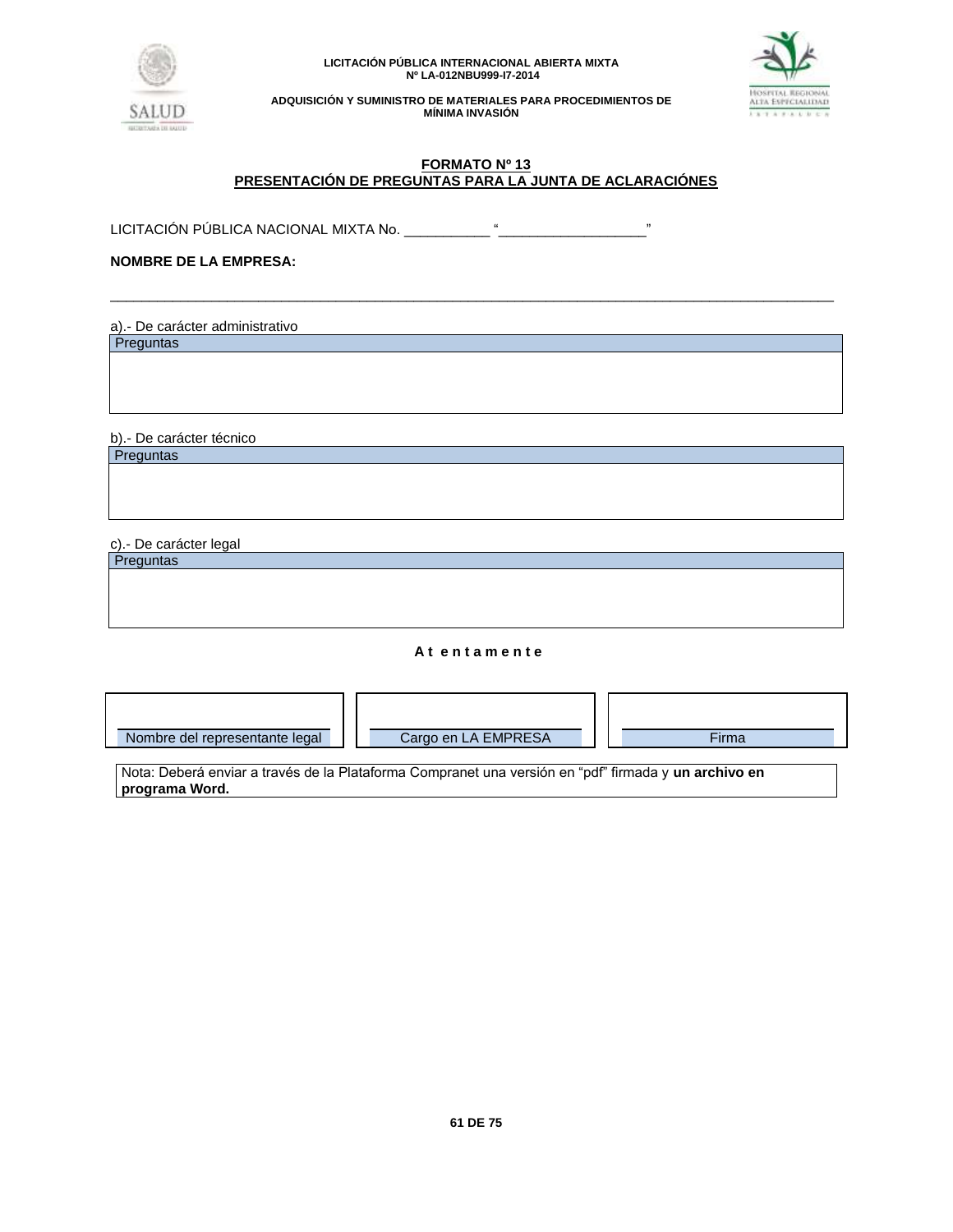## *ANEXO 2A INSTRUCCIONES PARA EL FORMATO DE ACLARACIÓN A LA CONVOCATORIA DE LA LICITACIÓN.*

**Nota importante**: este formato deberá presentarse en papel membretado del LICITANTE.

En el apartado a).- de carácter administrativo

Deberá asentar detalladamente y de forma clara la pregunta de aspectos administrativos que solicite sea aclarada en el evento de aclaración a la CONVOCATORIA A LA LICITACIÓN, absteniéndose de hacer anotaciones en el espacio correspondiente a respuestas, ya que esta reservado para que el área del HOSPITAL a la que va dirigida la pregunta, de respuesta a la misma.

En el apartado b).- de carácter técnico

Deberá asentar detalladamente y de forma clara la pregunta de aspectos técnicos que solicite sea aclarada en el evento de aclaración a la CONVOCATORIA A LA LICITACIÓN, absteniéndose de hacer anotaciones en el espacio correspondiente a respuestas, ya que esta reservado para que el área del HOSPITAL a la que va dirigida la pregunta, de respuesta a la misma.

En el apartado c).- de carácter técnico

Deberá asentar detalladamente y de forma clara la pregunta de aspectos técnicos que solicite sea aclarada en el evento de aclaración a la CONVOCATORIA A LA LICITACIÓN, absteniéndose de hacer anotaciones en el espacio correspondiente a respuestas, ya que esta reservado para que el área del HOSPITAL a la que va dirigida la pregunta, de respuesta a la misma.

Nombre del representante, cargo y firma.

Deberá anotar el nombre, cargo y estar firmada por el LICITANTE o su representante legal.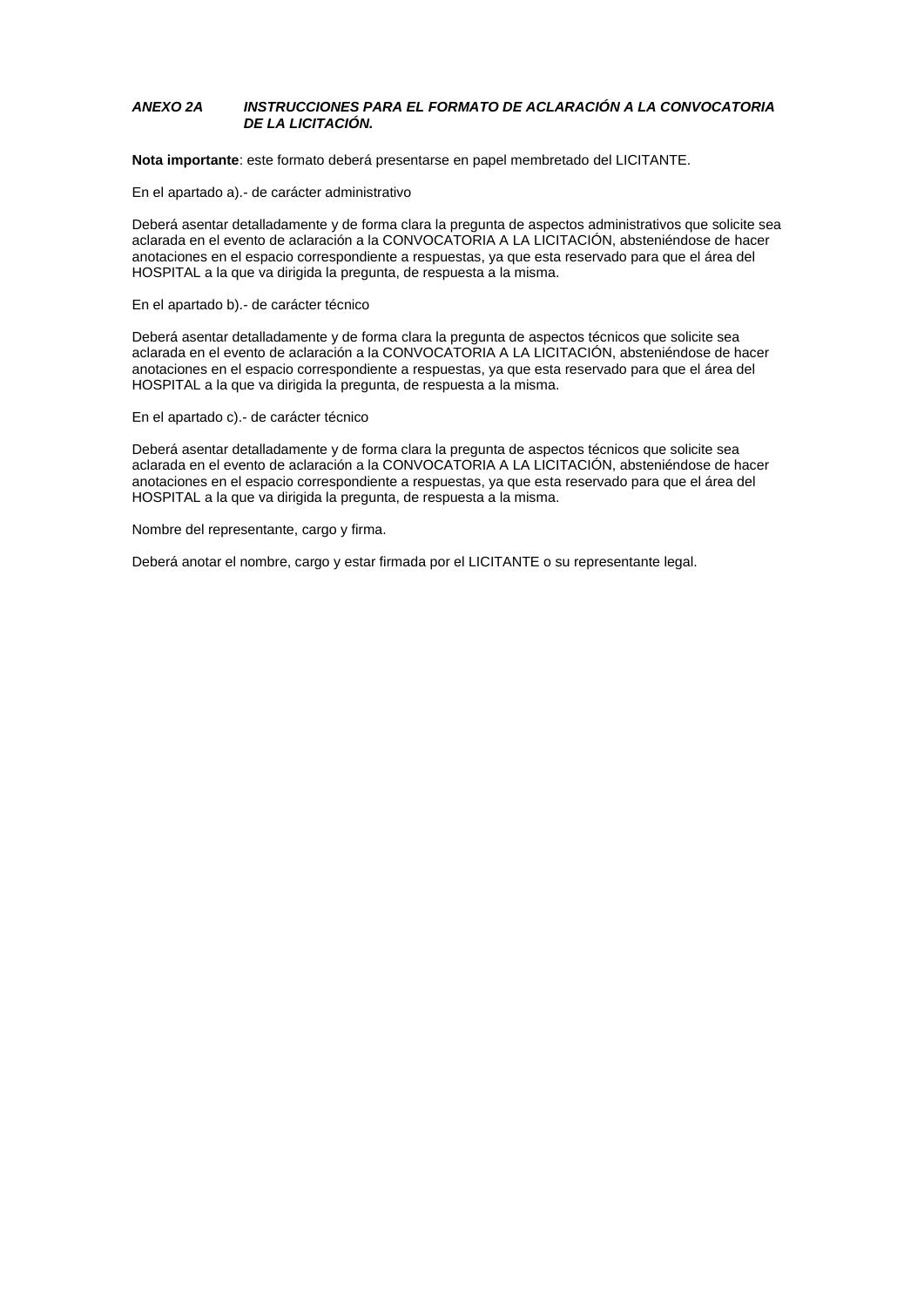



## **FORMATO Nº 14 FIANZA PARA CUMPLIMIENTO DE CONTRATOS Y/O PEDIDOS Y CALIDAD DE LOS BIENES**

# **A F I A N Z A D O R A**

CONTRATO INDIVISIBLE Y/O DIVISIBLE (SEGÚN SEA EL CASO)

FIADO: (NOMBRE DE LA PERSONA FÍSICA O RAZON SOCIAL DE LA PERSONA MORAL CONTRATADA) BENEFICIARIO: HOSPITAL REGIONAL DE ALTA ESPECIALIDAD DE IXTAPALUCA

ANTE: HOSPITAL REGIONAL DE ALTA ESPECIALIDAD DE IXTAPALUCA

PARA GARANTIZAR POR, \_\_\_\_(NOMBRE DE LA PERSONA FÍSICA O RAZON SOCIAL DE LA PERSONA MORAL CONTRATADA)\_\_\_\_\_, CON DOMICILIO EN \_\_\_\_\_\_\_\_\_\_\_\_\_\_\_\_\_\_\_, NÚMERO \_\_\_, COLONIA\_\_\_\_\_\_\_\_\_\_\_\_\_\_\_\_, DELEGACIÓN\_\_\_\_\_\_\_\_\_\_\_\_\_\_\_\_\_\_\_\_\_, CÓDIGO POSTAL \_\_\_\_\_\_\_\_, CON R.F.C. \_\_\_\_\_\_(DE LA PERSONA FÍSICA O MORAL CONTRATADA)\_\_\_\_\_ EL FIEL Y EXACTO CUMPLIMIENTO DE TODAS Y CADA UNA DE LAS OBLIGACIONES A SU CARGO DERIVADAS DEL CONTRATO-PEDIDO \_\_\_\_(SEÑALAR, EN SU CASO, SI ES ABIERTO)\_\_ NÚMERO. \_\_\_\_\_\_\_\_\_\_\_\_\_\_\_\_\_ Y SU ANEXO UNICO, DE FECHA \_\_\_\_\_(SEÑALAR FECHA DE FIRMA DEL PEDIDO O CONTRATO)\_\_\_\_\_\_\_ DE 2013, CON UNA VIGENCIA DEL \_\_\_\_ DE \_\_\_\_\_\_\_\_\_\_\_\_\_\_\_ AL \_\_\_\_ DE \_\_\_\_\_\_\_\_\_\_\_\_ DE 2013, QUE TIENE POR OBJETO \_\_\_\_\_\_\_\_\_ESPECIFICAR EL OBJETO DEL CONTRATO\_\_(SEÑALAR LOS BIENES A ADQUIRIR, O EL SERVICIO A CONTRATAR, O EL TIPO DE ARRENDAMIENTO, O LO SEÑALADO EN EL FORMATO DE PEDIDO, EN EL CONCEPTO "Objeto de la Contratación") con LAS CARACTERISTICAS Y DEMÁS ESPECIFICACIONES QUE SE DETALLAN EN SU ANEXO ÚNICO, DERIVADO DE \_\_\_\_\_\_\_\_(SEÑALAR EL NÚMERO Y/O PROCEDIMIENTO DE CONTRATACIÓN)\_\_\_\_\_\_\_\_, QUE CELEBRAN EL HOSPITAL REGIONAL DE ALTA ESPECIALIDAD DE IXTAPALUCA, REPRESENTADO EN ESTE ACTO POR \_\_\_\_\_\_\_\_NOMBRE DEL FUNCIONARIO DEL HOSPITAL \_(HACER MENCIÓN ÚNICAMENTE DEL FUNCIONARIO DE MAYOR JERARQUIA ADMINISTRATIVA – EN PRIMER LUGAR EL DIRECTOR GENERAL, Y EN CASO DE NO FIRMARLO ÉSTE, SEÑALAR AL DIRECTOR DE ADMINISTRACIÓN Y FINANZAS)\_\_\_\_QUE FIRMA EL CONTRATO-PEDIDO\_\_\_\_\_\_, EN SU CARÁCTER DE \_\_\_\_\_\_\_\_\_\_\_(DIRECTOR GENERAL O DIRECTOR DE ADMINISTRACIÓN Y FINANZAS)\_\_\_\_\_\_\_\_\_ Y POR LA OTRA \_\_\_\_\_\_\_\_(RAZÓN SOCIAL DE LA EMPRESA\_\_\_\_\_\_\_\_\_, REPRESENTADA POR \_\_\_\_\_\_(NOMBRE DE LA PERSONA FÍSICA O DEL REPRESENTANTE LEGAL DE LA EMPRESA QUE FIRMA EL PEDIDO-CONTRATO)\_\_\_\_\_\_\_\_\_\_\_\_\_\_\_\_\_\_, CON UN IMPORTE \_\_\_\_\_\_(HACER REFERENCIA, ÚNICAMENTE, SI ES EL IMPORTE TOTAL O EL IMPORTE MÁXIMO EN CASO DE SER UN CONTRATO ABIERTO) LE DE<br>\_\_\_\_(IMPORTE TOTAL O MÁXIMO CON NÚMERO Y LETRA)\_\_\_\_\_\_\_\_, ANTES DEL IVA. CONSTITUYENDOSE \_\_\_\_\_(IMPORTE TOTAL O MÁXIMO CON NÚMERO Y LETRA)\_\_\_\_\_\_\_\_\_, ANTES DEL IVA. CONSTITUYENDOSE \_\_\_\_\_\_\_\_\_(NOMBRE DE LA AFIANZADORA)\_\_\_\_\_\_\_\_, FIADORA HASTA POR UN IMPORTE DE \_\_\_\_\_\_(ANOTAR EL 10% DEL IMPORTE TOTAL O MÁXIMO DEL CONTRATO CON NÚMERO Y LETRA)\_\_\_\_\_\_, QUE REPRESENTA EL 10% (DIEZ POR CIENTO) DEL IMPORTE \_\_\_\_\_\_(INDICAR, ÚNICAMENTE, SI ES EL IMPORTE TOTAL O EL IMPORTE MÁXIMO \_\_\_\_\_\_\_\_\_\_ DEL CONTRATO-PEDIDO NÚMERO \_\_\_\_\_\_\_\_\_\_\_\_\_\_\_CORRESPONDIENTE AL EJERCICIO FISCAL DE \_\_\_\_\_\_(AÑO DE VIGENCIA)\_\_\_

\_\_\_\_\_\_\_\_\_(NOMBRE DE LA AFIANZADORA)\_\_\_\_\_\_\_\_, EXPRESAMENTE DECLARA:

QUE LA PRESENTE FIANZA SE OTORGA ATENDIENDO A TODAS LAS ESTIPULACIONES CONTENIDAS EN EL CONTRATO-PEDIDO NÚMERO \_\_\_\_\_\_\_\_\_\_\_ Y SU ANEXO ÚNICO;

QUE LA FIANZA SE OTORGA DE CONFORMIDAD CON LO DISPUESTO POR LOS ARTÍCULOS 48, FRACCIÓN II Y ÚLTIMO PÁRRAFO, Y 49, FRACCIÓN II, DE LA LEY DE ADQUISICIONES, ARRENDAMIENTOS Y SERVICIOS DEL SECTOR PÚBLICO, Y DEMÁS NORMATIVIDAD APLICABLE EN LOS TÉRMINOS DEL CONTRATO-PEDIDO NÚMERO Y SU ANEXO ÚNICO Y SE HARÁ EFECTIVA POR EL MONTO TOTAL DE LAS OBLIGACIONES GARANTIZADAS, CUANDO \_\_\_\_(NOMBRE DE LA EMPRESA)\_\_\_\_, NO CUMPLA CON LAS OBLIGACIONES ESTABLECIDAS EN EL CONTRATO-PEDIDO NÚMERO \_\_\_\_\_\_\_\_\_\_\_ Y SU ANEXO ÚNICO, O INCURRA EN ALGUNO DE LOS SUPUESTOS DE INCUMPLIMIENTO ESTABLECIDOS EN DICHO INSTRUMENTO JURÍDICO;

EN CASO DE QUE ESTA FIANZA SE HAGA EXIGIBLE \_\_\_(NOMBRE DE LA AFIANZADORA)\_\_\_ ACEPTA EXPRESAMENTE SOMETERSE AL PROCEDIMIENTO DE EJECUCIÓN ESTABLECIDO EN LOS ARTICULOS 93, 94 Y 118, DE LA LEY FEDERAL DE INSTITUCIONES DE FIANZAS EN VIGOR, PARA LA EFECTIVIDAD DE LA PRESENTE GARANTÍA, CON EXCLUSIÓN DE CUALQUIER OTRO PROCEDIMIENTO. TAMBIÉN SE SUJETARÁ PARA EL CASO DE COBRO DE INTERESES A LO QUE PREVÉ EL ARTÍCULO 95 BIS, DEL MISMO ORDENAMIENTO LEGAL, POR PAGO EXTEMPORÁNEO DEL IMPORTE DE LA OBLIGACIÓN;

ESTA GARANTÍA ESTARÁ VIGENTE DURANTE LA SUBSTANCIACIÓN DE TODOS LOS RECURSOS LEGALES O JUICIOS QUE SE INTERPONGAN, HASTA QUE SE PRONUNCIE RESOLUCIÓN DEFINITIVA POR AUTORIDAD COMPETENTE, SALVO QUE LAS PARTES SE OTORGUEN FINIQUITO, DE FORMA TAL QUE SU VIGENCIA NO PODRÁ ACOTARSE EN RAZÓN DEL PLAZO DE EJECUCIÓN DEL CONTRATO PRINCIPAL O FUENTE DE OBLIGACIONES, O CUALQUIER OTRA CIRCUNSTANCIA. ASÍ MISMO, ESTA FIANZA PERMANECERÁ EN VIGOR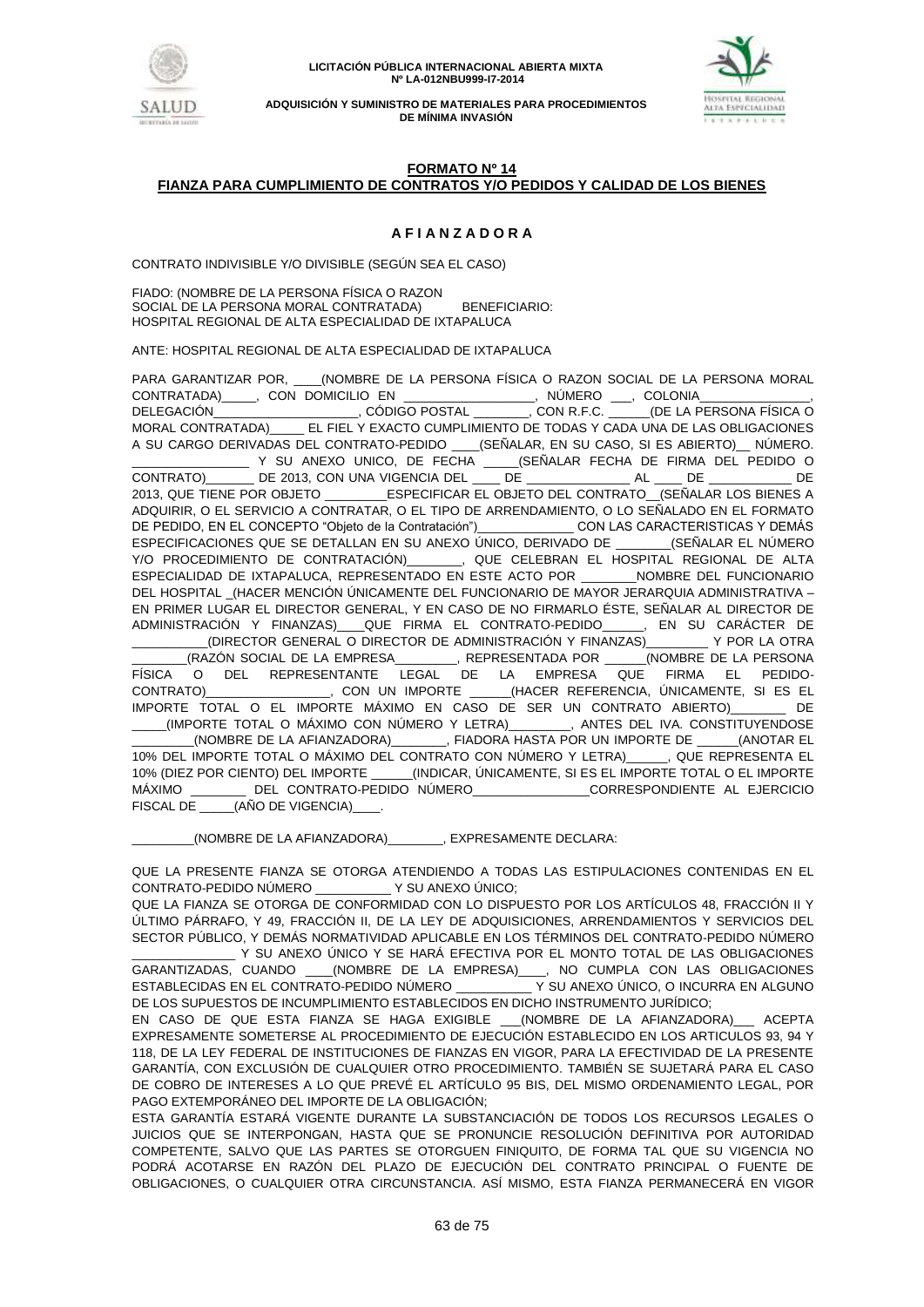



AÚN EN LOS CASOS EN QUE EL "HOSPITAL REGIONAL DE ALTA ESPECIALIDAD DE IXTAPALUCA", O EL SERVIDOR PÚBLICO QUE CUENTE CON FACULTADES PARA LA CANCELACIÓN DE FIANZAS, OTORGUE PRÓRROGA O ESPERAS A\_\_\_\_\_NOMBRE DE LA EMPRESA)\_\_\_\_ PARA EL CUMPLIMIENTO DE SUS OBLIGACIONES, POR LO QUE, \_\_(NOMBRE DE LA AFIANZADORA)\_\_\_, MANIFIESTA SU CONSENTIMIENTO, A TRAVÉS DE LA PRESENTE FIANZA.

EN CASO DE OTORGAMIENTO DE PRÓRROGAS O ESPERAS A \_\_\_\_\_ (NOMBRE DE LA EMPRESA)\_\_\_\_\_\_\_, PARA EL CUMPLIMIENTO DE SUS OBLIGACIONES, DERIVADAS DE LA FORMALIZACIÓN DE CONVENIOS MODIFICATORIOS DE AMPLIACIÓN AL MONTO O AL PLAZO DEL CONTRATO, SE DEBERÁ OBTENER LA MODIFICACIÓN DE LA FIANZA;

LA PRESENTE GARANTÍA DE CUMPLIMIENTO DE CONTRATO, PODRÁ SER LIBERADA ÚNICAMENTE MEDIANTE ESCRITO EXPEDIDO Y FIRMADO POR EL SERVIDOR PÚBLICO QUE CUENTE CON FACULTADES PARA LA CANCELACIÓN DE FIANZAS, CUANDO \_\_\_\_\_ (NOMBRE DE LA EMPRESA)\_\_\_\_\_\_\_ HAYA CUMPLIDO TODAS LAS OBLIGACIONES QUE SE DERIVEN DEL CONTRATO QUE GARANTIZA;

QUE \_\_\_\_(NOMBRE DE LA AFIANZADORA)\_\_\_\_ SE SOMETE EXPRESAMENTE A LA JURISDICCIÓN DE LOS TRIBUNALES DEL DISTRITO FEDERAL, RENUNCIANDO A LA QUE PUDIERA CORRESPONDERLE POR RAZÓN DE SU DOMICILIO PRESENTE O FUTURO O POR CUALQUIER OTRA CAUSA.

TODA ESTIPULACIÓN QUE APAREZCA IMPRESA POR FORMATO POR PARTE DE \_\_\_\_(NOMBRE DE LA AFIANZADORA)\_\_\_\_\_\_ QUE CONTRAVENGA LAS ESTIPULACIONES AQUÍ ASENTADAS LAS CUALES COMPRENDEN EL PROEMIO Y LOS INCISOS A) AL G), SE CONSIDERARÁN COMO NO PUESTAS.---- FIN DE TEXTO -----------------------------------------------------------------------------------

NOTA: PARA LA REQUISITACIÓN DEL PRESENTE FORMATO, SERÁ NECESARIO ELIMINAR LAS INSTRUCCIONES DE LLENADO Y SUSTITUIRLAS CON LA INFORMACIÓN SOLICITADA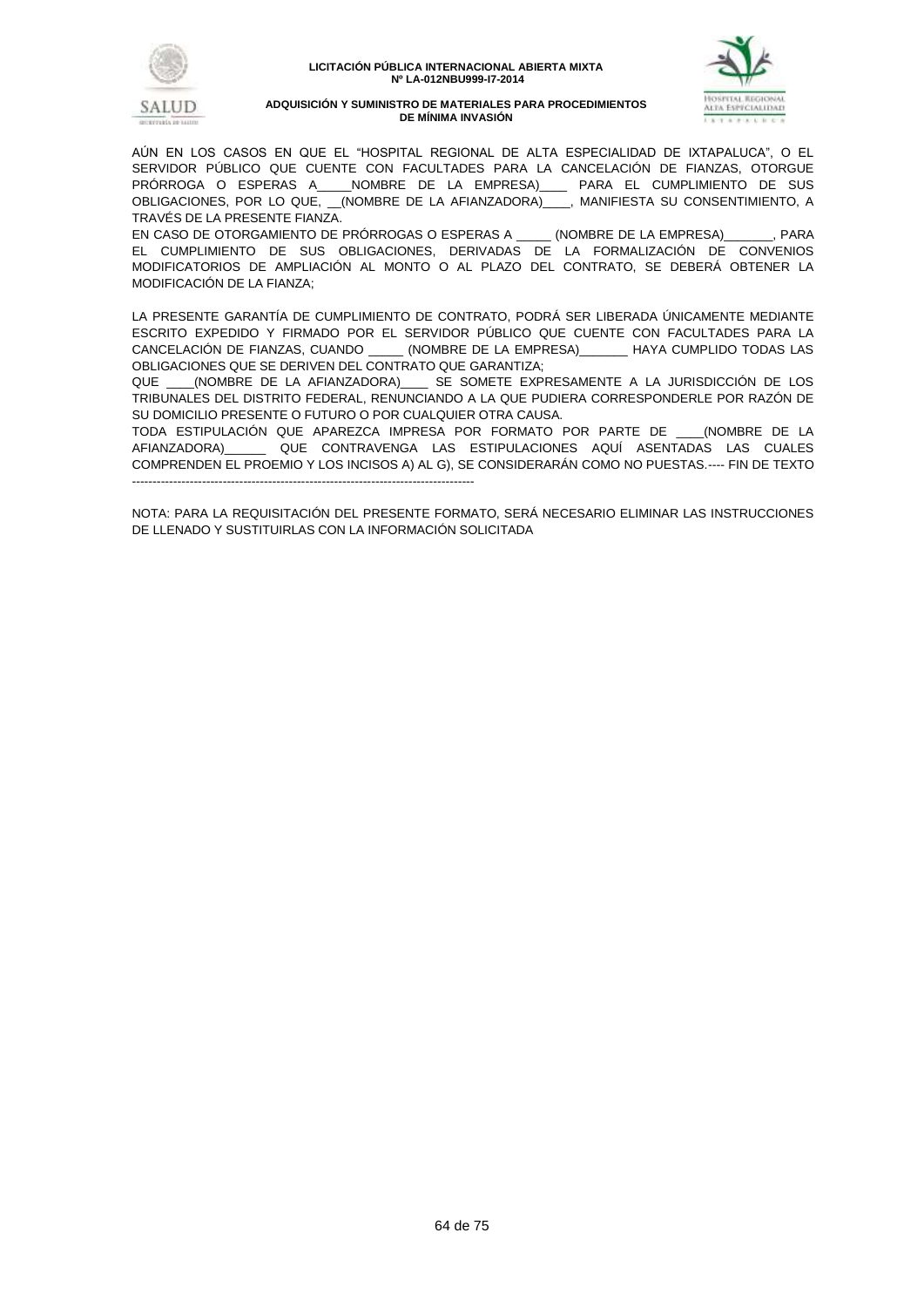



**ADQUISICIÓN Y SUMINISTRO DE MATERIALES PARA PROCEDIMIENTOS DE MÍNIMA INVASIÓN**

## **FORMATO No. 15 PROGRAMA CADENAS PRODUCTIVAS**

#### **LA CONFIANZA DE RECIBIR TUS PAGOS A TIEMPO**

¡TUS PAGOS EN SÓLO 5 DÍAS! TU CAPITAL DISPONIBLE CUANDO LO NECESITES.

¡COBRA DE INMEDIATO! NO DESPERDICIES MÁS TIEMPO NI RECURSOS. EL PROGRAMA CADENAS PRODUCTIVAS DE NAFINSA TE BRINDA LA LIQUIDEZ QUE TODO EMPRESARIO NECESITA PARA CRECER PORQUE YA NO TENDRÁS QUE ESPERAR LARGOS PLAZOS PARA RECIBIR TUS PAGOS. EL PASO PARA TENER EL CONTROL TOTAL DE TU DINERO.

#### ¿QUÉ ES?

ES UN PROGRAMA INTEGRAL PARA EL DESARROLLO DE PROVEEDORES DE GRANDES EMPRESAS, DEPENDENCIAS O ENTIDADES DEL GOBIERNO FEDERAL, GOBIERNOS ESTATALES Y MUNICIPALES, A TRAVÉS DEL CUAL, OBTIENEN LIQUIDEZ SOBRE SUS CUENTAS POR COBRAR, AL CONTAR CON LA POSIBILIDAD DE OPERARLOS EN FACTORAJE SIN NECESIDAD DE ESPERAR LA FECHA DE VENCIMIENTO DE LOS MISMOS, PERMITIÉNDOLES OBTENER MAYOR LIQUIDEZ PARA LA OPERACIÓN DE SU NEGOCIO, ADEMÁS TIENEN ACCESO A HERRAMIENTAS QUE LES PERMITEN INCREMENTAR SU COMPETITIVIDAD A TRAVÉS DE CURSOS DE CAPACITACIÓN Y ASISTENCIA TÉCNICA.

#### ¿PARA QUIÉN ES?

PARA LOS PROVEEDORES DE GRANDES EMPRESAS DEL SECTOR PRIVADO, DEL GOBIERNO FEDERAL, ESTATAL Y MUNICIPAL QUE FORMEN UNA CADENA PRODUCTIVA.

#### NUESTRA OFERTA:

OFRECER UNA SOLUCIÓN A LOS PROBLEMAS DE LIQUIDEZ PARA LA MICRO, PEQUEÑA Y MEDIANA EMPRESA AL ANTICIPAR MEDIANTE LA OPERACIÓN DE FACTORAJE, SUS CUENTAS POR COBRAR DE MANERA ELECTRÓNICA, A TRAVÉS DE LA RED DE INTERMEDIARIOS FINANCIEROS INCORPORADOS.

BENEFICIOS PARA EL PROVEEDOR:

- **OTORGA LIQUIDEZ INMEDIATA.**
- **REDUCE GASTOS DE COBRANZA.**
- **BRINDA CERTEZA EN EL FLUJO DE EFECTIVO SOBRE SUS DOCUMENTOS POR COBRAR.**
- **PERMITE CREAR UN HISTORIAL CREDITICIO, BRINDÁNDOLE LA POSIBILIDAD DE ACCEDER A OTRO TIPO DE FINANCIAMIENTO.**
- **ACCESO A CAPACITACIÓN Y ASISTENCIA TÉCNICA.**
- **PARTICIPA EN EL PROGRAMA COMPRAS DEL GOBIERNO**

BENEFICIOS PARA LAS EMPRESAS DE PRIMER ORDEN:

- **DESARROLLO DE SU RED DE PROVEEDORES AL OTORGALES LIQUIDEZ SOBRE SUS CUENTAS POR COBRAR.**
- **REDUCCIÓN DE COSTOS, RIESGOS Y TIEMPOS DE OPERACIÓN.**
- **POSIBILIDAD DE DESARROLLAR A SU RED DE DISTRIBUIDORES**
- **NEGOCIACIÓN DE MEJORES PLAZOS CON SUS PROVEEDORES.**
- **PERMITE UNA MEJOR ADMINISTRACIÓN DE PAGOS DE SU NEGOCIO.**
- **SIMPLIFICA SU OPERACIÓN BANCARIA AL CONTAR CON UN SOLO MECANISMO DE DISPERSIÓN DE FONDOS MULTIBANCO.**
- **TRABAJA CON EL INTERMEDIARIO FINANCIERO DE SU PREFERENCIA.**
- **OPTIMIZA RECURSOS EN SU FORMA DE OPERACIÓN.**

BENEFICIOS PARA LA DEPENDENCIA O ENTIDAD GUBERNAMENTAL:

- **EFICIENCIA EN LOS PROCESOS DE PAGO.**
- **DETONADOR DEL CRECIMIENTO ECONÓMICO SECTORIAL Y REGIONAL.**
- **FOMENTA EL GOBIERNO DIGITAL.**
- **PROPORCIONA MAYOR TRANSPARENCIA Y AGILIDAD EN LOS PAGOS PARA SUS PROVEEDORES.**
- **PERMITE EL DESARROLLO DE PROVEEDORES OTORGÁNDOLES LIQUIDEZ SOBRE SUS CUENTAS POR COBRAR.**
- **REDUCE COSTOS, RIESGOS Y TIEMPOS DE OPERACIÓN.**

CARACTERÍSTICAS DEL PROGRAMA:

- **OPERACIÓN DE FACTORAJE FINANCIERO SIN RECURSO.**
- **DESCUENTO HASTA POR EL 100% DEL IMPORTE DE LA CUENTA POR COBRAR.**
- **SIN COMISIONES.**
- **TASA DE INTERÉS FIJA**
- **EL PLAZO MÁXIMO DE LOS DOCUMENTOS QUE PODRÁ DESCONTAR PODRÁN SER DE HASTA 180 DÍAS TRATÁNDOSE DEL SECTOR PRIVADO Y PARA EL SECTOR PÚBLICO PODRÁ SER MENOR.**
- **EL FINANCIAMIENTO SE OTORGA A PARTIR DE LA OPERACIÓN EN FACTORAJE DE UN DOCUMENTO DADO DE ALTA EN LAS CADENAS PRODUCTIVAS.**
- **EL PAGO DE INTERESES ES POR ANTICIPADO LOS CUALES DESCUENTAN EL IMPORTE DE LA CUENTA POR COBRAR.**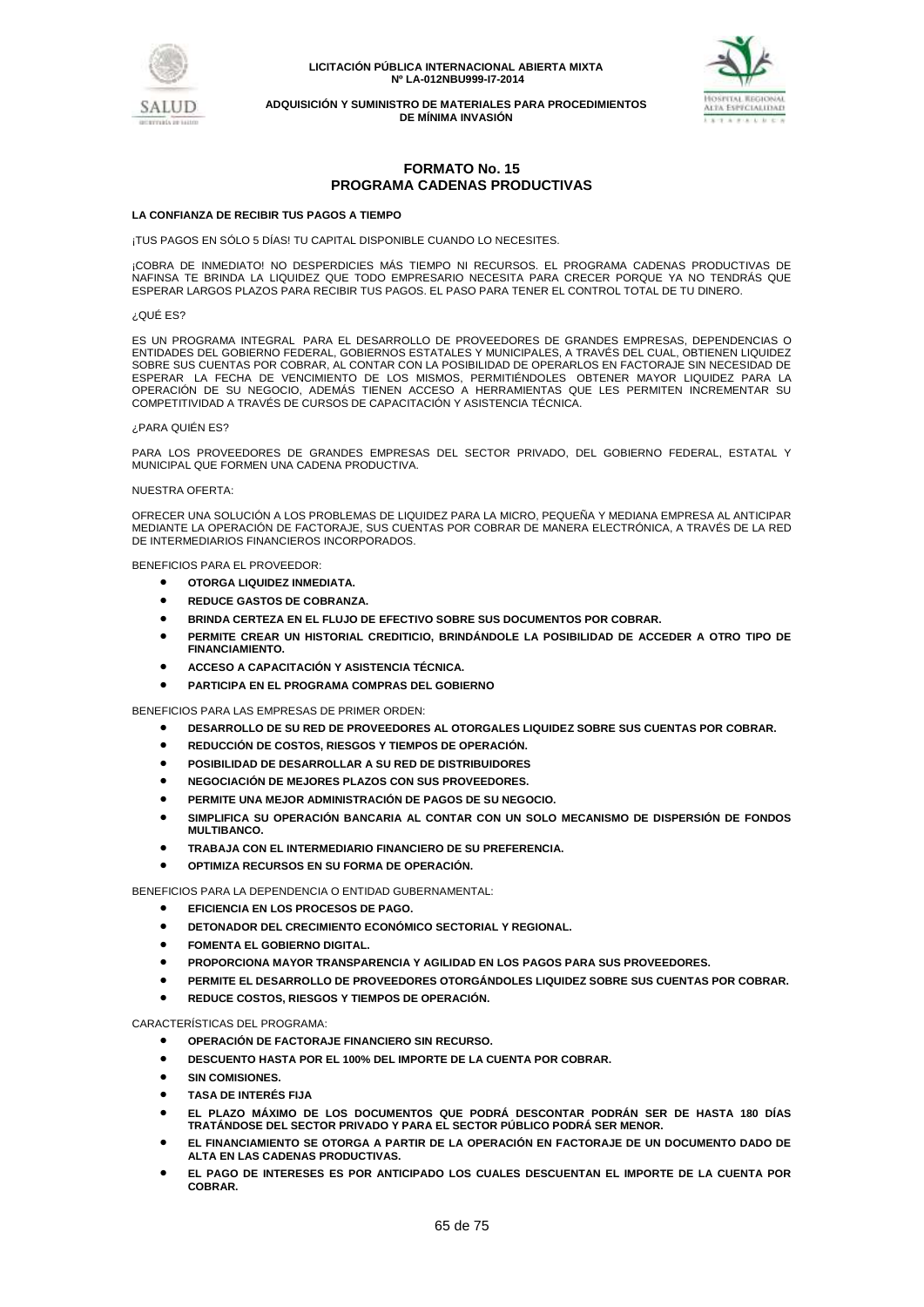



REQUISITOS PARA LOS PROVEEDORES:

- **SER UNA EMPRESA O PERSONA FÍSICA CON ACTIVIDAD EMPRESARIAL LEGALMENTE CONSTITUIDA.**
- **SER PROVEEDOR DE UNA EMPRESA DE PRIMER ORDEN, DE UNA DEPENDENCIA O ENTIDAD GUBERNAMENTAL INCORPORADA AL PROGRAMA DE CADENAS PRODUCTIVAS ADEMÁS DEBERÁ SER REFERENCIADO POR SU COMPRADOR PARA SER INCORPORADO.**

REQUISITOS PARA LAS EMPRESAS DE PRIMER ORDEN Y LAS DEPENDENCIAS O ENTIDADES GUBERNAMENTALES:

PARA CONOCER LOS REQUISITOS DE INCORPORACIÓN SE DEBERÁ DE CANALIZAR AL PROSPECTO CON LA DIRECCIÓN DE CADENAS PRODUCTIVAS.

#### **DOCUMENTACIÓN**

*PARA PROVEEDORES QUE SON PERSONAS FÍSICAS:*

- **COMPROBANTE DE DOMICILIO FISCAL.**
- **VIGENCIA NO MAYOR A 2 MESES.**
- **COMPROBANTE DE DOMICILIO OFICIAL (RECIBO DE AGUA, LUZ, TELÉFONO FIJO, PREDIO).**
- **DEBE ESTAR A NOMBRE DE LA EMPRESA, EN CASO DE NO SER ASÍ, ADJUNTAR CONTRATO DE ARRENDAMIENTO, COMODATO.**
- **IDENTIFICACIÓN OFICIAL VIGENTE DEL (LOS) REPRESENTANTE(ES) LEGAL(ES), CON ACTOS DE DOMINIO.**
- **CREDENCIAL DE ELECTOR; PASAPORTE VIGENTE Ó FM2 (PARA EXTRANJEROS).**
- **LA FIRMA DEBERÁ COINCIDIR CON LA DEL CONVENIO.**
- **ALTA EN HACIENDA Y SUS MODIFICACIONES.**
- **FORMATO R-1 Ó R-2 EN CASO DE HABER CAMBIOS DE SITUACIÓN FISCAL (RAZÓN SOCIAL O DOMICILIO FISCAL).**
- **EN CASO DE NO TENER LAS ACTUALIZACIONES, PONDRÁN OBTENERLAS DE LA PÁGINA DEL SAT.**
- **ALTA EN HACIENDA Y SUS MODIFICACIONES.**
- **FORMATO R-1 Ó R-2 EN CASO DE HABER CAMBIOS DE SITUACIÓN FISCAL (RAZÓN SOCIAL O DOMICILIO FISCAL).**
- **EN CASO DE NO TENER LAS ACTUALIZACIONES, PONDRÁN OBTENERLAS DE LA PÁGINA DEL SAT.**

*PARA PROVEEDORES QUE SON PERSONAS MORALES:*

- **COPIA SIMPLE DEL ACTA CONSTITUTIVA (ESCRITURA CON LA QUE SE CONSTITUYE O CREA LA EMPRESA).**
- **ESTA ESCRITURA DEBE ESTAR DEBIDAMENTE INSCRITA EN EL REGISTRO PÚBLICO DE LA PROPIEDAD Y DE COMERCIO.**
- **DEBE ANEXARSE COMPLETA Y LEGIBLE EN TODAS LAS HOJAS.**
- **COPIA SIMPLE DE LA ESCRITURA DE REFORMAS (MODIFICACIONES A LOS ESTATUTOS DE LA EMPRESA)**
- **CAMBIOS DE RAZÓN SOCIAL, FUSIONES, CAMBIOS DE ADMINISTRACIÓN, ETC.**
- **ESTAR DEBIDAMENTE INSCRITA EN EL REGISTRO PÚBLICO DE LA PROPIEDAD Y DEL COMERCIO.**
- **COMPLETA Y LEGIBLE EN TODAS LAS HOJAS.**
- **COPIA SIMPLE DE LA ESCRITURA PÚBLICA DE LOS PODERES Y FACULTADES DEL REPRESENTANTE LEGAL PARA ACTOS DE DOMINIO.**
- **LA ESCRITURA DEBE ESTAR INSCRITA EN EL REGISTRO PÚBLICO DE LA PROPIEDAD Y DE COMERCIO.**
- **DEBE ANEXARSE COMPLETA Y LEGIBLE EN TODAS LAS HOJAS.**
- **COMPROBANTE DE DOMICILIO FISCAL.**
- **VIGENCIA NO MAYOR A 2 MESES.**
- **COMPROBANTE DE DOMICILIO OFICIAL (RECIBO DE AGUA, LUZ, TELÉFONO FIJO, PREDIO)**
- **DEBE ESTAR A NOMBRE DE LA EMPRESA, EN CASO DE NO SER ASÍ, ADJUNTAR CONTRATO DE ARRENDAMIENTO, COMODATO.**
- **IDENTIFICACIÓN OFICIAL VIGENTE DEL (LOS) REPRESENTANTE(ES) LEGAL(ES), CON ACTOS DE DOMINIO.**
- **CREDENCIAL DE ELECTOR; PASAPORTE VIGENTE Ó FM2 (PARA EXTRANJEROS).**
- **LA FIRMA DEBERÁ COINCIDIR CON LA DEL CONVENIO.**
- **ALTA EN HACIENDA Y SUS MODIFICACIONES.**
- **FORMATO R-1 Ó R-2 EN CASO DE HABER CAMBIOS DE SITUACIÓN FISCAL (RAZÓN SOCIAL O DOMICILIO FISCAL).**
- **EN CASO DE NO TENER LAS ACTUALIZACIONES, PONDRÁN OBTENERLAS DE LA PÁGINA DEL SAT.**
- **CÉDULA DEL REGISTRO FEDERAL DE CONTRIBUYENTES (RFC, HOJA AZUL).**
- **ESTADO DE CUENTA BANCARIO DONDE SE DEPOSITARAN LOS RECURSOS.**
- **SUCURSAL, PLAZA, CLABE INTERBANCARIA.**
- **VIGENCIA NO MAYOR A 2 MESES.**
- **ESTADO DE CUENTA QUE EMITE LA INSTITUCIÓN FINANCIERA Y LLEGA SU DOMICILIO.**

¿CÓMO AFILIARTE A CADENAS PRODUCTIVAS SI ERES PROVEEDOR?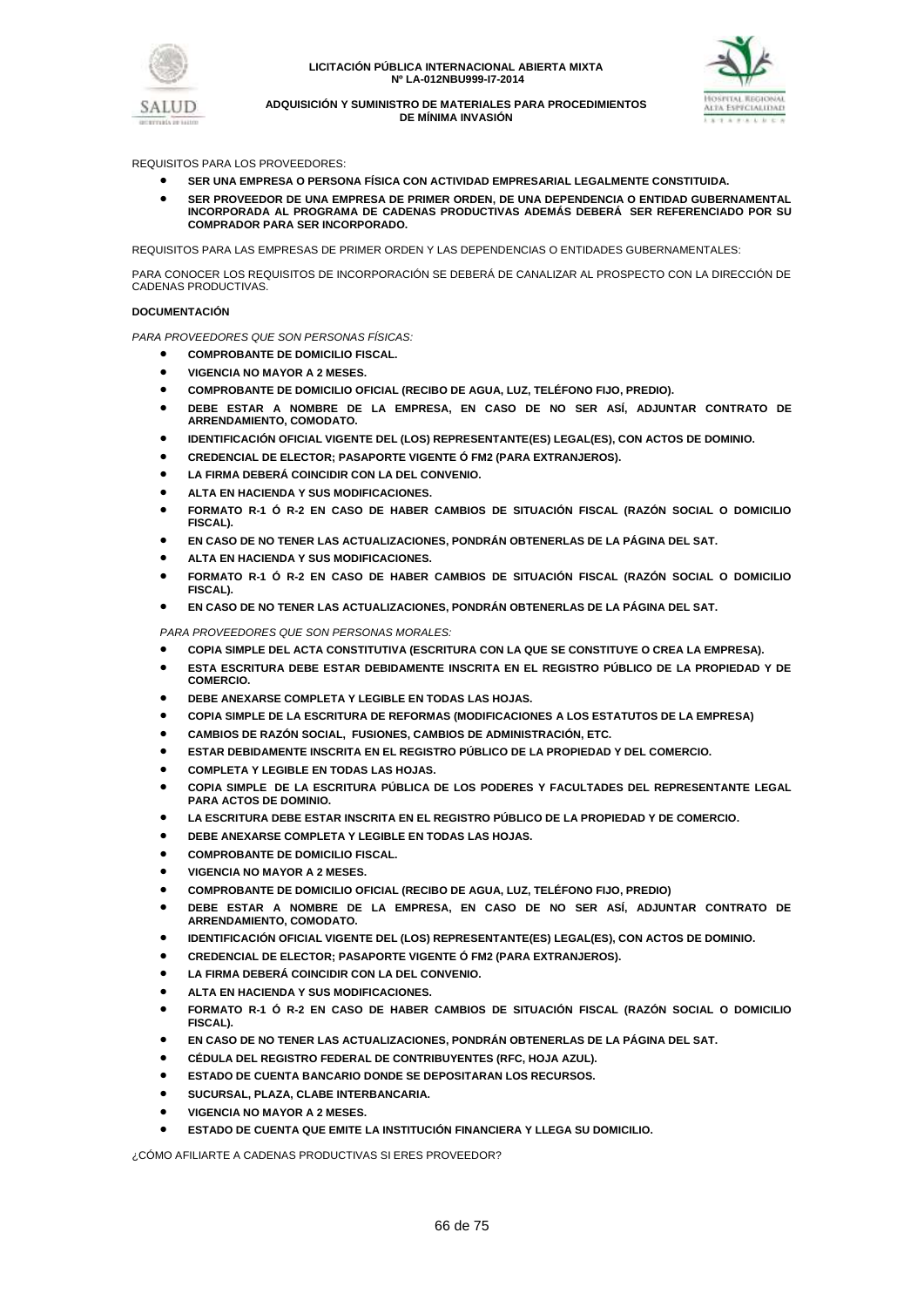



#### **ADQUISICIÓN Y SUMINISTRO DE MATERIALES PARA PROCEDIMIENTOS DE MÍNIMA INVASIÓN**

LA EMPRESA DE PRIMER ORDEN O DEPENDENCIA GUBERNAMENTAL PROPORCIONAN A NAFINSA SU BASE DE PROVEEDORES SUSCEPTIBLES DE DESCUENTO ELECTRÓNICO.

NAFINSA REGISTRA LA BASE DE PROVEEDORES RECIBIDA EN CADENAS PRODUCTIVAS E INICIA LA CAMPANA DE AFILIACIÓN.

EL PROVEEDOR FIRMA EL CONVENIO DE ADHESIÓN A CADENAS PRODUCTIVAS Y ENTREGA A NAFINSA INFORMACIÓN DE AFILIACIÓN PARA DESCUENTO ELECTRÓNICO.

NAFINSA AFILIA AL PROVEEDOR PARA OTORGARLE SU CLAVE DE ACCESO Y CONTRASEÑA PARA REALIZAR OPERACIONES DE DESCUENTO ELECTRÓNICO.

DOCUMENTACIÓN PARA LA EMPRESA DE PRIMER ORDEN O DEPENDENCIA GUBERNAMENTAL.

PARA CONOCER LOS DOCUMENTOS PARA LA INCORPORACIÓN A CADENAS PRODUCTIVAS SE DEBERÁ DE CANALIZAR AL PROSPECTO CON LA DIRECCIÓN DE CADENAS PRODUCTIVAS.

CONTRATACIÓN:

PARA MÁS INFORMACIÓN Y FORMA DE CONTRATACIÓN DE ESTE PROGRAMA VISÍTANOS EN NAFINSA.COM O LLÁMANOS AL 5089 6107 EN EL D.F. O DEL INTERIOR, SIN COSTO, AL 01800 NAFINSA (623 4672). DE LUNES A VIERNES DE 08:00 A 19:00 HORAS.

*INFORMACIÓN SUJETA A CAMBIOS SIN PREVIO AVISO*

#### **GUÍA PARA LLENADO DE SOLICITUD DE PROVEEDORES AL PROGRAMA CADENAS PRODUCTIVAS**

| NO.            | CAMPO                                                               | LONGITUD<br>DE<br>CARÁCTER | <b>TIPO</b>                     | <b>CONSIDERACIONES</b>                                                                                                                                                                                                                                                                                     |
|----------------|---------------------------------------------------------------------|----------------------------|---------------------------------|------------------------------------------------------------------------------------------------------------------------------------------------------------------------------------------------------------------------------------------------------------------------------------------------------------|
| $\mathbf{1}$   | <b>NÚMERO</b><br>DE<br><b>PROVEEDOR</b>                             | 25                         | <b>OBLIGATORIO</b>              | CADA DEPENDENCIA Y/O ENTIDAD. DEFINIÓ EN LA IMPLEMENTACIÓN DE LA<br>CADENA PRODUCTIVA EL DATO QUE SE USARÍA COMO NUMERO DE PROVEEDOR.<br>YA SEA UN NÚMERO ASIGNADO POR LA EPO O EL RFC DEL PROVEEDOR. POR LO<br>QUE ES NECESARIO ENVIAR EN EL ARCHIVO SOLO EL DATO QUE LES<br>CORRESPONDA A CADA REGISTRO. |
| 2              | <b>RFC</b>                                                          | 20                         | <b>OBLIGATORIO</b>              | CAPTURAR SIN GUIONES NI ESPACIOS.                                                                                                                                                                                                                                                                          |
| 3              | APELLIDO<br>PATERNO                                                 | 25                         | <b>OBLIGATORIO</b>              | SE CAPTURA EL APELLIDO PATERNO DE PROVEEDORES QUE SEAN PERSONAS<br>FÍSICAS. NO SE CAPTURA LOS DATOS DE REPRESENTANTES DE UNA PERSONA<br>MORAL CUYO CASO EL ESPACIO SE DEJARÁ VACIÓ.                                                                                                                        |
| $\overline{4}$ | <b>APELLIDO</b><br><b>MATERNO</b>                                   | 25                         | <b>OBLIGATORIO</b>              | SE CAPTURA EL APELLIDO MATERNO DE PROVEEDORES QUE SEAN PERSONAS<br>FÍSICAS. NO SE CAPTURA LOS DATOS DE REPRESENTANTES DE UNA PERSONA<br>MORAL EN CUYO CASO EL ESPACIO SE DEJARÁ VACIÓ.                                                                                                                     |
| 5              | <b>NOMBRE</b>                                                       | 80                         | <b>OBLIGATORIO</b>              | SE CAPTURA EL NOMBRE DE PROVEEDORES QUE SEAN PERSONAS FÍSICAS. NO<br>SE CAPTURA LOS DATOS DE REPRESENTANTES DE UNA PERSONA MORAL EN<br>CUYO CASO EL ESPACIO SE DEJARÁ VACIÓ.                                                                                                                               |
| 6              | RAZÓN SOCIAL                                                        | 50                         | <b>OBLIGATORIO</b>              | NOMBRE DE LA PERSONA MORAL SEGUIDO DE LA ABREVIACIÓN DEL TIPO DE<br>ENTIDAD P. EJ. (S.A., S.A. DE C.V., S.DE R.L., S.C., A.C., ETC.)                                                                                                                                                                       |
| $\overline{7}$ | CALLE NO. EXT. Y<br>NO. INT.                                        | 80                         | <b>OBLIGATORIO</b>              | EN UNA SOLA CELDA Y COMPLETA.                                                                                                                                                                                                                                                                              |
| $\overline{8}$ | COLONIA                                                             | 60                         | <b>OBLIGATORIO</b>              | EN UNA SOLA CELDA Y COMPLETA.                                                                                                                                                                                                                                                                              |
| $\overline{9}$ | <b>ESTADO</b>                                                       | 60                         | <b>OBLIGATORIO</b>              | EN UNA SOLA CELDA Y COMPLETA.                                                                                                                                                                                                                                                                              |
| 10             | PAIS                                                                | 60                         | <b>OBLIGATORIO</b>              | EN UNA SOLA CELDA Y COMPLETA.                                                                                                                                                                                                                                                                              |
| 11             | <b>DELEGACIÓN</b><br>$\Omega$<br><b>MUNICIPIO</b>                   | 60                         | <b>OBLIGATORIO</b>              | EN UNA SOLA CELDA Y COMPLETA.                                                                                                                                                                                                                                                                              |
| 12             | <b>CODIGO POSTAL</b>                                                | 5                          | <b>OBLIGATORIO</b>              | EN UNA SOLA CELDA Y COMPLETA.                                                                                                                                                                                                                                                                              |
| 13             | <b>TELEFONO</b>                                                     | 20                         | <b>OBLIGATORIO</b>              | EN UNA SOLA CELDA Y COMPLETA.                                                                                                                                                                                                                                                                              |
| 14             | <b>FAX</b>                                                          | 20                         | <b>OPCIONAL</b>                 | EN UNA SOLA CELDA Y COMPLETA.                                                                                                                                                                                                                                                                              |
| 15             | CORREO<br><b>ELECTRONICO</b>                                        | 30                         | OPCIONAL                        | EN UNA SOLA CELDA Y COMPLETA.                                                                                                                                                                                                                                                                              |
| 16             | <b>DATOS</b><br>DEL<br>CONTACTO<br>$\Omega$<br><b>REPRESENTANTE</b> | 25/25/80/20/2<br>0/30      | <b>OBLIGATORIO</b><br>/OPCIONAL | BAJO LAS MISMAS CONSIDERACIONES QUE LOS DATOS DEL PROVEEDOR.                                                                                                                                                                                                                                               |
| 17             | <b>TIPO</b>                                                         | N/A                        | N/A                             | SIEMPRE SERÁ EL NÚMERO "1"                                                                                                                                                                                                                                                                                 |
| 18             | <b>SUSCEPTIBLE</b>                                                  | N/A                        | N/A                             | SIEMPRE SERÁ LA LETRA "S"                                                                                                                                                                                                                                                                                  |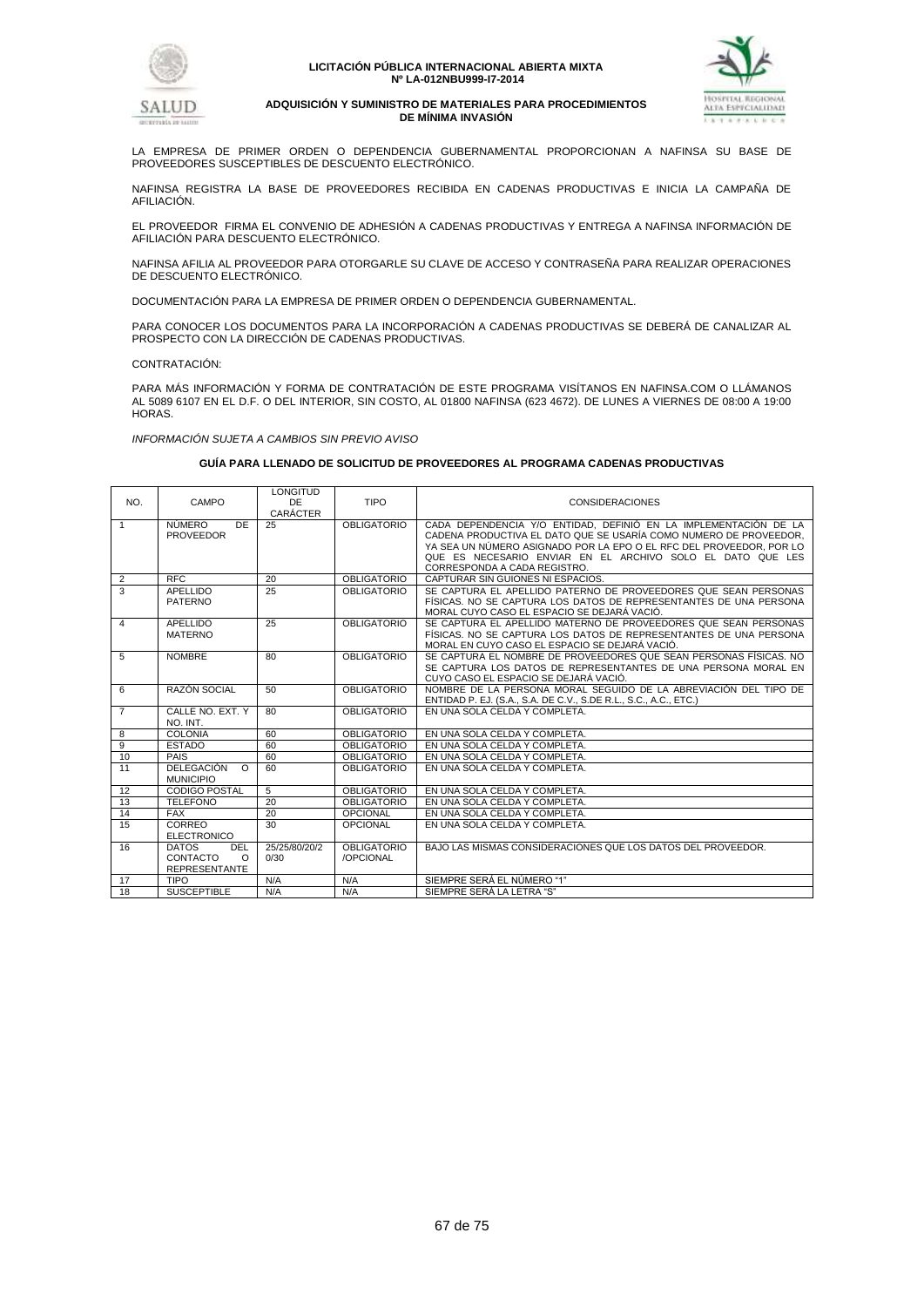



#### **ADQUISICIÓN Y SUMINISTRO DE MATERIALES PARA PROCEDIMIENTOS DE MÍNIMA INVASIÓN**

#### **LISTA DE DOCUMENTOS PARA LA INTEGRACIÓN DEL EXPEDIENTE DE AFILIACIÓN AL PROGRAMA DE CADENAS PRODUCTIVAS**

- 1.- CARTA REQUERIMIENTO DE AFILIACIÓN.
- DEBIDAMENTE FIRMADA POR EL ÁREA USUARIA COMPRADORA
- 2.- \*\*COPIA SIMPLE DEL ACTA CONSTITUTIVA (ESCRITURA CON LA QUE SE CONSTITUYE O CREA LA EMPRESA). ESTA ESCRITURA DEBE ESTAR DEBIDAMENTE INSCRITA EN EL REGISTRO PÚBLICO DE LA PROPIEDAD Y DE **COMERCIO**
- DEBE ANEXARSE COMPLETA Y LEGIBLE EN TODAS LAS HOJAS.
- 3.- \*\*COPIA SIMPLE DE LA ESCRITURA DE REFORMAS (MODIFICACIONES A LOS ESTATUTOS DE LA EMPRESA)
- CAMBIOS DE RAZÓN SOCIAL, FUSIONES, CAMBIOS DE ADMINISTRACIÓN, ETC.,
- ESTAR DEBIDAMENTE INSCRITA EN EL REGISTRO PÚBLICO DE LA PROPIEDAD Y DEL COMERCIO.
- COMPLETA Y LEGIBLE EN TODAS LAS HOJAS.
- 4.- \*\*COPIA SIMPLE DE LA ESCRITURA PÚBLICA MEDIANTE LA CUAL SE HAGA CONSTAR LOS PODERES Y FACULTADES DEL REPRESENTANTE LEGAL PARA ACTOS DE DOMINIO.
- ESTA ESCRITURA DEBE ESTAR DEBIDAMENTE INSCRITA EN EL REGISTRO PÚBLICO DE LA PROPIEDAD Y DE COMERCIO.
- DEBE ANEXARSE COMPLETA Y LEGIBLE EN TODAS LAS HOJAS.
- 5.- COMPROBANTE DE DOMICILIO FISCAL
- VIGENCIA NO MAYOR A 2 MESES
- COMPROBANTE DE DOMICILIO OFICIAL (RECIBO DE AGUA, LUZ, TELÉFONO FIJO, PREDIO)
- DEBE ESTAR A NOMBRE DE LA EMPRESA, EN CASO DE NO SER ASÍ, ADJUNTAR PEDIDO DE ARRENDAMIENTO, COMODATO.
- 6.- IDENTIFICACIÓN OFICIAL VIGENTE DEL (LOS) REPRESENTANTE(ES) LEGAL(ES), CON ACTOS DE DOMINIO
- CREDENCIAL DE ELECTOR; PASAPORTE VIGENTE Ó FM2 (PARA EXTRANJEROS)
- LA FIRMA DEBERÁ COINCIDIR CON LA DEL CONVENIO
- 7.- ALTA EN HACIENDA Y SUS MODIFICACIONES
- ANEXO R-1 Ó R-2 EN CASO DE HABER CAMBIOS DE SITUACIÓN FISCAL (RAZÓN SOCIAL O DOMICILIO FISCAL)
- EN CASO DE NO TENER LAS ACTUALIZACIONES, PONDRÁN OBTENERLAS DE LA PÁGINA DEL SAT.
- 8.- CÉDULA DEL REGISTRO FEDERAL DE CONTRIBUYENTES (RFC, HOJA AZUL)
- 9.- ESTADO DE CUENTA BANCARIO DONDE SE DEPOSITARAN LOS RECURSOS
- SUCURSAL, PLAZA, CLABE INTERBANCARIA
- VIGENCIA NO MAYOR A 2 MESES
- ESTADO DE CUENTA QUE EMITE LA INSTITUCIÓN FINANCIERA Y LLEGA SU DOMICILIO.
- LA DOCUMENTACIÓN ARRIBA DESCRITA, ES NECESARIA PARA QUE LA PROMOTORÍA GENERE LOS PEDIDOS QUE LE PERMITIRÁN TERMINAR EL PROCESO DE AFILIACIÓN UNA VEZ FIRMADOS, LOS CUALES CONSTITUYEN UNA PARTE FUNDAMENTAL DEL EXPEDIENTE:
- A) PEDIDO DE DESCUENTO AUTOMÁTICO CADENAS PRODUCTIVAS
- FIRMADO POR EL REPRESENTANTE LEGAL CON PODERES DE DOMINIO.
- 2 CONVENIOS CON FIRMAS ORIGINALES
- B) PEDIDOS ORIGINALES DE CADA INTERMEDIARIO FINANCIERO.
- FIRMADO POR EL REPRESENTANTE LEGAL CON PODERES DE DOMINIO.

(\*\* ÚNICAMENTE, PARA PERSONAS MORALES)

USTED PODRÁ CONTACTARSE CON LA PROMOTORIA QUE VA A AFILIARLO LLAMANDO AL 01-800- NAFINSA (01-800- 6234672) O AL 50-89-61-07; O ACUDIR A LAS OFICINAS DE NACIONAL FINANCIERA EN:

AV. INSURGENTES SUR NO. 1971, COLONIA GUADALUPE INN, C.P. 01020, DELEGACIÓN ÁLVARO OBREGÓN, EN EL

EDIFICIO ANEXO, NIVEL JARDÍN, ÁREA DE ATENCIÓN A CLIENTES. **(LA NO PRESENTACIÓN DE ESTE DOCUMENTO NO SERÁ CAUSA DE DESCALIFICACIÓN)**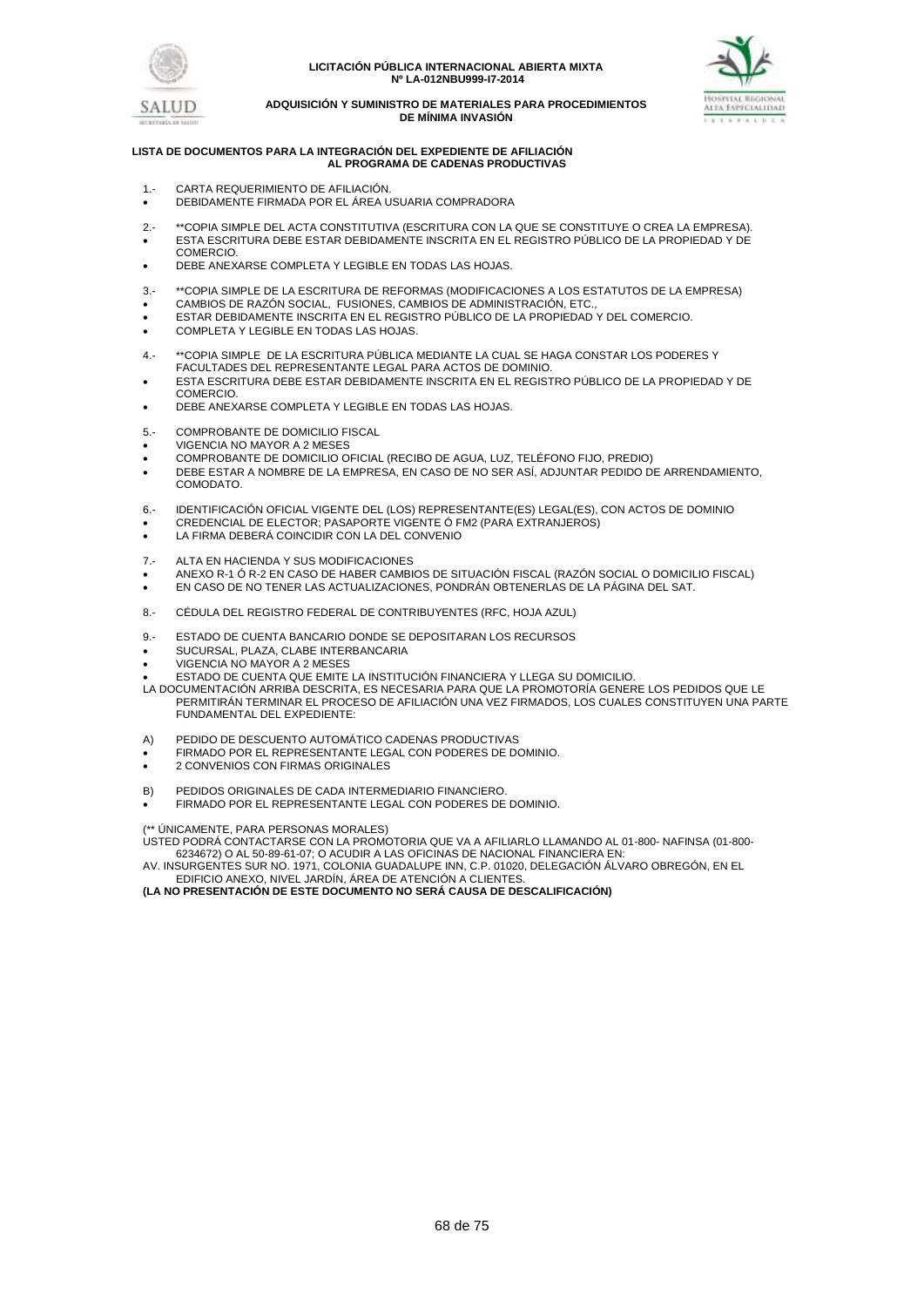





# **FORMATO No. 16**

## **NOTA INFORMATIVA PARA PARTICIPANTES DE PAÍSES MIEMBROS DE LA ORGANIZACIÓN PARA LA COOPERACIÓN Y EL DESARROLLO ECONÓMICO (OCDE).**

EL COMPROMISO DE MÉXICO EN EL COMBATE A LA CORRUPCIÓN HA TRANSCENDIDO NUESTRAS FRONTERAS Y EL ÁMBITO DE ACCIÓN DEL GOBIERNO FEDERAL. EN EL PLANO NACIONAL Y COMO MIEMBRO DE LA ORGANIZACIÓN PARA LA COOPERACIÓN Y EL DESARROLLO ECONÓMICO (OCDE) Y FIRMANTE DE LA *CONVENCIÓN PARA COMBATIR EL COHECHO DE SERVIDORES PÚBLICOS EXTRANJEROS EN TRANSACCIONES COMERCIALES INTERNACIONALES***,** HEMOS ADQUIRIDO RESPONSABILIDADES QUE INVOLUCRAN A LOS SECTORES PÚBLICO Y PRIVADO.

ESTA CONVENCIÓN BUSCA ESTABLECER MEDIDAS PARA PREVENIR Y PENALIZAR A LAS PERSONAS Y A LAS EMPRESAS QUE PROMETAN O DEN GRATIFICACIONES A FUNCIONARIOS PÚBLICOS EXTRANJEROS QUE PARTICIPAN EN TRANSACCIONES COMERCIALES NACIONALES. SU OBJETIVO ES ELIMINAR LA COMPETENCIA DESLEAL Y CREAR IGUALDAD DE OPORTUNIDADES PARA LAS EMPRESAS QUE COMPITEN POR LAS CONTRATACIONES GUBERNAMENTALES.

LA OCDE HA ESTABLECIDO MECANISMOS MUY CLAROS PARA QUE LOS PAÍSES FIRMANTES DE LA CONVENCIÓN CUMPLAN CON LAS RECOMENDACIONES EMITIDAS POR ÉSTA Y EN EL CASO DE MÉXICO, INICIARÁ EN **NOVIEMBRE DE 2003** UNA SEGUNDA FASE DE **EVALUACIÓN** –LA PRIMERA YA FUE APROBADA-EN DONDE UN GRUPO DE EXPERTOS VERIFICARÁ, ENTRE OTROS:

- LA COMPATIBILIDAD DE NUESTRO MARCO JURÍDICO CON LAS DISPOSICIONES DE LA CONVENCIÓN.
- EL CONOCIMIENTO QUE TENGAN LOS SECTORES PÚBLICO Y PRIVADO DE LAS RECOMENDACIONES DE LA CONVENCIÓN.

EL RESULTADO DE ESTA EVALUACIÓN **IMPACTARÁ** EL GRADO DE INVERSIÓN OTORGADO A MÉXICO POR LAS AGENCIAS CALIFICADORAS Y LA ATRACCIÓN DE INVERSIÓN EXTRANJERA.

LAS **RESPONSABILIDADES** DEL **SECTOR PÚBLICO** SE CENTRAN EN:

- PROFUNDIZAR LAS REFORMAS LEGALES QUE INICIÓ EN 1999.
- DIFUNDIR LAS RECOMENDACIONES DE LA CONVENCIÓN Y LAS OBLIGACIONES DE CADA UNO DE LOS ACTORES COMPROMETIDOS EN SU CUMPLIMIENTO.
- PRESENTAR CASOS DE COHECHO EN PROCESO Y CONCLUIDOS (INCLUYENDO AQUELLOS RELACIONADOS CON LAVADO DE DINERO Y EXTRADICIÓN).

LAS RESPONSABILIDADES DEL SECTOR PRIVADO CONTEMPLAN:

- **LAS EMPRESAS:** ADOPTAR ESQUEMAS PREVENTIVOS COMO EL ESTABLECIMIENTO DE CÓDIGOS DE CONDUCTA, DE MEJORES PRÁCTICAS CORPORATIVAS (CONTROLES INTERNOS, MONITOREO, INFORMACIÓN FINANCIERA PÚBLICA, AUDITORIAS EXTERNAS) Y DE MECANISMOS QUE PREVENGAN EL OFRECIMIENTO Y OTORGAMIENTO DE RECURSOS O BIENES A SERVIDORES PÚBLICOS, PARA OBTENER BENEFICIOS PARTICULARES O PARA LA EMPRESA.
- **LOS CONTADORES PÚBLICOS:** REALIZAR AUDITORIAS; NO ENCUBRIR ACTIVIDADES ILÍCITAS (DOBLE CONTABILIDAD Y TRANSACCIONES INDEBIDAS, COMO ASIENTOS CONTABLES FALSIFICADOS, INFORMES FINANCIEROS FRAUDULENTOS, TRANSFERENCIAS SIN AUTORIZACIÓN, ACCESO A LOS ACTIVOS SIN CONSENTIMIENTO DE LA GERENCIA); UTILIZAR REGISTROS CONTABLES PRECISOS; INFORMAR A LOS DIRECTIVOS SOBRE CONDUCTAS ILEGALES.
- **LOS ABOGADOS:** PROMOVER EL CUMPLIMIENTO Y REVISIÓN DE LA CONVENCIÓN (IMPRIMIR EL CARÁCTER VINCULATORIO ENTRE ÉSTA Y LA LEGISLACIÓN NACIONAL); IMPULSAR LOS ESQUEMAS PREVENTIVOS QUE DEBEN ADOPTAR LAS EMPRESAS.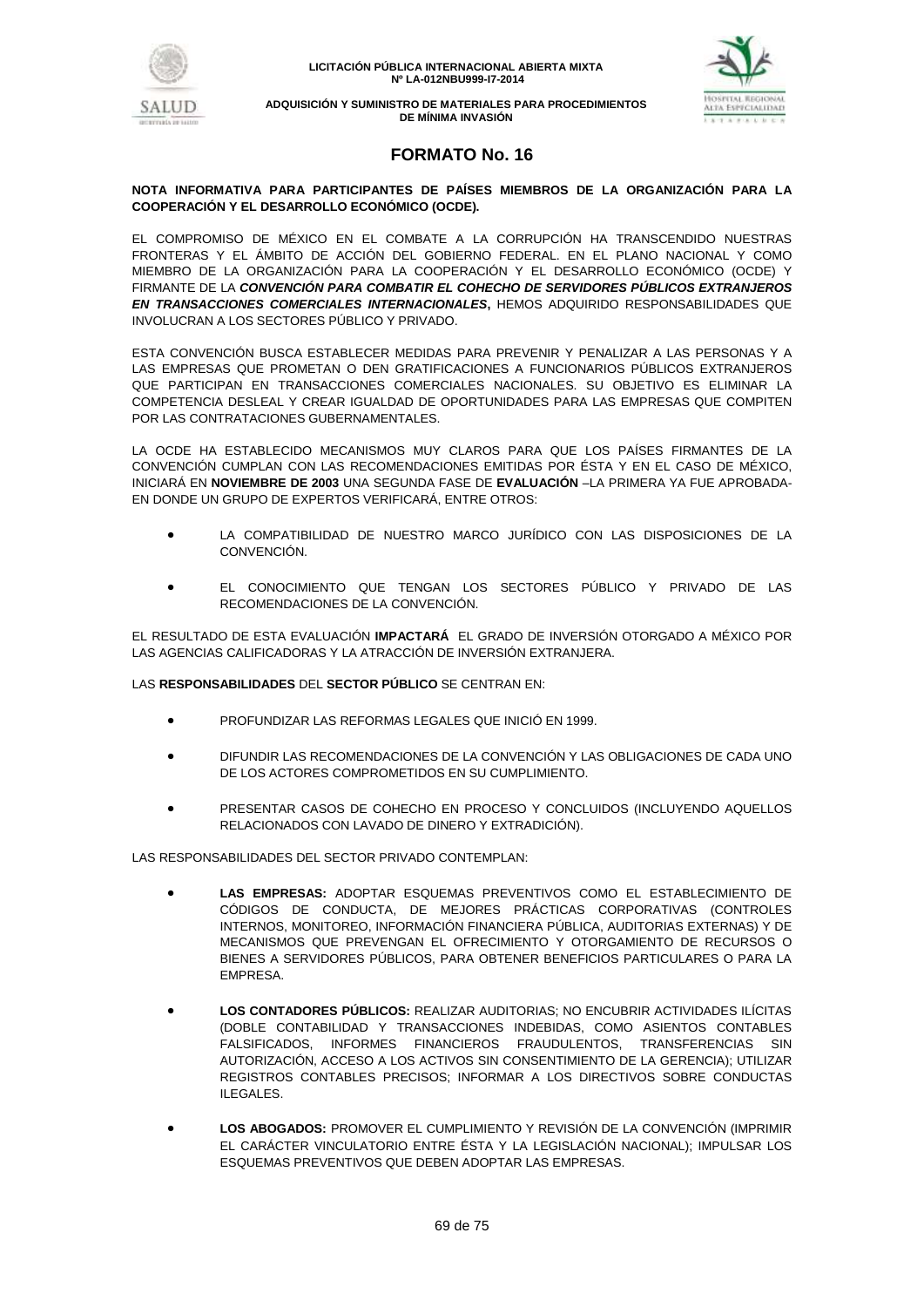



LAS **SANCIONES** IMPUESTAS A LAS PERSONAS FÍSICAS O MORALES (PRIVADOS) Y A LOS SERVIDORES PÚBLICOS QUE INCUMPLAN LAS RECOMENDACIONES DE LA CONVENCIÓN, IMPLICAN ENTRE OTRAS, PRIVACIÓN DE LA LIBERTAD, EXTRADICIÓN, DECOMISO Y/O EMBARGO DE DINERO O BIENES.

ASIMISMO, ES IMPORTANTE CONOCER QUE EL PAGO REALIZADO A SERVIDORES PÚBLICOS EXTRANJEROS ES PERSEGUIDO Y CASTIGADO INDEPENDIENTEMENTE DE QUE EL FUNCIONARIO SEA ACUSADO O NO. LAS INVESTIGACIONES PUEDEN INICIARSE POR DENUNCIA, PERO TAMBIÉN POR OTROS MEDIOS, COMO LA REVISIÓN DE LA SITUACIÓN PATRIMONIAL DE LOS SERVIDORES PÚBLICOS O LA IDENTIFICACIÓN DE TRANSACCIONES ILÍCITAS, EN EL CASO DE LAS EMPRESAS.

EL CULPABLE PUEDE SER PERSEGUIDO EN CUALQUIER PAÍS FIRMANTE DE LA CONVENCIÓN, INDEPENDIENTEMENTE DEL LUGAR DONDE EL ACTO DE COHECHO HAYA SIDO COMETIDO.

EN LA MEDIDA QUE ESTOS LINEAMIENTOS SEAN CONOCIDOS POR LAS EMPRESAS Y LOS SERVIDORES PÚBLICOS DEL PAÍS, ESTAREMOS CONTRIBUYENDO A CONSTRUIR ESTRUCTURAS PREVENTIVAS QUE IMPIDAN EL INCUMPLIMIENTO DE LAS RECOMENDACIONES DE LA CONVENCIÓN Y POR TANTO LA COMISIÓN DE ACTOS DE CORRUPCIÓN.

POR OTRA PARTE, ES DE SEÑALAR QUE EL CÓDIGO PENAL FEDERAL SANCIONA EL COHECHO EN LOS SIGUIENTES TÉRMINOS:

"ARTÍCULO 222

COMETEN EL DELITO DE COHECHO:

- I. EL SERVIDOR PÚBLICO QUE POR SÍ, O POR INTERPÓSITA PERSONA SOLICITE O RECIBA INDEBIDAMENTE PARA SÍ O PARA OTRO, DINERO O CUALQUIERA OTRA DÁDIVA, O ACEPTE UNA PROMESA, PARA HACER O DEJAR DE HACER ALGO JUSTO O INJUSTO RELACIONADO CON SUS FUNCIONES, Y
- II. EL QUE DE MANERA ESPONTÁNEA DÉ U OFREZCA DINERO O CUALQUIER OTRA DÁDIVA A ALGUNA DE LAS PERSONAS QUE SE MENCIONAN EN LA FRACCIÓN ANTERIOR, PARA QUE CUALQUIER SERVIDOR PÚBLICO HAGA U OMITA UN ACTO JUSTO O INJUSTO RELACIONADO CON SUS FUNCIONES.

AL QUE COMETE EL DELITO DE COHECHO SE LE IMPONDRÁN LAS SIGUIENTES SANCIONES:

CUANDO LA CANTIDAD O EL VALOR DE LA DÁDIVA O PROMESA NO EXCEDA DEL EQUIVALENTE DE QUINIENTAS VECES EL SALARIO MÍNIMO DIARIO VIGENTE EN EL DISTRITO FEDERAL EN EL MOMENTO DE COMETERSE EL DELITO, O NO SEA VALUABLE, SE IMPONDRÁN DE TRES MESES A DOS AÑOS DE PRISIÓN, MULTA DE TREINTA A TRESCIENTAS VECES EL SALARIO MÍNIMO DIARIO VIGENTE EN EL DISTRITO FEDERAL EN EL MOMENTO DE COMETERSE EL DELITO Y DESTITUCIÓN E INHABILITACIÓN DE TRES MESES A DOS AÑOS PARA DESEMPEÑAR OTRO EMPLEO, CARGO O COMISIÓN PÚBLICOS.

CUANDO LA CANTIDAD O EL VALOR DE LA DÁDIVA, PROMESA O PRESTACIÓN EXCEDA DE QUINIENTAS VECES EL SALARIO MÍNIMO DIARIO VIGENTE EN EL DISTRITO FEDERAL EN EL MOMENTO DE COMETERSE EL DELITO, SE IMPONDRÁN DE DOS AÑOS A CATORCE AÑOS DE PRISIÓN, MULTA DE TRESCIENTAS A QUINIENTAS VECES EL SALARIO MÍNIMO DIARIO VIGENTE EN EL DISTRITO FEDERAL EN EL MOMENTO DE COMETERSE EL DELITO Y DESTITUCIÓN E INHABILITACIÓN DE DOS AÑOS A CATORCE AÑOS PARA DESEMPEÑAR OTRO EMPLEO, CARGO O COMISIÓN PÚBLICOS.

EN NINGÚN CASO SE DEVOLVERÁ A LOS RESPONSABLES DEL DELITO DE COHECHO, EL DINERO O DÁDIVAS ENTREGADAS, LAS MISMAS SE APLICARÁN EN BENEFICIO DEL ESTADO.

## **CAPÍTULO XI**

## **COHECHO A SERVIDORES PÚBLICOS EXTRANJEROS**

## ARTÍCULO 222 BIS

SE IMPONDRÁN LAS PENAS PREVISTAS EN EL ARTÍCULO ANTERIOR AL QUE CON EL PROPÓSITO EN DE OBTENER O RETENER PARA SÍ O PARA OTRA PERSONA VENTAJAS INDEBIDAS EN EL DESARROLLO O CONDUCCIÓN DE TRANSACCIONES COMERCIALES NACIONALES, OFREZCA, PROMETA O DÉ, POR SÍ O POR INTERPÓSITA PERSONA, DINERO O CUALQUIERA OTRA DÁDIVA, YA SEA EN BIENES O SERVICIOS: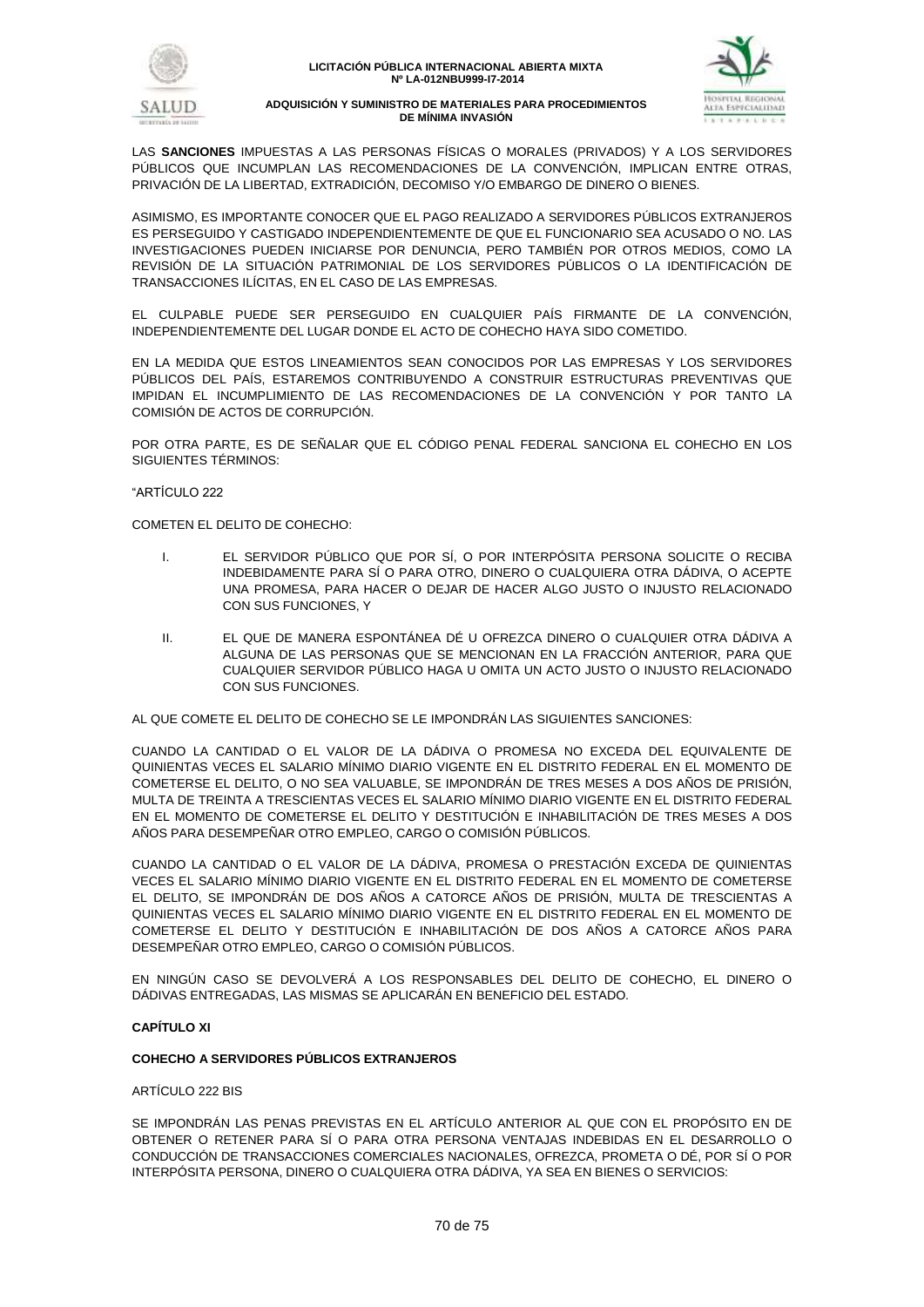



- I. A UN SERVIDOR PÚBLICO EXTRANJERO PARA QUE GESTIONE O SE ABSTENGA DE GESTIONAR LA TRAMITACIÓN O RESOLUCIÓN DE ASUNTOS RELACIONADOS CON LAS FUNCIONES INHERENTES A SU EMPLEO, CARGO O COMISIÓN;
- II. A UN SERVIDOR PÚBLICO EXTRANJERO PARA LLEVAR A CABO LA TRAMITACIÓN O RESOLUCIÓN DE CUALQUIER ASUNTO QUE SE ENCUENTRE FUERA DEL ÁMBITO DE LAS FUNCIONES INHERENTES A SU EMPLEO, CARGO O COMISIÓN, O
- III. A CUALQUIER PERSONA PARA QUE ACUDA ANTE UN SERVIDOR PÚBLICO EXTRANJERO Y LE REQUIERA O LE PROPONGA LLEVAR A CABO LA TRAMITACIÓN O RESOLUCIÓN DE CUALQUIER ASUNTO RELACIONADO CON LAS FUNCIONES INHERENTES AL EMPLEO, CARGO O COMISIÓN DE ESTE ÚLTIMO.

PARA LOS EFECTOS DE ESTE ARTÍCULO SE ENTIENDE POR SERVIDOR PÚBLICO EXTRANJERO, TODA PERSONA QUE OSTENTE U OCUPE UN CARGO PÚBLICO CONSIDERADO ASÍ POR LA LEY RESPECTIVA, EN LOS ÓRGANOS LEGISLATIVO, EJECUTIVO O JUDICIAL DE UN ESTADO EXTRANJERO, INCLUYENDO LAS AGENCIAS O EMPRESAS AUTÓNOMAS, INDEPENDIENTES O DE PARTICIPACIÓN ESTATAL, EN CUALQUIER ORDEN O NIVEL DE GOBIERNO, ASÍ COMO CUALQUIER ORGANISMO U ORGANIZACIÓN PÚBLICA NACIONALES.

CUANDO ALGUNO DE LOS DELITOS COMPRENDIDOS EN ESTE ARTÍCULO SE COMETA EN LOS SUPUESTOS A QUE SE REFIERE EL ARTÍCULO 11 DEL ESTE CÓDIGO, EL JUEZ IMPONDRÁ A LA PERSONA MORAL HASTA QUINIENTOS DÍAS MULTA Y PODRÁ DECRETAR SU SUSPENSIÓN O DISOLUCIÓN, TOMANDO EN CONSIDERACIÓN EL GRADO DE CONOCIMIENTO DE LOS ÓRGANOS DE ADMINISTRACIÓN RESPECTO DEL COHECHO EN LA TRANSACCIÓN NACIONAL Y EL DAÑO CAUSADO O EL BENEFICIO OBTENIDO POR LA PERSONA MORAL."

**ATENTAMENTE**

**SR. -----------------**

**APODERADO LEGAL**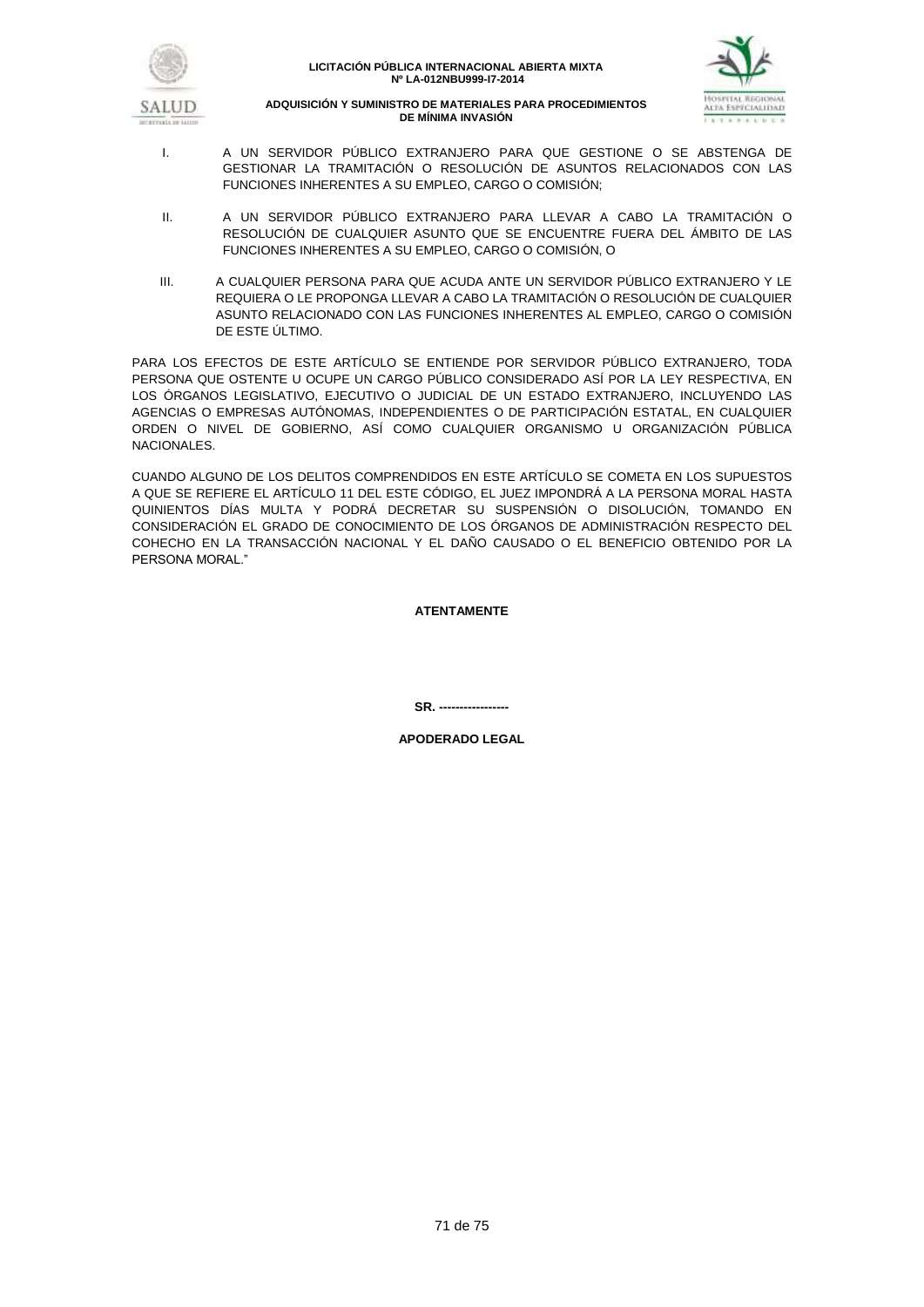

**ADQUISICIÓN Y SUMINISTRO DE MATERIALES PARA PROCEDIMIENTOS DE MÍNIMA INVASIÓN**



# **FOFRMATO NO. 17.-**

## **OPINION ANTE EL SAT**

MÉXICO D. F. A DE DE 2014

## **HOSPITAL REGIONAL DE ALTA ESPECIALIDAD DE IXTAPALUCA P R E S E N T E.**

NOMBRE, DENOMINACIÓN O RAZÓN SOCIAL: RFC: DOMICILIO FISCAL: ACTIVIDAD PREPONDERANTE: NOMBRE, RFC Y FIRMA DEL REPRESENTANTE LEGAL:

## **ARTÍCULO 32-D**

MANIFIESTO "BAJO PROTESTA DE DECIR VERDAD", QUE SE REALIZARÁ LA SOLICITUD DE OPINIÓN VÍA INTERNET EN LA PÁGINA DEL SAT RELACIONADO CON EL CUMPLIMIENTO DE SUS OBLIGACIONES FISCALES EN LOS TÉRMINOS QUE ESTABLECE LA REGLAS I.2.1.16 DE LA RESOLUCIÓN MISCELÁNEA FISCAL PARA 2014, PUBLICADA EN EL DIARIO OFICIAL DE LA FEDERACIÓN (DOF) EL30 DE DICIEMBRE DE 2014, DE CONFORMIDAD CON LO PREVISTO EN EL ARTÍCULO 32D, DEL CÓDIGO FISCAL DE LA FEDERACIÓN, DENTRO DEL PERIODO DE TRES DÍAS HÁBILES POSTERIORES AL FALLO.

ASIMISMO, EN CASO DE QUE EL SAT EMITA UNA OPINIÓN NEGATIVA DE LAS OBLIGACIONES FISCALES DE MI REPRESENTADA, SE ABSTENDRÁ DE FORMALIZAR EL CONTRATO-PEDIDO RESPECTIVO.

PROTESTO LO NECESARIO

\_\_\_\_\_\_\_\_\_\_\_\_\_\_\_\_\_\_\_\_\_\_\_\_\_\_\_\_\_\_\_\_\_ NOMBRE Y FIRMA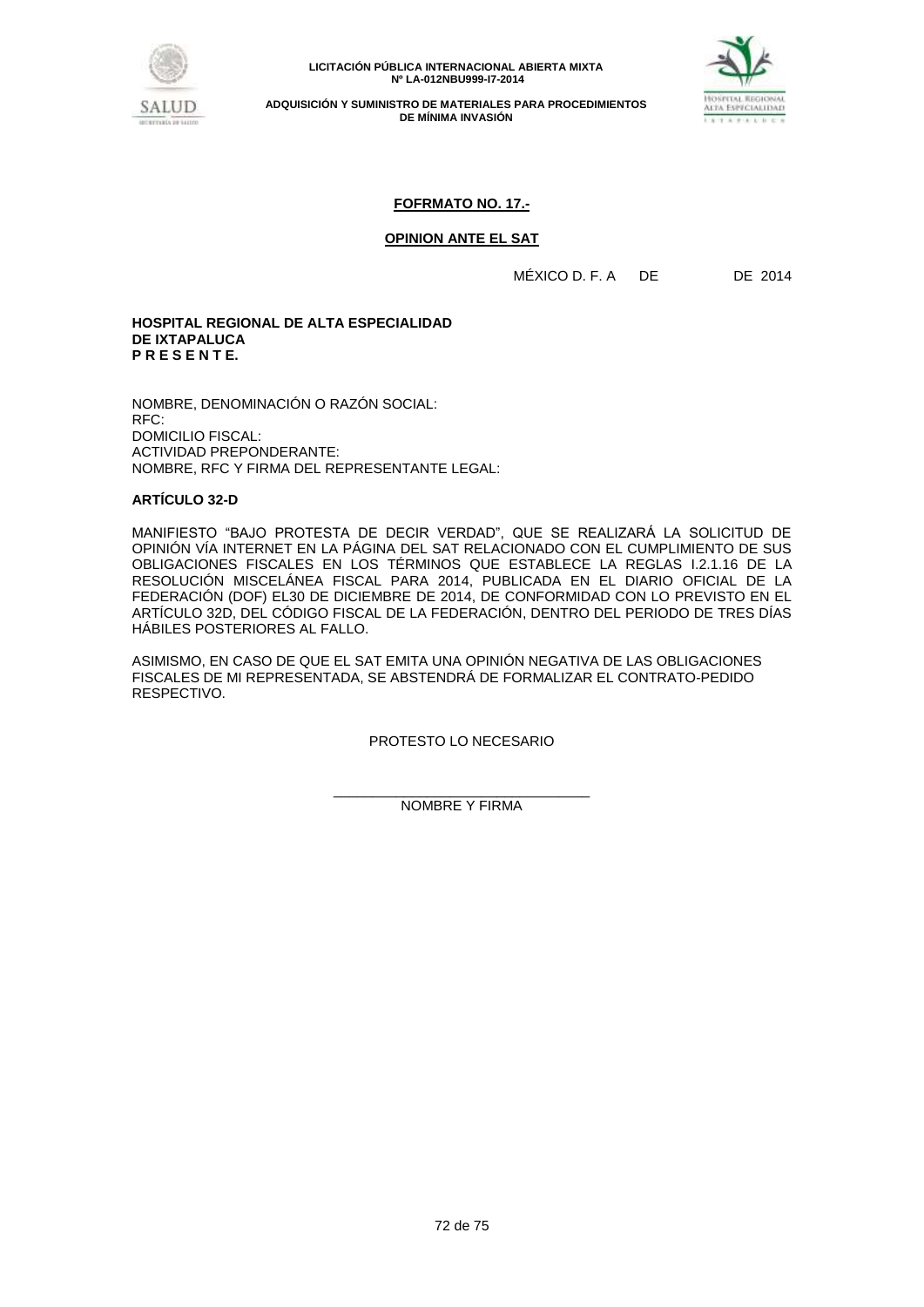

**LICITACIÓN PÚBLICA INTERNACIONAL ABIERTA MIXTA Nº LA-012NBU999-I7-2014**



**ADQUISICIÓN Y SUMINISTRO DE MATERIALES PARA PROCEDIMIENTOS DE MÍNIMA INVASIÓN**

### **FORMATO No. 18**

### **CONOCIMIENTO DE ACEPTACIÓN DE QUE SE TENDRÁ COMO NO ENVIADA SU PROPOSICIÓN, CUANDO EL ARCHIVO ELECTRÓNICO NO PUEDA ABRIRSE POR TENER ALGÚN VIRUS INFORMÁTICO O POR OTRA CAUSA AJENA.**

LUGAR Y FECHA DE EXPEDICIÓN.

CONVOCATORIA No. \_\_\_\_\_\_\_\_\_\_\_\_\_DE LA LICITACIÓN PÚBLICA NACIONAL MIXTA PARA LA ADQUISICIÓN Y SUMINISTRO DE \_\_\_\_\_\_\_\_\_\_\_\_\_\_\_\_\_\_\_\_\_\_\_\_\_\_\_\_\_\_\_\_\_\_

#### **HOSPITAL REGIONAL DE ALTA ESPECIALIDAD DE IXTAPALUCA P R E S E N T E.**

C. \_\_\_\_\_\_\_\_\_\_\_\_\_\_\_\_\_\_ DE LA EMPRESA Y/O PERSONA FÍSICA \_\_\_\_\_\_\_\_\_\_\_\_\_\_\_\_\_\_\_\_\_\_\_\_\_\_\_\_MANIFIESTO BAJO PROTESTA DE DECIR VERDAD QUE SE TENDRÁ COMO NO PRESENTADA MI PROPUESTA Y, EN SU CASO, LA DOCUMENTACIÓN REQUERIDA, CUANDO EL ARCHIVO ELECTRÓNICO EN EL QUE CONTENGA LAS PROPOSICIONES TÉCNICA Y ECONÓMICA Y/O DEMÁS INFORMACIÓN NO PUEDA ABRIRSE POR TENER ALGÚN VIRUS INFORMÁTICO O POR OTRA CAUSA AJENA A ESE HOSPITAL.

\_\_\_\_\_\_\_\_\_\_\_\_\_\_\_\_\_\_\_\_\_\_\_\_\_\_ NOMBRE Y FIRMA DEL REPRESENTANTE LEGAL Y/O PERSONA FÍSICA.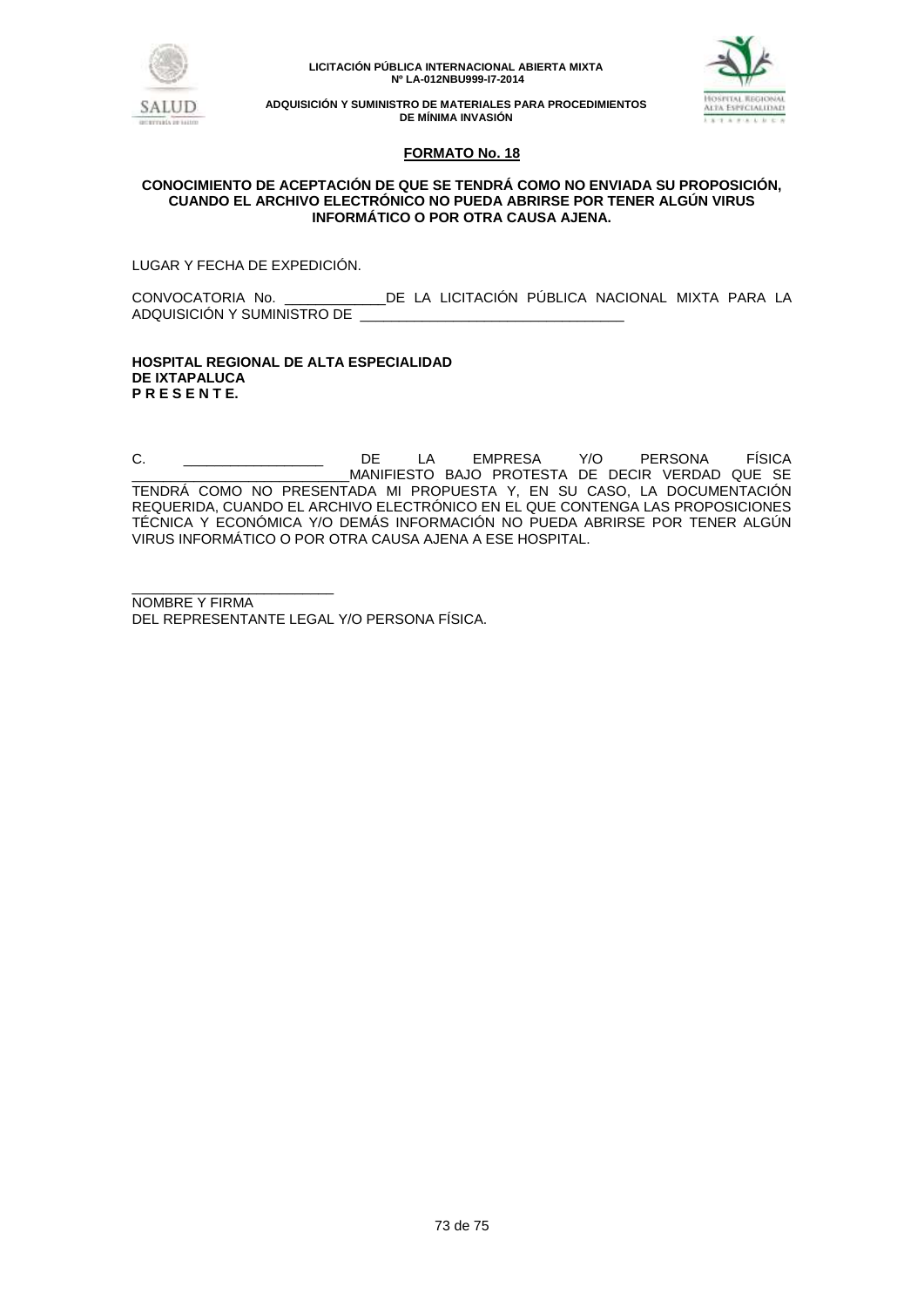

**LICITACIÓN PÚBLICA INTERNACIONAL ABIERTA MIXTA Nº LA-012NBU999-I7-2014**



**ADQUISICIÓN Y SUMINISTRO DE MATERIALES PARA PROCEDIMIENTOS DE MÍNIMA INVASIÓN**

## **FROMATO No. 19**

### **MANIFIESTO SOBRE LA CAPACIDAD DE LOS RECURSOS ECONÓMICOS, TÉCNICOS Y DE EQUIPAMIENTO CON QUE CUENTA EL LICITANTE PARA EL CUMPLIMIENTO DE LOS BIENES QUE, EN SU CASO, LE SEAN ADJUDICADOS.**

(SE DEBERÁ PRESENTAR EN HOJA MEMBRETADA DEL LICITANTE)

### **HOSPITAL REGIONAL DE ALTA ESPECIALIDAD DE IXTAPALUCA P R E S E N T E.**

(NOMBRE DE LA PERSONA FACULTADA LEGALMENTE), EN MI CARÁCTER DE REPRESENTANTE LEGAL DE LA EMPRESA DENOMINADA\_\_\_\_\_\_\_\_\_\_\_\_\_\_\_\_\_\_\_\_\_\_\_\_\_\_\_\_, MANIFIESTO QUE EN<br>CASO DE QUE LAS PARTIDAS No(s)\_\_\_\_\_\_\_\_\_\_\_\_\_OFERTADAS POR MI REPRESENTADA EN LA OFERTADAS POR MI REPRESENTADA EN LA LICITACIÓN No. \_\_\_\_\_\_\_\_\_\_\_\_\_\_\_\_\_\_\_\_\_\_\_ LE FUESEN ADJUDICADAS, SE CUENTA CON LA CAPACIDAD ECONÓMICA, TÉCNICA Y DE EQUIPAMIENTO PARA DAR CUMPLIMIENTO AL CONTRATO QUE DERIVE DE DICHA ADJUDICACIÓN Y QUE PERMITA LA ENTREGA OPORTUNA DE LOS BIENES.

(LUGAR Y FECHA) PROTESTO LO NECESARIO (FIRMA)

NOTA: EN CASO DE QUE EL LICITANTE SEA PERSONA FÍSICA, ADECUAR EL FORMATO.